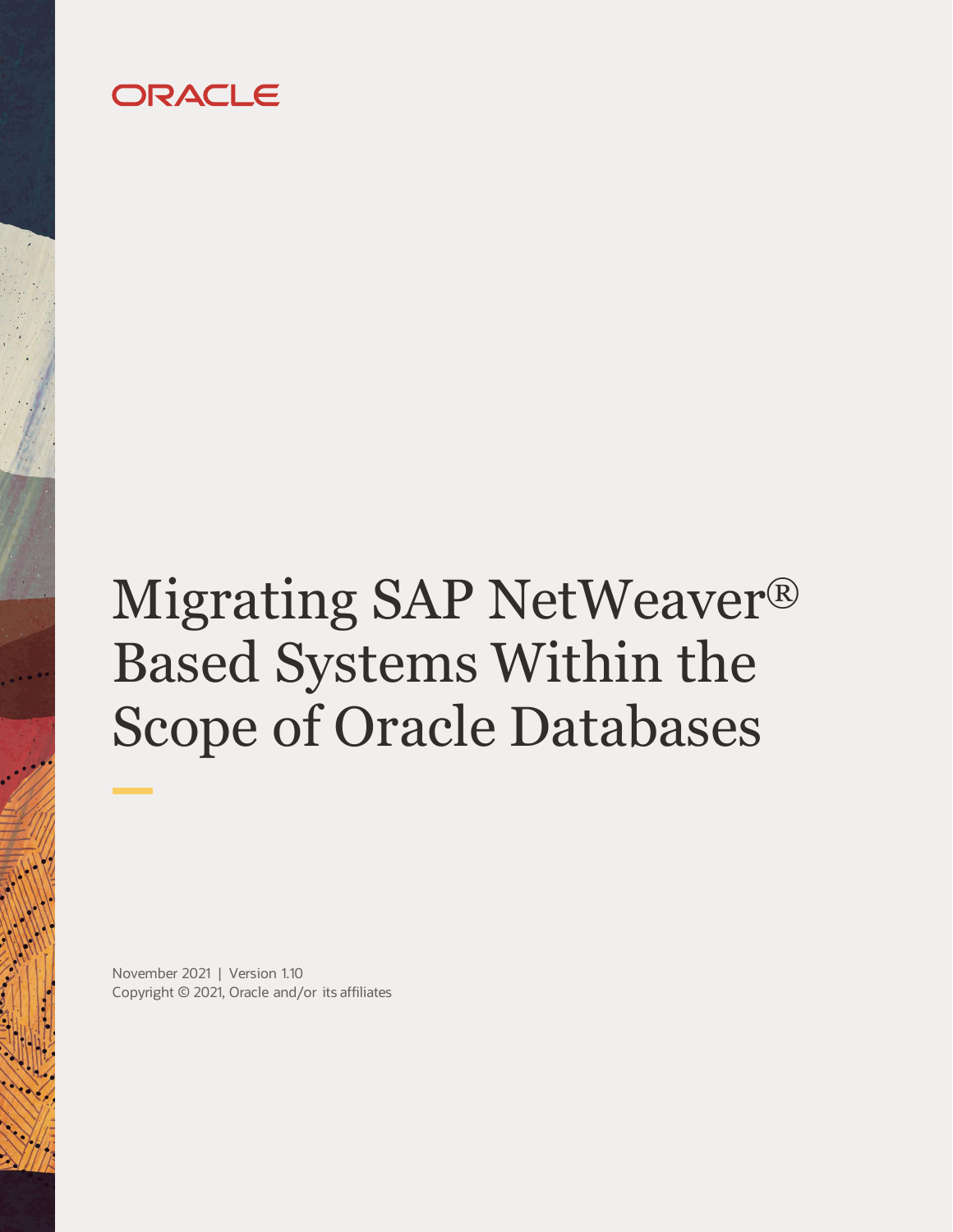### **Disclaimer**

This document in any form, software or printed matter, contains proprietary information that is the exclusive property of Oracle. Your access to and use of this confidential material is subject to the terms and conditions of your Oracle software license and service agreement, which has been executed and with which you agree to comply. This document and information contained herein may not be disclosed, copied, reproduced or distributed to anyone outside Oracle without prior written consent of Oracle. This document is not part of your license agreement nor can it be incorporated into any contractual agreement with Oracle or its subsidiaries or affiliates.

This document is for informational purposes only and is intended solely to assist you in planning for the implementation and upgrade of the product features described. It is not a commitment to deliver any material, code, or functionality, and should not be relied upon in making purchasing decisions. The development, release, and timing of any features or functionality described in this document remains at the sole discretion of Oracle. Due to the nature of the product architecture, it may not be possible to safely include all features described in this document without risking significant destabilization of the code.

## **Revision History**

The following revisions have been made to this document since its initial publication:

| <b>DATE</b>   | <b>REVISION</b>                                                                                                                                                                              |
|---------------|----------------------------------------------------------------------------------------------------------------------------------------------------------------------------------------------|
| November 2021 | • Expanded the scope of the paper and renamed it from "Migrating SAP NetWeaver<br>Based Systems to Oracle Exadata Cloud Solutions"<br>• Added information about Oracle Multitenant migration |
| February 2021 | Initial version                                                                                                                                                                              |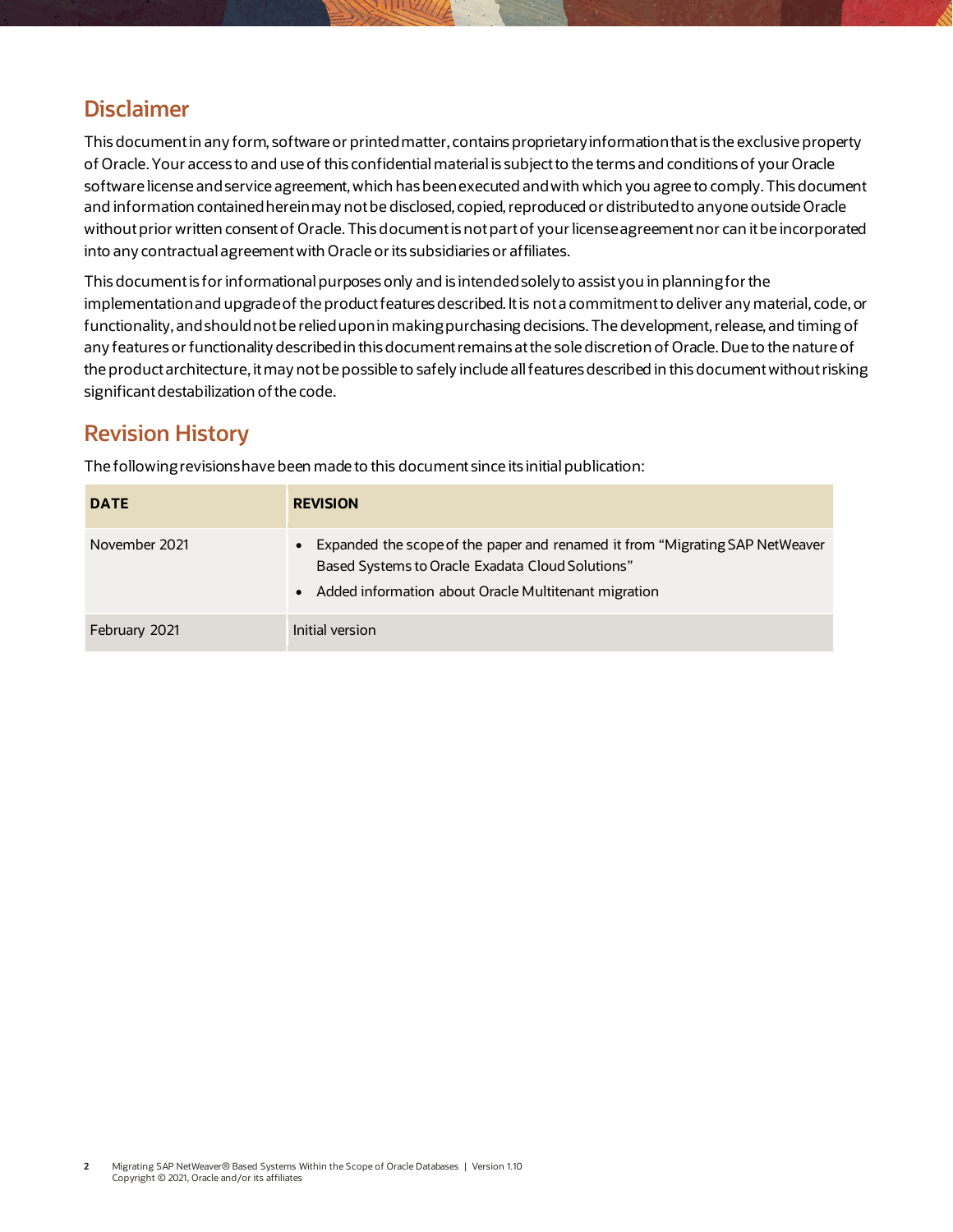## **Table of Contents**

| <b>Scope and Assumptions</b>                                            | 4                 |
|-------------------------------------------------------------------------|-------------------|
| <b>Basic Considerations for Database Migrations</b>                     | 4                 |
| <b>Database Migration Tools, Methods, and Services</b>                  |                   |
| Oracle Multitenant                                                      | 5                 |
| Oracle Recovery Manager                                                 | 7                 |
| Oracle Data Pump                                                        | 10                |
| Oracle Data Guard Standby Database                                      | 10 <sup>10</sup>  |
| Oracle Zero Downtime Migration                                          | 11                |
| SAP R3Load                                                              | 11                |
| Migration Services for SAP Offered by Oracle Advanced Customer Services | $12 \overline{ }$ |
| Summary of Migration Tools, Methods, and Services                       | $12 \overline{ }$ |
| <b>Performing Database Migration</b>                                    | 13                |
| <b>Supported Character Sets</b>                                         | 13                |
| Premigration Considerations                                             | 13                |
| Migrating a Database to Oracle Multitenant Architecture                 | 13                |
| Migrating a Database by Using Oracle RMAN                               | 35                |
| Post-Migration Tasks                                                    | 74                |
| <b>References</b>                                                       | 76                |
| <b>SAP</b>                                                              | 76                |
| Oracle                                                                  | 77                |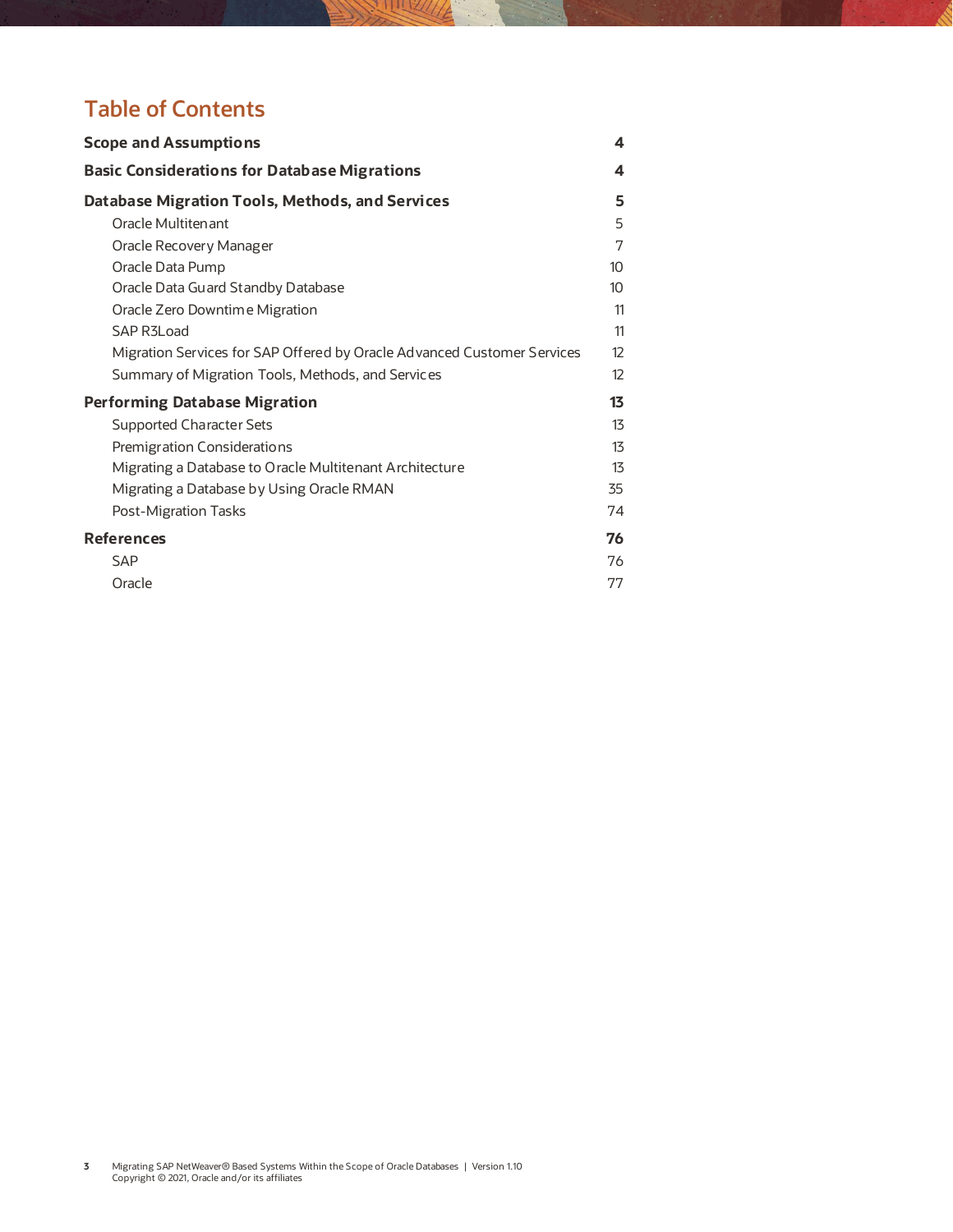## <span id="page-3-0"></span>**Scope and Assumptions**

This documentoutlines the common methods and necessary steps for migrating systems based on SAP NetWeaver within the scope of Oracle Databases. This includes migrations of mostSAP systems that currently run on traditional Oracle single-instance non-container databases (non-CDB) to Oracle Multitenant, andsystems on customer-specific Oracle Real Application Clusters (RAC)implementations or Oracle engineered systems like Exadata Cloud@Customer or Exadata Cloud Service.This document also complements the following documents:

- [SAP NetWeaver® Application Server ABAP/Java on Oracle Exadata Cloud@Customer X9M](https://docs.oracle.com/en-us/iaas/Content/Resources/Assets/whitepapers/sap_netweaver_app_server_abap_java_on_exadata_cloud_at_customer_x9m.pdf)
- [SAP NetWeaver® Application Server ABAP/Java on Oracle Exadata Cloud@Customer X8M](https://docs.oracle.com/en-us/iaas/Content/Resources/Assets/whitepapers/sap_netweaver_app_server_abap_java_on_exadata_cloud_at_customer.pdf)
- [SAP NetWeaver® Application Server ABAP/Java on Oracle Exadata Cloud Service](https://docs.oracle.com/en-us/iaas/Content/Resources/Assets/whitepapers/exacs_x8m_sap_netweaver_app_server_abap_java_on_exadata_cloud_service.pdf)
- [SAP NetWeaver® Application Server ABAP/Java on Oracle Cloud Infrastructure](https://docs.oracle.com/en-us/iaas/Content/Resources/Assets/whitepapers/sap-netweaver-application-server-abap-java-on-oci.pdf)

The focus of this document is on Oracle Database–specific questions and tasks in conjunction with SAP NetWeaver. It does not focus on specific aspects of hardwareplatforms, virtualization solutions,or cloud infrastructure-specific topics (such as setting up a virtual cloud network or security rules).

This document discusses the relevant migration tools and methods, as well as their advantages and disadvantages. Migration methods specific to Oracle Multitenant and Oracle Recovery Manager (RMAN), such as RMAN Back Up, Restore, and Recover Database and RMAN Duplicate Database, are discussed in detail, and examples of most of the required steps are provided.Other migration methods might be described in detail in subsequent versions of this document, depending on and prioritized by customer demands.

## <span id="page-3-1"></span>**Basic Considerations for Database Migrations**

When migrating databases, you must consider several things, some more obvious than others. For example:

- Vendor of the source and target database
- Versions and patch levels of the database software
- OS and architecture of the platforms involved
- Encryption
- Different types of storage for the database relevant files
- Oracle RAC–related requirements and configuration changes
- Size of the database

Migrating databases for SAP NetWeaver can be even more complex, and the scope of tasks to perform for the migration can vary widely. For example, migrating an existing traditional SAP NetWeaver system on a traditional single-instance Oracle non-CDB database to Oracle Multitenant without changing the OS platform can be much simpler than migrating the same system to another OS platform or to an Oracle engineered system that runs in Oracle Cloud Infrastructure(OCI).

Following are the most important aspects to consider before choosing your migration methods or services:

- Migration to Oracle Multitenant architecture
- Whether the source environment consists of an Oracle Database on Linux x86\_64 and is being migratedfrom a single instance, from on-premises Exadata, or from a customer-built Oracle RAC database cluster to Exadata Cloud@Customer or Exadata Cloud Service

**<sup>4</sup>** Migrating SAP NetWeaver® Based Systems Within the Scope of Oracle Databases | Version 1.10 Copyright © 2021, Oracle and/or its affiliates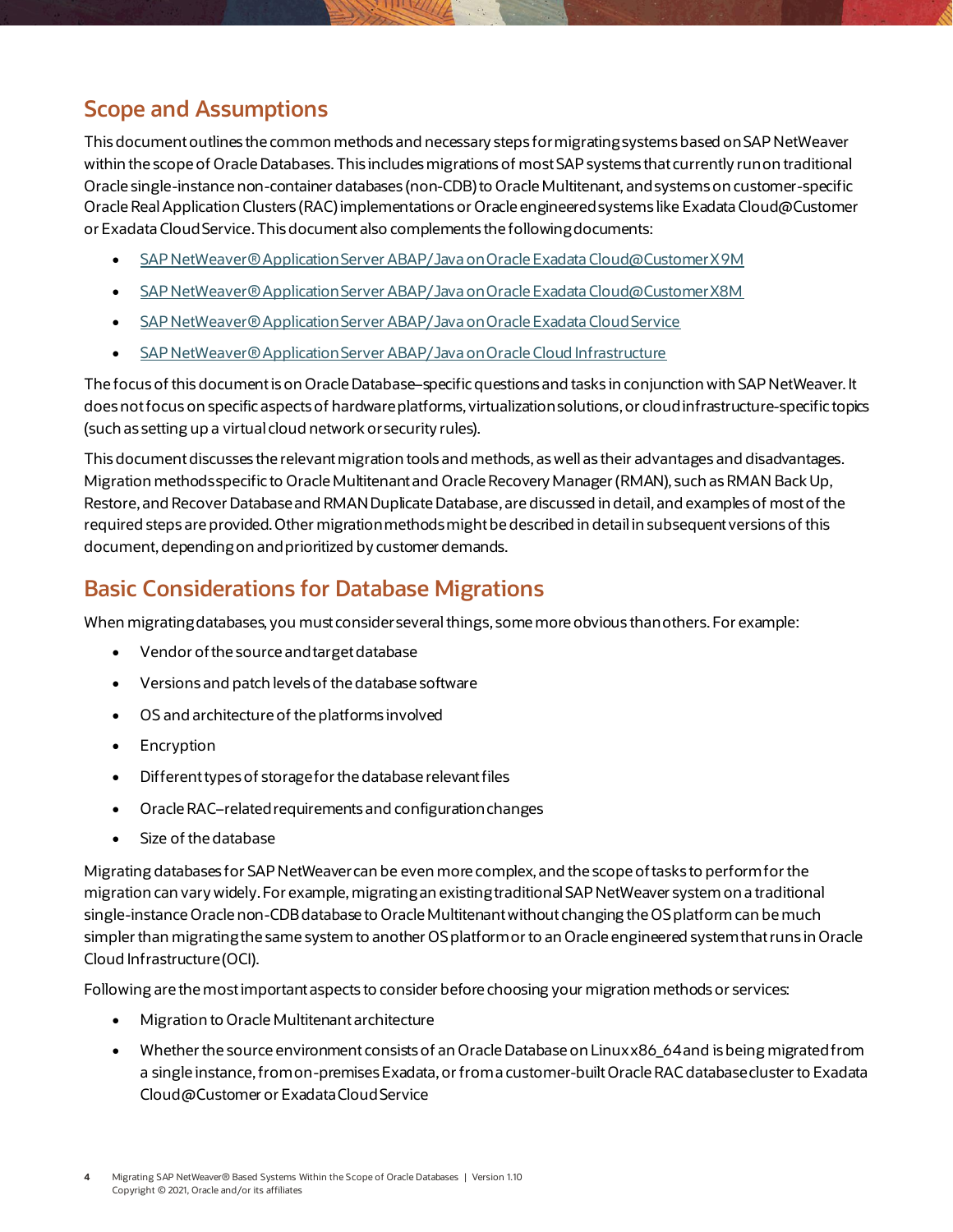- Whether the source environment is using an Oracle Database on an OS platform *not*based on Linux x86\_64 and requires a heterogenous platform migration
- Whether the source environment mustbe migrated from a database platform other than Oracle Database
- Downtime considerations and requirements for migration
- The robustness of the migration path
- Data encryption using Transparent Data Encryption (TDE)
- Oracle Database software versions and patch levels
- Modifications to the SAP NetWeaver software, such as RFC connections, scheduled jobs, SAP Solution Manager changes, SAP Gateway changes, SAP Transaction DB13, or new SAP licenses
- Changes in your existing operating concept
- New skills required for your technical staff
- Involvement of external service partners

You must consider what aspects are affected and relevant for *your* migration project.

## <span id="page-4-0"></span>**Database Migration Tools, Methods, and Services**

Numerous methods and services exist for migrating a system based on SAP NetWeaver to the different target environments, whether it is a standalone database server, a customer-specific RAC system, or an engineered system like Oracle Exadata Cloud@Customeror Exadata Cloud Service. This section describes those methods and services, and lists pros and cons for each one.

#### <span id="page-4-1"></span>**Oracle Multitenant**

Starting with Oracle Database 19c, Oracle Multitenant is supported by SAP for single-instance databases, customerspecific RAC databases, and Oracle engineered systems such as on-premises Exadata, Exadata Cloud@Customer, and Exadata Cloud Service.

Notall types of existing SAP configurations qualify for a direct migration from a non-CDB to Oracle Multitenant. One reason is some lack of functionality in tools that support Oracle Multitenant during the initial rollout phase of SAP support for Oracle Multitenant architecture.SAP development is ongoing, and new functionality to benefit more from Oracle Multitenant will be added over time. However, some system combinations, such as SAP Multiple Components on One Database (MCOD),will likely never be supportedby SAP in an Oracle Multitenant setup because these combinations might require additional steps when migrating to Oracle Multitenant architecture.

**Note**: To avoid serious obstacles or an unsupported configuration,follo[w SAP Note 2336881: Using Oracle Multitenant](https://launchpad.support.sap.com/#/notes/2336881)  [with SAP NetWeaver based Products](https://launchpad.support.sap.com/#/notes/2336881).This SAP Note provides a high-level picture on the scope of supported SAP configurations with Oracle Multitenant. Check it for prerequisites and potential limitations regarding the SAP configurations and their qualification to migrate to Oracle Multitenant architecture. The note is updated regularly to reflect any changes in the configuration options, and itprovides links to related topics, such as SAP user concepts or mixing SAP Online Analytical Processing (OLAP) and SAP Online Transaction Processing (OLTP)in one CDB.

#### If you need clarification about other system prerequisites, contact SAP for specific recommendations.

For Oracle Multitenant, SAP Software Provisioning Manager (SWPM) supports the preparation of hosts for CDB-only installations and CDB plus pluggable database (PDB) installations.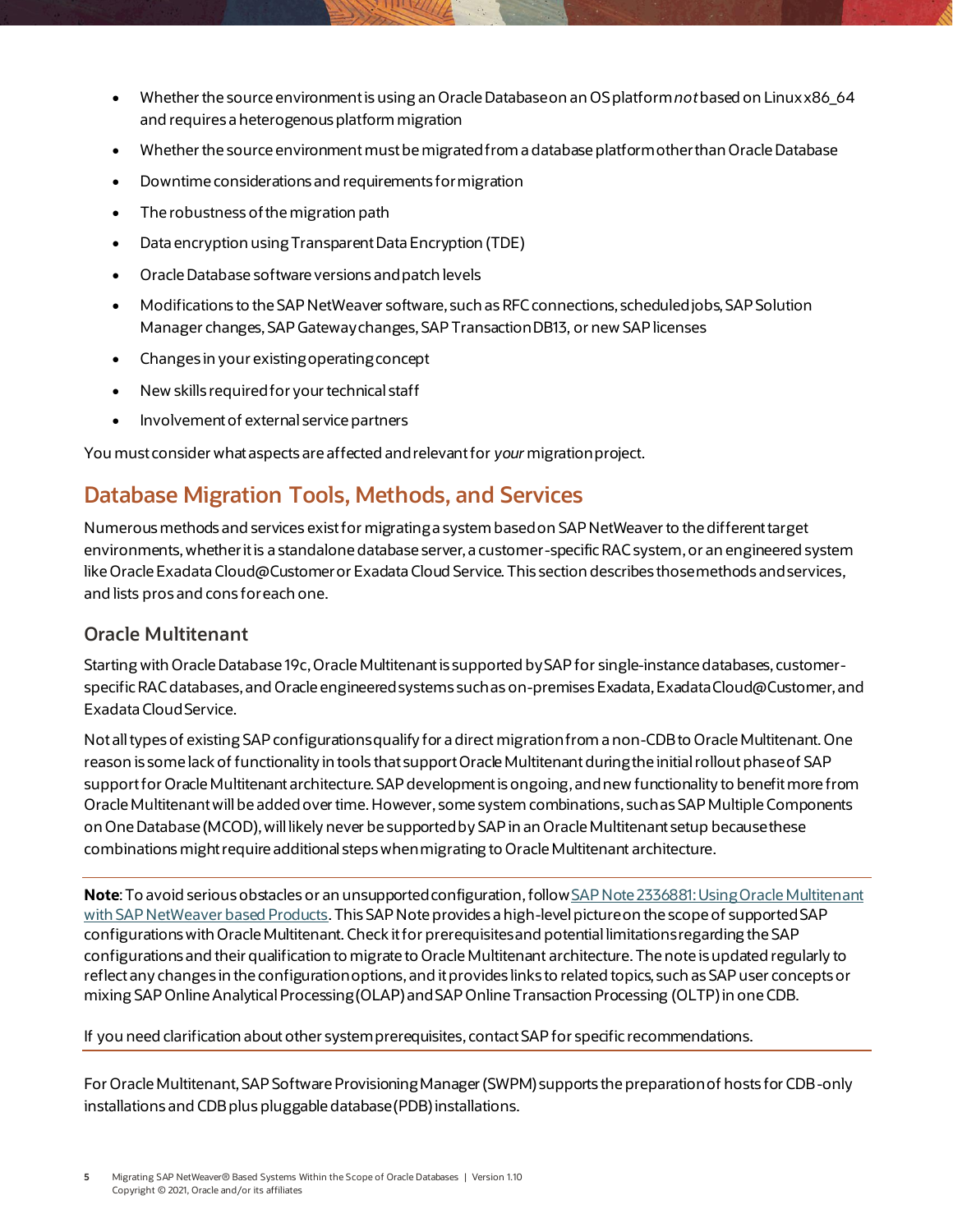Oracle Multitenant offers a smart way to migrate existing SAP databases from a non-CDB to a PDB on the same system or to another—possibly remote—system, if the source and target hosts run on same OS and have the same endianness.A common case ismigration from a single-instance non-CDB SAP database to a PDB hosted in a singleinstance CDBor to Oracle RAC, for example, on an on-premises Exadata, an Exadata Cloud@Customer,or an Exadata Cloud Service system.

Oracle Multitenant supports multiple ways to create a PDB. For example, you can create a PDB from a remote non-CDB or PDB by using a database link on the target CDB that points to the source non-CDB or PDB. Or you can plugthe non-CDB or PDB into an existing CDB by converting it into a PDB by moving or copying the database files to a new directory structure. For more information about both of these methods, see the following sections.

With shared undo tablespaces in the target CDB, the undo tablespaces from the source are automatically replaced in a new PDB, as are the online redo logs.Consider this when deciding about the size of undo tablespaces, undo retention, and the size and number of online redo logs.

#### **Creating a PDB by Using a Database Link to the Source Database**

This method creates a PDB in the target CDB by copying the whole source database (non-CDB or PDB) over a network connection. It can transform a single-instance database into an OracleRAC database without the need to make numerous RAC-specific modifications to the database.

#### **Pros**

- This method allows migrations from file system to file system, from file system to Oracle Automatic Storage Management (Oracle ASM), and from Oracle ASM to Oracle ASM.
- Depending on the performance of the network betweenthe source and target, and the storage subsystem and the CPUs, the migration can be highly parallelized.
- TDE-encryption keys are migrated automatically.
- File names and database service names can be mapped to new names.
- SAP SWPM supports this method by providing functionality such as CDB-only installation, CDBplus PDB installation, installation of additional PDBs into an existing CDB, and SAP host preparation.

#### **Cons**

- This method does not support heterogenous migrations between different OS platforms.
- Migration happens offline.

#### **Creating a PDB Based on the Manifest of Another PDB or Non-CDB**

This method can create a PDB in the target CDB in two ways: by copying the source database (non-CDB or PDB) into a new PDB or by integrating an existing non-CDB or PDB into a running CDB. By copying the whole source database (non-CDB or PDB) on the attached file system or storage, you can keep your original non-CDB or PDB. By integrating the non-CDB into a CDB without copying, you can turn the non-CDB into a PDB. In addition,this method can transform a single-instance database into an Oracle RAC database without the need to make numerous RAC-specific modifications to the database.

#### **Pros**

• A PDB can be created on the file system or Oracle ASM as a copy from a non-CDB or PDB. The non-CDB or PDB can also be located on the file system or ASM.

**<sup>6</sup>** Migrating SAP NetWeaver® Based Systems Within the Scope of Oracle Databases | Version 1.10 Copyright © 2021, Oracle and/or its affiliates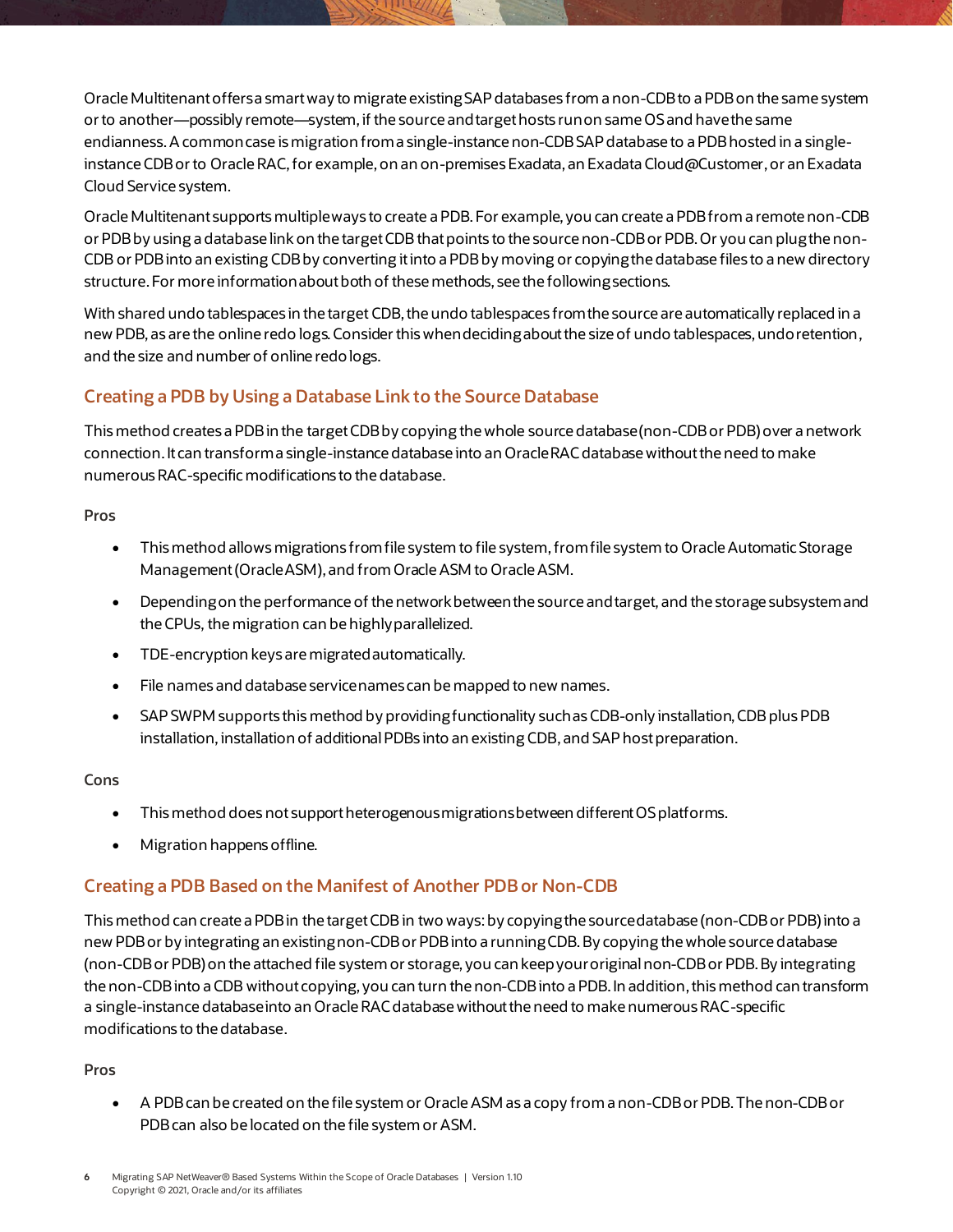- A PDB can be created by directly integrating and turning the non-CDB into a PDB in the CDB.
- Performance is mostly limited by the performance of the attached file systems or storage subsystems.
- If the PDB is created as a copy, file names and database service names can be mapped to new names.
- If the PDB is created by integrating and turning the non-CDB into a PDB in the CDB, files can be moved into a new directory structure.
- SAP SWPM supports this method by providing functionality such as CDB-only installation, CDBplus PDB installation, installation of additional PDBs into an existing CDB, and SAP host preparation.

#### **Cons**

- This method does not support heterogenous migrations between different OS platforms.
- Migration happens offline.

#### <span id="page-6-0"></span>**Oracle Recovery Manager**

Oracle Recovery Manager (RMAN) supports multiple migration methods, all with different pros and cons.

- Back [Up, Restore, and Recover Database](#page-6-1)
- [Duplicate Database](#page-7-0)
- [Transportable Tablespaces](#page-7-1)
- [Full Transportable Export/Import](#page-8-0)
- [Transportable Database](#page-8-1)

#### <span id="page-6-1"></span>**Back Up, Restore, and Recover Database**

With the Back Up, Restore, and Recover Database method, the source database is backed up and then restored and recovered on the target system.

#### **Pros**

- This method is efficient and fast because it can be highly parallelized.
- This method is easy to set up and run.
- Only a few post-migration tasks are required on the database side.
- With Oracle Database 19c and the appropriate SAP Bundle Patches, the database can be restored and TDEencrypted in one step.

#### **Cons**

- The source and target database software (Oracle Database homes) must be the same version and must have the same SAP Bundle Patches installed.
- The source and target database must be on the same OSand have the same endian type.
- Migration happens offline.
- Shared disk space is required to back up the database on the source system and to restore it on the target system.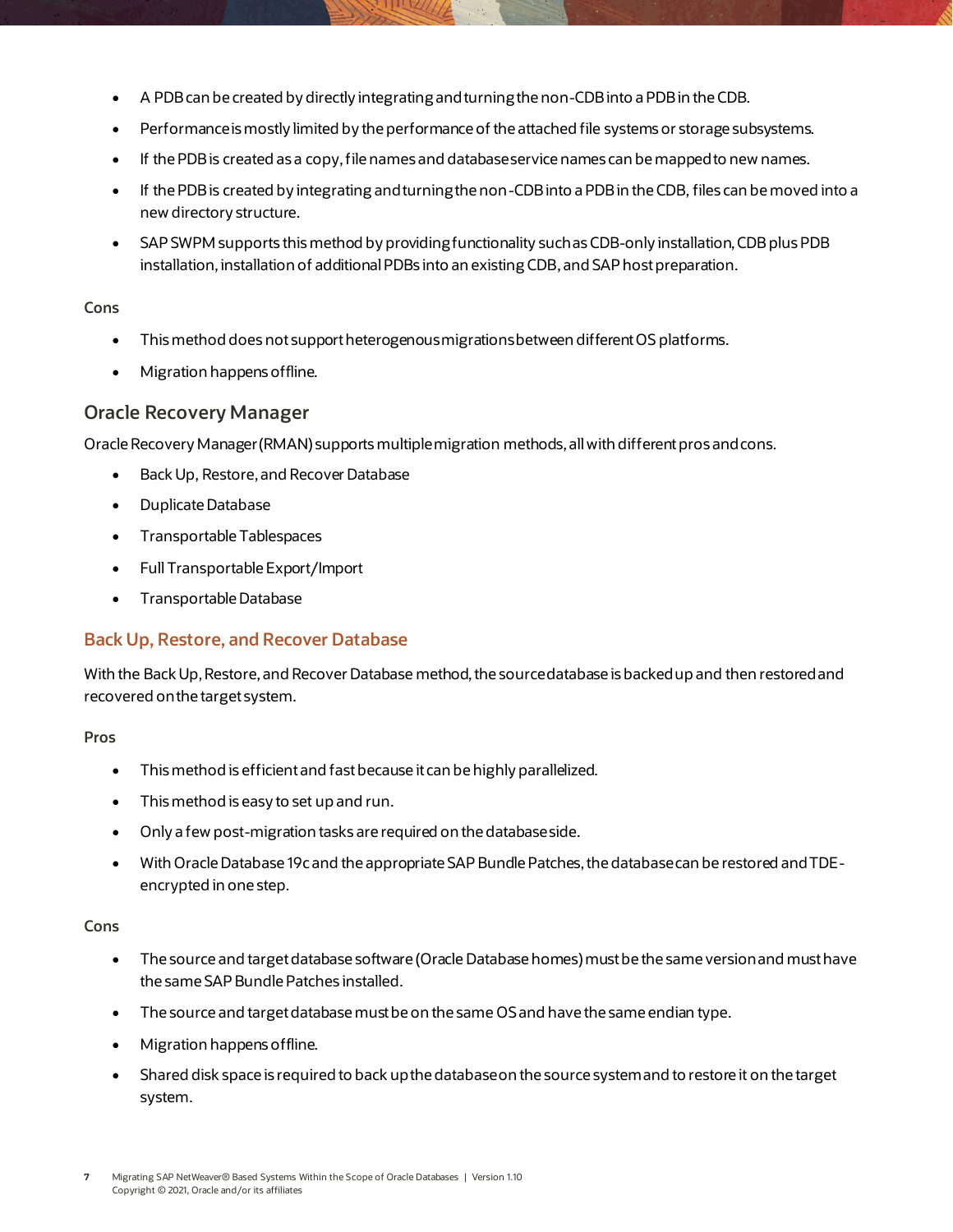#### <span id="page-7-0"></span>**Duplicate Database**

The Duplicate Database method is similar to the Back Up, Restore, and Recover Databasemethod. However, instead of backing up the database to disk and restoring it from disk, the database is copied directly from source to target through a SQL\*Net (network) connection.

**Pros**

- Because of parallelism, this method can be efficient and fast if network bandwidth is high enough and latency is low.
- It's easy to set up and run.
- Only a few post-migration tasks are required on the database side.
- With Oracle Database 19c and the appropriate SAP Bundle Patches, the database can be restored and TDEencrypted in one step.
- No shared disk space for backup is required.

**Cons**

- The source and target database software (Oracle Database homes) must be the same version and must have the same SAP Bundle Patches installed.
- The source and target database must be on the same OSand have the same endian type.
- Migration happens offline. Although the database can be open during duplication,the SAP application should be offline for consistency.
- Speed is limited by the network.

#### <span id="page-7-1"></span>**Transportable Tablespaces**

The Transportable Tablespaces (TTS) method lets you migrate the data files with application data between different OS platforms and endian types. The data files of the source database mustbe accessible on the target system (for example, on NFS) and can be converted and copied into Oracle ASM in one step. Other than the methods in which data is exported from the source database and imported into a new target database, TTS is the only supported method for migrating heterogenous platforms without the need to export data or read and write it using the SQL layer.

This method is a combination of converting source data files into target data files and exporting and importing just metadata by using OracleData Pump (expdpand impdp).

Typically,only application-specific tablespaces are transported. The target database is created and prepared as a new database with just the SYSTEM and SYSAUX tablespacesby using SAP SWPM. All the tablespaces except SYSTEM and SYSAUX are dropped (with the including datafiles and contents clause) after initial creation. Each required tablespace from the source is then migrated into Oracle ASM on the target system, and metadata about those tablespaces is imported using impdp.

Endian conversion can be done by using either RMAN CONVERT or the DBMS\_FILE\_TRANSFER package. For more information about how to use TTS for migration, see Oracle Database: Migrating Non-CDBs to New Hardware with a [Different Endian Operating System and for a New Release](https://docs.oracle.com/en/database/oracle/oracle-database/19/spmdu/migrating-non-cdbs-new-hardware-different-endian-operating-system-and-new-release.pdf).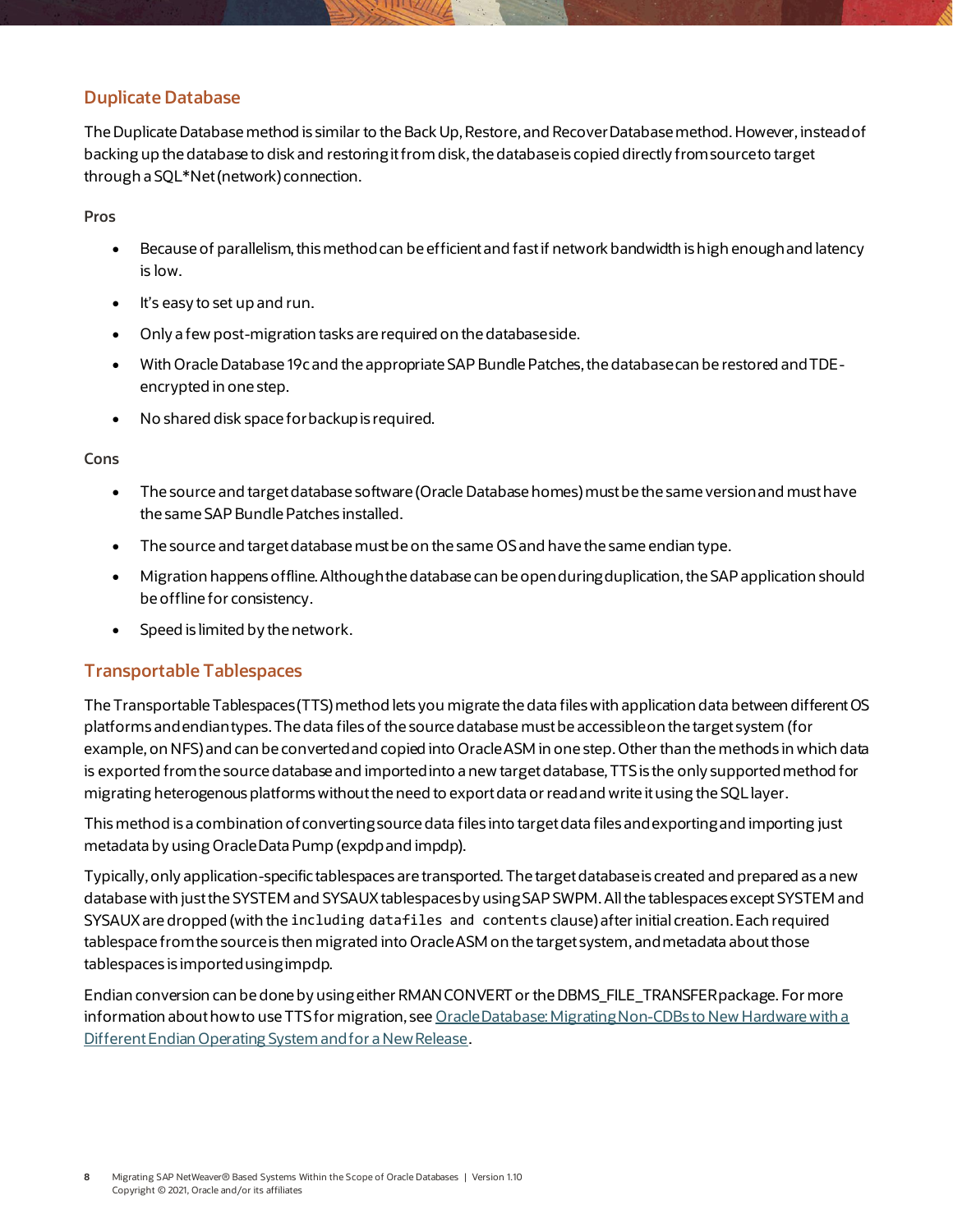**Pros**

- You do not need to export all the data from tables.
- You do not need to re-create indexes or statistics.
- Endian conversion can be parallelized on the data-file level.
- The source and target database software versions can be different as long as the "compatible" initialization parameter is set properly.

#### **Cons**

- There is no support for endian conversion and TDE-encryption in one step.
- Tablespaces must be self-contained (locally managed).
- A separate export and import of metadata by using Data Pump is required.
- A new database with just the SYSTEM and SYSAUX tablespaces is required, and the source tablespaces must be imported.
- Migration happens offline.
- The migration is complex and requires many manual steps.
- Migration time is mainly determined by the time it takes to export and import the metadata of the single database user SAPSR3. This operation can be slow because metadata export and import cannot be parallelized, and all SAP data belongs to the single database user SAPSR3 with about 100,000 tables and more than 200,000 indexes. With SAP Business Warehouse, this process is even slower because there are typically several hundreds of thousands or millions of table and index partitions.

#### <span id="page-8-0"></span>**Full Transportable Export/Import**

Full Transportable Export/Import (FTEX) is based on Transportable Tablespace technology andon Oracle Data Pump, and it provides the functionality of TTS in one command. Data Pump copies the specified data files from the source to the target and then exports and imports the relevant metadata.

The pros and cons of this method are almost the same as with TTS. For more information, see Oracle Database documentation or collateral material, such as th[e Full Transportable Export and Import](https://www.oracle.com/technetwork/database/enterprise-edition/full-transportable-wp-18c-4394831.pdf) technical brief.

#### <span id="page-8-1"></span>**Transportable Database**

The Transportable Database method supports conversions of whole databases between different OS platforms of the same endian type.Examples are migrations from MicrosoftWindows to Linux x86\_64 (little endian to little endian) or Solaris SPARC to IBM AIX (big endian to big endian). The conversion of IBM AIX to Linux x86\_64 (big endian to little endian) is not supported.

**Pros**

- You do notneed to export all the data from tables.
- You do notneed to re-create indexes or statistics.
- Conversion can be parallelized.
- The source and target database software versions can be different as long as the "compatible" initialization parameter is set properly.

**<sup>9</sup>** Migrating SAP NetWeaver® Based Systems Within the Scope of Oracle Databases | Version 1.10 Copyright © 2021, Oracle and/or its affiliates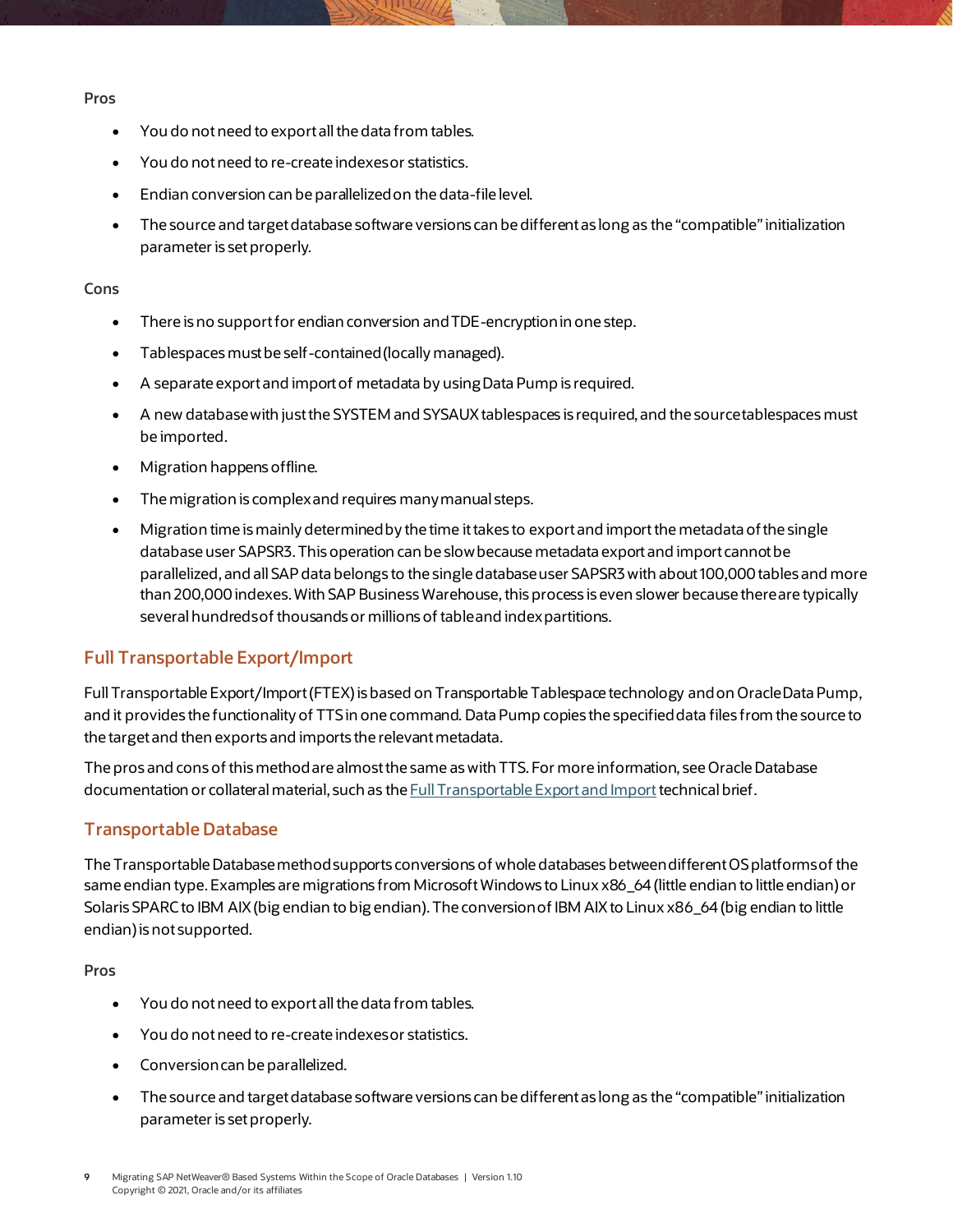• Migration of the whole database (including the SYSTEM and SYSAUX tablespaces)is supported.

#### **Cons**

- Endian conversion is not supported.
- TDE-encryption cannot be performed in one step.
- Migration happens offline.
- The migration is complex and requires manymanual steps.

#### <span id="page-9-0"></span>**Oracle Data Pump**

Oracle Data Pump is a toolset that supports multiple migration techniques, all with different pros and cons. The toolset consists of the command line tools impdp and expdp, and the DBMS\_DATAPUMP and DBMS\_METADATA PL/SQL packages.

Oracle Data Pump can help to move data in the following ways:

- **Data file copying**: This method is basically the Transportable Tablespace method explained in the preceding section. You copy (and convert, if necessary) data files by using Oracle RMAN and export and import tablespace metadata by using expdp and impdp.
- **Direct path**: Usually, direct path unloading and loading of data can greatly improve performance during migrations in which data file copying cannot be used. However, there are numerous situations in which direct path cannot be used. For more information, se[e Using Direct Path to Move Data](https://docs.oracle.com/en/database/oracle/oracle-database/19/sutil/oracle-data-pump-overview.html#GUID-F5790243-15A3-4932-9258-1A466985964D).
- **External tables**: Moving data by using external tables does not have the limitations of direct path unless there are conflicting table attributes. For more information, se[e Using External Tables to Move Data](https://docs.oracle.com/en/database/oracle/oracle-database/19/sutil/oracle-data-pump-overview.html#GUID-EDB0DFE2-A20A-4FF6-B584-1D31583054AB).
- **Conventional path**: The conventional path is based on export and import through the SQL layer, which is also one of the migration methods with the biggest effect on performance.
- **Network link**: When you copy data over a network link (in this context, the same as a database link), the data is copied from the source database to the target database over the network. No export dump files need to be written. This method tries to read and write the data by using direct path; if thatis not possible, it uses conventional path. For more information, se[e Using Network Link Import to Move Data.](https://docs.oracle.com/en/database/oracle/oracle-database/19/sutil/oracle-data-pump-overview.html#GUID-3E1D4B46-E856-4ABE-ACC5-977A898BB0F1)

Oracle Data Pump requires a pre-existing database on the target system. The data file copying method requires only the SYSTEM and SYSAUX tablespaces to existin that database. However, the other methods require all the tablespaces to be created as empty tablespaces before data is copied into them.

If you need endian conversion but do not needto export and import data, data file copying (Transportable Tablespace) is the most useful method. Consider the other methods if data needs to be migrated by exportingand importing and you do not want to use SAP R3Load.

#### <span id="page-9-1"></span>**Oracle Data Guard Standby Database**

Oracle Data Guard provides a set of services that create, maintain, and manage standby databases. Standby databases are full copies of the primary database and can be used to reduce the downtime involved in migrating.Physical standby databases are supported for SAP migration; logical standby databases are not supported.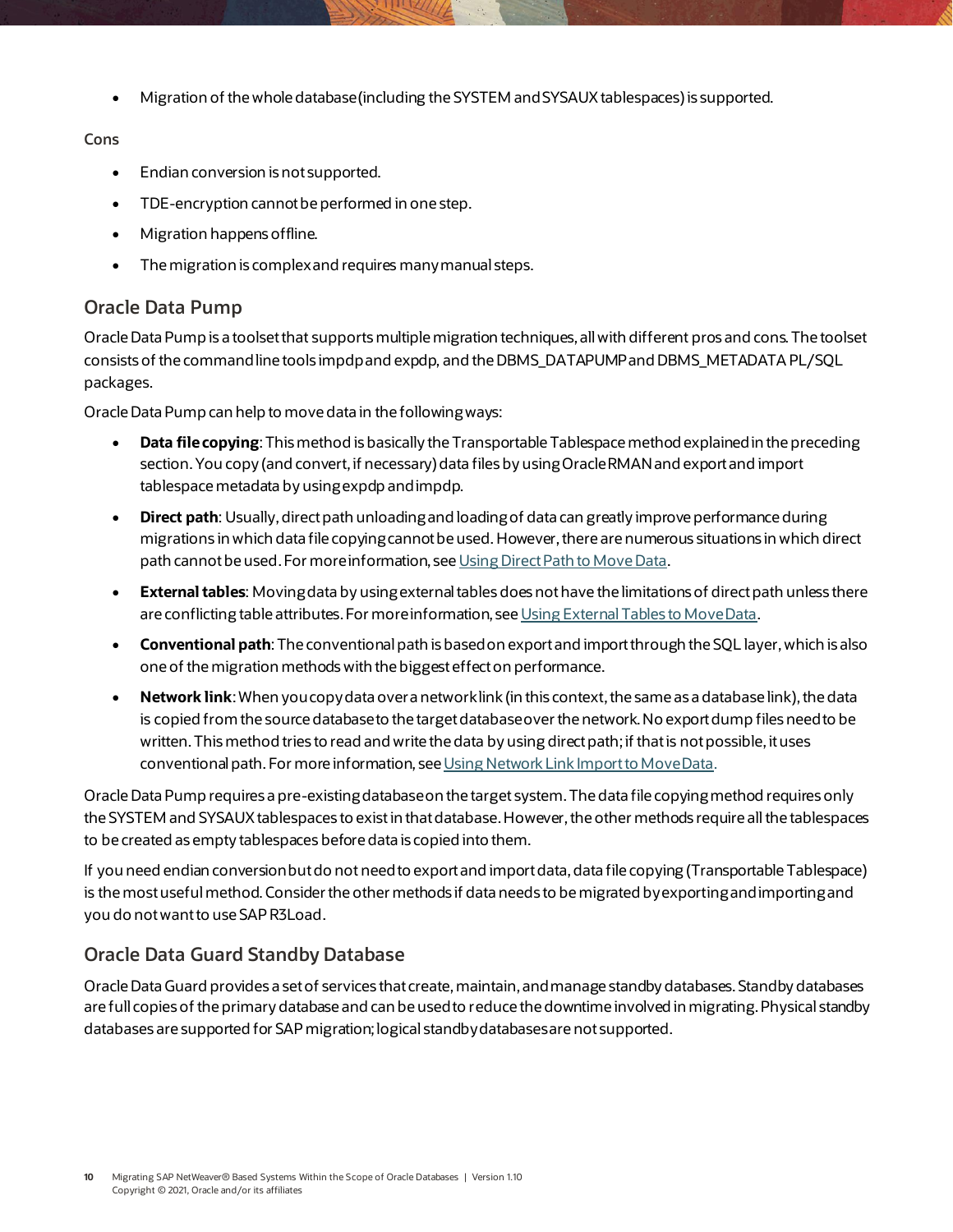Following are the pros and cons of using a Data Guard physical standby database for migration.

#### **Pros**

- Downtime is minimal.
- The setup is relatively simple.
- You can use this method if the source and target have the same endiantype and OS platform.

#### **Cons**

- The same database version and patch level are required.
- If the source database is not TDE-enabled, encryption must be enabled as a separate step after migration.
- You cannot use this method for heterogenous migrations between source and target platforms with different endian types.

#### <span id="page-10-0"></span>**Oracle Zero Downtime Migration**

Oracle Zero Downtime Migration is based on Oracle Data Guard technology and uses a physical standby database to perform online migration. Zero Downtime Migration requires a separate host that orchestrates the whole migration process: building the physical standby database, applying all redo logs from the source, and switching over and swappingroles. Because Zero Downtime Migration is based on physical standby database and supports only Linux x86\_64 on the source and target host,only homogeneous migrations are possible. Zero Downtime Migration can transfer initial backup files by usingObject Storage, NFS,or Zero Data Loss Recovery Appliance (ZDLRA).

#### **Pros**

- We recommend this methodfor moving databases to Oracle Cloud platforms.
- This method is the same as using Data Guard physical standby. See the previous section for the pros for that method.

#### **Cons**

- This method is the same as using Data Guard physical standby. See the previous section for the cons for that method.
- This method has notbeen successfully tested with SAP.

#### <span id="page-10-1"></span>**SAP R3Load**

SAP R3Load is one of the most common and well-known methods for SAP database migrations. This method has been optimized over the years and can be used in almost every database migration scenario. With SAP R3load, all SAPrelated database tables and views are exported and imported into a prepared and empty target database.

#### **Pros**

- SAP R3Load can be used for homogeneous *and*heterogeneous migration scenarios (the OS and database platform can be different).
- SAP R3Load can be used to migrate between different Oracle Database releases.
- SAP R3Load can be highly parallelized on the export and import level.
- Large tables can be split into multiple export files in parallel and imported in parallel.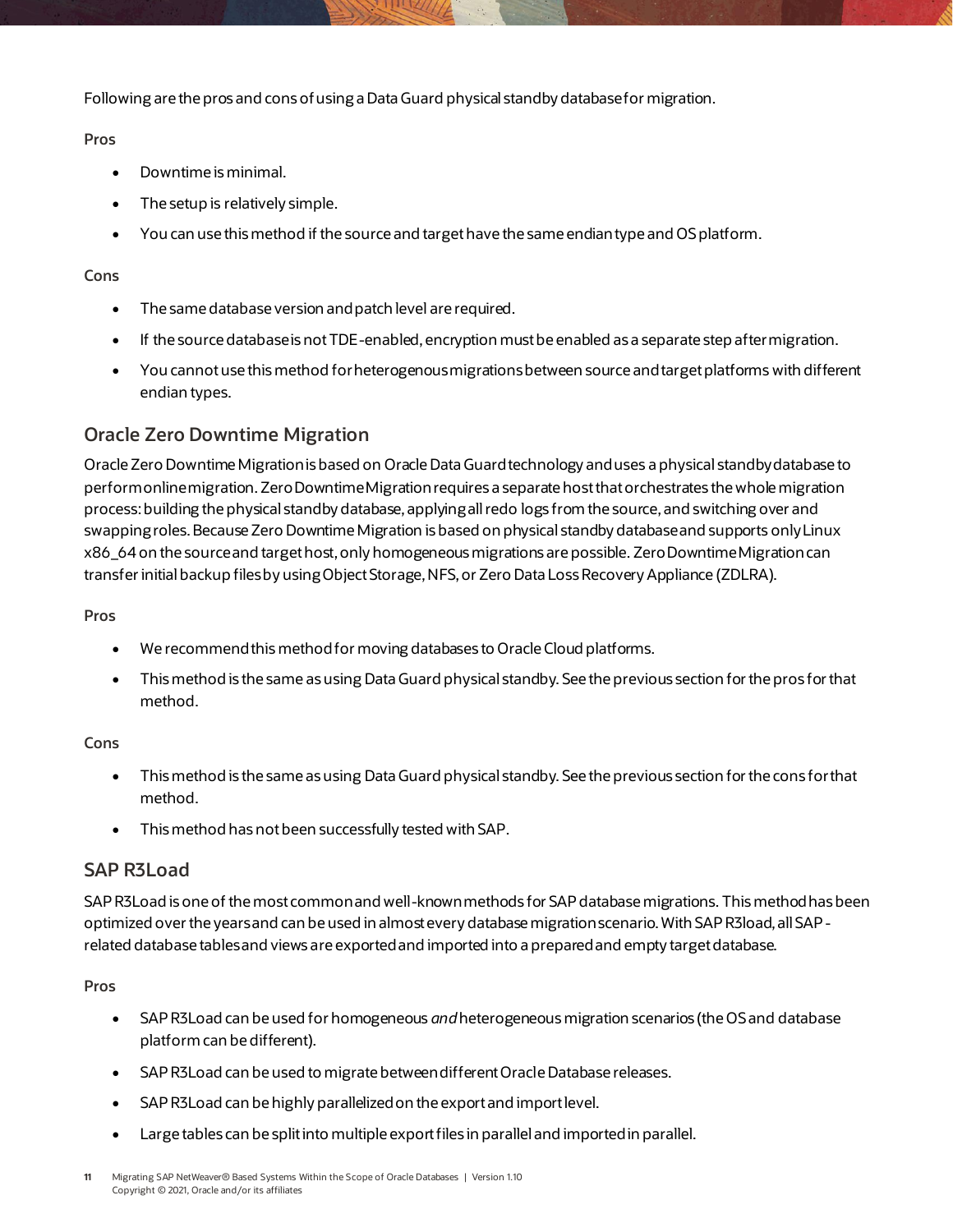- Oracle direct path load interfaces are supported for fast data loading.
- Import into TDE-encrypted tablespaces is supported.
- Partitioned tables are supported.
- Reorganization of the entire database is provided, which typically results in space optimization and better performance.
- You can introduce new database features, such as table or index compression or tablespace encryption.

#### **Cons**

- Migration happens offline.
- A created target database with appropriately sized encrypted tablespaces is required.
- Only tables defined by SAP can be migrated.
- Triggers cannot be migrated using SAP R3Load.
- Database statistics must be collected after migration.

#### <span id="page-11-0"></span>**Migration Services for SAP Offered by Oracle Advanced Customer Services**

Oracle offers database migrations as a service and supports customers in all relevant migration scenarios by choosing the approach that works best to meet individual customer requirements. Oracle Advanced Customer Services offers advanced and highly optimized migration methods such as Oracle to Oracle (O2O), Oracle to Oracle Online (Triple O), and Oracle GoldenGate.

#### <span id="page-11-1"></span>**Summary of Migration Tools, Methods, and Services**

Considering the pros and cons of each method, we recommendthe following methods for migrating existing SAP databases:

For homogeneous migrations:

- Oracle Multitenant architecture
- Oracle Data Guard standby database using physical standby
- Oracle RMAN restore or duplicate commands
- Oracle migration services for SAP (GoldenGate, O2O,or TripleO)

For heterogeneous migrations:

- SAP R3Load
- Oracle migration services for SAP (GoldenGate, O2O,or TripleO)

The following sections focus on the Oracle Multitenant and Oracle RMAN migration methods. Other methods might be described in upcoming updates of this document or are already covered in documents and notes available from Oracle or SAP.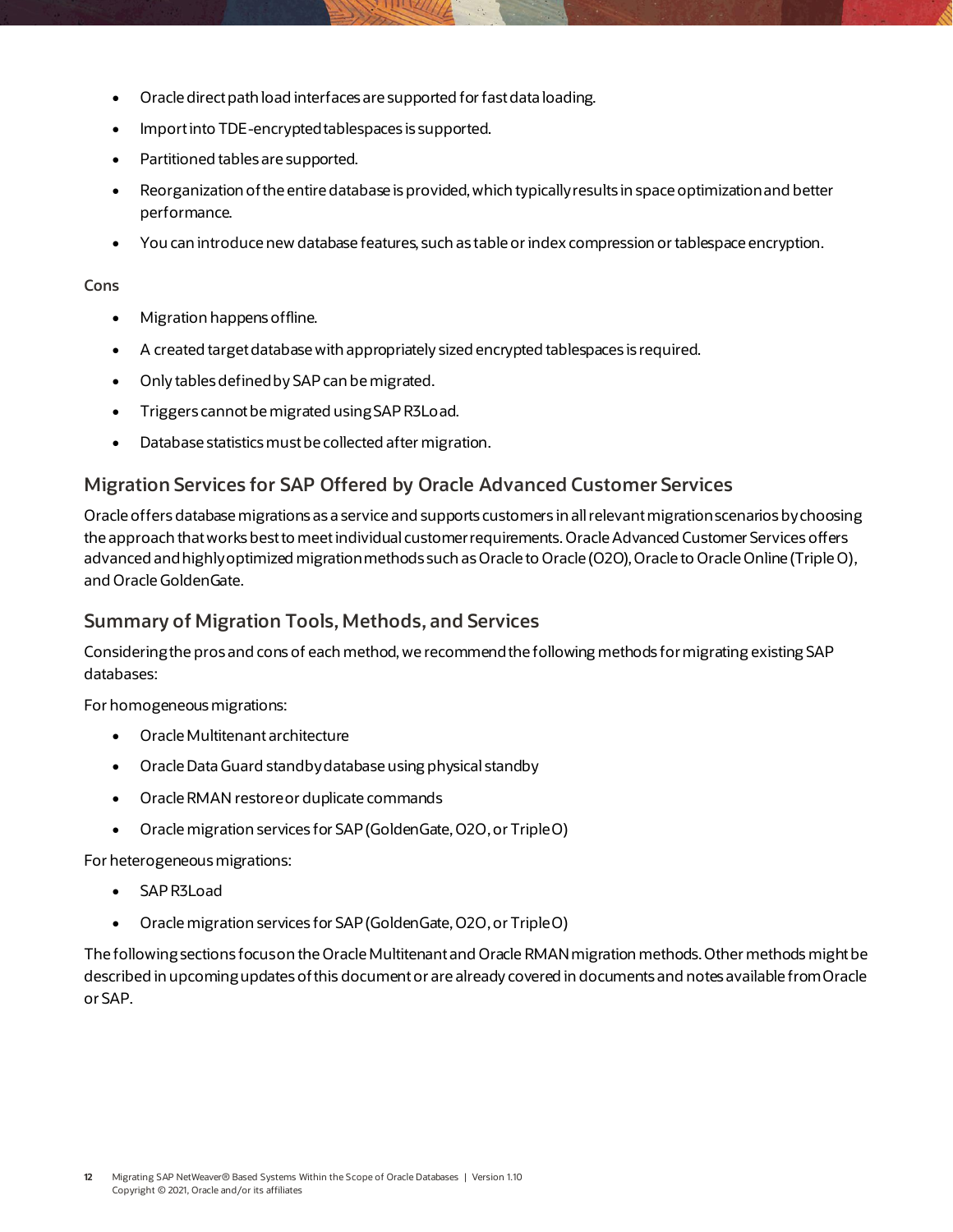## <span id="page-12-0"></span>**Performing Database Migration**

This section describes how to use the Oracle Multitenant; Oracle RMAN Backup, Restore, and Recover; and Oracle RMAN Duplicate Database methods to migrate existing SAP databases. Also refer to [SAP Note 3018983](https://launchpad.support.sap.com/#/notes/3018983), which contains complementary information, best practices, and example scripts.

#### <span id="page-12-1"></span>**Supported Character Sets**

Only the following database character sets and national character sets are supported with SAP:

- For Unicode SAP databases:
	- o UTF-8 as the database character set
	- o UTF-8 as the national character set
- For non-Unicode SAP databases:
	- o WE8DEC as the database character set
	- o UTF-8 as the national character set

The migrated target database mustuse the same database character set and national character set as the source database. Migration using Oracle Multitenant or Oracle RMAN methods do not support changing character sets.

Customers who need to migrate from non-Unicode to Unicode databases must perform an SAP Unicode migration, which is a separate migration project.

#### <span id="page-12-2"></span>**Premigration Considerations**

Depending on your specific implementation of SAP NetWeaver, you might need to perform some tasks before you can begin the migration. For example:

- Any satellite systems that are connected to the SAP system might require changes.
- Database links from or to the database might also need to be migrated.
- Some SAP jobs might need to be set on hold before migration, so that they do not run into errors when the system is first started up after migration.

#### <span id="page-12-3"></span>**Migrating a Database to Oracle Multitenant Architecture**

All migration methods based on Oracle Multitenant architecture require a properly set up SAP environment and a CDB in which the new PDB is created. SAP SWPM must be used to prepare the database host or, in the case of Oracle RAC, all the database hosts involved. This creates the SAP-specific OS users and environments.

At the time this document was written, SAP SWPM supported the following Oracle Multitenant–specific installation options:

- Install a new CDB and a new PDB in one step
- Install an additional new PDB into an existing CDB
- Create a CDB without a creating a PDB (CDB-only)

The generic SWPM host-preparation functionality must be used to create SAP-specific OS users and environments on all database hosts, especially for Oracle RAC-based systems where all nodes must be prepared.

New functionality might be added to SWPM by SAP in the future.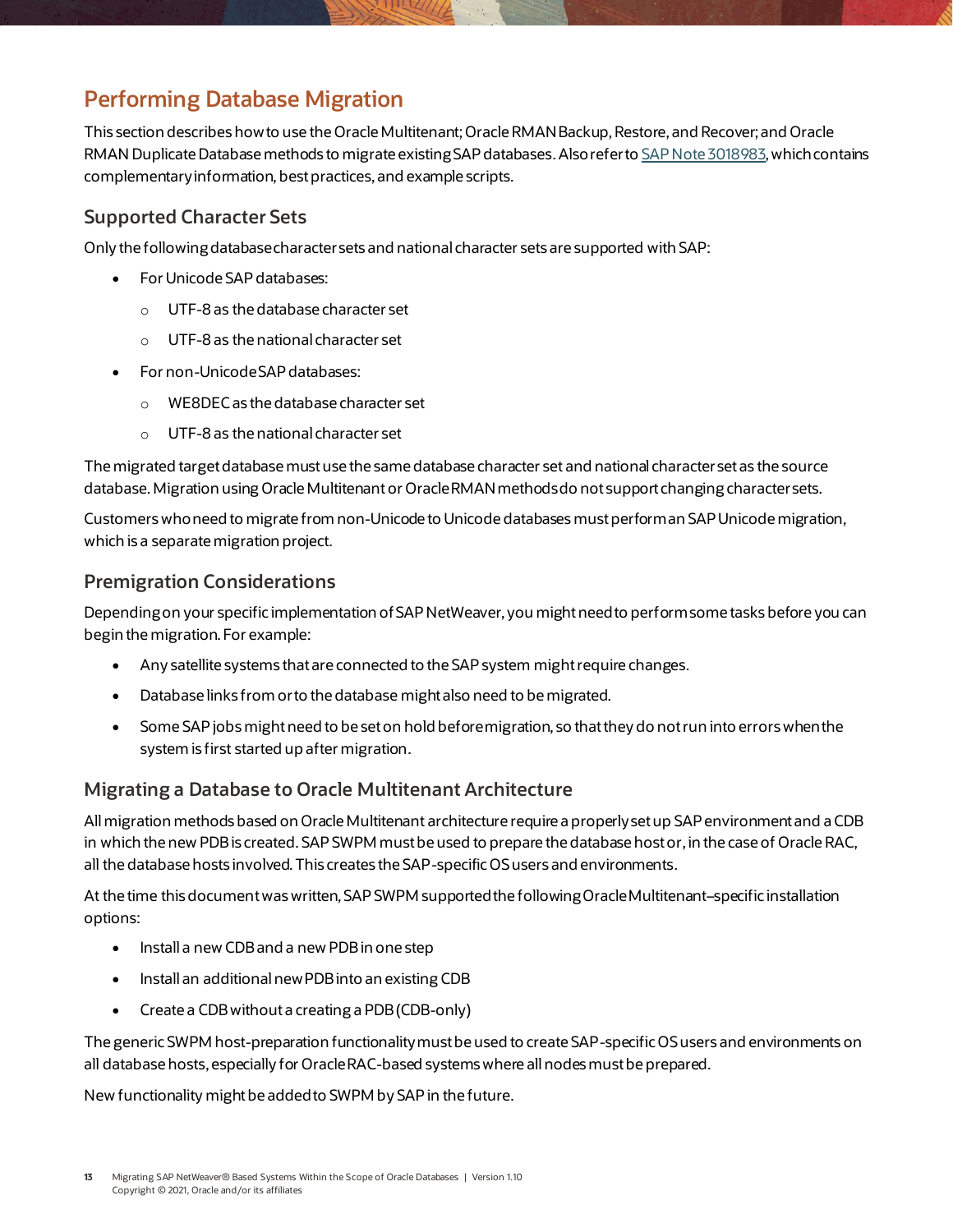SWPM cannot setup a new SAP database instance (profiles, extraction of SAP binaries, SQL\*Net configuration, BR\*Tools, and so on) without creating the PDB and loading it using R3load. As a result, you must install new SAP database instances, drop the PDB, and replace the dropped PDB with the non-CDB or PDB that has to be migrated.

If you want to stay on the same system with the database, you can use the "move" method by using the move clause, which plugs the old non-CDB or PDB into a CDB. If you do not want to touch the old non-CDB or PDB or want to migrate to another system, you can use one of the "copy" methods, either by using the copy clause or by copying over a database link. Both methods require additional post-migration steps to adjust the SAP system to the new CDBor PDB environment. Note that the "move" method movesall database-relevant files into the new directory and file structure of the target CDB.



The following illustration gives an overview of the tasks required for the "move" and "copy"methods.

The locations of the required functions in SAP SWPM are as follows:

- SAP SWPM host preparation is located at **Generic Options > Oracle > Preparations > Operating System Users and Groups**.
- SAP SWPM CDB-only installation is located at **Generic Options > Oracle > Database Tools > Create Container DB (CDB) only**.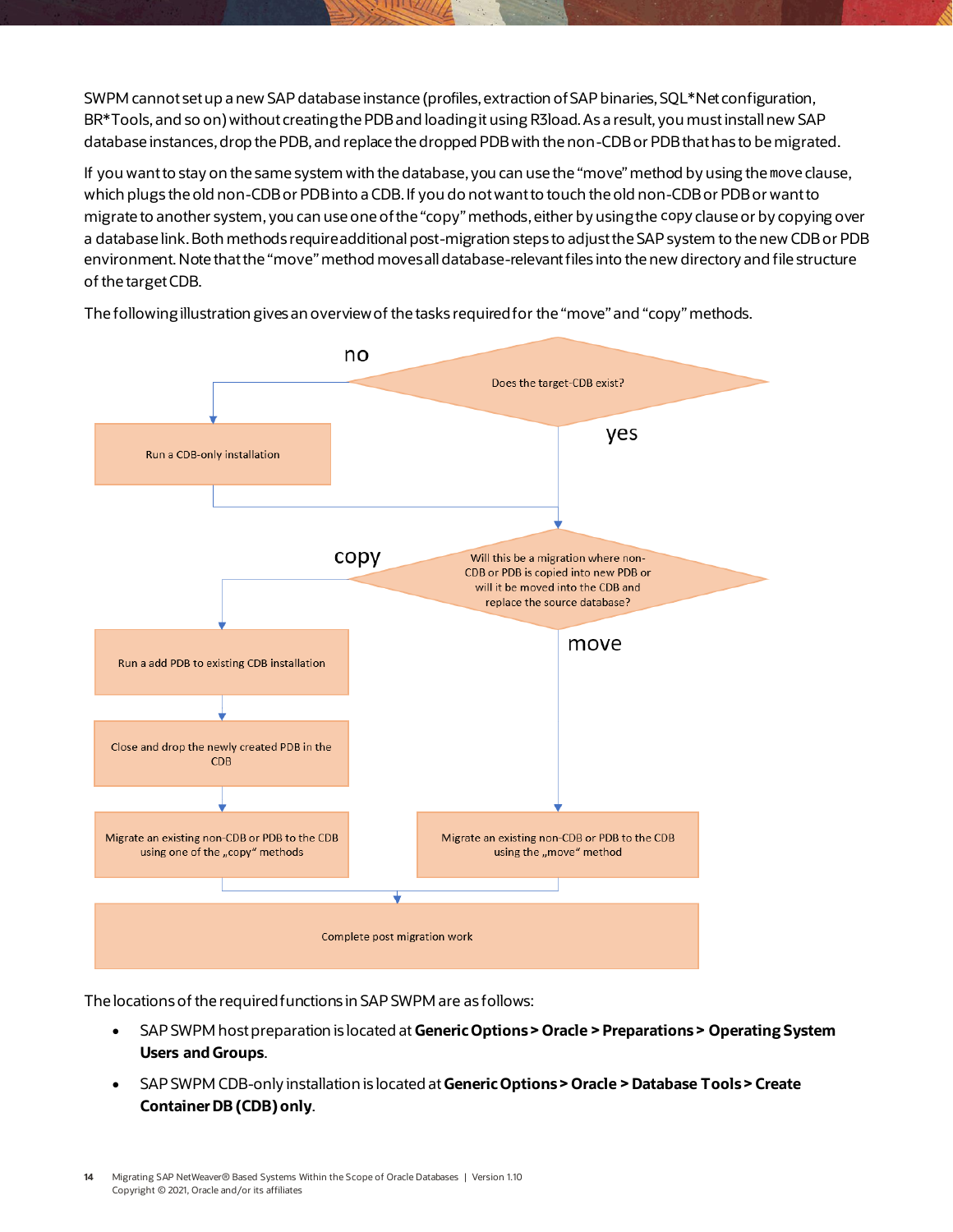• To perform a new CDB plus PDB or a new PDB installation into an existing CDB, choose the **Database Instance** option under the **Standard System**, **Distributed System**,or **High Availability System** installation type, depending on your requirements.

#### **General Aspects and Prerequisites**

This section provides general information and prerequisites for migration methods based on Oracle Multitenant architecture.

#### **Terminology When Using OracleMultitenant with SAP**

Oracle and SAP have introduced some new terms, such as "single tenant," to distinguish the different ways that an SAP database can be run. These terms are discussed i[n SAP Note 2336881](https://launchpad.support.sap.com/#/notes/2336881).

#### **Supported Migration Scenarios**

Oracle Multitenant architecture offers several migrations from a source database to a target database:

| Non-CDB/single instance                          | $\rightarrow$     | Single tenant or multitenant/singleinstance      |
|--------------------------------------------------|-------------------|--------------------------------------------------|
| Non-CDB/RAC                                      | $\rightarrow$     | Single tenant or multitenant/RAC                 |
| Non-CDB/TDE/single instance                      | $\rightarrow$     | Single tenant or multitenant/TDE/single instance |
| Non-CDB/TDE/RAC                                  | $\rightarrow$     | Single tenant or multitenant/TDE/RAC             |
| Single tenant or multitenant/single instance     | $\leftrightarrow$ | Single tenant or multitenant/RAC                 |
| Single tenant or multitenant/TDE/single instance | $\leftrightarrow$ | Single tenant or multitenant/TDE/RAC             |

#### **Implement the Oracle Standard User Concept**

An important and mandatory task when migrating to Oracle Multitenant architecture is convertingexisting SAP database installations that use the "SAP Classic"user concept to the "Oracle Standard"user concept.

The Oracle Standard user concept adheres more to Oracle recommendations regarding Maximum Availability Architecture (MAA) and Optimal Flexible Architecture (OFA). Moving in this direction, SAP installations are streamlined among different installation types. It is a proven layout, used in all SAP installations with Oracle RAC, Oracle ASM, Oracle Cloud, Oracle engineered systems, and now also for all on-premises installations.

**Note**: All releases of Oracle Database later than 19c will no longer support non-CDBs. With the transition from traditional non-CDBs to Oracle Multitenant architecture with CDBs hosting multiple PDBs, SAP is switching to the new Oracle Standard user conceptfor Oracle Databases.The SAP Classic user concept will no longer be supported for Oracle Multitenant architecture.

Although it is not a hard limitation or technical obstacle *not*to convert existing installations of a classic SAP database setup with a single-instance non-CDB, it will significantly reduce the potential risk for problems with the operating environment and the amount of work to do when converting the existing non-CDB into a PDB for use within a CDB.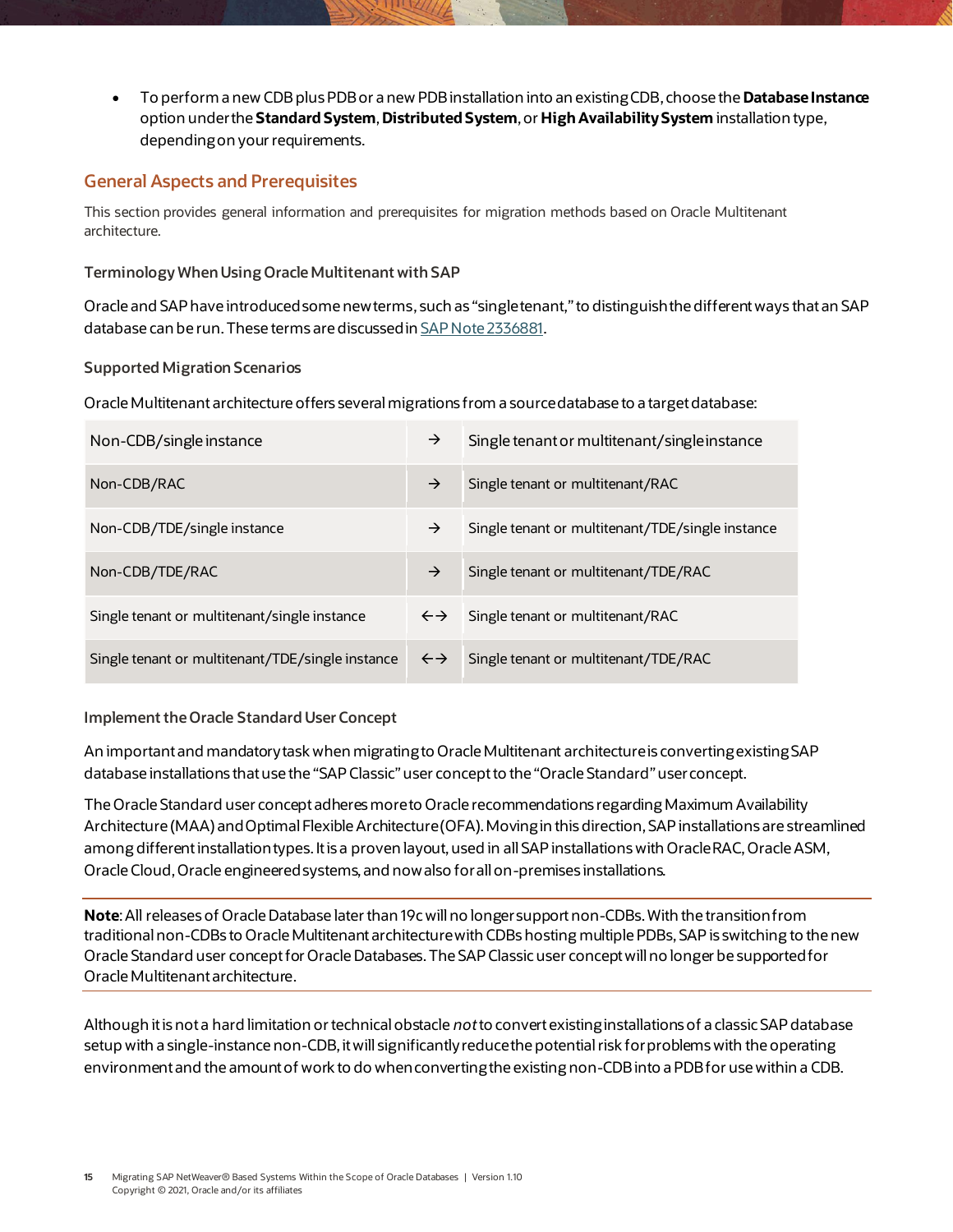Following are some of the benefits of converting to the Oracle Standard user concept for Oracle Database with SAP NetWeaver:

- Adjustment in SAP system configuration is uncoupled from conversion to Oracle PDB setup.
- Conversion to the Oracle Standard user concept can be tested long before database conversion is started.
- Smooth transition to use of Oracle Database services with SAP can already be implemented and tested in a non-CDB environment.

Detailed instructions and technical background are provided in the following SAP Notes:

| <b>SAPNOTE</b>                                                                       | <b>DESCRIPTION</b>                                                                                                                                                                                                                                                     |
|--------------------------------------------------------------------------------------|------------------------------------------------------------------------------------------------------------------------------------------------------------------------------------------------------------------------------------------------------------------------|
| SAP Note 1915323 -<br>OS User Concept for SAP NetWeaver for 12c<br><u>and higher</u> | Explains the difference between the SAP Classic and Oracle Standard<br>user concepts.                                                                                                                                                                                  |
| SAP Note 1554661 -<br>Configuration of environment for 'oracle'<br>user              | Explains how to set up the OS user or acle as the owner of all Oracle<br>software used by SAP.                                                                                                                                                                         |
| SAP Note 1915317 -<br>Migrating Software Owner to 'oracle'                           | Provides a script that helps to migrate the ownership of the database<br>data files to the new software owner or acle. As a reference, this note<br>also mentions Oracle tools for cloning or migrating Oracle Database<br>home locations to the new software owner.   |
| SAP Note 1983457 -<br>Oracle Home Cloning on Unix and Linux                          | Explains all potential cloning mechanisms for switching to software<br>owner or acle. The note provides Perl scripts for the actual migration of<br>an existing Oracle Database home. It also provides guidance on<br>differences in various Oracle software versions. |

Change of ownership of Oracle data files and Oracle Database home must be accomplished in one step.

**Note**: If you are migrating an existing non-CDB to a CDB that is running on another system (host and user environment) that was already installed with "SAP Classic" as the user concept, you can use the migration approach that copies the source non-CDB to a PDB over a database link, described later. This lets you implement the Oracle Standard user concept during migration and without changes on the source system.

#### **Adopt SAP Naming Conventions of Oracle Database Files on Oracle Multitenant**

Usually,SAP database installations with Oracle follow SAP-specific naming rules for all directories and files thatbelong to an SAP database instance. When you are migrating to Oracle Multitenant, these naming rules change because they need to cover cases with multiple PDBs.

During migration using one of the Oracle Multitenant methods, the traditional non-CDB naming schema must be translated to the naming schema for Oracle Multitenant environments (CDB/PDB).This means that each subdirectory and each data file that corresponds to the non-CDB gets the DBSID of the PDB with an underscore as a prefix, as shown in the following example. If one of the "copy" methods is used, the conversion of the names can be done during copy. If the "move" method is used, the database files must be moved to their new location to match the new structure.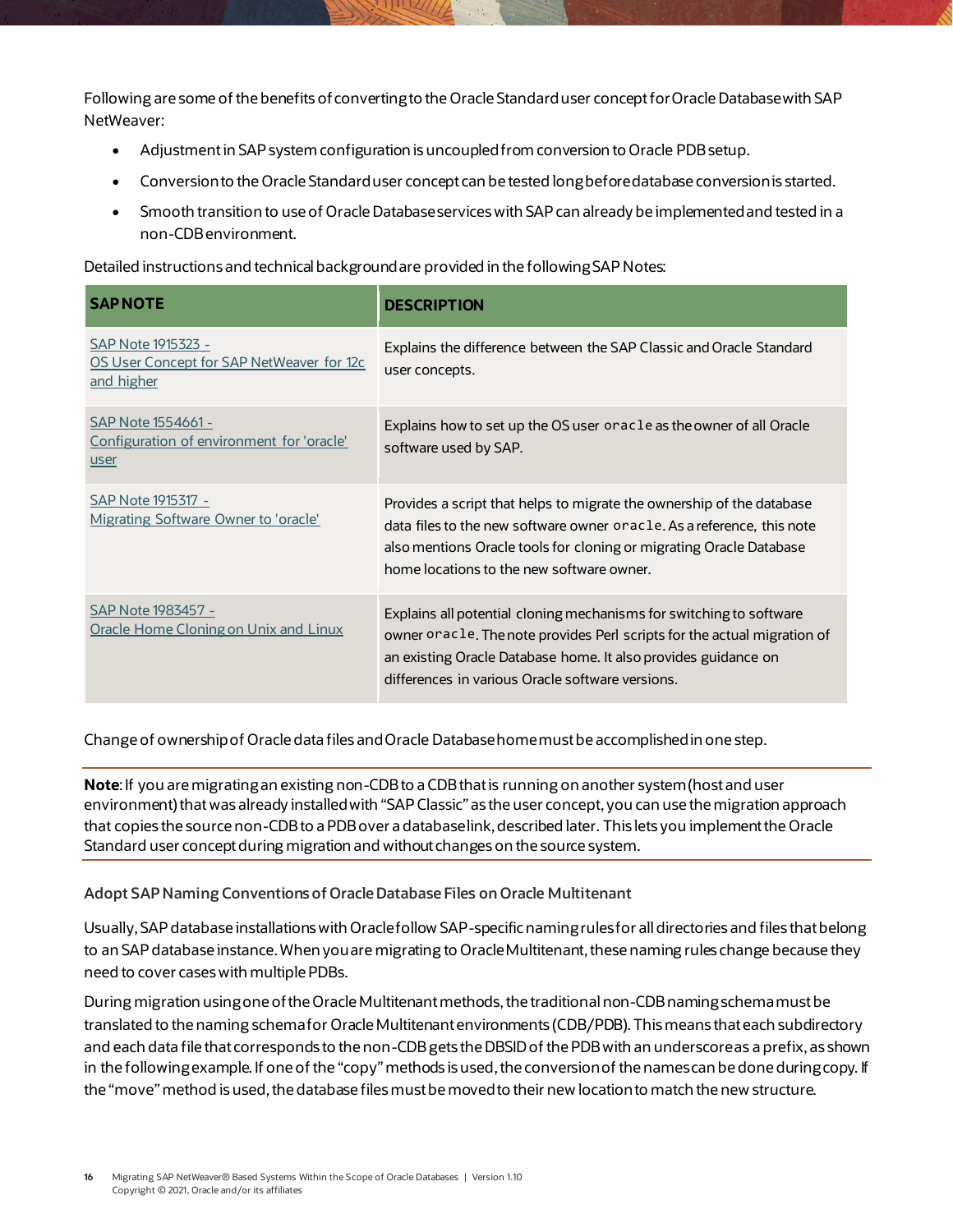| <b>NON-CDB DIRECTORY STRUCTURE AND FILES</b>                                                                                                                                                                                                                                                                                                                             | <b>CDB/PDB DIRECTORY STRUCTURE AND FILES</b>                                                                                                                                                                                                                                                                                                                                                               |
|--------------------------------------------------------------------------------------------------------------------------------------------------------------------------------------------------------------------------------------------------------------------------------------------------------------------------------------------------------------------------|------------------------------------------------------------------------------------------------------------------------------------------------------------------------------------------------------------------------------------------------------------------------------------------------------------------------------------------------------------------------------------------------------------|
| [oracle@migtest1 NCD]\$ pwd<br>/oracle/NCD<br>[oracle@migtest1 NCD]\$ tree sapdata*<br>sapdata1<br>cntr1<br>$cntrINCD$ .dbf<br>sysaux 1<br>sysaux.data1<br>system 1<br>system.data1<br>temp $1$<br>temp.data1<br>undo 1<br>undo.data1<br>sapdata2<br>sr3 <sub>1</sub><br>sr3.data1<br>sapdata3<br>sr3750x.data1<br>sr3750x.data1<br>sapdata4<br>sr3usr 1<br>sr3usr.data1 | [oracle@migtest1 CDB]\$ pwd<br>/oracle/CDB<br>[oracle@migtest1 CDB]\$ tree ncd*<br>ncd sapdata1<br>ncd_sysaux_1<br>ncd sysaux.data1<br>ncd system 1<br>ncd_system.data1<br>ncd temp 1<br>ncd_temp.data1<br>ncd undo 1<br>ncd undo.data1<br>ncd sapdata2<br>$ncd$ _ $sr3$ _1<br>ncd sr3.data1<br>ncd sapdata3<br>ncd sr3750x.data1<br>ncd sr3750x.data1<br>ncd sapdata4<br>ncd sr3usr 1<br>ncd sr3usr.data1 |
|                                                                                                                                                                                                                                                                                                                                                                          |                                                                                                                                                                                                                                                                                                                                                                                                            |

**Note**: If you are migrating from file system to file system, all the directories in the target must be pre-created as the oracle:oinstall user.

If a non-CDB is migrated from a file system to Oracle ASM, you do not need to care about directory structures and file names. Oracle generates the required directory names and files automatically. Each PDB has a unique identifier generated into the file names, as shown in the following example.

| NON-CDB DIRECTORY STRUCTURE AND FILES                      | <b>CDB/PDB DIRECTORY STRUCTURE AND FILES ON ASM</b>                                  |
|------------------------------------------------------------|--------------------------------------------------------------------------------------|
| [oracle@migtest1 NCD]\$ pwd<br>/oracle/NCD                 | +DATAC1/CDB/CA75FDF7C56B6C72E053BA01000AF1F4/DATA<br>FILE/system.443.1083166173      |
| [oracle@migtest1 NCD]\$ tree sapdata*<br>sapdata1<br>cntr1 | +DATAC1/CDB/CA75FDF7C56B6C72E053BA01000AF1F4/DATA<br>FILE/sysaux.447.1083166173      |
| $cntrINCD$ .dbf<br>sysaux 1                                | +DATAC1/CDB/CA75FDF7C56B6C72E053BA01000AF1F4/DATA<br>FILE/psapundo.442.1083166173    |
| sysaux.data1<br>system_1<br>system.data1                   | +DATAC1/CDB/CA75FDF7C56B6C72E053BA01000AF1F4/DATA<br>FILE/psapsr3.447.1083166173     |
| temp $1$<br>temp.data1<br>undo 1                           | +DATAC1/CDB/CA75FDF7C56B6C72E053BA01000AF1F4/DATA<br>FILE/psapsr3750x.446.1083166173 |
| undo.data1<br>sapdata2                                     |                                                                                      |
| sr3 <sub>1</sub><br>sr3.data1                              |                                                                                      |
| sapdata3                                                   |                                                                                      |
| sr3750x.data1<br>sr3750x.data1                             |                                                                                      |
| sapdata4                                                   |                                                                                      |
| sr3usr 1                                                   |                                                                                      |
| sr3usr.data1                                               |                                                                                      |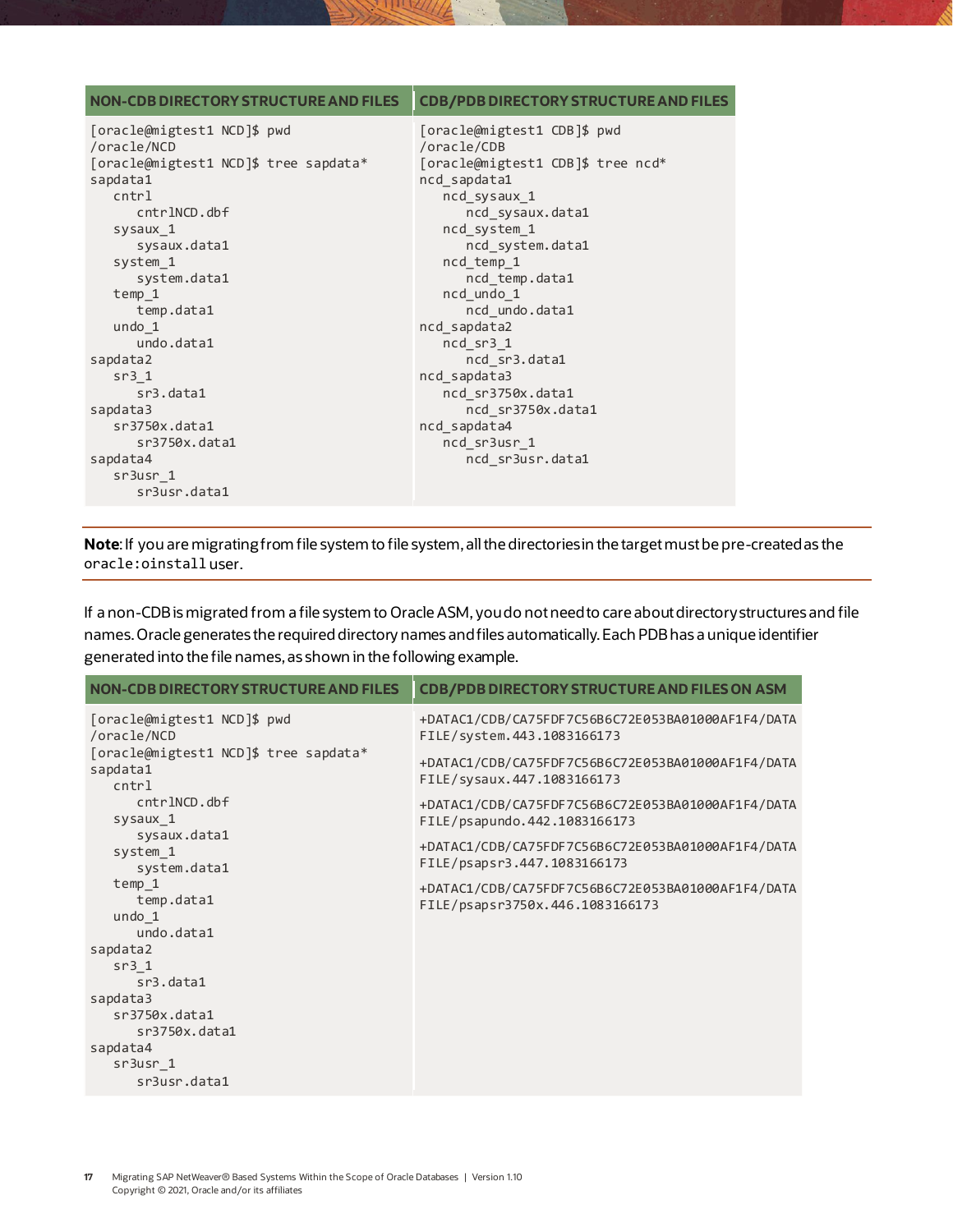**Note**: For all migrations using Oracle Multitenant, use parameter FILE\_NAME\_CONVERT to translate non-CDB-specific file names to CDB/PDB environment-specific file names.

#### **Introduceor Adopt Database Services**

With Oracle Multitenant, you mustuse database services. The tasks required to introduce or adopt database services depend on the type of the source and target systems.

When you are migrating a non-CDB SAP database running as a single-instance database, SAP SWPM has configured Oracle SQL\*Net to use an SID to connect SAP application servers to the database instance. This is the default for this type of installation. With Oracle Multitenant,SAP application servers must use database services to connect to the database instead of specifying a SID. For single-instance databases (single tenant or multitenant), the database services must be configured using the DBMS\_SERVICE PL/SQL package. For Oracle RAC databases, the database services must be configured within Oracle Clusterware using SRVCTL.

As a rule, SERVICE\_NAME and NET\_SERVICE\_NAME are identical, and each SAP application server has its own dedicated database service whose name is a combination of <SAPSID> and <INSTANCE\_NAME>. It might be necessary to deviate from this rule if you are consolidatinga larger number of SAP systems into one CDB and some of the SAP systems have the same or overlapping instance names.

For single-instance PDB databases, database services are configured and started as shown in the following example:

```
SQL> exec dbms service.create service(´<SERVICE NAME>´,´<NET SERVICE NAME>´);
SQL> exec dbms service.start service(´<SERVICE NAME>´);
```
For Oracle RAC PDB databases, database services are configured and started as shown in following example: svrctl create service -db <CDB> -service <SERVICE NAME> -pdb <PDB> -preferred <CDB>001 -available  $<$ CDB $>$ 002 svrctl start service -db <CDB> -service <SERVICE\_NAME>

For example, if SAP system C11 has two SAP application server instances, C11\_DVEBMGS00 and C11\_DV01, the respective commands for creating and starting the according services in a CDB called CDB are as follows:

#### For a single instance in the PDB C11:

```
SQL> exec dbms service.create service(´C11_DVEBMGS00´,´C11_DVEBMGS00´);
SQL> exec dbms service.start service(´C11 DVEBMGS00´);
SQL> exec dbms_service.create_service(´C11_DV01´,´C11_DV01´);
SQL> exec dbms service.start service(´C11 DV01´);
```
#### For RAC:

```
svrctl create service -db CDB -service C11_DVEBMGS00 -pdb C11 -preferred CDB001 -available CDB002
svrctl start service -db CDB -service C11_DVEBMGS00
svrctl create service -db CDB -service C11_DV01 -pdb C11 -preferred CDB001 -available CDB002
svrctl start service -db CDB -service C11_DV01
```
In addition, the tnsnames.ora file must be changed according to the patterns shown in the following table, where an SAP application server uses the SAPSID to connect to the database in traditional non-CDB systems, and a dedicated database service is used for each SAP application server in CDB/PDB environments.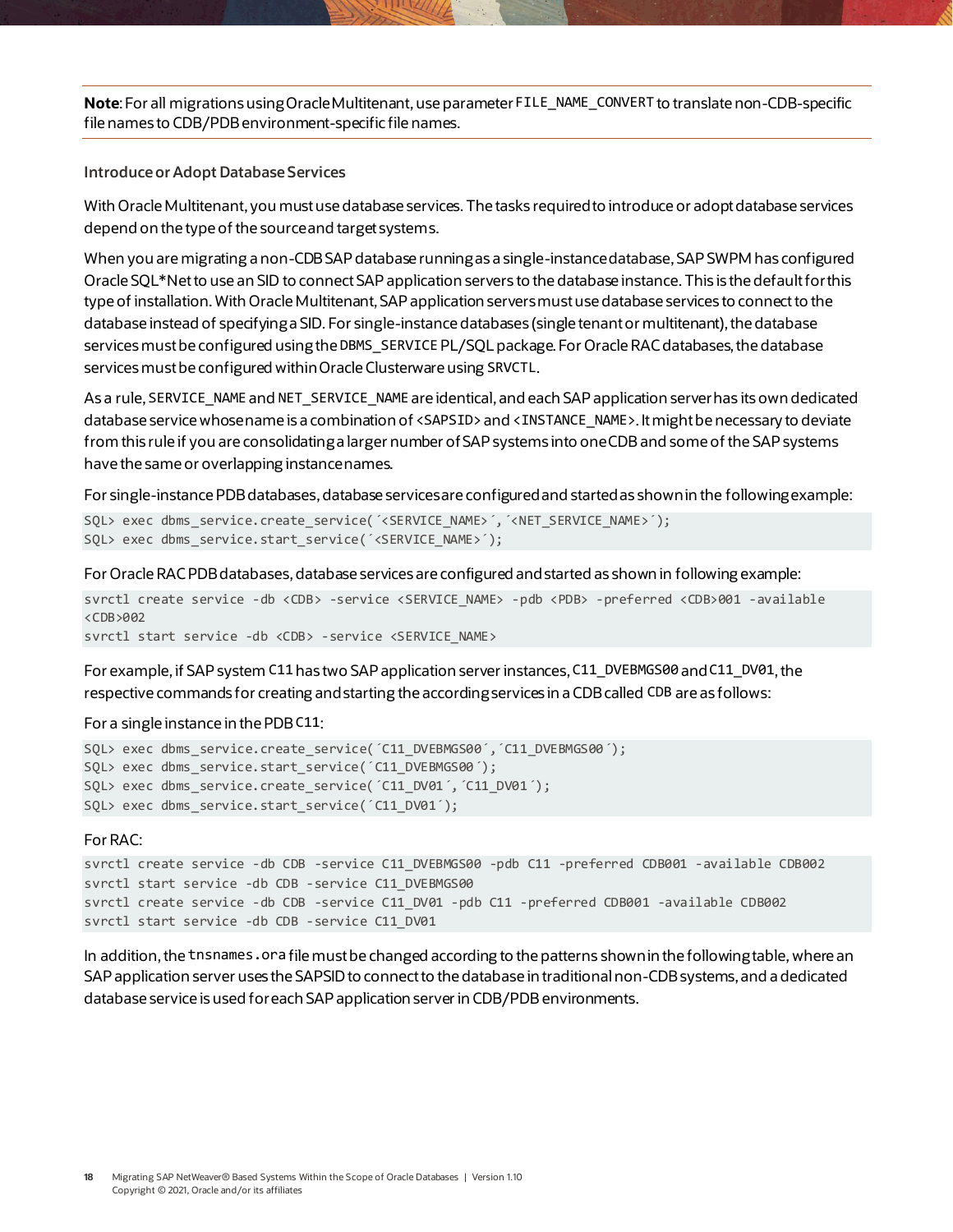| <b>TNSNAMES.ORA IN NON-CDB</b>                                                                                                                                                                                        | TNSNAMES.ORA IN CDB/PDB                                                                                                                                                                                                                                                                                                                                                                                                                                                                                                                                                                                                                                                                                                                                                                                     |
|-----------------------------------------------------------------------------------------------------------------------------------------------------------------------------------------------------------------------|-------------------------------------------------------------------------------------------------------------------------------------------------------------------------------------------------------------------------------------------------------------------------------------------------------------------------------------------------------------------------------------------------------------------------------------------------------------------------------------------------------------------------------------------------------------------------------------------------------------------------------------------------------------------------------------------------------------------------------------------------------------------------------------------------------------|
| $<$ SAPSID>.WORLD =<br>(DESCRIPTION =<br>(ADDRESS LIST =<br>$(ADDRESS =$<br>$(PROTOCOL = TCP)$<br>$(HOST = <>host$ )<br>$(PORT = <1$ istener port>)<br>$(CONNECT DATA =$<br>$(SID = $<br>$(GLOBAL \ NAME =  . WORLD)$ | # - Entry for SAP instance <instance name=""> from SAP system <sapsid><br/># - Instance profile has variable<br/>SETENV <math>xx = dbs</math> ora tnsname = <math>\langle</math>SAPSID&gt; <math>\langle</math>INSTANCENAME&gt; set<br/>#<br/># - Domain is given in file sqlnet.ora<br/># - Used for all types of database the same way:<br/>NON-CDB SI, NON-CDB RAC, CDB, CDB RAC<br/>#<br/><sapsid> <instance name="">.WORLD =<br/>(DESCRIPTION =<br/>(ADDRESS LIST =<br/><math>(ADDRESS =</math><br/><math>(PROTOCOL = TCP)</math><br/><math>(HOST = &lt;&gt;host</math>)<br/><math>(PORT = &lt;1</math>istener port&gt;)<br/><math>(CONNECT DATA =</math><br/><math>(SID = <sapsid></sapsid></math><br/><math>(GLOBAL NAME = <ssapsid> WORLD)</ssapsid></math></instance></sapsid></sapsid></instance> |

Finally, the dbs ora tnsname environment variable must be adjusted in the environments of the standard SAP users ora<sid> and <sid>adm so that all SAP programs connect to the database using a SQL\*Net service name instead of the SID. Although dbs\_ora\_tnsname takes precedence over the same parameter in the SAP instance profiles of each SAP application server, the profiles should be modified accordingly, so that no differences exist between the environment variable and the instance profile.

Choose the next free number for the SETENV\_<##> statement in the instance profile and set it as follows:

SETENV <##> = dbs ora tnsname=<NET SERVICE\_NAME> dbs/ora/tnsname=<NET\_SERVICE\_NAME>

For example, if the next free number for ## is 06, set SETENV\_06 for SAP instances C11\_DVEBMGS00 and C11\_DV01 and adjust the profiles as follows:

SETENV 06 = dbs ora tnsname=C11 DVEBMGS00 dbs/ora/tnsname=C11\_DVMGS00 SETENV\_06 = dbs\_ora\_tnsname=C11\_DV01 dbs/ora/tnsname=C11\_DV01

#### **UpgradeSAP Bundle Patches and Timezone Files**

Although Oracle and SAP are working to support AutoUpgrade, it was not released by SAP when this paper was published. So, you mustfollow traditional upgrade paths before migration. It is not supported to plug a non-CDB or PDB from an earlier Oracle Database major release into a CDB without first upgrading to the major release version.

SAP Bundle Patch installation already covers Orade Multitenant configurations. The preferred approach is to install the same SAP Bundle Patch in the source non-CDB or PDB as is installed in the target CDB or to run catsbp after creating the PDB. If you want to migrate an existing non-CDB or PDB SAP database to a new PDB, SAP does not support migrating a non-CDB or PDP to a CDB with an earlier version of the SAP Bundle Patch installed.

For more information about restrictions imposed by SAP Bundle Patch levels on the database migration process, see [SAP Note 3110260 -Oracle: SAP Bundle Patches and Oracle Database Migration.](https://launchpad.support.sap.com/#/notes/3110260)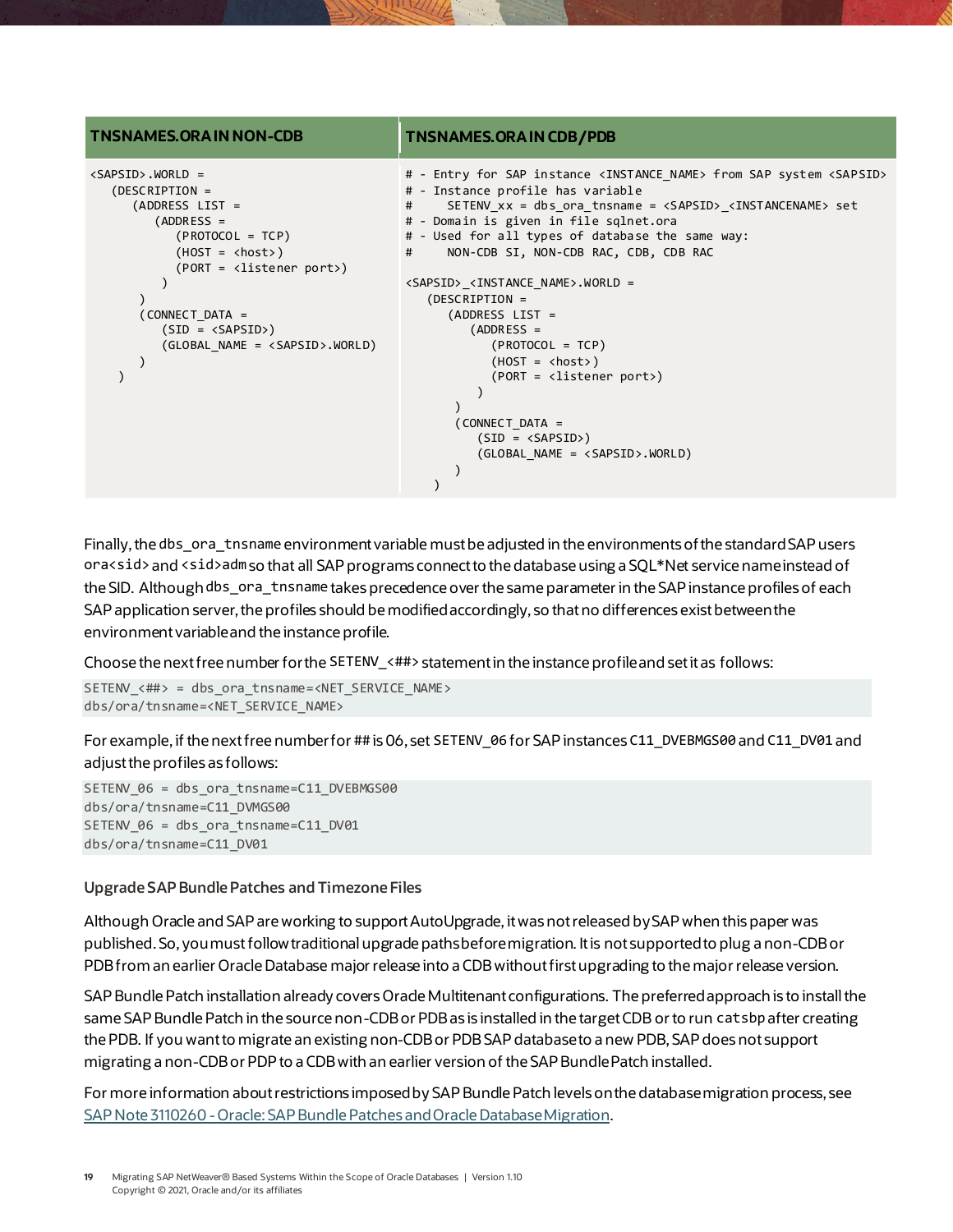Time zone files are another important factor with Oracle Multitenant. Each CDB and PDB has its own time zone file, so you must upgrade each time zonefile on each CDB and PDB independently. There is Oracle tool support to help to upgrade the time zone files of the CDB and PDBs as one job. We recommendthat you test this upgrade on a nonproduction system first to avoid unexpected obstacles.

See SAP Note 2072655 – [FAQ: Oracle Timezone/DST in SAP systems.](https://launchpad.support.sap.com/#/notes/2072655)

#### **Example Migrations Using Oracle Multitenant**

In the example workflows shown in the next two sections, it is expected that shell commands and SQL commands are run as the appropriate OS user (for example, oracle) and that the Oracle environment variables ORACLE\_SID and ORACLE\_HOME have been set properly. Always run . oraenv.sh and then set both variables to the required values.

For a single-instance non-CDB with the SID NCD on the *source*, the typical values are as follows:

- ORACLE\_SID=NCD (ORACLE\_SID=<SID>)
- ORACLE\_HOME=/oracle/NCD/19 (ORACLE\_HOME=/oracle/<SID>/19)

For an Oracle RAC non-CDB with the SID NCD on the *source*, the typical values for the first database instance are as follows:

- ORACLE\_SID=NCD001 (ORACLE\_SID=<SID>+<THREAD>)
- ORACLE\_HOME=/oracle/NCD/19 (ORACLE\_HOME=/oracle/<SID>/19)

For a single-instance CDB with the SID CDB on the *target*, the typical values are as follows:

- ORACLE SID=CDB (ORACLE SID=<SID>)
- ORACLE\_HOME=/oracle/CDB/19 (ORACLE\_HOME=/oracle/<SID>/19)

For an Oracle RAC CDB with the SID CDB on the *target*, the typical values for the first database instance are as follows:

| $\bullet$ | ORACLE SID=CDB001          | (ORACLE SID= <sid>+<thread>)</thread></sid> |
|-----------|----------------------------|---------------------------------------------|
| $\bullet$ | ORACLE HOME=/oracle/CDB/19 | (ORACLE_HOME=/oracle/ <sid>/19)</sid>       |

#### **Migrating a Non-CDB to a PDB by Using a Database Link**

This section provides the steps for migrating an existing non-CDB to a PDB by copying the database over a database link. The steps, provided in the following table, cover multiple scenarios with one example.

- Sources (in the FROM column) are single-instance (SI) or Oracle RAC non-CDBs.
- Targets (in the TO column) are single-instance (SI) or Oracle RAC PDBs.

You can distinguish between the steps relevant for a specific scenarioby paying attention to the FROM and TO columns in the tables.

The example shows howto migrate a non-CDB called NCD to a PDB called NCD.The CDB on the target hosts, one for single instance and one for Oracle RAC, is called CDB in both cases.

**Important**: The migration assumes that there is a CDB and PDB (which will be dropped before starting migration) configured on the target using SWPM, as described earlier.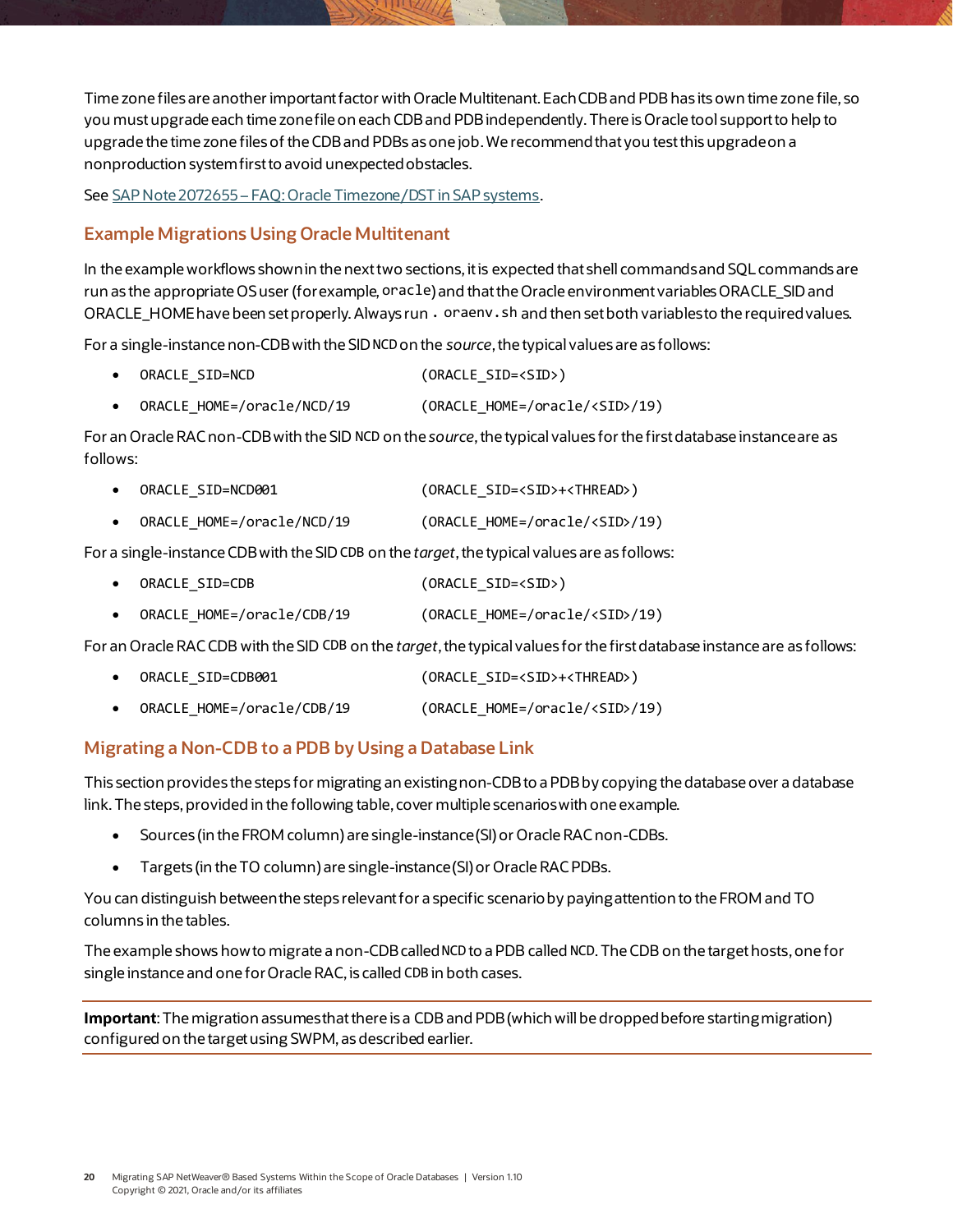| <b>FROM</b>                                   | <b>TO</b>                        | <b>STEP</b>                                                                                                                                                                                                                                                                                                                                                                                                                                                                                                                                                                                                                                                                                                                                                                                                                                                                                                                                                                                                                                                                                                                                                                                                                                                                                                                        |
|-----------------------------------------------|----------------------------------|------------------------------------------------------------------------------------------------------------------------------------------------------------------------------------------------------------------------------------------------------------------------------------------------------------------------------------------------------------------------------------------------------------------------------------------------------------------------------------------------------------------------------------------------------------------------------------------------------------------------------------------------------------------------------------------------------------------------------------------------------------------------------------------------------------------------------------------------------------------------------------------------------------------------------------------------------------------------------------------------------------------------------------------------------------------------------------------------------------------------------------------------------------------------------------------------------------------------------------------------------------------------------------------------------------------------------------|
| SI or RAC                                     |                                  | SI or RAC Drop the temporary PDB on the target system.<br>SQL> drop pluggable database NCD including datafiles;                                                                                                                                                                                                                                                                                                                                                                                                                                                                                                                                                                                                                                                                                                                                                                                                                                                                                                                                                                                                                                                                                                                                                                                                                    |
| SI or RAC                                     |                                  | SI or RAC Create a user on the source database for cloning the non-CDB into a new PDB from remote.<br>SQL> create user mycloneuser identified by " <password>";<br/>SQL&gt; GRANT CREATE SESSION, CREATE PLUGGABLE DATABASE TO mycloneuser;</password>                                                                                                                                                                                                                                                                                                                                                                                                                                                                                                                                                                                                                                                                                                                                                                                                                                                                                                                                                                                                                                                                             |
| <b>SI</b>                                     | <b>SI</b>                        | Shut down the source database and reopen it in read-only mode.<br>SQL> shutdown immediate;<br>SQL> startup open read only;                                                                                                                                                                                                                                                                                                                                                                                                                                                                                                                                                                                                                                                                                                                                                                                                                                                                                                                                                                                                                                                                                                                                                                                                         |
| <b>RAC</b>                                    | <b>RAC</b>                       | Shut down the source database and reopen it in read-only mode.<br>srvctl stop database -db NCD -stopoption immediate<br>srvctl start database -db NCD -startoption "READ ONLY"                                                                                                                                                                                                                                                                                                                                                                                                                                                                                                                                                                                                                                                                                                                                                                                                                                                                                                                                                                                                                                                                                                                                                     |
| SI or RAC<br>on a<br>shared<br>file<br>system | on a<br>shared<br>file<br>system | SI or RAC On the source database, prebuild a FILE_NAME_CONVERT clause for later use.<br>SQL> select name from v\$datafile;<br><b>NAME</b><br>/oracle/NCD/sapdata1/system_1/system.data1<br>/oracle/NCD/sapdata1/sysaux_1/sysaux.data1<br>/oracle/NCD/sapdata1/undo_1/undo.data1<br>/oracle/NCD/sapdata2/sr3_1/sr3.data1<br>/oracle/NCD/sapdata3/sr3750x_1/sr3750x.data1<br>/oracle/NCD/sapdata4/sr3usr_1/sr3usr.data1<br>SQL> select name from v\$tempfile;<br><b>NAME</b><br>/oracle/NCD/sapdata1/temp_1/temp.data1<br>FILE NAME CONVERT=(<br>'/oracle/NCD/sapdata1/system 1/system.data1','/oracle/CDB/ncd sapdata1/ncd system<br>1/ncd_system.data1',<br>'/oracle/NCD/sapdata1/sysaux_1/sysaux.data1','/oracle/CDB/ncd_sapdata1/ncd_sysaux_<br>1/ncd sysaux.data1',<br>'/oracle/NCD/sapdata2/sr3_1/sr3.data1','/oracle/CDB/ncd_sapdata2/ncd_sr3_1/ncd_sr3<br>.data1',<br>'/oracle/NCD/sapdata3/sr3750x 1/sr3750x.data1','/oracle/CDB/ncd sapdata3/ncd sr375<br>0x_1/ncd_sr3750x.data1',<br>'/oracle/NCD/sapdata4/sr3usr 1/sr3usr.data1','/oracle/CDB/ncd sapdata4/ncd sr3usr<br>1/ncd_sr3usr.data1',<br>'/oracle/NCD/sapdata1/temp 1/temp.data1','/oracle/CDB/ncd sapdata1/ncd temp 1/ncd<br>temp.data1',<br>'/oracle/NCD/sapdata1/undo_1/undo.data1','/oracle/CDB/ncd_sapdata1/ncd_undo_1/ncd_<br>undo.data1'<br>$\mathcal{C}$ |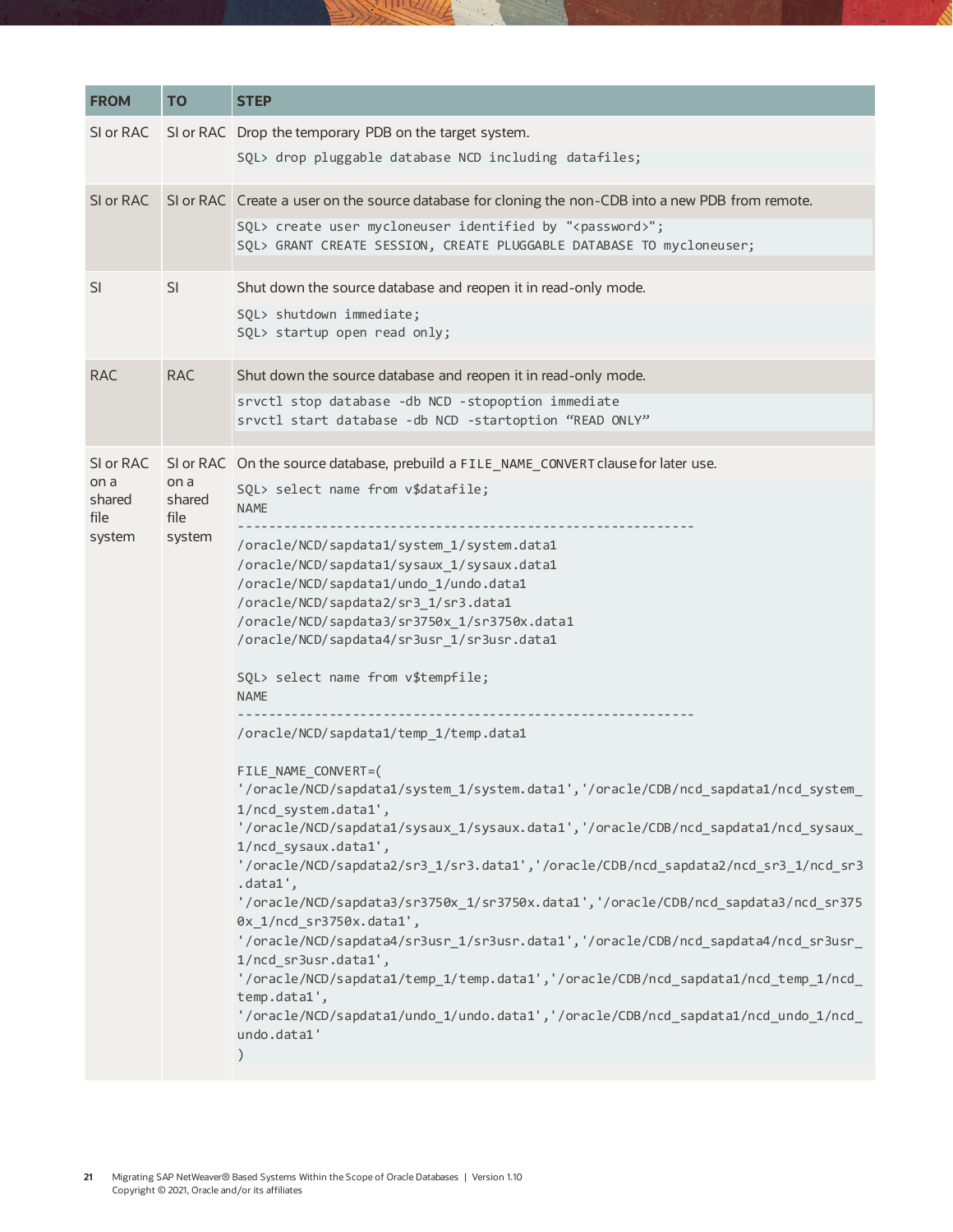| <b>FROM</b>                                   | <b>TO</b>                        | <b>STEP</b>                                                                                                                                                                                                                                                                                                                                                                                                                                                                                                                                                                                                                                                                                                                                                                                                     |
|-----------------------------------------------|----------------------------------|-----------------------------------------------------------------------------------------------------------------------------------------------------------------------------------------------------------------------------------------------------------------------------------------------------------------------------------------------------------------------------------------------------------------------------------------------------------------------------------------------------------------------------------------------------------------------------------------------------------------------------------------------------------------------------------------------------------------------------------------------------------------------------------------------------------------|
| SI or RAC<br>on a file<br>system              | RAC on<br><b>ASM</b>             | On the source database, prebuild a FILE_NAME_CONVERT clause for later use.<br>SQL> select name from v\$datafile;<br><b>NAME</b>                                                                                                                                                                                                                                                                                                                                                                                                                                                                                                                                                                                                                                                                                 |
|                                               |                                  | /oracle/NCD/sapdata1/system_1/system.data1<br>/oracle/NCD/sapdata1/sysaux_1/sysaux.data1<br>/oracle/NCD/sapdata1/undo_1/undo.data1<br>/oracle/NCD/sapdata2/sr3_1/sr3.data1<br>/oracle/NCD/sapdata3/sr3750x_1/sr3750x.data1<br>/oracle/NCD/sapdata4/sr3usr 1/sr3usr.data1<br>SQL> select name from v\$tempfile;<br><b>NAME</b><br>/oracle/NCD/sapdata1/temp_1/temp.data1<br>FILE_NAME_CONVERT=(<br>'/oracle/NCD/sapdata1/system_1/system.data1','+DATAC1',<br>'/oracle/NCD/sapdata1/sysaux 1/sysaux.data1','+DATAC1',<br>'/oracle/NCD/sapdata2/sr3_1/sr3.data1','+DATAC1',<br>'/oracle/NCD/sapdata3/sr3750x_1/sr3750x.data1','+DATAC1',<br>'/oracle/NCD/sapdata4/sr3usr_1/sr3usr.data1','+DATAC1',<br>'/oracle/NCD/sapdata1/temp_1/temp.data1','+DATAC1',<br>'/oracle/NCD/sapdata1/undo_1/undo.data1','+DATAC1') |
| SI or RAC<br>on a<br>shared<br>file<br>system | on a<br>shared<br>file<br>system | SI or RAC On the source database, use the names of the data files to prepare the commands to create the<br>required directory structure on the target system.<br>mkdir -p /oracle/CDB/ncd_sapdata1/ncd_system_1<br>mkdir -p /oracle/CDB/ncd_sapdata1/ncd_sysaux_1<br>mkdir -p /oracle/CDB/ncd_sapdata2/ncd_sr3_1<br>mkdir -p /oracle/CDB/ncd_sapdata3/ncd_sr3750x_1<br>mkdir -p /oracle/CDB/ncd sapdata4/ncd sr3usr 1<br>mkdir -p /oracle/CDB/ncd sapdata1/ncd temp 1<br>mkdir -p /oracle/CDB/ncd_sapdata1/ncd_undo_1                                                                                                                                                                                                                                                                                           |
| SI or RAC<br>on a<br>shared<br>file<br>system | on a<br>shared<br>file<br>system | SI or RAC As the oracle: oinstall user, create those directories on the target system.<br>CMD> mkdir -p /oracle/CDB/ncd_sapdata1/ncd_system_1<br>CMD> mkdir -p /oracle/CDB/ncd_sapdata1/ncd_sysaux_1<br>CMD> mkdir -p /oracle/CDB/ncd sapdata2/ncd sr3 1<br>CMD> mkdir -p /oracle/CDB/ncd_sapdata3/ncd_sr3750x_1<br>CMD> mkdir -p /oracle/CDB/ncd_sapdata4/ncd_sr3usr_1<br>CMD> mkdir -p /oracle/CDB/ncd_sapdata1/ncd_temp_1<br>CMD> mkdir -p /oracle/CDB/ncd_sapdata1/ncd_undo_1                                                                                                                                                                                                                                                                                                                               |
| SI or RAC                                     |                                  | SI or RAC On the target system, add the following lines to the tnsnames . ora file and verify that you can<br>connect to the source database.<br>Modify \$ORACLE_HOME/network/admin/tnsnames.ora and add:<br>$NCD.WORLD =$<br>(DESCRIPTION =<br>$(ADDRESS = (PROTOCOL = TCP)(HOST = $                                                                                                                                                                                                                                                                                                                                                                                                                                                                                                                           |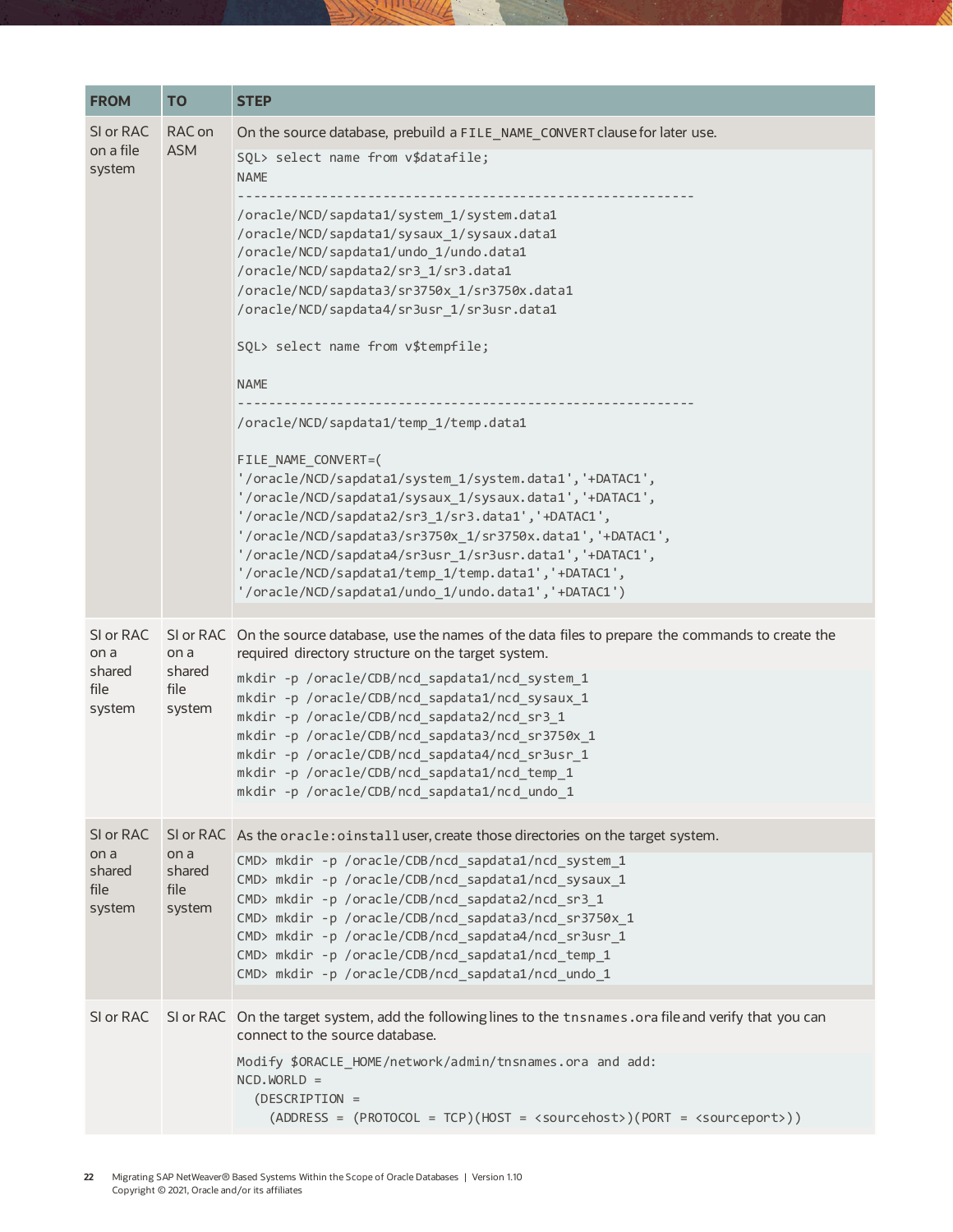| <b>FROM</b> | <b>TO</b>            | <b>STEP</b>                                                                                                                                                                                                                                                                                                                                                                                                                                                                                                                                                       |
|-------------|----------------------|-------------------------------------------------------------------------------------------------------------------------------------------------------------------------------------------------------------------------------------------------------------------------------------------------------------------------------------------------------------------------------------------------------------------------------------------------------------------------------------------------------------------------------------------------------------------|
|             |                      | (CONNECT_DATA =<br>$(SERVER = DEDICATED)$<br>(SERVICE_NAME = ncd)<br>$\mathcal{E}$                                                                                                                                                                                                                                                                                                                                                                                                                                                                                |
|             |                      | CMD> sqlplus mycloneuser/" <password>"@NCD</password>                                                                                                                                                                                                                                                                                                                                                                                                                                                                                                             |
| SI or RAC   |                      | SI or RAC On the target CDB, create a database link for the PDB creation from the remote non-CDB.<br>SQL> CREATE DATABASE LINK new pdb from noncdb CONNECT TO mycloneuser IDENTIFIED BY<br>" <password>" USING 'ncd';</password>                                                                                                                                                                                                                                                                                                                                  |
| <b>SI</b>   | on a<br>shared       | SI or RAC On the target CDB, create the PDB from the remote non-CDB. In the example, the source non-CDB<br>and target CDB have TDE wallets configured. If you are not using TDE, omit the keystore clause.<br>SQL> create pluggable database NCD from NCD@new pdb from noncdb                                                                                                                                                                                                                                                                                     |
|             | file<br>system       | file name convert=(<br>'/oracle/NCD/sapdata1/system 1/system.data1','/oracle/CDB/ncd sapdata1/ncd system<br>1/ncd_system.data1',<br>'/oracle/NCD/sapdata1/sysaux_1/sysaux.data1','/oracle/CDB/ncd_sapdata1/ncd_sysaux_                                                                                                                                                                                                                                                                                                                                            |
|             |                      | 1/ncd_sysaux.data1',<br>'/oracle/NCD/sapdata2/sr3_1/sr3.data1','/oracle/CDB/ncd_sapdata2/ncd_sr3_1/ncd_sr3<br>.data1',                                                                                                                                                                                                                                                                                                                                                                                                                                            |
|             |                      | '/oracle/NCD/sapdata3/sr3750x_1/sr3750x.data1','/oracle/CDB/ncd_sapdata3/ncd_sr375<br>0x_1/ncd_sr3750x.data1',<br>'/oracle/NCD/sapdata4/sr3usr_1/sr3usr.data1','/oracle/CDB/ncd_sapdata4/ncd_sr3usr_                                                                                                                                                                                                                                                                                                                                                              |
|             |                      | 1/ncd_sr3usr.data1',<br>'/oracle/NCD/sapdata1/temp_1/temp.data1','/oracle/CDB/ncd_sapdata1/ncd_temp_1/ncd_<br>temp.data1',                                                                                                                                                                                                                                                                                                                                                                                                                                        |
|             |                      | '/oracle/NCD/sapdata1/undo_1/undo.data1','/oracle/CDB/ncd_sapdata1/ncd_undo_1/ncd_<br>undo.data1'                                                                                                                                                                                                                                                                                                                                                                                                                                                                 |
|             |                      | KEYSTORE IDENTIFIED BY " <keystorepassword>" PARALLEL 32;</keystorepassword>                                                                                                                                                                                                                                                                                                                                                                                                                                                                                      |
| SI          | RAC on<br><b>ASM</b> | On the target CDB, create the PDB from the remote non-CDB. In the example, the source non-CDB<br>and target CDB have TDE wallets configured. If you are not using TDE, omit the keystore clause.                                                                                                                                                                                                                                                                                                                                                                  |
|             |                      | SQL> create pluggable database NCD from NCD@new pdb from noncdb<br>file name convert=(<br>'/oracle/NCD/sapdata1/system_1/system.data1','+DATAC1',<br>'/oracle/NCD/sapdata1/sysaux_1/sysaux.data1','+DATAC1',<br>'/oracle/NCD/sapdata2/sr3_1/sr3.data1','+DATAC1',<br>'/oracle/NCD/sapdata3/sr3750x 1/sr3750x.data1','+DATAC1',<br>'/oracle/NCD/sapdata4/sr3usr_1/sr3usr.data1','+DATAC1',<br>'/oracle/NCD/sapdata1/temp_1/temp.data1','+DATAC1',<br>'/oracle/NCD/sapdata1/undo_1/undo.data1','+DATAC1')<br>KEYSTORE IDENTIFIED BY "keystorepassword" PARALLEL 32; |
| <b>RAC</b>  | <b>RAC</b>           | If the source non-CDB and the target CDB are both RAC and on the same cluster, stop and remove<br>the database, instance, and service resources.                                                                                                                                                                                                                                                                                                                                                                                                                  |
|             |                      | CMD> srvctl stop database -db NCD -stopoption=immediate<br>CMD> srvctl remove database -db NCD -force                                                                                                                                                                                                                                                                                                                                                                                                                                                             |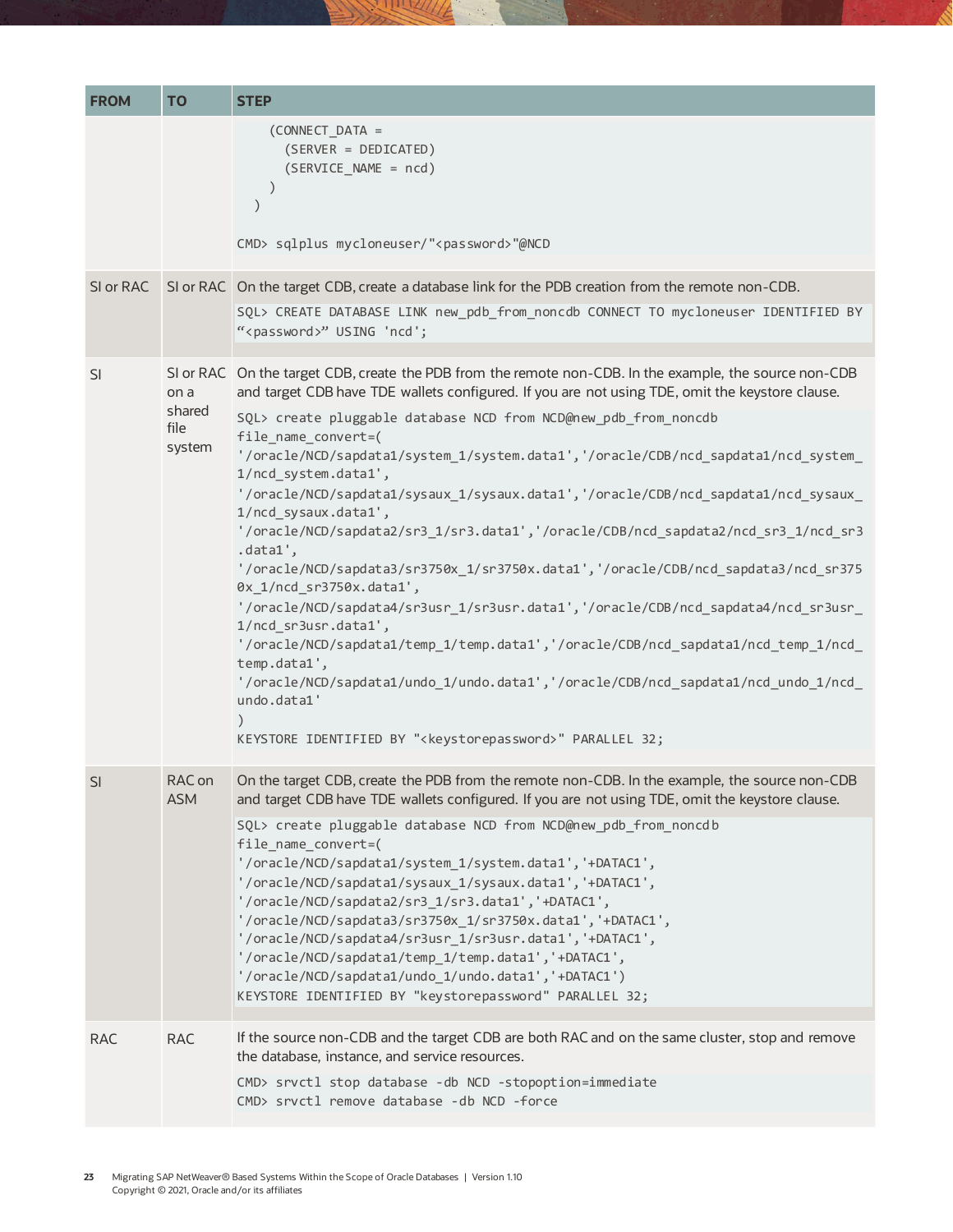| <b>FROM</b>   | <b>TO</b> | <b>STEP</b>                                                                                                                                                                                                                                                                                                                                                                  |
|---------------|-----------|------------------------------------------------------------------------------------------------------------------------------------------------------------------------------------------------------------------------------------------------------------------------------------------------------------------------------------------------------------------------------|
| <b>SI</b>     |           | SI or RAC   On the target CDB, finalize the new PDB.                                                                                                                                                                                                                                                                                                                         |
|               |           | SQL> alter pluggable database ncd open;<br>Warning: PDB altered with errors.                                                                                                                                                                                                                                                                                                 |
|               |           |                                                                                                                                                                                                                                                                                                                                                                              |
|               |           | cd \$ORACLE_HOME/sapbundle<br>CMD> ./catsbp                                                                                                                                                                                                                                                                                                                                  |
|               |           | $SQL$ alter session set container = $NCD$ ;<br>SQL> @?/rdbms/admin/noncdb to pdb.sql                                                                                                                                                                                                                                                                                         |
|               |           | Verify that all errors and warning have been resolved. If any unresolved errors or warnings exist,<br>resolve them before starting SAP application servers.                                                                                                                                                                                                                  |
|               |           | SQL> set linesize 300<br>SQL> set pagesize 2000<br>SQL> col name format a20<br>SQL> col message format a80                                                                                                                                                                                                                                                                   |
|               |           | SQL> col cause format a40<br>SQL> select name, cause, message, status from pdb_plug_in_violations where status <><br>'RESOLVED';<br>no rows selected                                                                                                                                                                                                                         |
|               |           | SQL> alter pluggable database NCD close immediate;<br>Pluggable database altered.                                                                                                                                                                                                                                                                                            |
|               |           | Now the PDB should open without errors or warnings.                                                                                                                                                                                                                                                                                                                          |
|               |           | SQL> alter pluggable database ncd open;<br>Pluggable database altered.                                                                                                                                                                                                                                                                                                       |
| <sup>SI</sup> | SI        | On the target system, create the necessary database services so that SAP work processes can<br>connect to the PDB.                                                                                                                                                                                                                                                           |
|               |           | SQL> alter session set container=NCD;<br>SQL> exec dbms_service.create_service('NCD_DVEBMGS00','NCD_DVEBMGS00');<br>SQL> exec dbms_service.create_service('NCD_DV01','NCD_DV01');<br>SQL> exec dbms_service.start_service('NCD_DVEBMGS00');<br>SQL> exec dbms_service.start_service('NCD_DV01');<br>SQL> alter pluggable database save state;<br>SQL> alter system register; |
|               |           | Verify that all the services are registered at the listener. Service "ncd" is registered automatically.                                                                                                                                                                                                                                                                      |
|               |           | CMD> lsnrctl status<br>$---cut---$                                                                                                                                                                                                                                                                                                                                           |
|               |           | Service "NCD_DV01" has 1 instance(s).<br>Instance "CDB", status READY, has 1 handler(s) for this service<br>Service "NCD DVEBMGS00" has 1 instance(s).                                                                                                                                                                                                                       |
|               |           | Instance "CDB", status READY, has 1 handler(s) for this service<br>Service "ncd" has 1 instance(s).<br>Instance "CDB", status READY, has 1 handler(s) for this service                                                                                                                                                                                                       |
|               |           | $---cut---$                                                                                                                                                                                                                                                                                                                                                                  |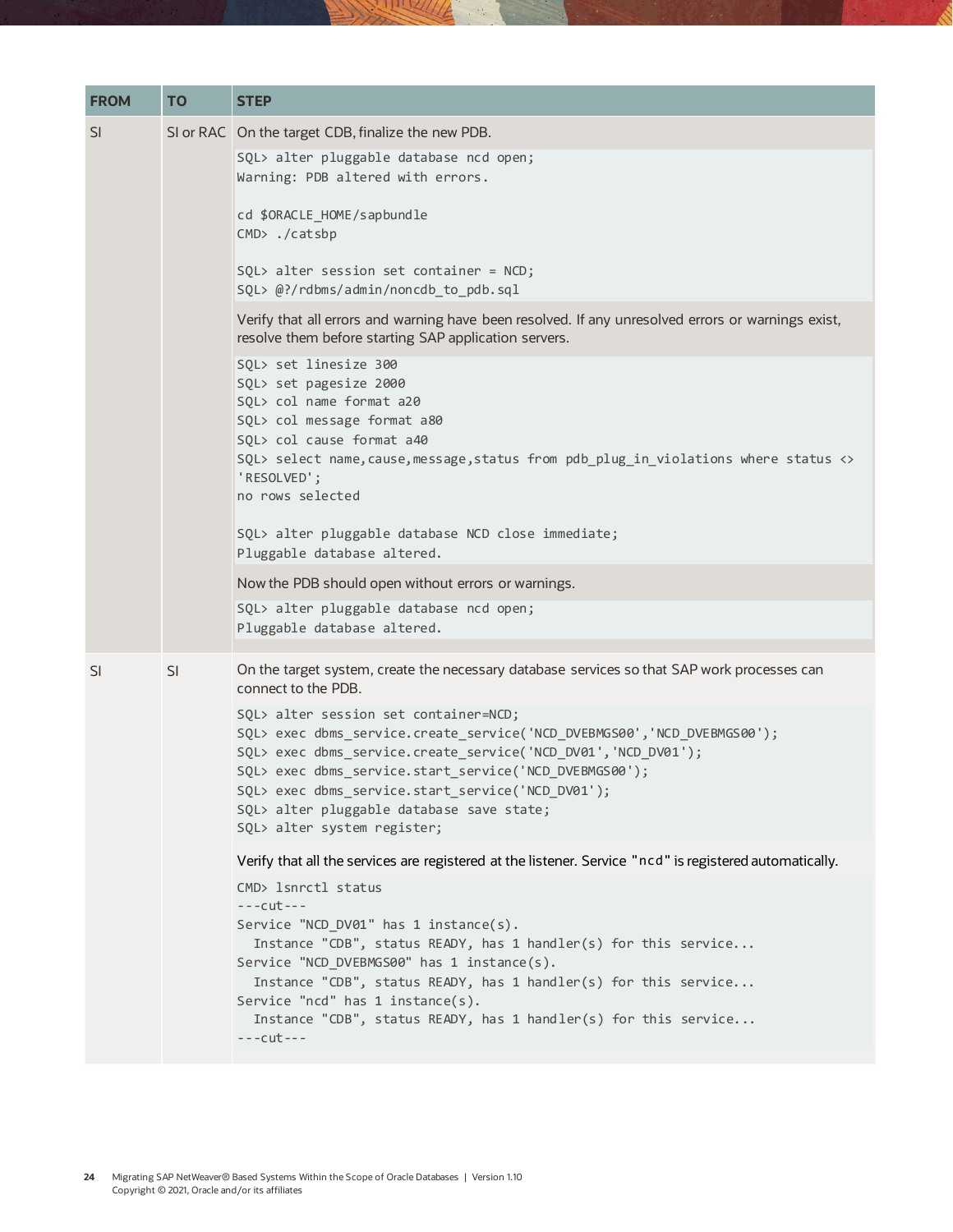```
FROM TO STEP
SI or RAC RAC On the target system, use srvctl to create the necessary database services in Oracle Clusterware so
                    that SAP work processes can connect to the PDB through the SCAN listener.
                    CMD> srvctl add service -db CDB -service NCD_DVEBMGS00 -pdb NCD -preferred 
                    "CDB001" -available "CDB002"
                    CMD> srvctl add service -db CDB -service NCD_DV01 -pdb NCD -preferred "CDB002" -
                    available "CDB001"
                    CMD> srvctl start service -db CDB -service NCD_DVEBMGS00
                    CMD> srvctl start service -db CDB -service NCD_DV01
SI SI On the target system and all your SAP application servers, change the tnsnames.ora file so that 
                    NCD.WORLD resolves to the new PDB instead of the old non-CDB, and add entries for all relevant 
                    database services. The typical locations are <SAPPROF>/oracle/tnsnames.ora, 
                    <TNS_ADMIN>/tnsnames.ora, and $ORACLE_HOME/network/admin.
                    NCD. WORLD = (DESCRIPTION =
                          (ADDRESS = (PROTOCOL = TCP)(HOST = <newdbhost>)(PORT = <sourceport>))
                          (CONNECT_DATA =
                            (SERVER = DEDICATED)
                            (SERVICE_NAME = ncd)
                         )
                        )
                    NCD DVEBMGS00.WORLD =
                        (DESCRIPTION =
                          (ADDRESS = (PROTOCOL = TCP)(HOST = <newdbhost>)(PORT = <sourceport>))
                          (CONNECT_DATA =
                            (SERVER = DEDICATED)
                            (SERVICE_NAME = NCD_DVEBMGS00)
                          )
                        )
                    NCD_DV01.WORLD =
                        (DESCRIPTION =
                          (ADDRESS = (PROTOCOL = TCP)(HOST = <newdbhost>)(PORT = <sourceport>))
                          (CONNECT_DATA =
                            (SERVER = DEDICATED)
                            (SERVICE_NAME = NCD_DV01)
                          )
                        )
```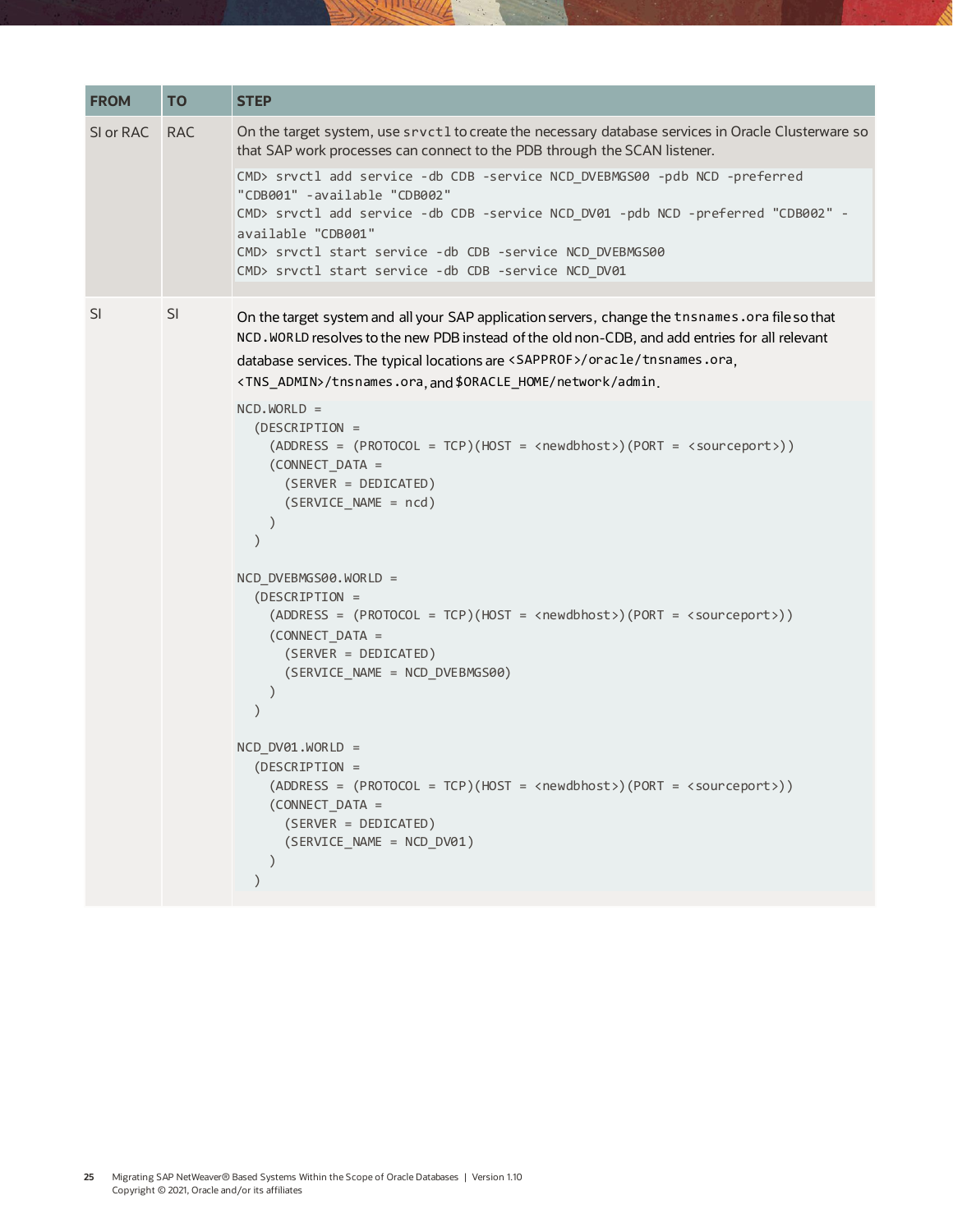| <b>FROM</b> | <b>TO</b>  | <b>STEP</b>                                                                                                                                                                                                                                                                                                                                                                                                                                                                                                                                                                                              |
|-------------|------------|----------------------------------------------------------------------------------------------------------------------------------------------------------------------------------------------------------------------------------------------------------------------------------------------------------------------------------------------------------------------------------------------------------------------------------------------------------------------------------------------------------------------------------------------------------------------------------------------------------|
| <b>SI</b>   | <b>RAC</b> | On the target system and all your SAP application servers, change the this names or a file so that<br>NCD. WORLD resolves to the new PDB instead of the old non-CDB, and add entries for all relevant<br>database services. The typical locations are <sapprof>/oracle/tnsnames.ora,<br/><tns_admin>/tnsnames.ora, and \$ORACLE_HOME/network/admin.</tns_admin></sapprof>                                                                                                                                                                                                                                |
|             |            | $NCD.WORLD =$<br>(DESCRIPTION =<br>$(ADDRESS = (PROTOCOL = TCP)(HOST = scanListener) (PORT = (1521))$<br>(CONNECT DATA =<br>$(SERVER = DEDICATED)$<br>(SERVICE_NAME = ncd)<br>NCD DVEBMGS00.WORLD =<br>(DESCRIPTION =<br>$(ADDRESS = (PROTOCOL = TCP)(HOST = scanListener*)(PORT = (1521))$<br>(CONNECT_DATA =<br>$(SERVER = DEDICATED)$<br>(SERVICE_NAME = NCD_DVEBMGS00)<br>$\mathcal{E}$<br>$NCD_DVO1.WORLD =$<br>(DESCRIPTION =<br>$(ADDRESS = (PROTOCOL = TCP)(HOST = scanListener*)(PORT = (1521))$<br>(CONNECT_DATA =<br>$(SERVER = DEDICATED)$<br>(SERVICE_NAME = NCD_DV01)<br>$\mathcal{E}$     |
|             |            | $\mathcal{L}$                                                                                                                                                                                                                                                                                                                                                                                                                                                                                                                                                                                            |
| SI or RAC   |            | SI or RAC Modify the environment of all relevant <sid>admusers on all SAP application servers, and adjust the<br/>SAP instance profiles (SETENV_##) of all SAP application server instances as explained earlier, to point<br/>to the database services recently created.</sid>                                                                                                                                                                                                                                                                                                                          |
|             |            | $ncdam$ 2> $env$<br>SAPSYSTEMNAME=NCD<br>DIR LIBRARY=/usr/sap/NCD/SYS/exe/run<br>RSEC_SSFS_DATAPATH=/usr/sap/NCD/SYS/global/security/rsecssfs/data<br>RSEC_SSFS_KEYPATH=/usr/sap/NCD/SYS/global/security/rsecssfs/key<br>rsdb_ssfs_connect=1<br>LD LIBRARY PATH=/usr/sap/NCD/SYS/exe/run:/usr/sap/NCD/SYS/exe/uc/linuxx86 64:/orac<br>le/client/19/instantclient<br>SAPEXE=/usr/sap/NCD/SYS/exe/run<br>THREAD=NOPS<br>DB_SID=NCD<br>dbms_type=ORA<br>dbs_ora_tnsname=NCD_DVEBMGS00<br>dbs_ora_schema=SAPSR3<br>ORACLE SID=NCD<br>TNS_ADMIN=/usr/sap/NCD/SYS/profile/oracle<br>ORACLE_HOME=/oracle/NCD/19 |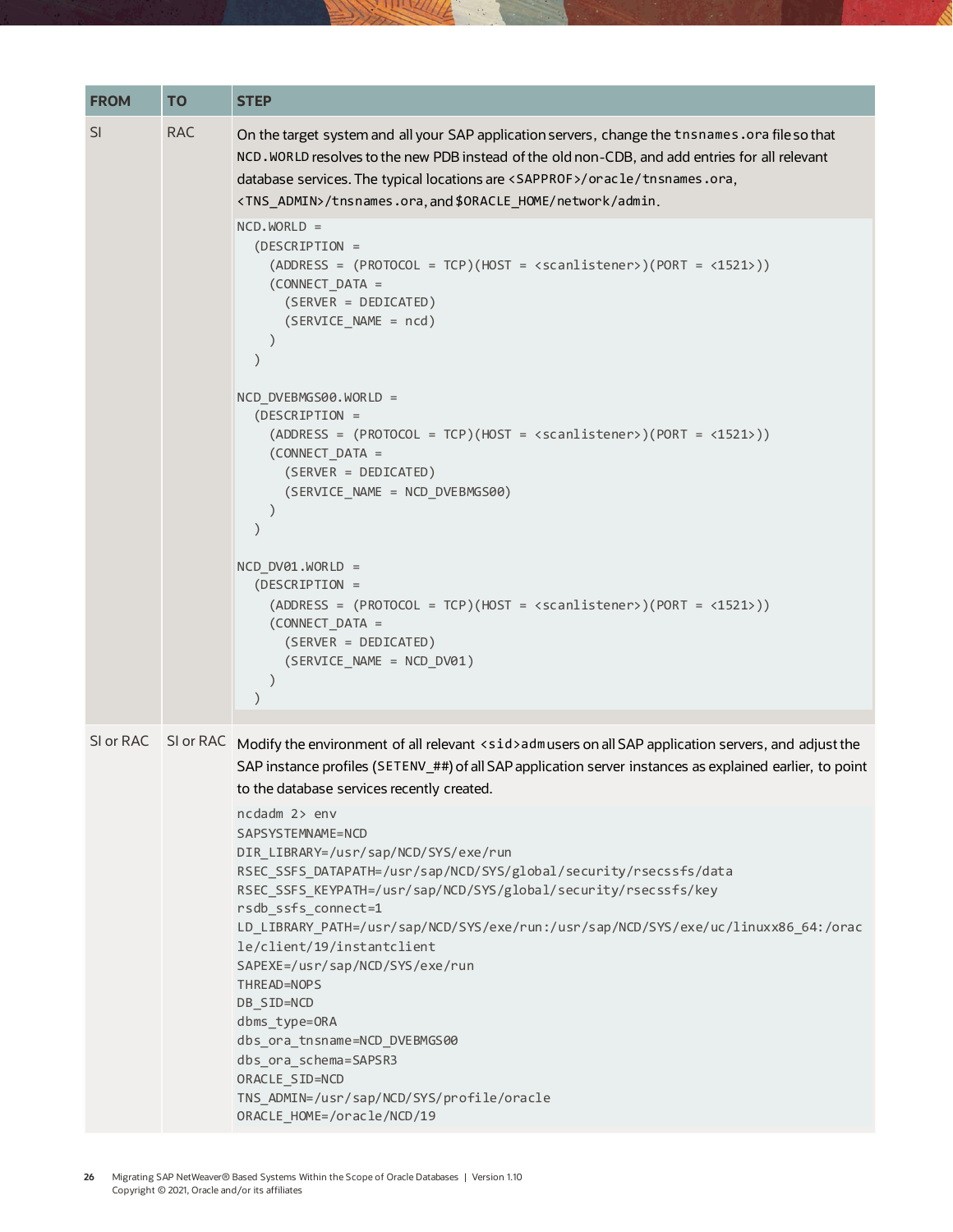| <b>FROM</b> | <b>TO</b> | <b>STEP</b>                                                                                                                                                                                                                                                                                                                                                                                          |
|-------------|-----------|------------------------------------------------------------------------------------------------------------------------------------------------------------------------------------------------------------------------------------------------------------------------------------------------------------------------------------------------------------------------------------------------------|
|             |           | NLS LANG=AMERICAN AMERICA.UTF8<br>SAPDATA_HOME=/oracle/NCD<br>ORACLE_BASE=/oracle/NCD                                                                                                                                                                                                                                                                                                                |
| SI or RAC   |           | SI or RAC Check SQL*Net connectivity to the new PDB for all relevant SAP application servers and database<br>services.<br>On the database servers:<br>CMD> sqlplus sapsr3/' <password>'@NCD_DVEBMGS00<br/>CMD&gt; sqlplus sapsr3/'<password>'@NCD_DV01<br/>• On the application servers as <math>\langle</math> sid &gt; adm:<br/><math>CMD&gt;</math> R3trans <math>-d</math></password></password> |
| SI or RAC   |           | SI or RAC Create the SAP-specific users and roles in the PDB by running the following PL/SQL scripts in the<br>CDB. The scripts are shipped with BR*Tools. Always use the latest version of BR*Tools.<br>CMD> sqlplus /nolog @sapdba_role NCD<br>CMD> sqlplus /nolog @sapconn_role NCD<br>CMD> sqlplus /nolog @sapuprof_profile NCD                                                                  |

#### **Migrating a Non-CDB to a PDB by Using a Manifest File**

This section provides the steps for migrating an existing non-CDB to a PDB by using a manifest XML file. As mentioned in an earlier section, the file\_name\_convert parameter is used to map file names.

You can create the target PDBin the followingways:

- By using the copy clause, which copies the relevant files of the source database into a target directory structure on a file system or ASM and makes the copied files members of the new PDB. The copy clause leaves the source database unchanged.
- By using the move clause, which movesthe relevant files of the source database into a target directory structure on a file system or ASM and makes them members of the new PDB.

The steps, provided in the following table, cover multiple scenarios with one example.

- Sources (in the FROM column) are single-instance(SI) or Oracle RAC non-CDBs.
- Targets (in the TO column) single-instance or Oracle RAC PDBs.

You can distinguish between the steps relevant for a specific scenario by paying attention to the FROM and TO columns in the tables.

The example shows how to migrate a non-CDB called NCD to a PDB called NCD. The CDB on the target hosts, one for single instance and one for Oracle RAC, is called CDB in both cases.

**Important**: The migration assumes that a CDB and a PDB (which will be dropped before starting migration) are configured on the target using SWPM, as described earlier.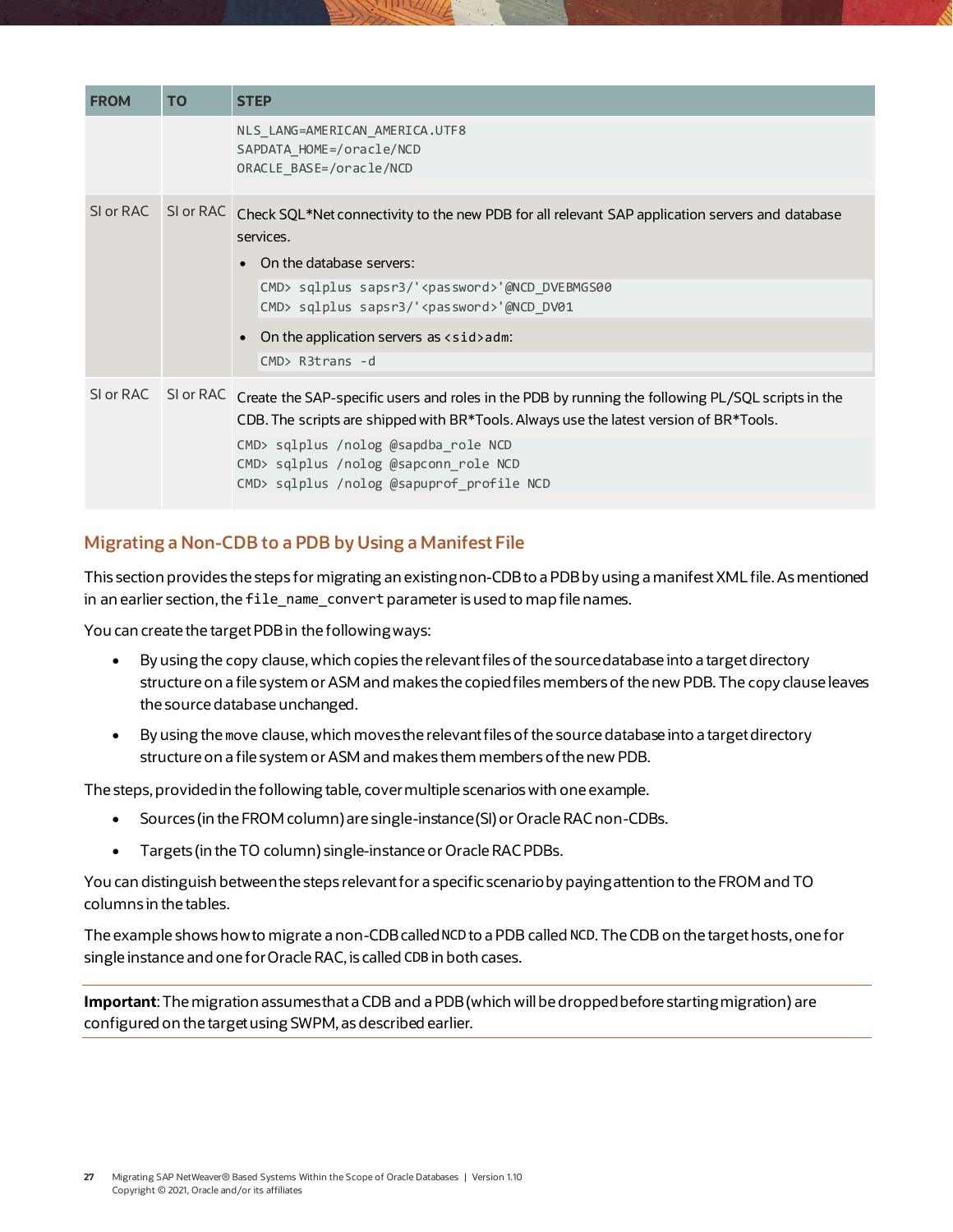| <b>FROM</b>            | <b>TO</b>                        | <b>STEP</b>                                                                                                                                                                                                                                                                                      |
|------------------------|----------------------------------|--------------------------------------------------------------------------------------------------------------------------------------------------------------------------------------------------------------------------------------------------------------------------------------------------|
| SI or RAC              | SI or RAC                        | Drop the temporary PDB on the target system.                                                                                                                                                                                                                                                     |
|                        |                                  | SQL> drop pluggable database NCD including datafiles;                                                                                                                                                                                                                                            |
| <b>SI</b>              | SI                               | Shut down the source database and reopen it in read-only mode.                                                                                                                                                                                                                                   |
|                        |                                  | SQL> shutdown immediate;<br>SQL> startup open read only;                                                                                                                                                                                                                                         |
| <b>RAC</b>             | <b>RAC</b>                       | Shut down the source database and reopen it in read-only mode.                                                                                                                                                                                                                                   |
|                        |                                  | srvctl stop database -db NCD -stopoption immediate<br>srvctl start database -db NCD -startoption "READ ONLY"                                                                                                                                                                                     |
| SI or RAC              | SI or RAC                        | On the source database, create an XML manifest file.                                                                                                                                                                                                                                             |
|                        |                                  | SQL> exec dbms_pdb.describe('/oracle/NCD/ncd.xml');                                                                                                                                                                                                                                              |
| SI or RAC<br>on a file | SI or RAC<br>on a file<br>system | If the source database is TDE-encrypted, export the encryption keys and encrypt the export file<br>with a separate password.                                                                                                                                                                     |
| system                 |                                  | SQL> administer key management export encryption keys with secret<br>" <exportpassword>" TO '/tmp/ncd_tdekey.exp' identified by "<walletpassword>";</walletpassword></exportpassword>                                                                                                            |
|                        |                                  | If this step fails with an "ORA-28417: password-based keystore is not open" error, follow this<br>procedure:                                                                                                                                                                                     |
|                        |                                  | To successfully export the encryption keys, the password wallet must be open. To open the<br>password wallet, the autologin wallet must be deleted. After you export the encryption keys, you<br>must re-create the autologin wallet. See MOS note 1944507.1, which describes a similar problem. |
|                        |                                  | Note: We strongly recommend that you back up your password wallet and autologin wallet before<br>you delete the autologin wallet.                                                                                                                                                                |
|                        |                                  | Get the location of the autologin wallet, and delete it.<br>1.                                                                                                                                                                                                                                   |
|                        |                                  | SQL> show parameters wallet root<br>SQL> !rm /oracle/NCD/orawallet/tde/cwallet.sso                                                                                                                                                                                                               |
|                        |                                  | 2. Close the autologin wallet, and open password wallet.                                                                                                                                                                                                                                         |
|                        |                                  | SQL> administer key management set keystore close;<br>SQL> administer key management set keystore open identified by<br>" <walletpassword>";</walletpassword>                                                                                                                                    |
|                        |                                  | 3. Export the encryption keys, and encrypt the export file with a separate password.                                                                                                                                                                                                             |
|                        |                                  | SQL> administer key management export encryption keys with secret<br>" <exportpassword>" TO '/tmp/ncd tdekey.exp' identified by<br/>"<walletpassword>";</walletpassword></exportpassword>                                                                                                        |
|                        |                                  | 4. Re-create the autologin wallet.                                                                                                                                                                                                                                                               |
|                        |                                  | SQL> administer key management create AUTO_LOGIN keystore from keystore<br>identified by " <walletpassword>";</walletpassword>                                                                                                                                                                   |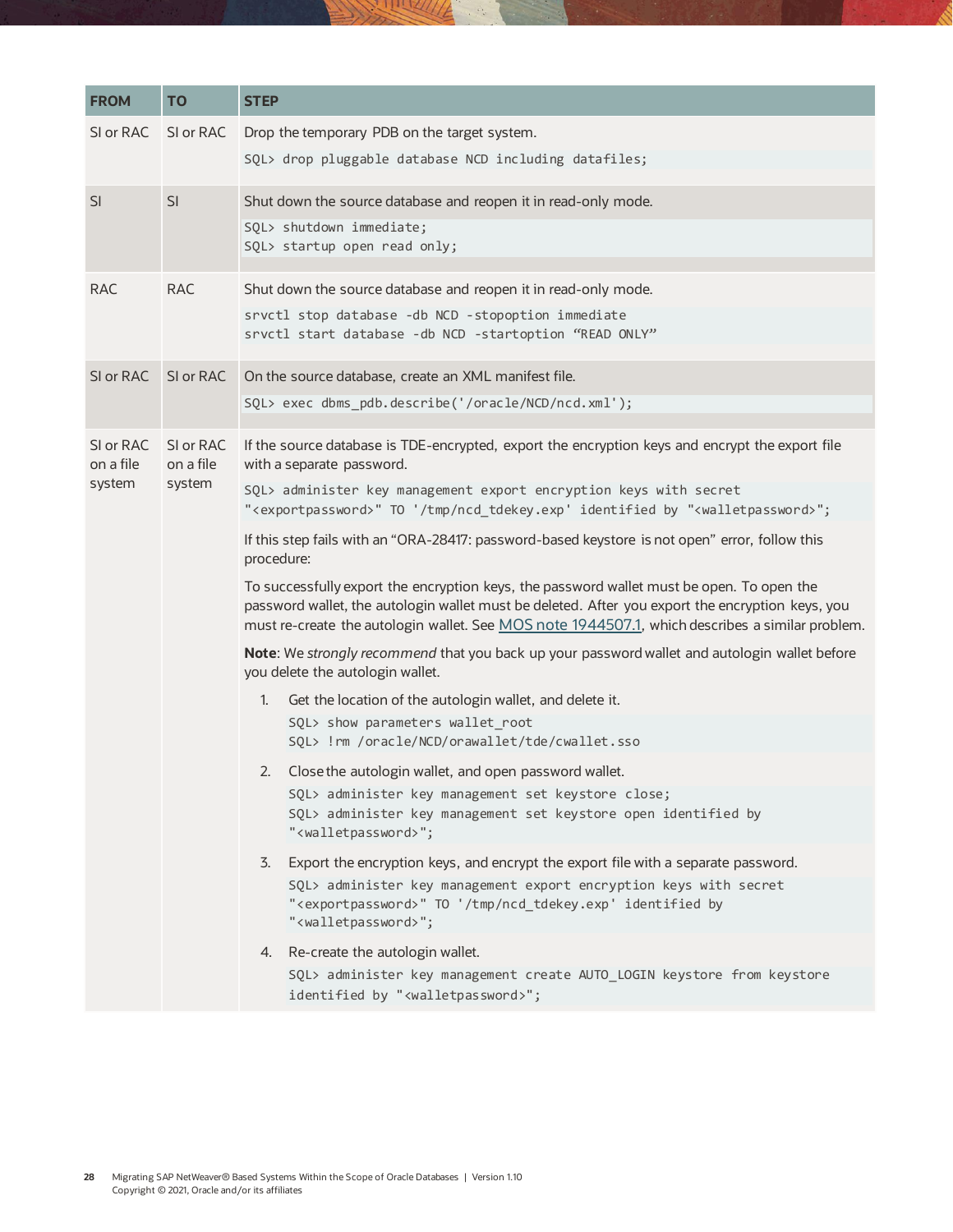| <b>FROM</b>          | <b>TO</b>                     | <b>STEP</b>                                                                                                                                                                                                                                                                                      |
|----------------------|-------------------------------|--------------------------------------------------------------------------------------------------------------------------------------------------------------------------------------------------------------------------------------------------------------------------------------------------|
| RAC on<br><b>ASM</b> | RAC on<br><b>ASM</b>          | If the source database is TDE-encrypted, export the encryption keys and encrypt the export file<br>with a separate password.                                                                                                                                                                     |
|                      |                               | SQL> administer key management export encryption keys with secret<br>" <exportpassword>" TO '/tmp/ncd_tdekey.exp' identified by "<walletpassword>";</walletpassword></exportpassword>                                                                                                            |
|                      |                               | If this step fails with an "ORA-28417: password-based keystore is not open" error, follow this<br>procedure:                                                                                                                                                                                     |
|                      |                               | To successfully export the encryption keys, the password wallet must be open. To open the<br>password wallet, the autologin wallet must be deleted. After you export the encryption keys, you<br>must re-create the autologin wallet. See MOS note 1944507.1, which describes a similar problem. |
|                      |                               | Note: We strongly recommend that you back up your password wallet and autologin wallet before<br>you delete the autologin wallet.                                                                                                                                                                |
|                      |                               | 1. Get location of the autologin wallet.                                                                                                                                                                                                                                                         |
|                      |                               | SQL> show parameters wallet root                                                                                                                                                                                                                                                                 |
|                      |                               | 2. (For the removal of the autologin wallet only) Switch the user to grid or oracle and set<br>ORACLE_HOME to the Grid Infrastructure home and ORACLE_SID to the SID of your ASM<br>instance. Then, asmcmd to delete the autologin wallet.                                                       |
|                      |                               | ASMCMD> rm +DATAC1/NCD/orawallet/tde/cwallet.sso                                                                                                                                                                                                                                                 |
|                      |                               | 3. Close the autologin wallet, and open the password wallet.                                                                                                                                                                                                                                     |
|                      |                               | SQL> administer key management set keystore close;                                                                                                                                                                                                                                               |
|                      |                               | SQL> administer key management set keystore open identified by<br>" <walletpassword>";</walletpassword>                                                                                                                                                                                          |
|                      |                               | 4. Export the encryption keys, and encrypt the export file with a separate password.                                                                                                                                                                                                             |
|                      |                               | SQL> administer key management export encryption keys with secret<br>" <exportpassword>" TO '/tmp/ncd_tdekey.exp' identified by<br/>"<walletpassword>";</walletpassword></exportpassword>                                                                                                        |
|                      |                               | 5. Re-create the autologin wallet.                                                                                                                                                                                                                                                               |
|                      |                               | SQL> administer key management create AUTO_LOGIN keystore from keystore<br>identified by " <walletpassword>";</walletpassword>                                                                                                                                                                   |
|                      |                               | SI or RAC SI or RAC On the source database, prebuild a FILE_NAME_CONVERT clause for later use.                                                                                                                                                                                                   |
| on a<br>shared       | on a<br>shared file<br>system | SQL> select name from v\$datafile;<br><b>NAME</b>                                                                                                                                                                                                                                                |
| file<br>system       |                               |                                                                                                                                                                                                                                                                                                  |
|                      |                               | /oracle/NCD/sapdata1/system 1/system.data1<br>/oracle/NCD/sapdata1/sysaux_1/sysaux.data1                                                                                                                                                                                                         |
|                      |                               | /oracle/NCD/sapdata1/undo_1/undo.data1                                                                                                                                                                                                                                                           |
|                      |                               | /oracle/NCD/sapdata2/sr3 1/sr3.data1                                                                                                                                                                                                                                                             |
|                      |                               | /oracle/NCD/sapdata3/sr3750x_1/sr3750x.data1<br>/oracle/NCD/sapdata4/sr3usr_1/sr3usr.data1                                                                                                                                                                                                       |
|                      |                               |                                                                                                                                                                                                                                                                                                  |
|                      |                               | SQL> select name from v\$tempfile;<br><b>NAME</b>                                                                                                                                                                                                                                                |
|                      |                               | ----------------------------<br>/oracle/NCD/sapdata1/temp_1/temp.data1                                                                                                                                                                                                                           |
|                      |                               | FILE_NAME_CONVERT=(<br>'/oracle/NCD/sapdata1/system_1/system.data1','/oracle/CDB/ncd_sapdata1/ncd_system_<br>1/ncd_system.data1',                                                                                                                                                                |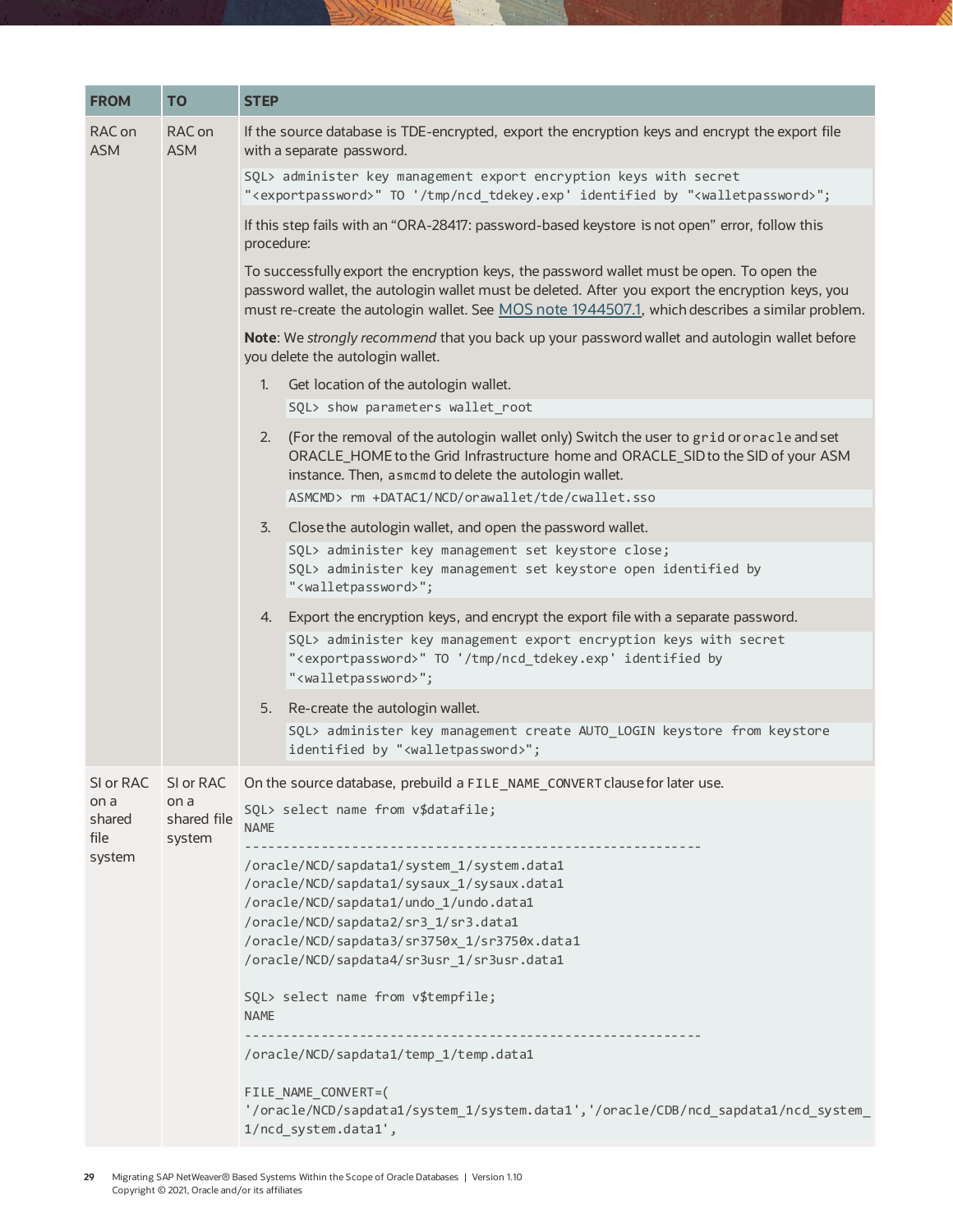| <b>FROM</b>                                   | <b>TO</b>                                  | <b>STEP</b>                                                                                                                                                                                                                                                                                                                                                                                                                                                                                                                                                                                                                                                                                                                                                                                                     |
|-----------------------------------------------|--------------------------------------------|-----------------------------------------------------------------------------------------------------------------------------------------------------------------------------------------------------------------------------------------------------------------------------------------------------------------------------------------------------------------------------------------------------------------------------------------------------------------------------------------------------------------------------------------------------------------------------------------------------------------------------------------------------------------------------------------------------------------------------------------------------------------------------------------------------------------|
|                                               |                                            | '/oracle/NCD/sapdata1/sysaux_1/sysaux.data1','/oracle/CDB/ncd_sapdata1/ncd_sysaux_<br>1/ncd_sysaux.data1',<br>'/oracle/NCD/sapdata2/sr3_1/sr3.data1','/oracle/CDB/ncd_sapdata2/ncd_sr3_1/ncd_sr3<br>.data1',<br>'/oracle/NCD/sapdata3/sr3750x_1/sr3750x.data1','/oracle/CDB/ncd_sapdata3/ncd_sr375<br>0x 1/ncd sr3750x.data1',<br>'/oracle/NCD/sapdata4/sr3usr_1/sr3usr.data1','/oracle/CDB/ncd_sapdata4/ncd_sr3usr_<br>1/ncd_sr3usr.data1',<br>'/oracle/NCD/sapdata1/temp 1/temp.data1','/oracle/CDB/ncd sapdata1/ncd temp 1/ncd<br>temp.data1',<br>'/oracle/NCD/sapdata1/undo_1/undo.data1','/oracle/CDB/ncd_sapdata1/ncd_undo_1/ncd_<br>undo.data1'                                                                                                                                                          |
| SI or RAC<br>on a file<br>system              | RAC on<br><b>ASM</b>                       | On the source database, prebuild a FILE NAME CONVERT clause for later use.<br>SQL> select name from v\$datafile;<br><b>NAME</b>                                                                                                                                                                                                                                                                                                                                                                                                                                                                                                                                                                                                                                                                                 |
|                                               |                                            | /oracle/NCD/sapdata1/system 1/system.data1<br>/oracle/NCD/sapdata1/sysaux_1/sysaux.data1<br>/oracle/NCD/sapdata1/undo_1/undo.data1<br>/oracle/NCD/sapdata2/sr3_1/sr3.data1<br>/oracle/NCD/sapdata3/sr3750x_1/sr3750x.data1<br>/oracle/NCD/sapdata4/sr3usr_1/sr3usr.data1<br>SQL> select name from v\$tempfile;<br><b>NAME</b><br>/oracle/NCD/sapdata1/temp_1/temp.data1<br>FILE NAME CONVERT=(<br>'/oracle/NCD/sapdata1/system_1/system.data1','+DATAC1',<br>'/oracle/NCD/sapdata1/sysaux_1/sysaux.data1','+DATAC1',<br>'/oracle/NCD/sapdata2/sr3_1/sr3.data1','+DATAC1',<br>'/oracle/NCD/sapdata3/sr3750x_1/sr3750x.data1','+DATAC1',<br>'/oracle/NCD/sapdata4/sr3usr_1/sr3usr.data1','+DATAC1',<br>'/oracle/NCD/sapdata1/temp_1/temp.data1','+DATAC1',<br>'/oracle/NCD/sapdata1/undo 1/undo.data1','+DATAC1') |
| SI or RAC<br>on a<br>shared<br>file<br>system | SI or RAC<br>on a<br>shared file<br>system | On the source database, use the names of the data files to <i>prepare</i> the commands to create the<br>required directory structure on the target system.<br>mkdir -p /oracle/CDB/ncd sapdata1/ncd system 1<br>mkdir -p /oracle/CDB/ncd_sapdata1/ncd_sysaux_1<br>mkdir -p /oracle/CDB/ncd sapdata2/ncd sr3 1<br>mkdir -p /oracle/CDB/ncd_sapdata3/ncd_sr3750x_1<br>mkdir -p /oracle/CDB/ncd_sapdata4/ncd_sr3usr_1<br>mkdir -p /oracle/CDB/ncd_sapdata1/ncd_temp_1<br>mkdir -p /oracle/CDB/ncd_sapdata1/ncd_undo_1                                                                                                                                                                                                                                                                                              |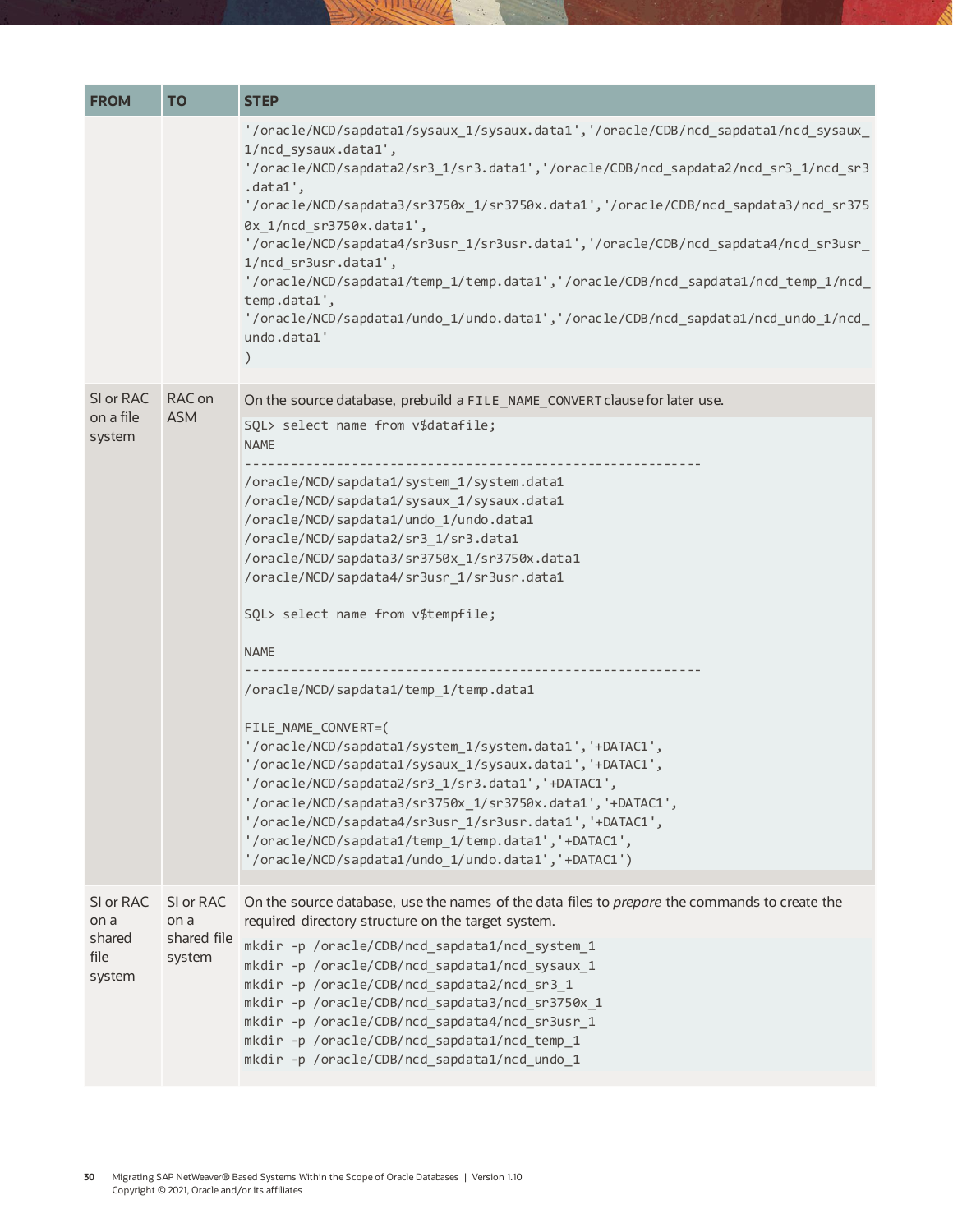| <b>FROM</b>                                   | <b>TO</b>                                  | <b>STEP</b>                                                                                                                                                                                                                                                                                                                                                                                                         |
|-----------------------------------------------|--------------------------------------------|---------------------------------------------------------------------------------------------------------------------------------------------------------------------------------------------------------------------------------------------------------------------------------------------------------------------------------------------------------------------------------------------------------------------|
| SI or RAC<br>on a<br>shared<br>file<br>system | SI or RAC<br>on a<br>shared file<br>system | As the oracle: oinstall user, create those directories on the target system and ensure that the<br>source database is mounted under the original mount point (for example, /oracle/NCD/). The<br>PDB is created by copying the original database from those directories.                                                                                                                                            |
|                                               |                                            | CMD> mkdir -p /oracle/CDB/ncd_sapdata1/ncd_system_1<br>CMD> mkdir -p /oracle/CDB/ncd_sapdata1/ncd_sysaux_1<br>CMD> mkdir -p /oracle/CDB/ncd_sapdata2/ncd_sr3_1<br>CMD> mkdir -p /oracle/CDB/ncd_sapdata3/ncd_sr3750x_1<br>CMD> mkdir -p /oracle/CDB/ncd_sapdata4/ncd_sr3usr_1<br>CMD> mkdir -p /oracle/CDB/ncd sapdata1/ncd temp 1<br>CMD> mkdir -p /oracle/CDB/ncd sapdata1/ncd undo 1                             |
|                                               |                                            | Ensure that the manifest XML file is available at /oracle/NCD/ncd.xml and the file with the<br>exported keys is available at /tmp/ncd_tdekey.exp.                                                                                                                                                                                                                                                                   |
| SI or RAC                                     | SI or RAC                                  | On the target CDB, close and drop the PDB if it exists from earlier tests.<br>SQL> alter pluggable database ncd close instances=all;<br>SQL> drop pluggable database ncd including datafiles;                                                                                                                                                                                                                       |
| SI or RAC                                     | SI or RAC                                  | On the target CDB, verify whether the non-CDB or PDB can be plugged in.                                                                                                                                                                                                                                                                                                                                             |
|                                               |                                            | SQL> set serveroutput on<br>SQL> BEGIN<br>IF DBMS_PDB.CHECK_PLUG_COMPATIBILITY( pdb_descr_file => '/oracle/NCD/ncd.xml',<br>pdb_name => 'NCD')=True THEN<br>DBMS_OUTPUT.PUT_LINE('DB is compatible');<br><b>ELSE</b><br>DBMS_OUTPUT.PUT_LINE('DB is not compatible');<br>END IF;<br>END;<br>$\sqrt{2}$                                                                                                              |
|                                               |                                            | DB is compatible                                                                                                                                                                                                                                                                                                                                                                                                    |
|                                               |                                            | Check for warnings or errors that would occur during plug-in operation. (Most of the warnings can<br>be ignored and are resolved when SQL scripts catsbp and noncdb_to_pdbare run.)                                                                                                                                                                                                                                 |
|                                               |                                            | set linesize 200<br>column message format a50<br>column status format a10<br>column type format a10<br>column name format a10<br>select name, type, message, status from PDB_PLUG_IN_VIOLATIONS where<br>status<>'RESOLVED' order by name, time;                                                                                                                                                                    |
| <sup>SI</sup>                                 | SI or RAC<br>on a<br>shared file<br>system | On the target CDB, create the PDB by using the manifest XML file. Create the PDB from the non-<br>CDB or PDB by using either the copy option or the move option.                                                                                                                                                                                                                                                    |
|                                               |                                            | SQL> create pluggable database NCD using '/oracle/NCD/ncd.xml' copy   move<br>file_name_convert=(<br>'/oracle/NCD/sapdata1/system_1/system.data1','/oracle/CDB/ncd_sapdata1/ncd_system_<br>1/system.data1',<br>'/oracle/NCD/sapdata1/sysaux_1/sysaux.data1','/oracle/CDB/ncd_sapdata1/ncd_sysaux_<br>1/sysaux.data1',<br>'/oracle/NCD/sapdata2/sr3_1/sr3.data1','/oracle/CDB/ncd_sapdata2/ncd_sr3_1/sr3.dat<br>a1', |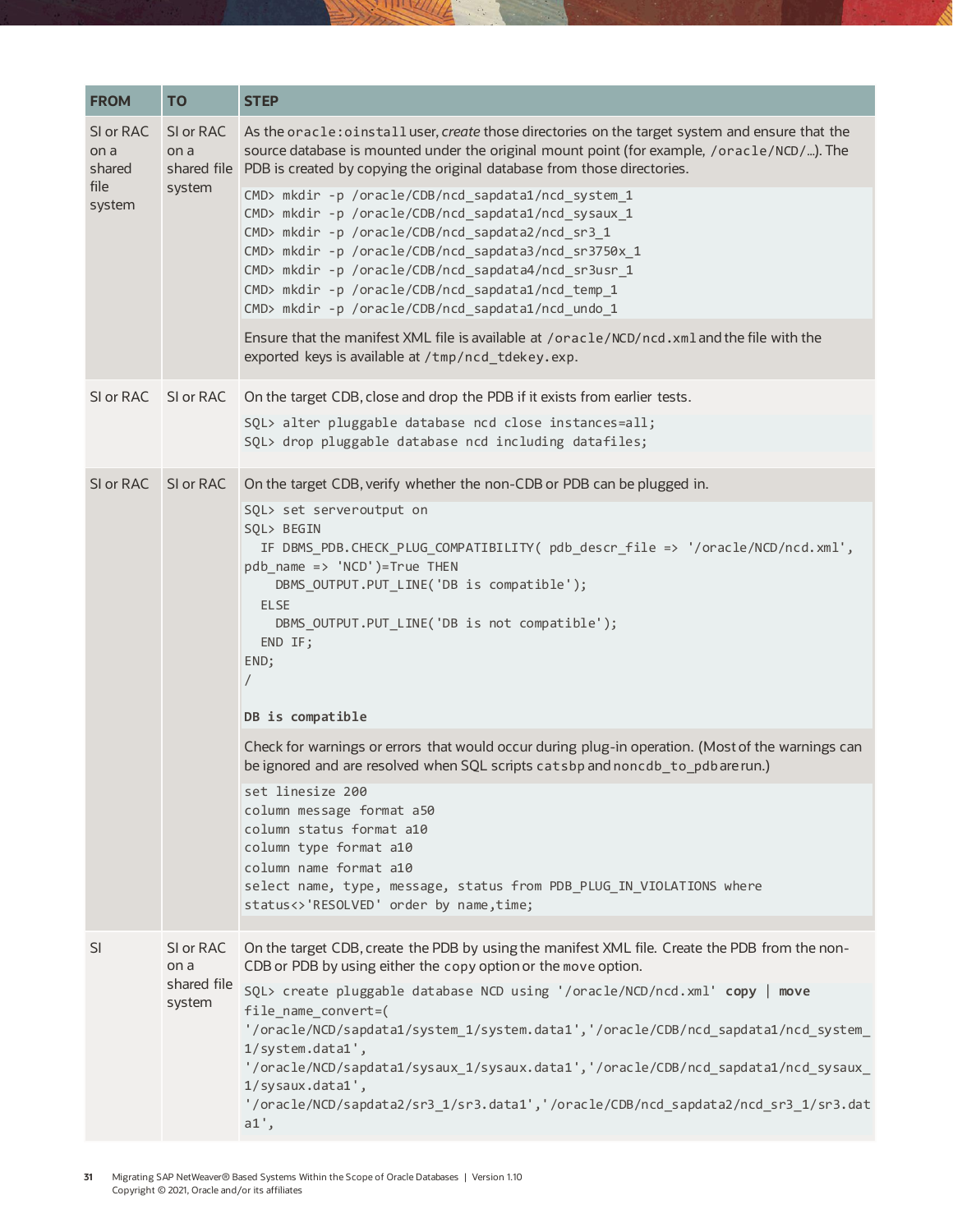| <b>FROM</b> | <b>TO</b>            | <b>STEP</b>                                                                                                                                                                                                                                                                                                                                                                                                                                                                                                                                                                                                                                                                                                                                                                                                                                                                                                                                                                                                                                                                            |
|-------------|----------------------|----------------------------------------------------------------------------------------------------------------------------------------------------------------------------------------------------------------------------------------------------------------------------------------------------------------------------------------------------------------------------------------------------------------------------------------------------------------------------------------------------------------------------------------------------------------------------------------------------------------------------------------------------------------------------------------------------------------------------------------------------------------------------------------------------------------------------------------------------------------------------------------------------------------------------------------------------------------------------------------------------------------------------------------------------------------------------------------|
|             |                      | '/oracle/NCD/sapdata3/sr3750x_1/sr3750x.data1','/oracle/CDB/ncd_sapdata3/ncd_sr375<br>0x 1/sr3750x.data1',<br>'/oracle/NCD/sapdata4/sr3usr_1/sr3usr.data1','/oracle/CDB/ncd_sapdata4/ncd_sr3usr_<br>1/sr3usr.data1',<br>'/oracle/NCD/sapdata1/temp_1/temp.data1','/oracle/CDB/ncd_sapdata1/ncd_temp_1/temp<br>.data',<br>'/oracle/NCD/sapdata1/undo_1/undo.data1','/oracle/CDB/ncd_sapdata1/ncd_undo_1/<br>undo.data')<br>KEYSTORE IDENTIFIED BY " <keystorepassword>" PARALLEL 64;</keystorepassword>                                                                                                                                                                                                                                                                                                                                                                                                                                                                                                                                                                                 |
| SI          | RAC on<br><b>ASM</b> | On the target CDB, create the PDB by using the manifest XML file.<br>SQL> create pluggable database NCD using '/oracle/NCD/ncd.xml' copy<br>file_name_convert=(<br>'/oracle/NCD/sapdata1/system_1/system.data1','+DATAC1',<br>'/oracle/NCD/sapdata1/sysaux_1/sysaux.data1','+DATAC1',<br>'/oracle/NCD/sapdata2/sr3_1/sr3.data1','+DATAC1',<br>'/oracle/NCD/sapdata3/sr3750x_1/sr3750x.data1','+DATAC1',<br>'/oracle/NCD/sapdata4/sr3usr_1/sr3usr.data1','+DATAC1',<br>'/oracle/NCD/sapdata1/temp_1/temp.data1','+DATAC1',<br>'/oracle/NCD/sapdata1/undo_1/undo.data1','+DATAC1')<br>KEYSTORE IDENTIFIED BY " <keystorepassword>" PARALLEL 64;</keystorepassword>                                                                                                                                                                                                                                                                                                                                                                                                                       |
| <b>RAC</b>  | RAC                  | If the source non-CDB and the target CDB are both RAC and on the same cluster, stop and remove<br>the database, instance, and service resources.<br>CMD> srvctl stop database -db NCD -stopoption=immediate<br>CMD> srvctl remove database -db NCD -force                                                                                                                                                                                                                                                                                                                                                                                                                                                                                                                                                                                                                                                                                                                                                                                                                              |
| SI          | SI or RAC            | On the target CDB, finalize the new PDB.<br>SQL> alter pluggable database ncd open;<br>Warning: PDB altered with errors.<br>If the source database is TDE-encrypted and you exported TDE encryption keys earlier, import<br>the encryption keys.<br>$SQL$ alter session set container = $NCD$ ;<br>SQL> ADMINISTER KEY MANAGEMENT IMPORT ENCRYPTION KEYS WITH SECRET<br>" <exportpassword>" FROM '/tmp/ncd_tdekey.exp' FORCE KEYSTORE IDENTIFIED BY<br/>"<walletpassword>" with backup;<br/>Convert the non-CDB to the PDB.<br/>SQL&gt; @?/rdbms/admin/noncdb_to_pdb.sql<br/>Update SAP Bundle Patch to the one installed in CDB.<br/>CMD&gt; cd \$ORACLE_HOME/sapbundle<br/>CMD&gt; ./catsbp<br/>SQL&gt; alter pluggable database NCD close immediate instances=all;<br/>SQL&gt; alter pluggable database NCD open;<br/>Verify that all errors and warning have been resolved. If there are any unresolved errors or<br/>warnings, resolve them before starting SAP application servers.<br/>SQL&gt; set linesize 300<br/>SQL&gt; set pagesize 2000</walletpassword></exportpassword> |

**32** Migrating SAP NetWeaver® Based Systems Within the Scope of Oracle Databases | Version 1.10 Copyright © 2021, Oracle and/or its affiliates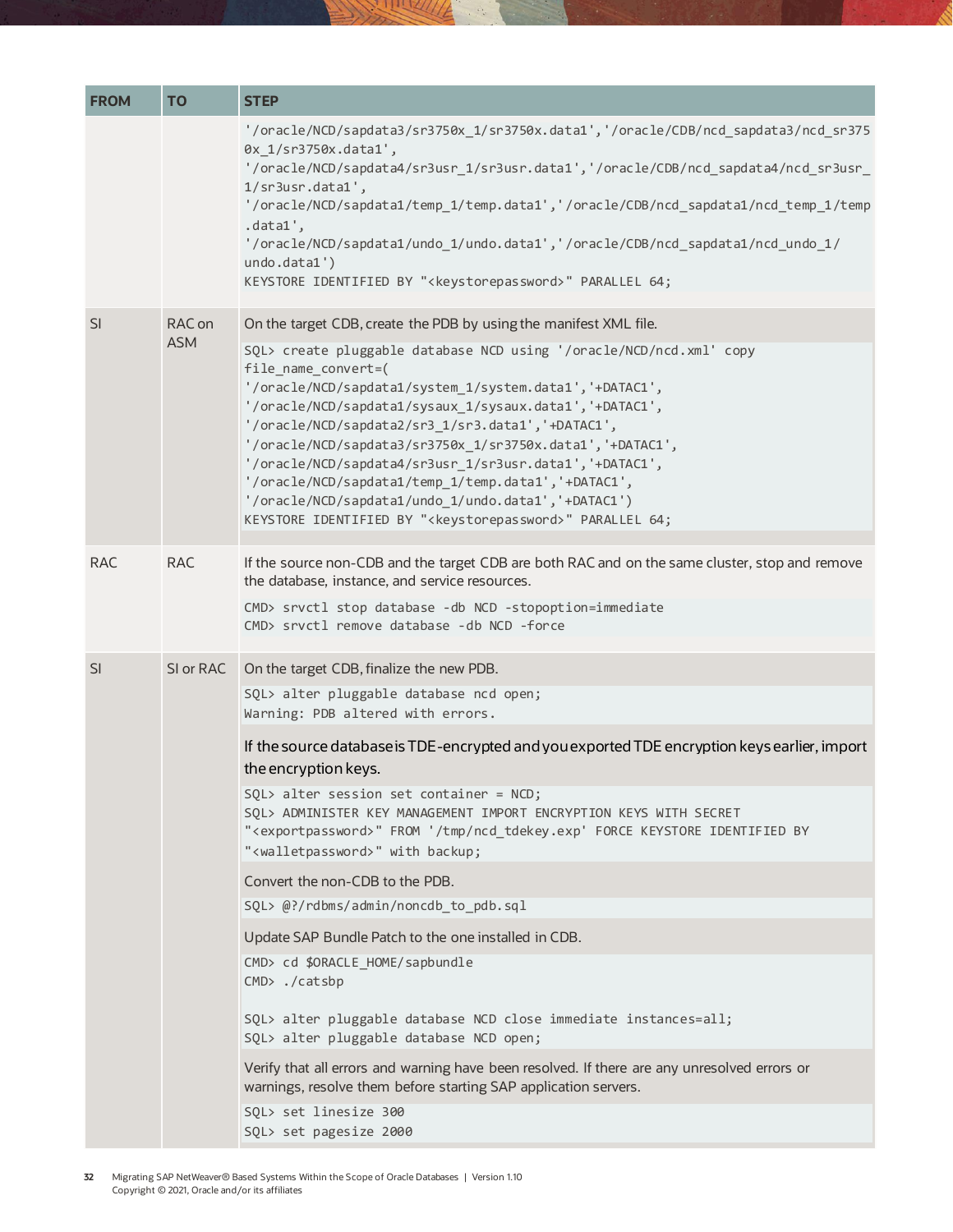| <b>FROM</b> | <b>TO</b>     | <b>STEP</b>                                                                                                                                                                                                                                                                                                                                                                                                                                                                                                                                                                                                                                                                                                                                                                                                                                                                                                                                                                                                |
|-------------|---------------|------------------------------------------------------------------------------------------------------------------------------------------------------------------------------------------------------------------------------------------------------------------------------------------------------------------------------------------------------------------------------------------------------------------------------------------------------------------------------------------------------------------------------------------------------------------------------------------------------------------------------------------------------------------------------------------------------------------------------------------------------------------------------------------------------------------------------------------------------------------------------------------------------------------------------------------------------------------------------------------------------------|
|             |               | SQL> col name format a20<br>SQL> col message format a80<br>SQL> col cause format a40<br>SQL> select name, cause, message, status from pdb_plug_in_violations where status <><br>'RESOLVED';<br>no rows selected                                                                                                                                                                                                                                                                                                                                                                                                                                                                                                                                                                                                                                                                                                                                                                                            |
| <b>SI</b>   | <sup>SI</sup> | On the target PDB, create the necessary database services so SAP that work processes can connect<br>to the PDB.<br>SQL> alter session set container=NCD;<br>SQL> exec dbms_service.create_service('NCD_DVEBMGS00','NCD_DVEBMGS00');<br>SQL> exec dbms_service.create_service('NCD_DV01','NCD_DV01');<br>SQL> exec dbms_service.start_service('NCD_DVEBMGS00');<br>SQL> exec dbms_service.start_service('NCD_DV01');<br>SQL> alter pluggable database save state;<br>SQL> alter system register;<br>Verify that all the services are registered at the listener. The "ncd" service is registered<br>automatically.<br>CMD> lsnrctl status<br>$---cut---$<br>Service "NCD_DV01" has 1 instance(s).<br>Instance "CDB", status READY, has 1 handler(s) for this service<br>Service "NCD_DVEBMGS00" has 1 instance(s).<br>Instance "CDB", status READY, has 1 handler(s) for this service<br>Service "ncd" has 1 instance(s).<br>Instance "CDB", status READY, has 1 handler(s) for this service<br>$---cut---$ |
| <b>SI</b>   | <b>RAC</b>    | On the target system, use srvct1 to create the necessary database services in Oracle Clusterware<br>so that SAP work processes can connect to the PDB through the SCAN listener.<br>CMD> srvctl add service -db CDB -service NCD_DVEBMGS00 -pdb NCD -preferred<br>"CDB001" -available "CDB002"<br>CMD> srvctl add service -db CDB -service NCD_DV01 -pdb NCD -preferred "CDB002" -<br>available "CDB001"<br>CMD> srvctl start service -db CDB -service NCD_DVEBMGS00<br>CMD> srvctl start service -db CDB -service NCD_DV01                                                                                                                                                                                                                                                                                                                                                                                                                                                                                |
| <b>SI</b>   | <sup>SI</sup> | On the target system and all your SAP application servers, change the tnsnames.ora fileso that<br>NCD. WORLD resolves to the new PDB instead of the old non-CDB, and add entries for all relevant<br>database services. The typical locations are <sapprof>/oracle/tnsnames.ora,<br/><tns_admin>/tnsnames.ora, and \$ORACLE_HOME/network/admin.<br/><math>NCD. WORLD =</math><br/>(DESCRIPTION =<br/><math>(ADDRESS = (PROTOCOL = TCP)(HOST = <newdbhost>) (PORT = <sourceptor))< math=""><br/>(CONNECT_DATA =<br/><math>(SERVER = DEDICATED)</math><br/>(SERVICE_NAME = ncd)<br/><math>\mathcal{E}</math><br/>NCD_DVEBMGS00.WORLD =</sourceptor))<></newdbhost></math></tns_admin></sapprof>                                                                                                                                                                                                                                                                                                              |

**33** Migrating SAP NetWeaver® Based Systems Within the Scope of Oracle Databases | Version 1.10 Copyright © 2021, Oracle and/or its affiliates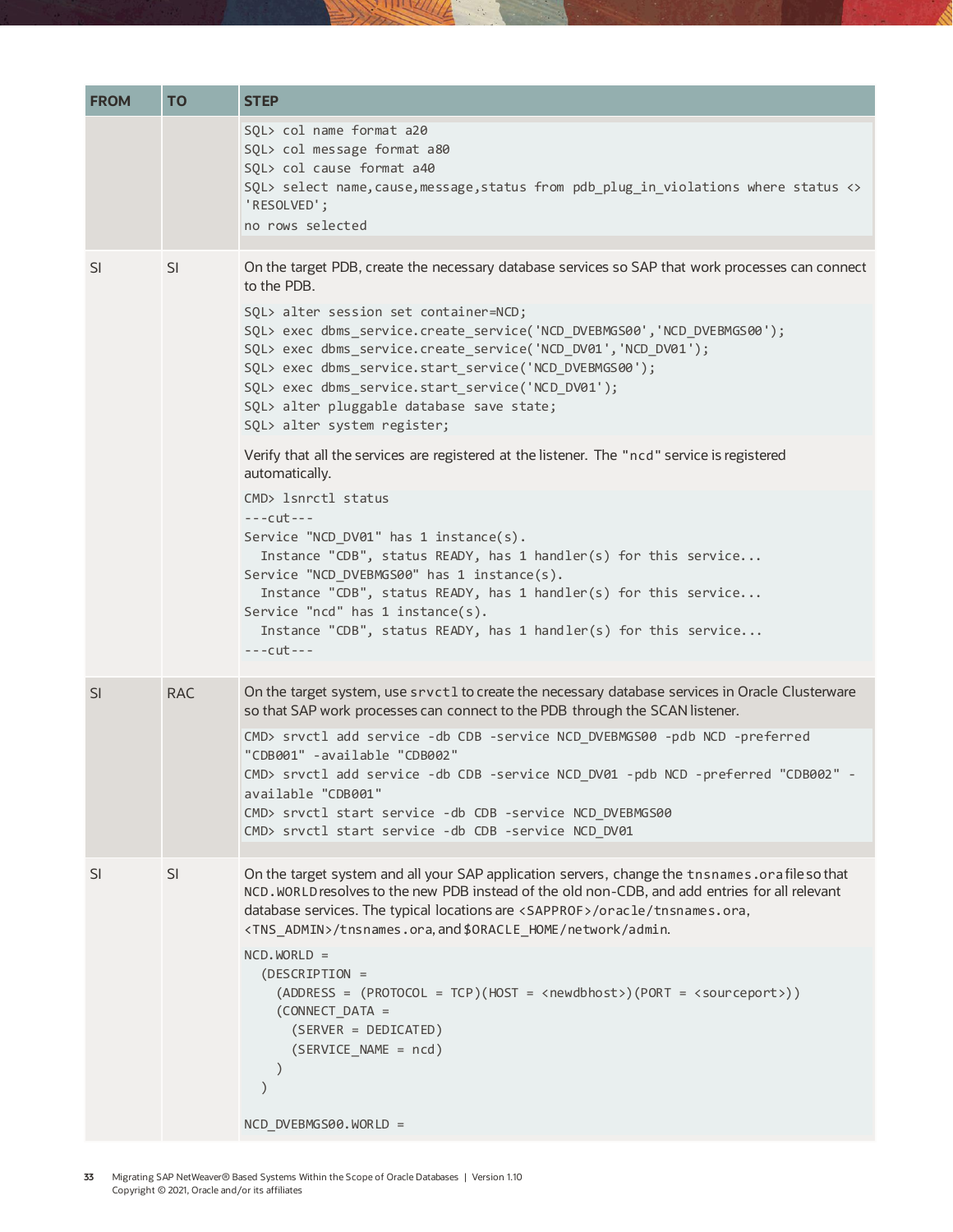| <b>FROM</b> | <b>TO</b>  | <b>STEP</b>                                                                                                                                                                                                                                                                                                                                                            |
|-------------|------------|------------------------------------------------------------------------------------------------------------------------------------------------------------------------------------------------------------------------------------------------------------------------------------------------------------------------------------------------------------------------|
|             |            | (DESCRIPTION =<br>$(ADDRESS = (PROTOCOL = TCP)(HOST = ) (PORT = (CONNECT_DATA =(SERVER = DEDICATED)(SERVICE_NAME = NCD_DVEBMGS00)\mathcal{E}NCD_DVO1.WORLD =(DESCRIPTION =(ADDRESS = (PROTOCOL = TCP) (HOST = \langle newdbhost \rangle) (PORT = \langle sourceport \rangle))(CONNECT DATA =(SERVER = DEDICATED)(SERVICE NAME = NCD DVO1))\mathcal{E}$                 |
| <b>SI</b>   | <b>RAC</b> | On the target system and all your SAP application servers, change the tnsnames.ora file so that<br>NCD. WORLD resolves to the new PDB instead of the old non-CDB, and add entries for all relevant<br>database services. The typical locations are <sapprof>/oracle/tnsnames.ora,<br/><tns_admin>/tnsnames.ora, and \$ORACLE_HOME/network/admin.</tns_admin></sapprof> |
|             |            | $NCD. WORLD =$<br>(DESCRIPTION =<br>$(ADDRESS = (PROTOCOL = TCP)(HOST = scanListener*)(PORT = (1521))$<br>(CONNECT_DATA =<br>$(SERVER = DEDICATED)$<br>(SERVICE_NAME = ncd)<br>$\mathcal{L}$<br>$\mathcal{E}$                                                                                                                                                          |
|             |            | NCD_DVEBMGS00.WORLD =<br>(DESCRIPTION =<br>$(ADDRESS = (PROTOCOL = TCP)(HOST = scanListener*)(PORT = (1521))$<br>(CONNECT_DATA =<br>$(SERVER = DEDICATED)$<br>(SERVICE_NAME = NCD_DVEBMGS00)                                                                                                                                                                           |
|             |            | NCD DV01.WORLD =<br>(DESCRIPTION =<br>$(ADDRESS = (PROTOCOL = TCP)(HOST = scanListener) (PORT = (1521))$<br>(CONNECT_DATA =<br>$(SERVER = DEDICATED)$<br>(SERVICE_NAME = NCD_DV01)<br>$\mathcal{E}$                                                                                                                                                                    |
| SI/RAC      | SI/RAC     | Modify the environment of all relevant <sid>admusers on all SAP application servers, and adjust<br/>the SAP instance profiles (SETENV_##) of all SAP application server instances, as explained earlier,<br/>to point to the database services recently created.<br/><math>ncdam</math> 2&gt; <math>env</math><br/>SAPSYSTEMNAME=NCD</sid>                             |

**34** Migrating SAP NetWeaver® Based Systems Within the Scope of Oracle Databases | Version 1.10 Copyright © 2021, Oracle and/or its affiliates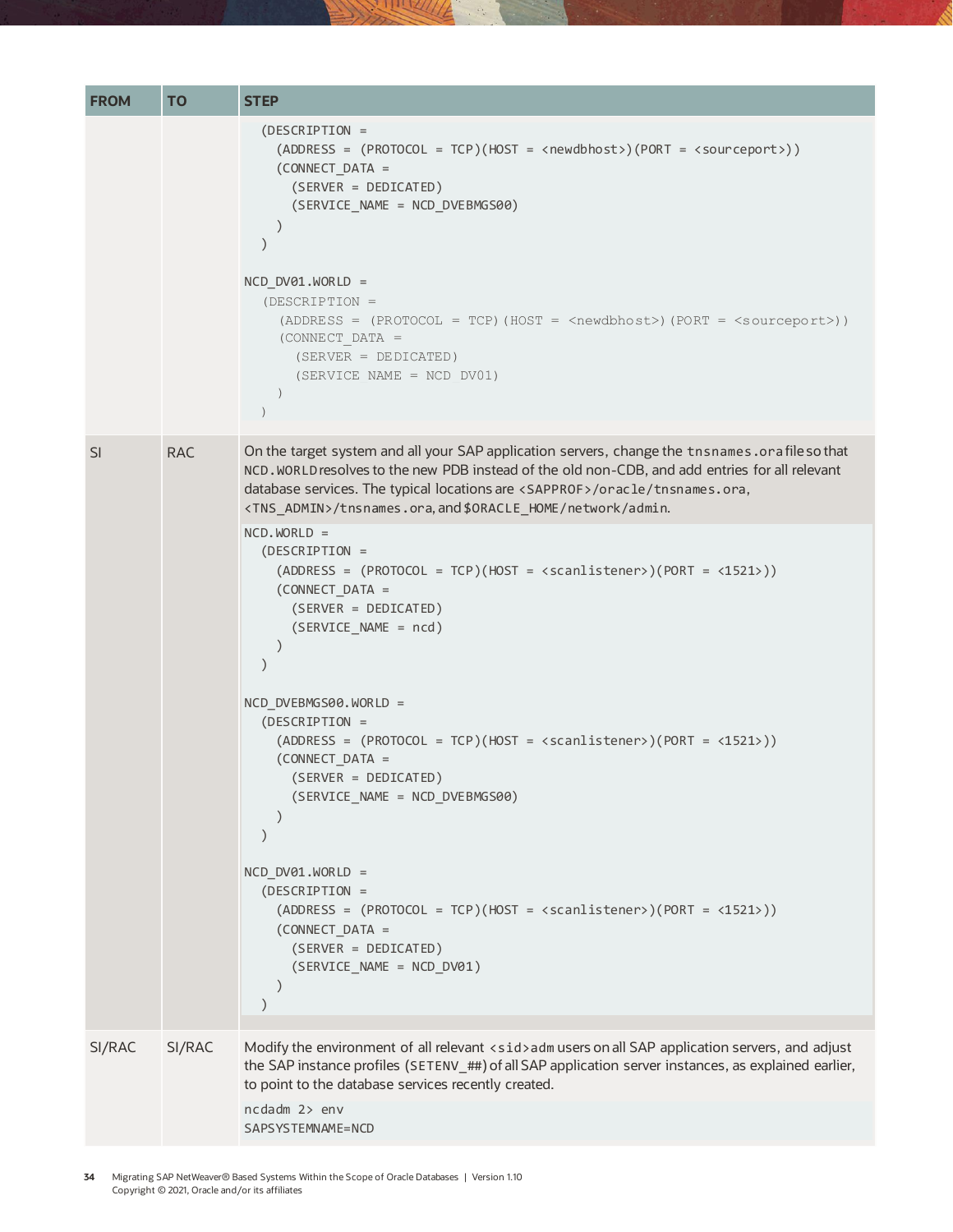| <b>FROM</b> | <b>TO</b> | <b>STEP</b>                                                                                                                                                                                                                                                                                                                                                                                                                                                                                                                                                                                                                                              |
|-------------|-----------|----------------------------------------------------------------------------------------------------------------------------------------------------------------------------------------------------------------------------------------------------------------------------------------------------------------------------------------------------------------------------------------------------------------------------------------------------------------------------------------------------------------------------------------------------------------------------------------------------------------------------------------------------------|
|             |           | DIR_LIBRARY=/usr/sap/NCD/SYS/exe/run<br>RSEC_SSFS_DATAPATH=/usr/sap/NCD/SYS/global/security/rsecssfs/data<br>RSEC_SSFS_KEYPATH=/usr/sap/NCD/SYS/global/security/rsecssfs/key<br>rsdb_ssfs_connect=1<br>LD_LIBRARY_PATH=/usr/sap/NCD/SYS/exe/run:/usr/sap/NCD/SYS/exe/uc/linuxx86_64:/orac<br>le/client/19/instantclient<br>SAPEXE=/usr/sap/NCD/SYS/exe/run<br>THREAD=NOPS<br>DB SID=NCD<br>dbms_type=ORA<br>dbs_ora_tnsname=NCD_DVEBMGS00<br>dbs_ora_schema=SAPSR3<br>ORACLE SID=NCD<br>TNS_ADMIN=/usr/sap/NCD/SYS/profile/oracle<br>ORACLE HOME=/oracle/NCD/19<br>NLS_LANG=AMERICAN_AMERICA.UTF8<br>SAPDATA_HOME=/oracle/NCD<br>ORACLE_BASE=/oracle/NCD |
| SI/RAC      | SI/RAC    | Check SQL*Net connectivity to the new PDB for all relevant SAP application servers and database<br>services.<br>On the database servers:<br>$\bullet$<br>CMD> sqlplus sapsr3/' <password>'@NCD_DVEBMGS00<br/>CMD&gt; sqlplus sapsr3/'<password>'@NCD_DV01<br/>• On the application servers as <math>\langle</math> sid &gt; adm:<br/>CMD&gt; R3trans -d</password></password>                                                                                                                                                                                                                                                                            |
| SI/RAC      | SI/RAC    | Create the SAP-specific users and roles in the PDB by running the following PL/SQL scripts in the<br>CDB. The scripts are shipped with BR*Tools. Always use the latest version of BR*Tools.<br>CMD> sqlplus /nolog @sapdba_role NCD<br>CMD> sqlplus /nolog @sapconn_role NCD<br>CMD> sqlplus /nolog @sapuprof_profile NCD                                                                                                                                                                                                                                                                                                                                |

#### <span id="page-34-0"></span>**Migrating a Database by Using Oracle RMAN**

Each database migration that relies solely on Oracle RMAN is performed in two major steps:

- 1. Install a new system, as described in the referenced documents for installing SAP NetWeaver-based systems on Exadata Cloud Service or Exadata Cloud@Customer.
- 2. Replace the SAP database in the new installation with the database that you are migrating.

The advantage of this approach is that most SAP-relevant software installations and configurations of the Exadata compute nodes are performed by SAP SWPM before the initial database is replaced by the one that is being migrated.

For all RMAN-based migrations, it is mandatory to apply the same SAP Bundle Patch on the source system and the target system to avoid issues during restore or recovery, or conflicts that might arise because of minor incompatibilities.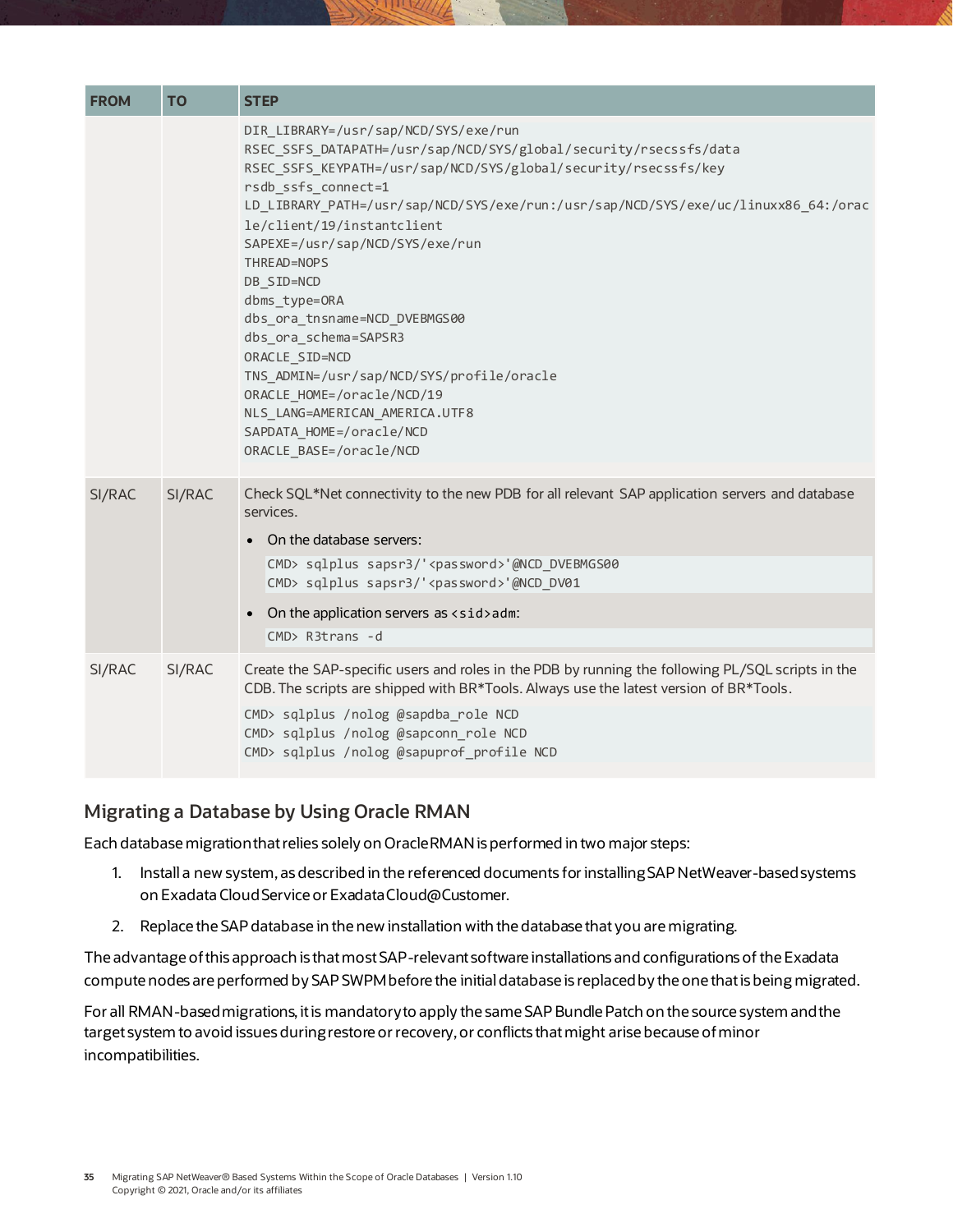The examples in the "Back [Up, Restore, and Recover Method](#page-35-0)" and "[Duplicate Database Method](#page-54-0)" sections assume that migration is performed from and to only one database instance and that any necessary modifications (for example, for Oracle RAC) are part of the post-migration work. Even if the source system and target system have the same number of database compute nodes, migrations using RMAN might require several database-related post-migration steps. Those steps are discussed in the "[Post-Migration](#page-73-0) Tasks" section.

#### **Prerequisites**

Consider the following prerequisites before you begin the migration.

**Oracle Database Home Software Versions and Patches**

If the source database is version 19c, you must apply the latest SAP Bundle Patch on the source and target systems. If your source database is still unencrypted, the SAP Bundle Patch contains important patches to encrypt tablespaces as needed whenthe databaseis being restored. This requires a TDE encryption wallet set up on the source database.

If the source database is version 12.1, 12.2, or 18c, it cannot be encrypted when the database is being restored. Instead, the database is restored and recovered from the backup and then encrypted in a second step.

In either case, software versions and patches in both the source and target Oracle Database home must be the same.

For more information about restrictions imposed by SAP Bundle Patch levels on the database migration process, see [SAP Note 3110260 -Oracle: SAP Bundle Patches and Oracle Database Migration.](https://launchpad.support.sap.com/#/notes/3110260)

#### **TDE Setup**

The best time to set up and implement TDE is *before* you migrate the database. This lets you back up the encrypted database on the source,restore and recover the database on the target, and keep existing encryption keys. In this case, the database is backed up on the source and restored on the target (possibly to a different location), and the encryption keys are transported from the encryption wallet on the source to a new encryption wallet on the target.

The next best option for databases already using version 19c is to set up a TDE encryption wallet on the source without encrypting any tablespaces. This allows TDE encryption of all tablespaces during database restore on the target.

If these options are not feasible, you can introduce TDE encryptiononly on the target by setting up a new encryption wallet with a new master key. The database is restored unencrypted and must be encrypted manually after recovery.

#### <span id="page-35-0"></span>**Back Up, Restore, and Recover Method**

This section provides the major steps and several examples for using the RMAN Back Up, Restore, and Recover Database method for migration.

#### **Prerequisites**

This migration method is based on backing up the database on a source system and restoring it on a target system. So, you should choose a backup destination that the source and target can access or that you can detach from the source after backup and attach to the target before restore.

The easiest method is to mount a shared NFS file system on the source and targetthatis large enough to keep a full backup of the database. You could use an Exadata ASM Cluster File System exported to source or an external ZFS appliance.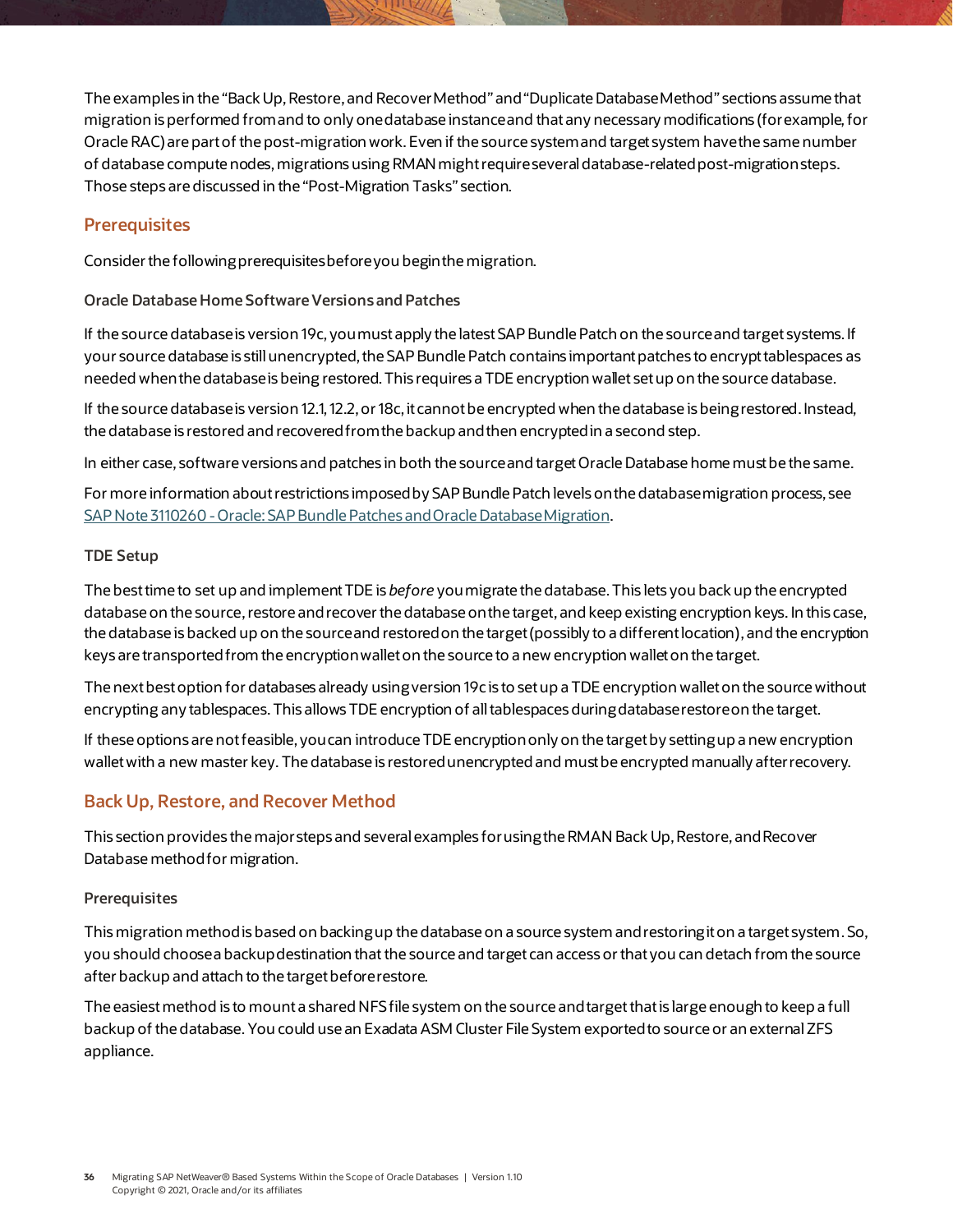# **Migration Steps**

This section provides detailed steps for performing the migration. Detailed examples are provided in the sections that follow.

- 1. Create an online backup of the source database that includes the archive logs and controlfile.
- 2. Create an Oracle parameter file (pfile) that contains all the init. or a parameters of the source system.
- 3. If the source database is already encrypted with TDE, transport the contents of the encryption wallet to the target:
	- A. Create a temporary encryption wallet on the file system.
	- B. Merge the encryption keys from the source into the temporary encryption wallet.
	- C. If required, copy the temporary encryption wallet to a file system location that can be accessed from the target system.
- 4. If the source database is notencrypted butTDE has been set up on it (it has an active encryption wallet and master key but no encrypted tablespaces), perform oneof the following actions:
	- (Recommended) Set up a new encryption wallet with a master key on the target after you restore the controlfile from the backup**.**
	- Transport the encryption keys from the source to the target, as directed in step 3.
- 5. If the source database is not encrypted and TDE has *not*been set up (no active encryption wallet), you must create an encryption wallet with encryption keys and an autologin wallet on the target system in a later step.
- 6. Copy the Oracle parameter file (pfile) to the target system and make the parameter adjustments (for example, control files, audit file dest, and log archive dest 1) required to start the target database instance into the nomount state.
- 7. Set up TDE configuration.
	- If the database is 19c, set up the tde configuration and wallet root initialization parameters as part of the TDE configuration.
	- If the database is 12.1, 12.2, or 18c, set up the TDE configuration in sqlnet.ora.
- 8. Start the target database instance into the nomount state by using the prepared pfile.
- 9. Restore the original controlfileand bring the database into the mount state.
- 10. Create the required directory for the encryption wallet in ASM.
- 11. If the source database was already encrypted with TDE, perform these steps:
	- A. Create an empty encryption wallet on ASM on the target system.
	- B. Merge the encryption keys from the previously created encryption wallet into the new encryption walleton ASM.
	- C. Create an autologin wallet.
- 12. If the source database was not encrypted but was configured for TDE, perform one of the following actions:
	- (Recommended) Create an encryption wallet with a master key.
	- Transport the encryptionkeys from the source into a new encryption wallet on the target, as directed in step 11.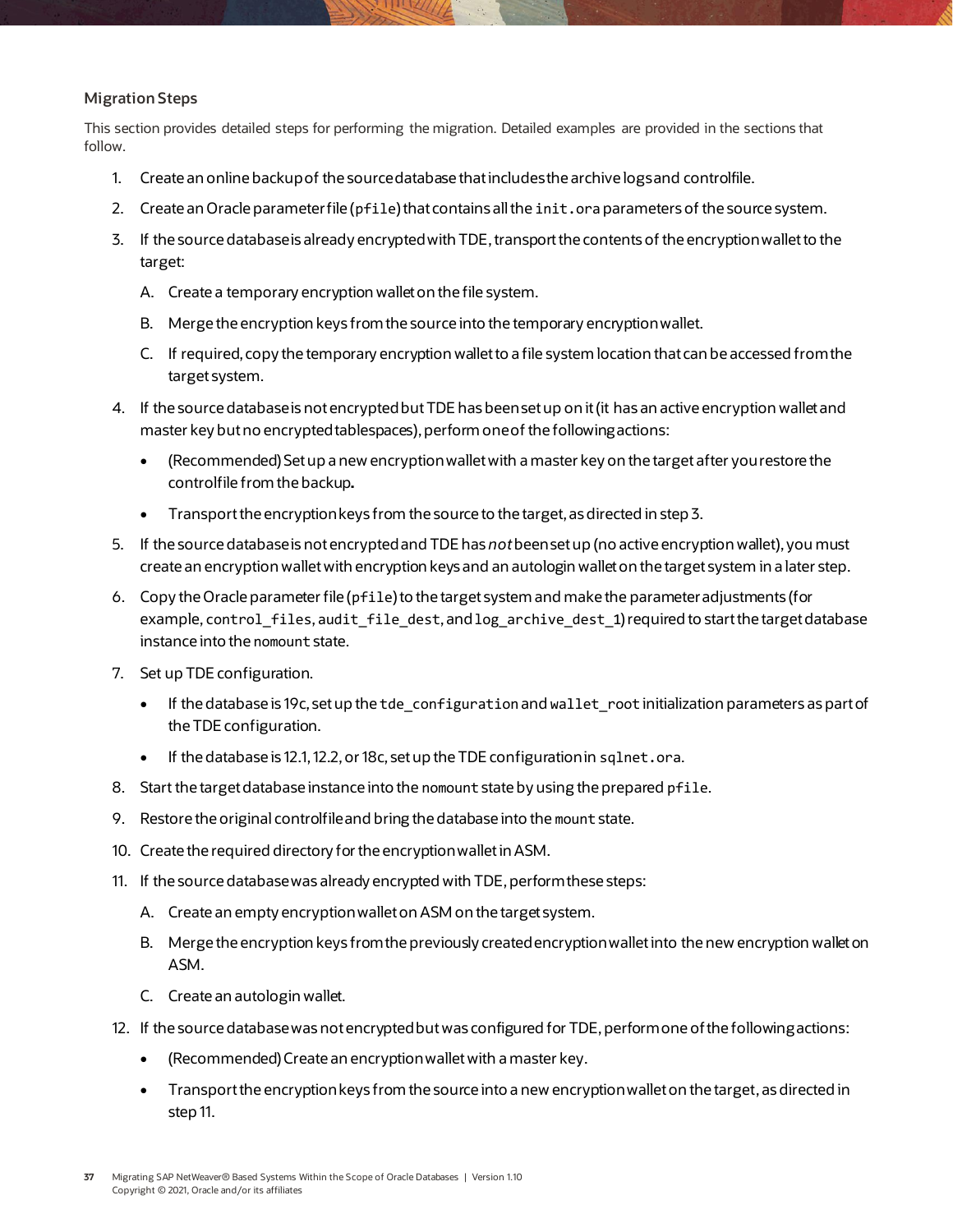- 13. If the source database was not encryptedand was *not*configured forTDE, perform these steps:
	- A. Create an empty encryption wallet on ASM on the target system.
	- B. Create an autologin wallet.
- 14. Restore and recover your database.
	- If the source database was already encrypted, restore and recover the database on the target.
	- If the source databasewas unencrypted but was on 19cwith the latest SAP Bundle Patches and had TDE set up, use the as encrypted clause during database restore.
	- If the source database was on 12.1, 12.2, or 18c and was unencrypted, defer the encryption of the database until your database is successfully restored, recovered, and opened.
- 15. Open the database with the resetlogs option
- 16. If the source database was not encryptedand was *not*configured for TDE, create and set a new master key and restart the database instance.

If the source database was unencrypted and could not be restored and encrypted during step 14, the next step is to encrypt it. You can perform this step online or offline.

- $\circ$  The offline approach (see step 17) can be optimized to complete encryption much faster than the online approach.
- o The online approach (see step 18) lets you access the database much earlier while encryption is in progress.
- 17. To perform an offline encryption, follow these steps:
	- A. Encrypt the SYSTEM tablespace and all the UNDO tablespaces offline (in the mount state).
	- B. Open the database and set all the tablespaces *except* the SYSTEM and UNDO tablespaces offline.
	- C. Encrypt each data file of those tablespaces. You can parallelize this task by scheduling the required DDL commands as jobs using the dbms\_scheduler package.
	- D. When all the data files are encrypted, set all the tablespaces back online.
	- E. Create an encrypted temporary tablespace to replace the unencrypted PSAPTEMP tablespace.
	- F. Change the default temporary tablespace to the new encrypted temporary tablespace, drop the old PSAPTEMP tablespace, and rename the new encrypted temporary tablespace to PSAPTEMP.
- 18. To perform an online encryption, perform one of the following steps:
	- Open the unencrypted database and use Oracle online encryption to encrypt all the tablespaces.

This operation works on the tablespace level and cannot be parallelized on the data-file level (as it can in offline encryption). Online encryption can be done either serially (tablespace by tablespace) or in parallel (more than one tablespace at the same time), although each tablespace is encrypted by only one process. This means that the encryption of large tablespaces with many data files might take a long time. In addition, each unencrypted data file is encrypted into a new encrypted data file with a different name.

• Open the unencrypted database, set up SAP BR\*Tools, and use the tablespace creation and tablespace reorganization commands to create new encrypted tablespaces and to move your tables into the encrypted tablespaces.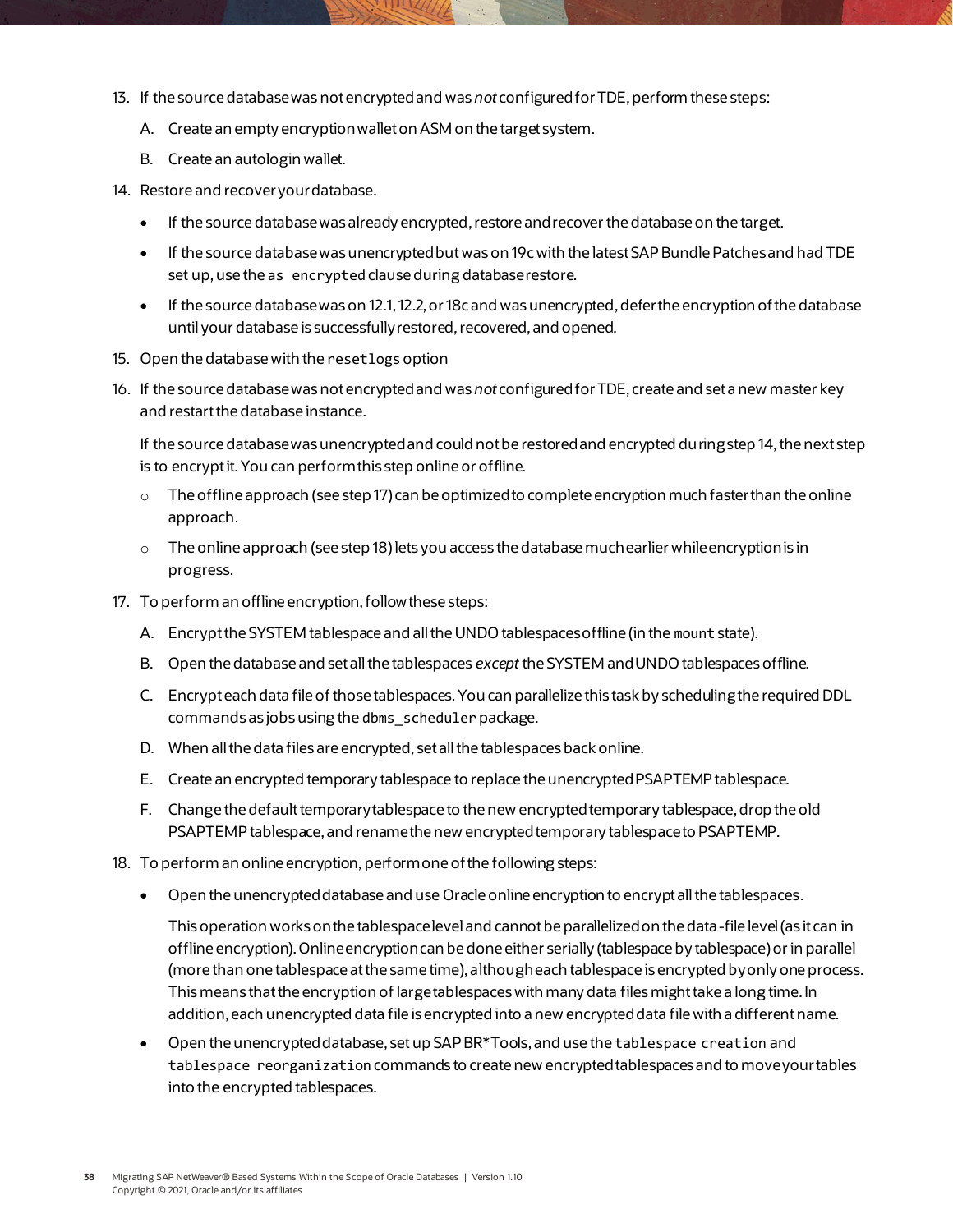**Example 1: RMAN Back Up, Restore, and Recover from an Encrypted Oracle 19c Source Database**

This example illustrates the RMAN Back Up, Restore, and Recover migration methodin detail by migrating an encrypted source database, ODA, from an on-premises Exadata to Exadata Cloud@Customer. It uses an NFS file system mounted at /backup as a shared media for backups.

You configure the RMAN backup targets (for example, on NFS) especially for the migration, and create an online backup of the source database that includes archive logs, the controlfile, and optionally, the spfile. You then revert the backup targets to the old location after creating the backup.

On the source system, perform the following steps:

1. Note your current backup targets.

[oracle@myhost1 dbs]\$ rman target / Recovery Manager: Release 19.0.0.0.0 - Production on Tue Jan 5 15:30:32 2021 Version 19.9.0.0.0 Copyright (c) 1982, 2019, Oracle and/or its affiliates. All rights reserved. connected to target database: ODA (DBID=3151516788) RMAN> show all; using target database control file instead of recovery catalog RMAN configuration parameters for database with db unique name ODA are: CONFIGURE RETENTION POLICY TO REDUNDANCY 1; # default CONFIGURE BACKUP OPTIMIZATION OFF; # default CONFIGURE DEFAULT DEVICE TYPE TO DISK; # default CONFIGURE CONTROLFILE AUTOBACKUP ON; # default **CONFIGURE CONTROLFILE AUTOBACKUP FORMAT FOR DEVICE TYPE DISK TO '<orig\_location>/%F';** CONFIGURE DEVICE TYPE DISK PARALLELISM 16 BACKUP TYPE TO BACKUPSET; CONFIGURE DATAFILE BACKUP COPIES FOR DEVICE TYPE DISK TO 1; # default CONFIGURE ARCHIVELOG BACKUP COPIES FOR DEVICE TYPE DISK TO 1; # default **CONFIGURE CHANNEL DEVICE TYPE DISK FORMAT '<orig\_location>/%U';** CONFIGURE MAXSETSIZE TO UNLIMITED; # default CONFIGURE ENCRYPTION FOR DATABASE OFF; # default CONFIGURE ENCRYPTION ALGORITHM 'AES128'; # default CONFIGURE COMPRESSION ALGORITHM 'BASIC' AS OF RELEASE 'DEFAULT' OPTIMIZE FOR LOAD TRUE ; # default CONFIGURE RMAN OUTPUT TO KEEP FOR 7 DAYS; # default CONFIGURE ARCHIVELOG DELETION POLICY TO NONE; # default CONFIGURE SNAPSHOT CONTROLFILE NAME TO '/oracle/ODA/19/dbs/snapcf\_ODA.f'; # default

2. As the root user, run the following commands:

mkdir /backup/mig\_oda chown oracle:oinstall /backup/mig\_oda

3. As the oracleuser with the source database environment set, run the following commands:

[oracle@ dbs]\$ rman target /

CONFIGURE CONTROLFILE AUTOBACKUP FORMAT FOR DEVICE TYPE DISK TO '/backup/mig\_ oda/%F'; CONFIGURE CHANNEL DEVICE TYPE DISK FORMAT '/backup/mig\_oda/%U' MAXPIECESIZE 128 G; SET ENCRYPTION OFF;

BACKUP DATABASE CURRENT CONTFOLFILE SPFILE PLUS ARCHIVELOG;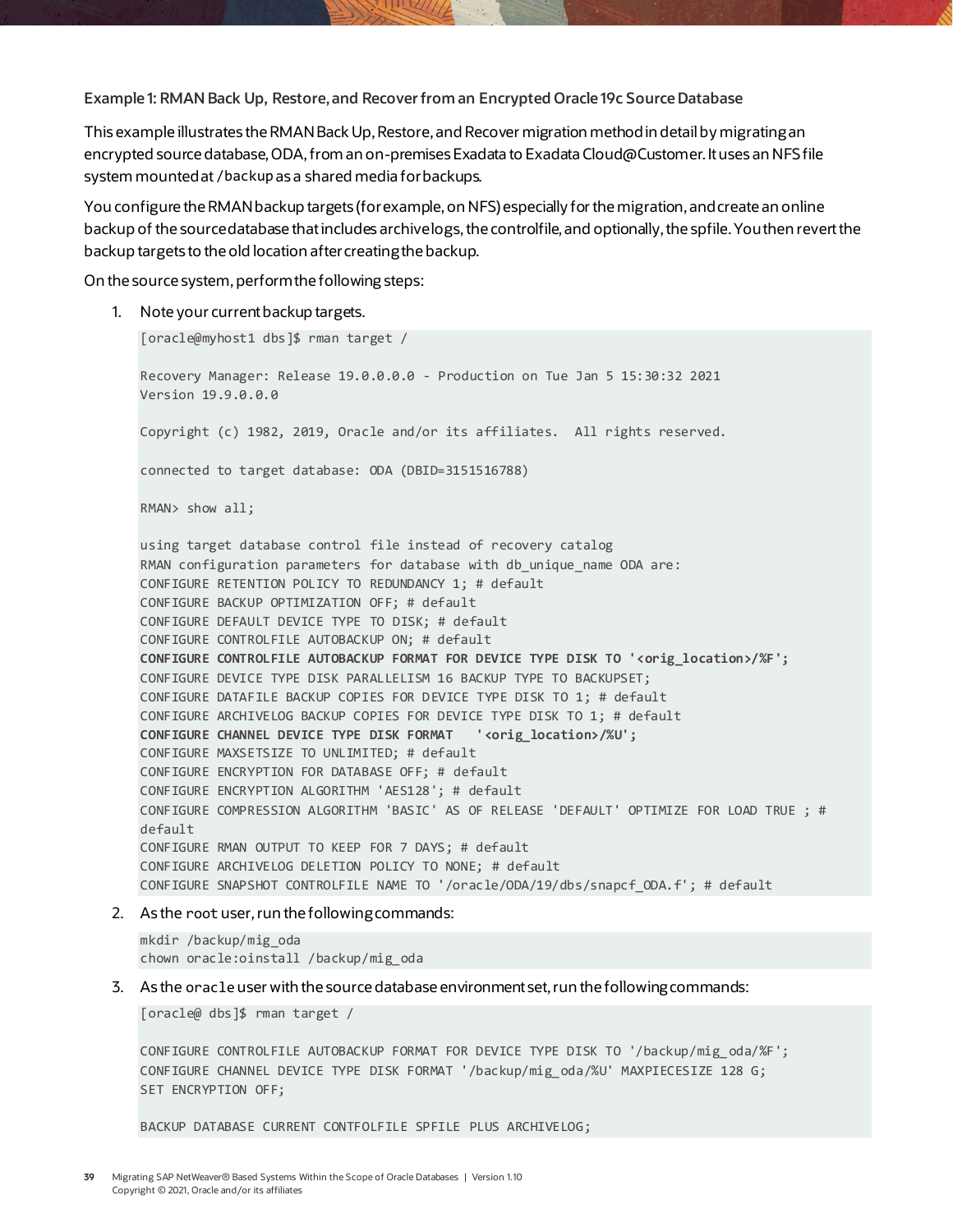- 4. Create an Oracle parameter file (pfile) that contains all the init.ora parameters of your source system. SQL> create pfile='/backup/mig\_oda/init\_oda.ora' from spfile;
- 5. Restore the original backup locations.

[oracle@ dbs]\$ rman target /

CONFIGURE CONTROLFILE AUTOBACKUP FORMAT FOR DEVICE TYPE DISK TO '**<orig\_location>**/%F'; CONFIGURE CHANNEL DEVICE TYPE DISK FORMAT '**<orig\_location>**/%U' MAXPIECESIZE 128 G;

## 6. Prepare to copy the encryption keys from the encryption wallet of the source database.

A. Create a temporary encryption wallet on the file system.

SQL> ADMINISTER KEY MANAGEMENT CREATE KEYSTORE '/tmp/' identified by "<password>";

keystore altered.

B. Merge the encryption keys from the encryption wallet on the source into the temporary encryption wallet.

SQL> ADMINISTER KEY MANAGEMENT MERGE KEYSTORE '+DATAC1/ODA/orawallet/tde/' IDENTIFIED BY "<password>" INTO EXISTING KEYSTORE '/tmp/' IDENTIFIED BY "<password>" WITH BACKUP;

keystore altered.

On the target system, perform the following steps:

1. Make necessary adjustments for the target environment in the parameterfile by adjusting file system and ASM disk group locations (for example, audit file dest and db recovery file dest) and by adding the initialization parameters for TDE. Then, copy the parameter file to the dbs directory under the Oracle Database home (ORACLE\_HOME) on your target system. The parameter file needs to be only on one cluster node because it is required only during the migration of the database.

tde configuration = 'KEYSTORE CONFIGURATION=FILE' wallet\_root = '+DATAC2/ODA/orawallet'

2. Create the required wallet locations on ASM.

[oracle@node1 ~]\$ asmcmd ASMCMD> cd +DATAC2 ASMCMD> mkdir ODA ASMCMD> cd ODA ASMCMD> mkdir orawallet ASMCMD> mkdir orawallet/tde

3. Start the target database instance with the prepared parameter file into the nomount state.

```
SQL> startup nomount pfile='?/dbs/init_oda.ora';
ORACLE instance started.
Total System Global Area 6.8719E+10 bytes
Fixed Size 26611816 bytes
Variable Size 3.3018E+10 bytes
Database Buffers 3.5568E+10 bytes
```
Redo Buffers 107601920 bytes

4. Create an encryption wallet on ASM, merge the encryption keys from the temporary encryption wallet, and shut down the database instance.

SQL> ADMINISTER KEY MANAGEMENT CREATE KEYSTORE identified by "<password>";

keystore altered.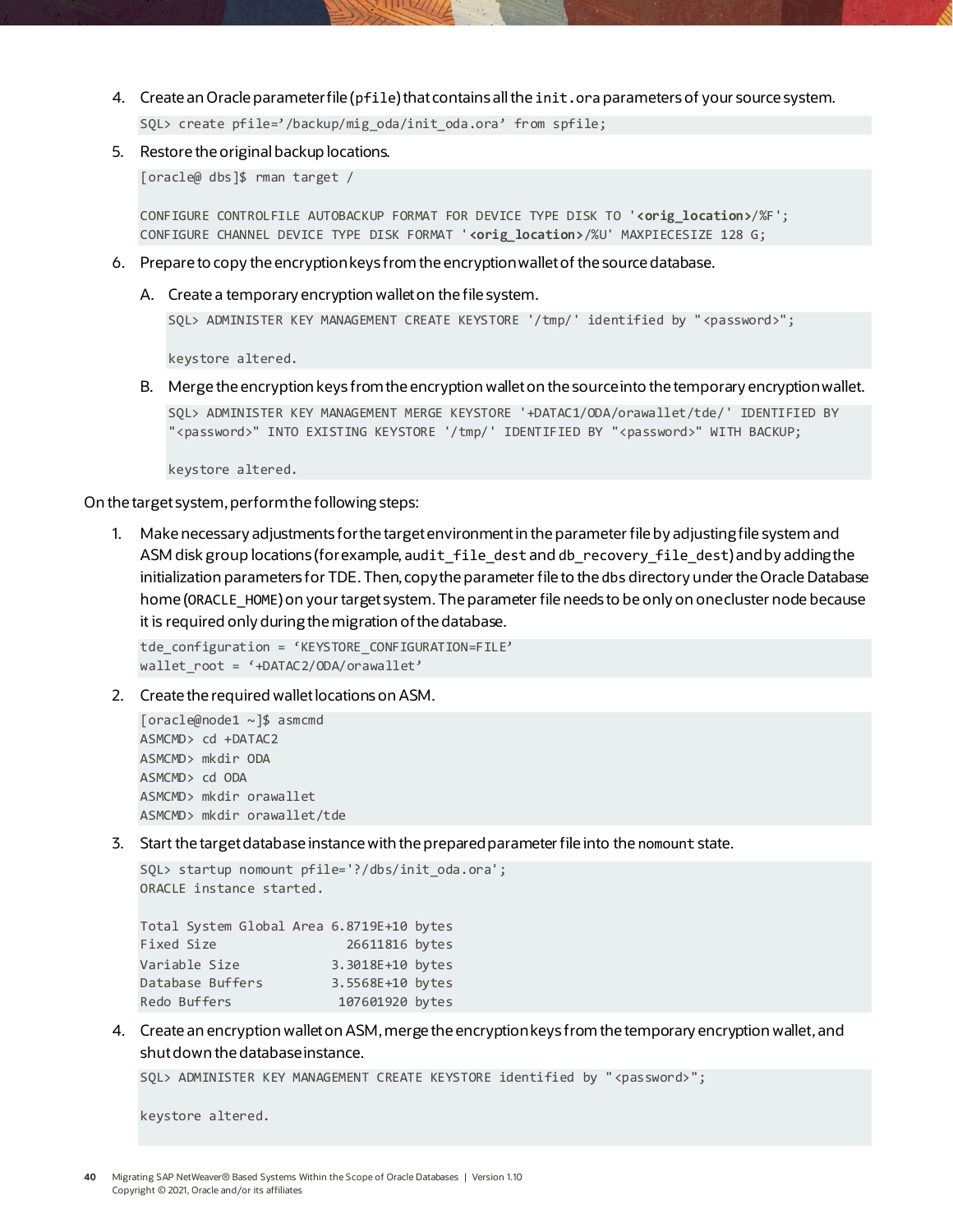SQL> ADMINISTER KEY MANAGEMENT SET KEYSTORE OPEN IDENTIFIED BY "<password>";

keystore altered.

SQL> ADMINISTER KEY MANAGEMENT MERGE KEYSTORE '/tmp/' IDENTIFIED BY "<password>" INTO EXISTING KEYSTORE '+DATAC1/ODA/orawallet/tde/' IDENTIFIED BY "<password>" WITH BACKUP;

keystore altered.

SQL> shutdown immediate; Database closed. Database dismounted. ORACLE instance shut down.

5. Once more, startthe target database instance with the prepared parameter file into the nomount state.

```
SQL> startup nomount pfile='?/dbs/init_oda.ora';
ORACLE instance started.
```

| Total System Global Area 6.8719E+10 bytes |                  |  |
|-------------------------------------------|------------------|--|
| Fixed Size                                | 26611816 bytes   |  |
| Variable Size                             | 3.3018E+10 bytes |  |
| Database Buffers                          | 3.5568E+10 bytes |  |
| Redo Buffers                              | 107601920 bytes  |  |

6. Open the new encryption wallet and create an autologin wallet so that it opens automatically when the database instance is started.

SQL> ADMINISTER KEY MANAGEMENT SET KEYSTORE OPEN IDENTIFIED BY "<password>";

keystore altered.

SQL> ADMINISTER KEY MANAGEMENT CREATE AUTO\_LOGIN KEYSTORE FROM KEYSTORE '+DATAC1/ODA/orawallet/tde/' IDENTIFIED BY "<password>";

keystore altered.

7. Once more, shutdown and then startthe target database instance with the prepared parameter file into the nomount state.

SQL> shutdown immediate; Database closed. Database dismounted. ORACLE instance shut down.

SQL> startup nomount pfile='?/dbs/init\_oda.ora'; ORACLE instance started.

| Total System Global Area 6.8719E+10 bytes |                  |  |
|-------------------------------------------|------------------|--|
| Fixed Size                                | 26611816 bytes   |  |
| Variable Size                             | 3.3018E+10 bytes |  |
| Database Buffers                          | 3.5568E+10 bytes |  |
| Redo Buffers                              | 107601920 bytes  |  |

8. Verify that the wallet opens and that the master key is present.

SQL> select \* from v\$encryption wallet;

WRL\_TYPE --------------------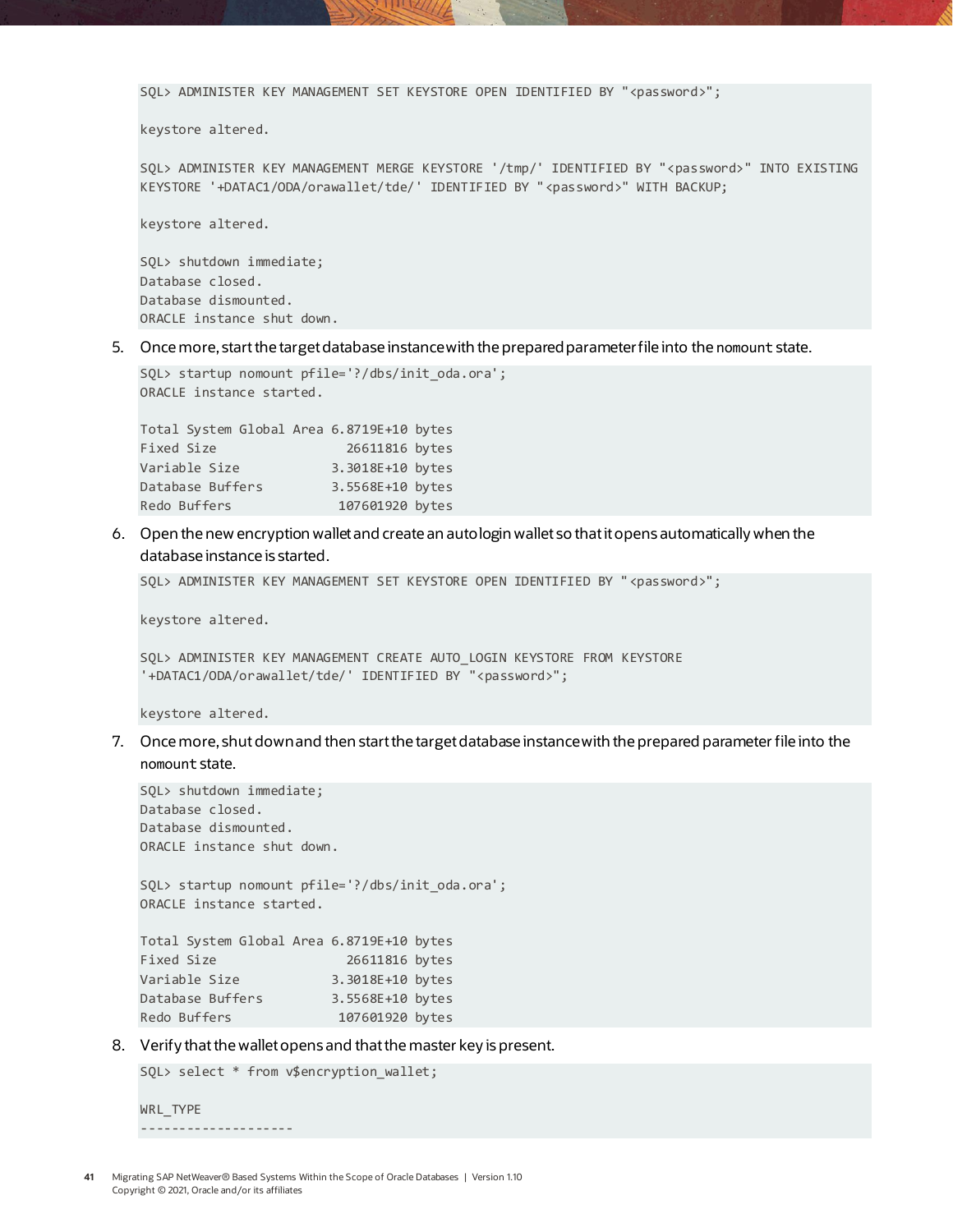|                                                      | WRL PARAMETER                                                |                                          |        |             |                |  |  |  |
|------------------------------------------------------|--------------------------------------------------------------|------------------------------------------|--------|-------------|----------------|--|--|--|
|                                                      | <b>STATUS</b>                                                | WALLET_TYPE WALLET_OR KEYSTORE FULLY_BAC |        |             |                |  |  |  |
|                                                      | CON_ID                                                       |                                          |        |             |                |  |  |  |
|                                                      | <b>ASM</b><br>+DATAC1/ODA/orawallet/tde/<br><b>OPEN</b><br>0 | <b>AUTOLOGIN</b>                         | SINGLE | <b>NONE</b> | N <sub>O</sub> |  |  |  |
|                                                      | SQL> select max(key_id) from v\$encryption_keys;             |                                          |        |             |                |  |  |  |
|                                                      | MAX(KEY ID)                                                  |                                          |        |             |                |  |  |  |
| Ae/pik4KoU/ov/VbX9QoMEkAAAAAAAAAAAAAAAAAAAAAAAAAAAAA |                                                              |                                          |        |             |                |  |  |  |

### 9. Restore the controlfile from backup.

RMAN> restore controlfile from '/backup/mig\_oda/c-3151516788-20201009-00';

Starting restore at 09-OCT-20 using target database controlfile instead of recovery catalog allocated channel: ORA\_DISK\_1 channel ORA\_DISK\_1: SID=2109 device type=DISK

```
channel ORA_DISK_1: restoring control file
channel ORA_DISK_1: restore complete, elapsed time: 00:00:03
output file name=+DATAC1/ODA/cntrloda.dbf
output file name=+RECOC1/ODA/cntrloda.dbf
Finished restore at 09-OCT-20
```
10. Mount the database.

RMAN> alter database mount;

11. Create the list of the set newname commands to be used in the next step. For example:

```
set linesize 1000
set serveroutput on
spool setnewname.sql
declare
   src_pat varchar2(50):='+DATAC1';
   tgt_pat varchar2(50):='+DATAC2';
   old_name varchar2(2000);
  new_name varchar2(2000);
begin
   src_pat:='^'||src_pat;
   for c1 in (select name from v$datafile) loop
    old name := ''''||c1.name||'''';
    new_name := ''''||REGEXP_REPLACE(c1.name,src_pat,tgt_pat)||'''';
    dbms_output.put_line('set newname for datafile '||old_name||' to '||new_name||';');
   end loop;
   for c1 in (select name from v$tempfile) loop
     old_name := ''''||c1.name||'''';
    new_name := ''''||REGEXP_REPLACE(c1.name,src_pat,tgt_pat)||'''';
     dbms_output.put_line('set newname for tempfile '||old_name||' to '||new_name||';');
```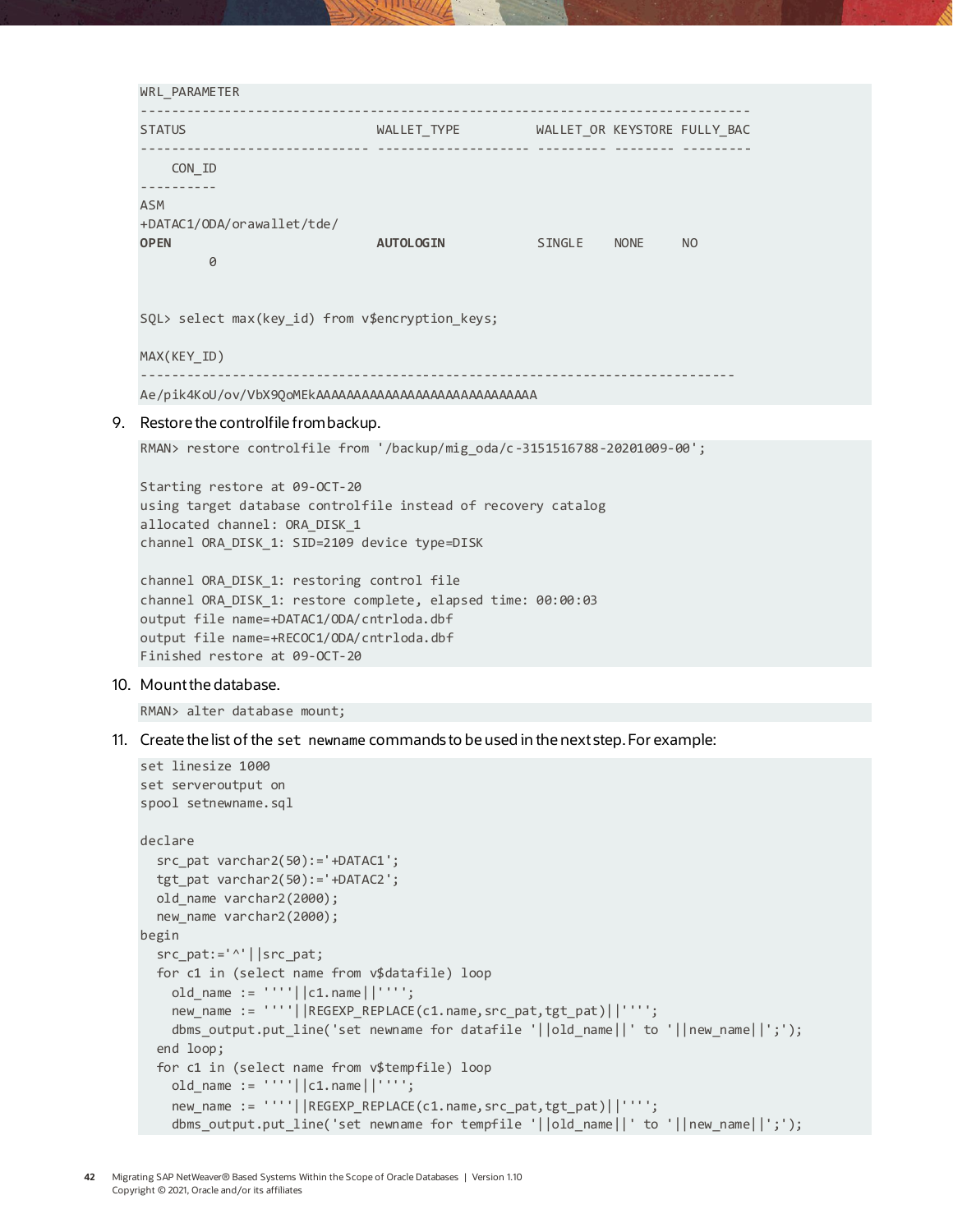```
 end loop; 
end;
/
spool off
```
12. If necessary, adjustthe locations and names of all database-related files by using the set newname command during restore.

```
RMAN> catalog start with '/backup/mig_oda/';
run {
set NEWNAME FOR DATAFILE '+DATAC1/ODA/DATAFILE/system.295.1042756999' to 
'+DATAC2/ODA/DATAFILE/system.295.1042756999';
set NEWNAME FOR DATAFILE '+DATAC1/ODA/DATAFILE/sysaux.296.1042756999' to 
'+DATAC2/ODA/DATAFILE/sysaux.296.1042756999';
set NEWNAME FOR DATAFILE '+DATAC1/ODA/DATAFILE/psapundo001.297.1042757001' to 
'+DATAC2/ODA/DATAFILE/psapundo001.297.1042757001';
set NEWNAME FOR DATAFILE '+DATAC1/ODA/DATAFILE/psapsr3.300.1042757673' to 
'+DATAC2/ODA/DATAFILE/psapsr3.300.1042757673';
set NEWNAME FOR DATAFILE '+DATAC1/ODA/DATAFILE/psapsr3.301.1042757675' to 
'+DATAC2/ODA/DATAFILE/psapsr3.301.1042757675';
set NEWNAME FOR DATAFILE '+DATAC1/ODA/DATAFILE/psapsr3.302.1042757677' to 
'+DATAC2/ODA/DATAFILE/psapsr3.302.1042757677';
set NEWNAME FOR DATAFILE '+DATAC1/ODA/DATAFILE/psapsr3.303.1042757677' to 
'+DATAC2/ODA/DATAFILE/psapsr3.303.1042757677';
set NEWNAME FOR DATAFILE '+DATAC1/ODA/DATAFILE/psapsr3.304.1042757679' to
'+DATAC2/ODA/DATAFILE/psapsr3.304.1042757679';
set NEWNAME FOR DATAFILE '+DATAC1/ODA/DATAFILE/psapsr3.305.1042757681' to 
'+DATAC2/ODA/DATAFILE/psapsr3.305.1042757681';
set NEWNAME FOR DATAFILE '+DATAC1/ODA/DATAFILE/psapsr3750.306.1042757681' to 
'+DATAC2/ODA/DATAFILE/psapsr3750.306.1042757681';
set NEWNAME FOR DATAFILE '+DATAC1/ODA/DATAFILE/psapsr3750.307.1042757683' to 
'+DATAC2/ODA/DATAFILE/psapsr3750.307.1042757683';
set NEWNAME FOR DATAFILE '+DATAC1/ODA/DATAFILE/psapsr3750.308.1042757685' to 
'+DATAC2/ODA/DATAFILE/psapsr3750.308.1042757685';
set NEWNAME FOR DATAFILE '+DATAC1/ODA/DATAFILE/psapsr3750.309.1042757687' to 
'+DATAC2/ODA/DATAFILE/psapsr3750.309.1042757687';
set NEWNAME FOR DATAFILE '+DATAC1/ODA/DATAFILE/psapsr3750.310.1042757687' to 
'+DATAC2/ODA/DATAFILE/psapsr3750.310.1042757687';
set NEWNAME FOR DATAFILE '+DATAC1/ODA/DATAFILE/psapsr3usr.311.1042757689' to 
'+DATAC2/ODA/DATAFILE/psapsr3usr.311.1042757689';
set NEWNAME FOR DATAFILE '+DATAC1/ODA/DATAFILE/psapundo002.312.1042757689' to 
'+DATAC2/ODA/DATAFILE/psapundo002.312.1042757689';
set NEWNAME FOR DATAFILE '+DATAC1/ODA/DATAFILE/big.341.1049019829' to 
'+DATAC2/ODA/DATAFILE/big.341.1049019829';
set NEWNAME FOR TEMPFILE '+DATAC1/ODA/TEMPFILE/psaptemp.298.1042757001' to 
'+DATAC2/ODA/TEMPFILE/psaptemp.298.1042757001';
restore database;
```

```
switch datafile all;
switch tempfile all;
}
```
## 13. Recover and open the database.

RMAN> recover database;

RMAN> alter database open resetlogs;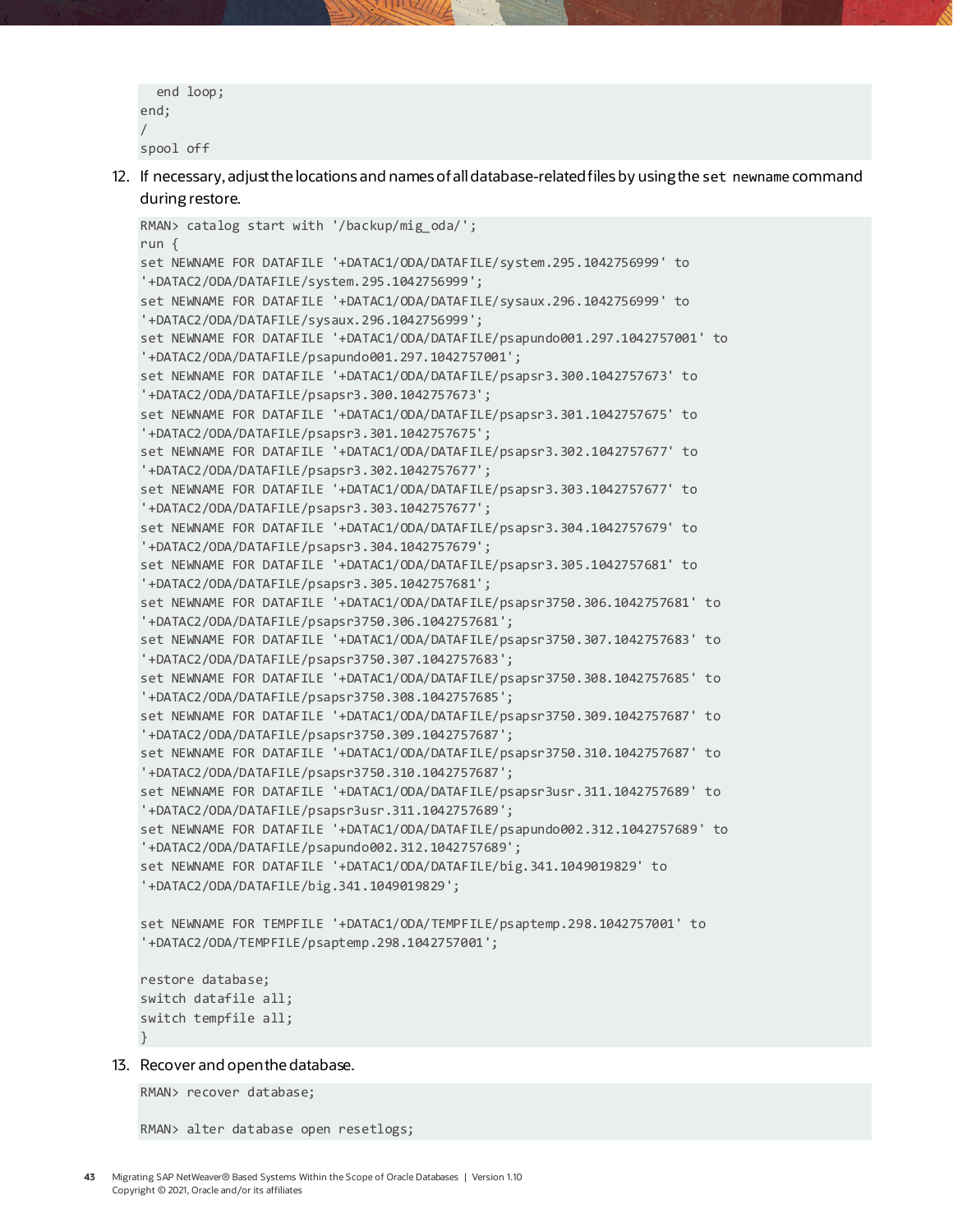**Example 2: RMAN Back Up, Restore, and Recover from an Unencrypted Oracle 19c Source Database with Existing TDE Configuration**

This example illustrates the RMAN Back Up, Restore, and Recover migration methodin detail by migrating an unencrypted source database, ODA, that has TDE configuration (an encryption wallet) from an on-premises Exadata to Exadata Cloud@Customer. It uses an NFS file system mounted at /backup as a shared media for backups. The database is encrypted while it is being restored.

You configure the RMAN backup targets (for example, on NFS) especially for the migration, and create an online backup of the source database that includes archive logs, the controlfile, and optionally, the spfile. Then you revert the backup targets to the old location after creating the backup.

On the source system, perform the following steps:

1. Create the required wallet location on ASM.

[oracle@node1 ~]\$ asmcmd ASMCMD> cd +DATAC1 ASMCMD> mkdir ODA ASMCMD> cd ODA ASMCMD> mkdir orawallet ASMCMD> mkdir orawallet/tde

**Note**: If you are not using ASM on the source, create the directory structure for the wallet on a file system.

2. Make necessary adjustments in the server parameter file on the source by adding the initialization parameters for TDE.

```
tde configuration = 'KEYSTORE CONFIGURATION=FILE'
wallet_root = '+DATAC1/ODA/orawallet'
```
- 3. Restart the database instances to make the changes take effect.
- 4. Create the encryption wallet and autologin wallet.

SQL> select key\_id,KEY\_USE from v\$encryption\_keys;

no rows selected

SQL> ADMINISTER KEY MANAGEMENT CREATE KEYSTORE IDENTIFIED BY "<password>";

keystore altered.

SQL> ADMINISTER KEY MANAGEMENT CREATE AUTO\_LOGIN KEYSTORE FROM KEYSTORE '+DATAC1/ODA/orawallet/tde/' IDENTIFIED BY "<password>";

keystore altered.

SQL> ADMINISTER KEY MANAGEMENT SET KEYSTORE OPEN IDENTIFIED BY "<password>";

keystore altered.

SQL> alter system set "\_db\_discard\_lost\_masterkey"=TRUE;

System altered.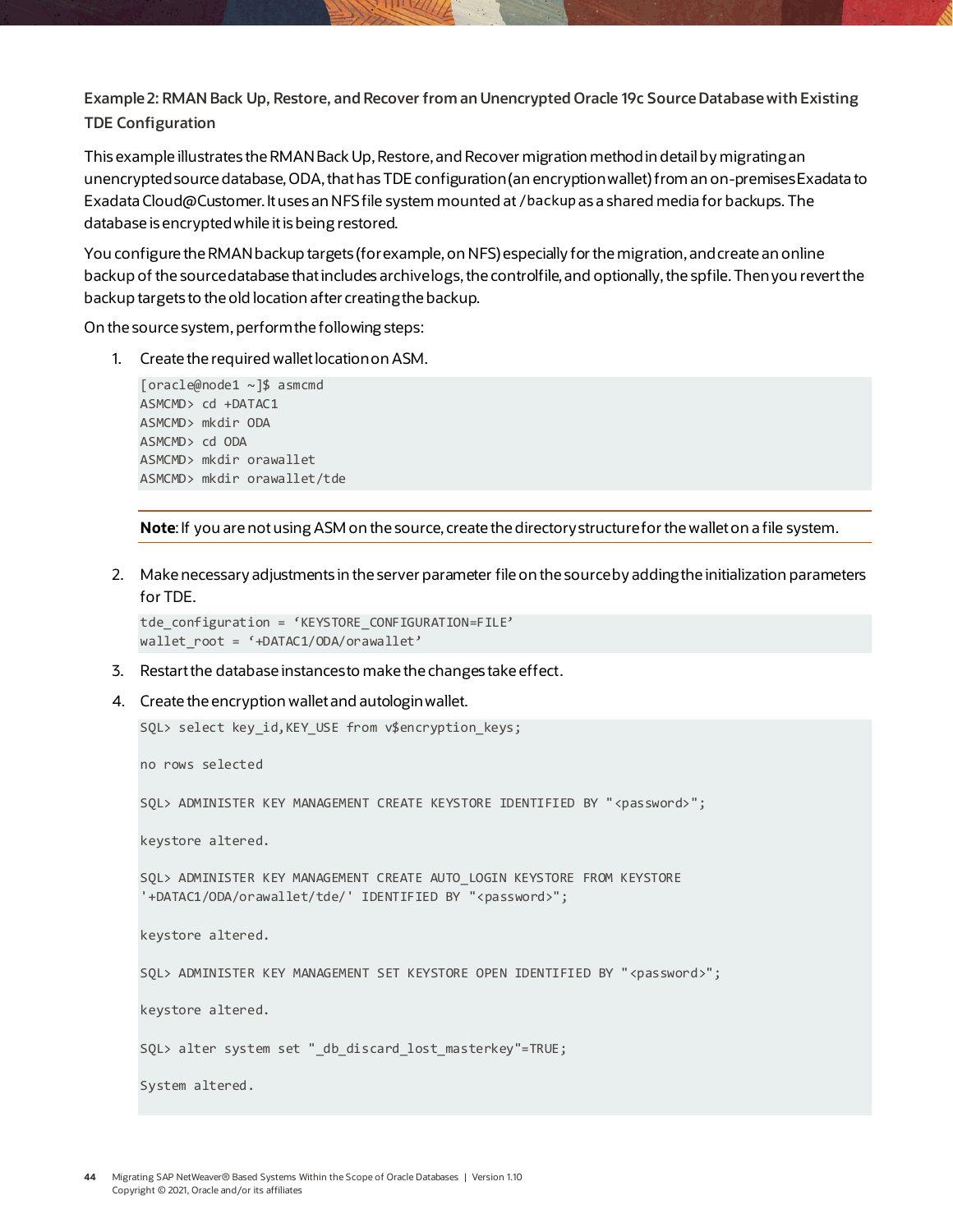SQL> ADMINISTER KEY MANAGEMENT SET KEY USING TAG 'MASTERKEY' FORCE KEYSTORE IDENTIFIED BY "<password>" WITH BACKUP;

keystore altered.

The TDE configuration on the source is complete.

5. Note the current backup targets.

[oracle@myhost1 dbs]\$ rman target /

Recovery Manager: Release 19.0.0.0.0 - Production on Tue Jan 5 15:30:32 2021 Version 19.9.0.0.0

Copyright (c) 1982, 2019, Oracle and/or its affiliates. All rights reserved.

connected to target database: ODA (DBID=3151516788)

RMAN> show all;

using target database control file instead of recovery catalog RMAN configuration parameters for database with db unique name ODA are: CONFIGURE RETENTION POLICY TO REDUNDANCY 1; # default CONFIGURE BACKUP OPTIMIZATION OFF; # default CONFIGURE DEFAULT DEVICE TYPE TO DISK; # default CONFIGURE CONTROLFILE AUTOBACKUP ON; # default **CONFIGURE CONTROLFILE AUTOBACKUP FORMAT FOR DEVICE TYPE DISK TO '<orig\_location>/%F';** CONFIGURE DEVICE TYPE DISK PARALLELISM 16 BACKUP TYPE TO BACKUPSET; CONFIGURE DATAFILE BACKUP COPIES FOR DEVICE TYPE DISK TO 1; # default CONFIGURE ARCHIVELOG BACKUP COPIES FOR DEVICE TYPE DISK TO 1; # default **CONFIGURE CHANNEL DEVICE TYPE DISK FORMAT '<orig\_location>/%U';** CONFIGURE MAXSETSIZE TO UNLIMITED; # default CONFIGURE ENCRYPTION FOR DATABASE OFF; # default CONFIGURE ENCRYPTION ALGORITHM 'AES128'; # default CONFIGURE COMPRESSION ALGORITHM 'BASIC' AS OF RELEASE 'DEFAULT' OPTIMIZE FOR LOAD TRUE ; # default CONFIGURE RMAN OUTPUT TO KEEP FOR 7 DAYS; # default CONFIGURE ARCHIVELOG DELETION POLICY TO NONE; # default CONFIGURE SNAPSHOT CONTROLFILE NAME TO '/oracle/ODA/19/dbs/snapcf\_ODA.f'; # default

6. As the root user, run the following commands:

mkdir /backup/mig\_oda chown oracle:oinstall /backup/mig\_oda

7. As the oracleuser with the source database environment set, run the following commands:

[oracle@ dbs]\$ rman target /

CONFIGURE CONTROLFILE AUTOBACKUP FORMAT FOR DEVICE TYPE DISK TO '/backup/mig\_ oda/%F'; CONFIGURE CHANNEL DEVICE TYPE DISK FORMAT '/backup/mig\_oda/%U' MAXPIECESIZE 128 G; SET ENCRYPTION OFF;

BACKUP DATABASE CURRENT CONTFOLFILE SPFILE PLUS ARCHIVELOG;

8. Create an Oracle parameter file (pfile) that contains all the init.ora parameters of the source system.

SQL> create pfile='/backup/mig\_oda/init\_oda.ora' from spfile;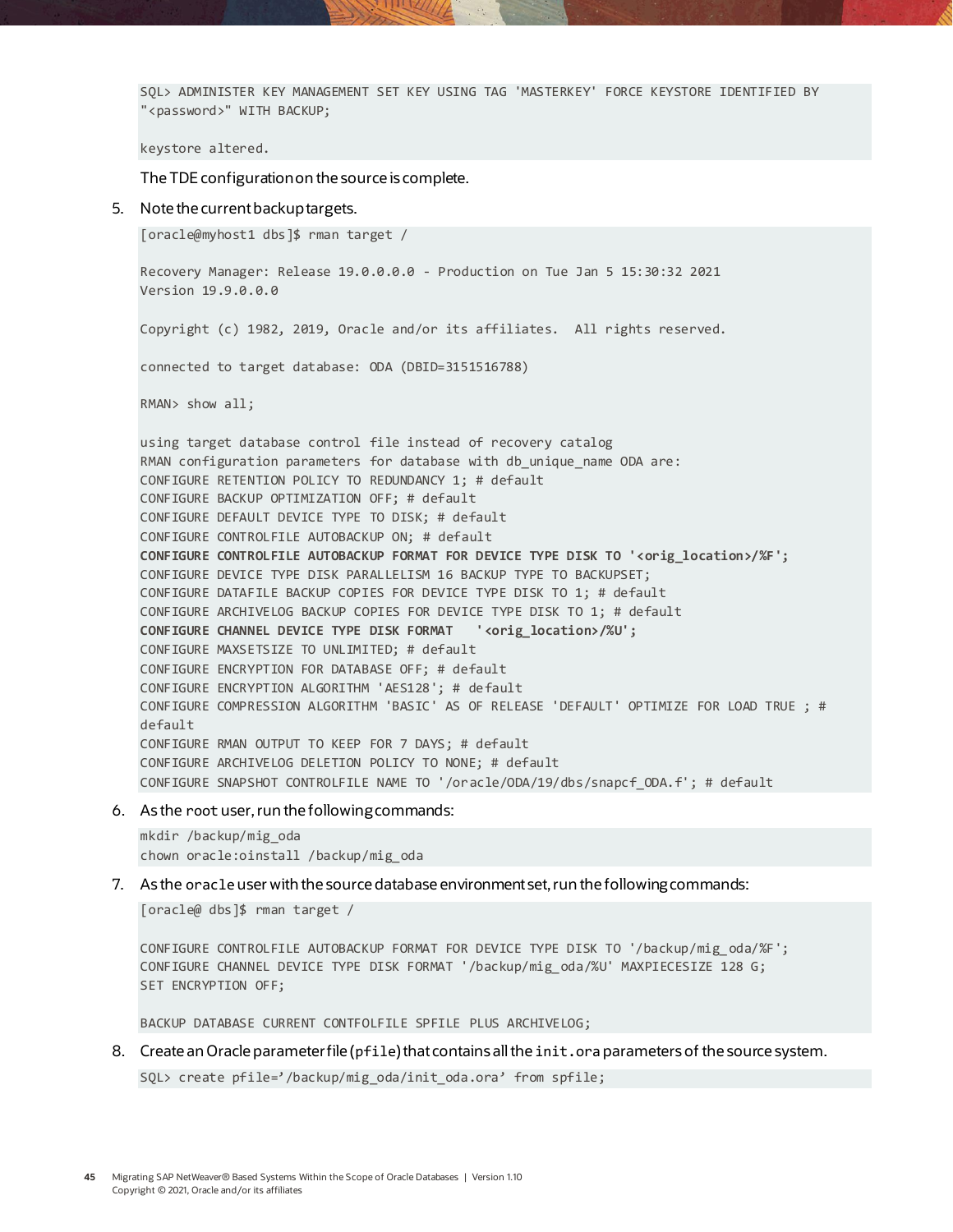### 9. Restore original backup locations.

[oracle@ dbs]\$ rman target /

CONFIGURE CONTROLFILE AUTOBACKUP FORMAT FOR DEVICE TYPE DISK TO '**<orig\_location>**/%F'; CONFIGURE CHANNEL DEVICE TYPE DISK FORMAT '**<orig\_location>**/%U' MAXPIECESIZE 128 G;

On the target system, perform the following steps:

1. Make necessary adjustments for the target environment in the parameterfile by adjusting file system and ASM disk group locations (for example, audit\_file\_dest and db\_recovery\_file\_dest) and by adding the initialization parameters for TDE. Then, copy the parameter file to the dbs directory under the Oracle Database home (ORACLE\_HOME) on your target system. The parameter file needs to be only on one cluster node because it is required only during the migration of the database.

```
tde_configuration = 'KEYSTORE_CONFIGURATION=FILE'
wallet root = '+DATAC2/ODA/orawallet'
```
2. Create the required wallet locations on ASM.

```
[oracle@node1 ~]$ asmcmd
ASMCMD> cd +DATAC2
ASMCMD> mkdir ODA
ASMCMD> cd ODA
ASMCMD> mkdir orawallet
ASMCMD> mkdir orawallet/tde
```
3. Start the target database instance with the prepared parameter file into the nomount state.

```
SQL> startup nomount pfile='?/dbs/init_oda.ora';
ORACLE instance started.
```

| Total System Global Area 6.8719E+10 bytes |                  |  |
|-------------------------------------------|------------------|--|
| Fixed Size                                | 26611816 bytes   |  |
| Variable Size                             | 3.3018E+10 bytes |  |
| Database Buffers                          | 3.5568E+10 bytes |  |
| Redo Buffers                              | 107601920 bytes  |  |

4. Restore the controlfile from backup.

RMAN> restore controlfile from '/backup/mig\_oda/c-3151516788-20201009-00';

Starting restore at 09-OCT-20 using target database control file instead of recovery catalog allocated channel: ORA\_DISK\_1 channel ORA\_DISK\_1: SID=2109 device type=DISK

channel ORA\_DISK\_1: restoring control file channel ORA\_DISK\_1: restore complete, elapsed time: 00:00:03 output file name=+DATAC1/ODA/cntrloda.dbf output file name=+RECOC1/ODA/cntrloda.dbf Finished restore at 09-OCT-20

5. Mount the database.

RMAN> alter database mount;

6. Create the list of the set newname commands to be used in the next step. For example:

```
set linesize 1000
set serveroutput on
spool setnewname.sql
```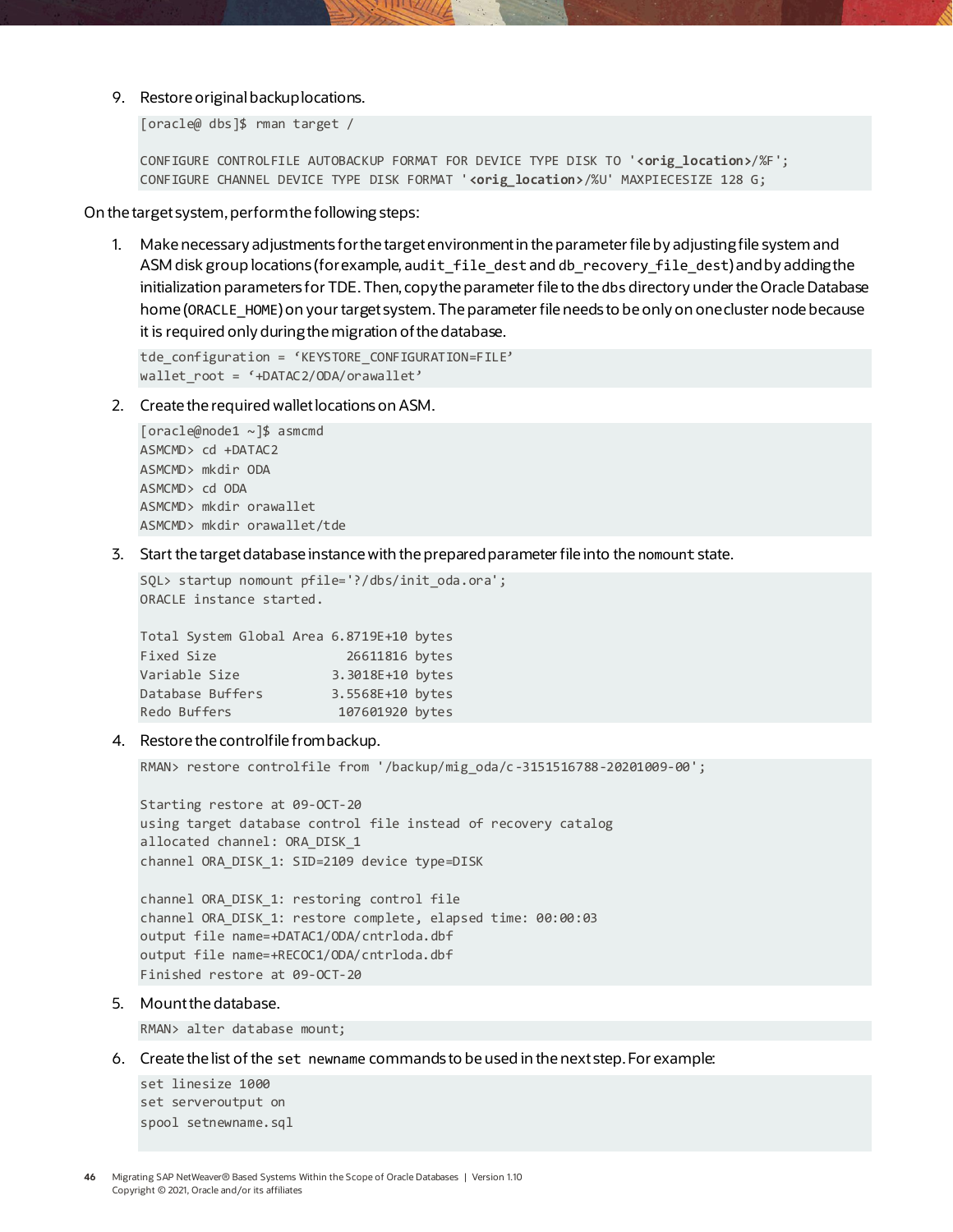```
declare
  src pat varchar2(50):='+DATAC1';
   tgt_pat varchar2(50):='+DATAC2';
  old name varchar2(2000);
  new name varchar2(2000);
begin
   src_pat:='^'||src_pat;
   for c1 in (select name from v$datafile) loop
    old name := ''''||c1.name||'''';
    new name := ''''||REGEXP REPLACE(c1.name,src pat,tgt pat)||'''';
     dbms_output.put_line('set newname for datafile '||old_name||' to '||new_name||';');
   end loop;
   for c1 in (select name from v$tempfile) loop
    old name := ''''||c1.name||'''';
    new name := ''''||REGEXP REPLACE(c1.name,src pat,tgt pat)||'''';
    dbms output.put line('set newname for tempfile '||old name||' to '||new name||';');
   end loop; 
end;
/
spool off
```
7. If necessary, adjust the locations and names of all database-related files by using the set newname command during restore with the as encrypted clause.

```
RMAN> catalog start with '/backup/mig_oda/';
run {
set NEWNAME FOR DATAFILE '+DATAC1/ODA/DATAFILE/system.295.1042756999' to 
'+DATAC2/ODA/DATAFILE/system.295.1042756999';
set NEWNAME FOR DATAFILE '+DATAC1/ODA/DATAFILE/sysaux.296.1042756999' to 
'+DATAC2/ODA/DATAFILE/sysaux.296.1042756999';
set NEWNAME FOR DATAFILE '+DATAC1/ODA/DATAFILE/psapundo001.297.1042757001' to 
'+DATAC2/ODA/DATAFILE/psapundo001.297.1042757001';
set NEWNAME FOR DATAFILE '+DATAC1/ODA/DATAFILE/psapsr3.300.1042757673' to 
'+DATAC2/ODA/DATAFILE/psapsr3.300.1042757673';
set NEWNAME FOR DATAFILE '+DATAC1/ODA/DATAFILE/psapsr3.301.1042757675' to 
'+DATAC2/ODA/DATAFILE/psapsr3.301.1042757675';
set NEWNAME FOR DATAFILE '+DATAC1/ODA/DATAFILE/psapsr3.302.1042757677' to 
'+DATAC2/ODA/DATAFILE/psapsr3.302.1042757677';
set NEWNAME FOR DATAFILE '+DATAC1/ODA/DATAFILE/psapsr3.303.1042757677' to 
'+DATAC2/ODA/DATAFILE/psapsr3.303.1042757677';
set NEWNAME FOR DATAFILE '+DATAC1/ODA/DATAFILE/psapsr3.304.1042757679' to 
'+DATAC2/ODA/DATAFILE/psapsr3.304.1042757679';
set NEWNAME FOR DATAFILE '+DATAC1/ODA/DATAFILE/psapsr3.305.1042757681' to 
'+DATAC2/ODA/DATAFILE/psapsr3.305.1042757681';
set NEWNAME FOR DATAFILE '+DATAC1/ODA/DATAFILE/psapsr3750.306.1042757681' to 
'+DATAC2/ODA/DATAFILE/psapsr3750.306.1042757681';
set NEWNAME FOR DATAFILE '+DATAC1/ODA/DATAFILE/psapsr3750.307.1042757683' to 
'+DATAC2/ODA/DATAFILE/psapsr3750.307.1042757683';
set NEWNAME FOR DATAFILE '+DATAC1/ODA/DATAFILE/psapsr3750.308.1042757685' to 
'+DATAC2/ODA/DATAFILE/psapsr3750.308.1042757685';
set NEWNAME FOR DATAFILE '+DATAC1/ODA/DATAFILE/psapsr3750.309.1042757687' to 
'+DATAC2/ODA/DATAFILE/psapsr3750.309.1042757687';
set NEWNAME FOR DATAFILE '+DATAC1/ODA/DATAFILE/psapsr3750.310.1042757687' to 
'+DATAC2/ODA/DATAFILE/psapsr3750.310.1042757687';
set NEWNAME FOR DATAFILE '+DATAC1/ODA/DATAFILE/psapsr3usr.311.1042757689' to 
'+DATAC2/ODA/DATAFILE/psapsr3usr.311.1042757689';
```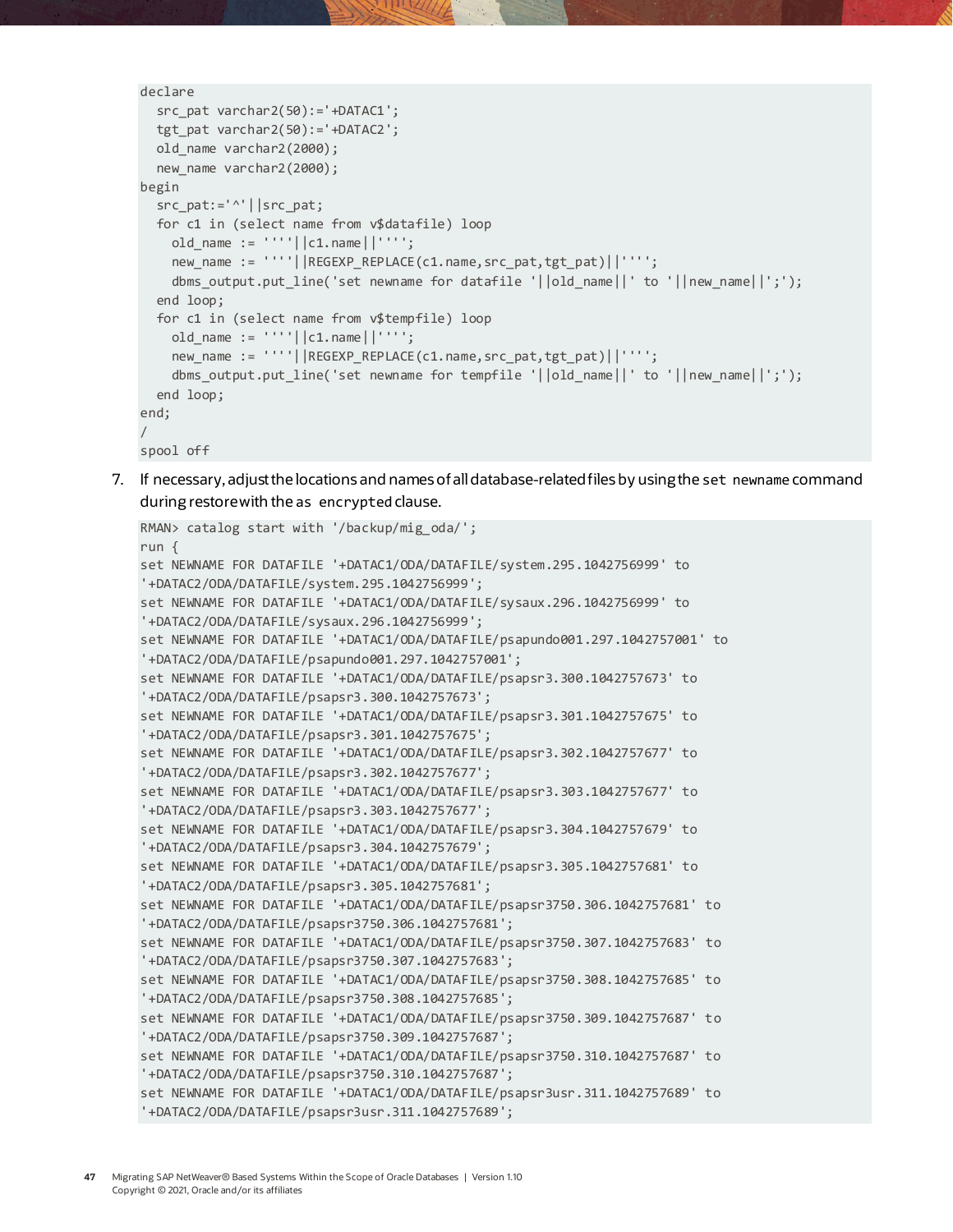```
set NEWNAME FOR DATAFILE '+DATAC1/ODA/DATAFILE/psapundo002.312.1042757689' to 
'+DATAC2/ODA/DATAFILE/psapundo002.312.1042757689';
set NEWNAME FOR DATAFILE '+DATAC1/ODA/DATAFILE/big.341.1049019829' to 
'+DATAC2/ODA/DATAFILE/big.341.1049019829';
```

```
set NEWNAME FOR TEMPFILE '+DATAC1/ODA/TEMPFILE/psaptemp.298.1042757001' to 
'+DATAC2/ODA/TEMPFILE/psaptemp.298.1042757001';
```

```
restore database as encrypted;
switch datafile all;
switch tempfile all;
}
```
8. Recover and open the database.

```
RMAN> recover database;
```
RMAN> alter database open resetlogs;

### All the tablespaces should be reported as encrypted.

```
SOL> select TS#, ENCRYPTIONALG, ENCRYPTEDTS, STATUS from v$encrypted tablespaces;
```
 TS# ENCRYPT ENC STATUS ---------- ------- --- ---------- 0 AES128 YES NORMAL 1 AES128 YES NORMAL 2 AES128 YES NORMAL 4 AES128 YES NORMAL 5 AES128 YES NORMAL 6 AES128 YES NORMAL 7 AES128 YES NORMAL 8 AES128 YES NORMAL 9 AES128 YES NORMAL

**Example 3: RMAN Back Up, Restore, and Recover from an Unencrypted Oracle 19c Source Database with No TDE Configuration**

This example illustrates the RMAN Back Up, Restore, and Recover migration methodin detail by migrating an unencrypted source database, ODA, without any TDE configurationfrom an on-premises Exadata to Exadata Cloud@Customer. It uses an NFS file system mounted at /backup as a shared media for backups. At the end of this example, two Oraclenative encryption methods are shown: offline and online.

You configure the RMAN backup targets (for example, on NFS) especially for the migration, and create an online backup of the source database that includes archive logs, the controlfile, and optionally, the spfile. You then revert the backup targets to the old location after creating the backup.

On the source system, perform the following steps:

1. Note the current backup targets.

```
[oracle@myhost1 dbs]$ rman target /
Recovery Manager: Release 19.0.0.0.0 - Production on Tue Jan 5 15:30:32 2021
Version 19.9.0.0.0
Copyright (c) 1982, 2019, Oracle and/or its affiliates. All rights reserved.
connected to target database: ODA (DBID=3151516788)
```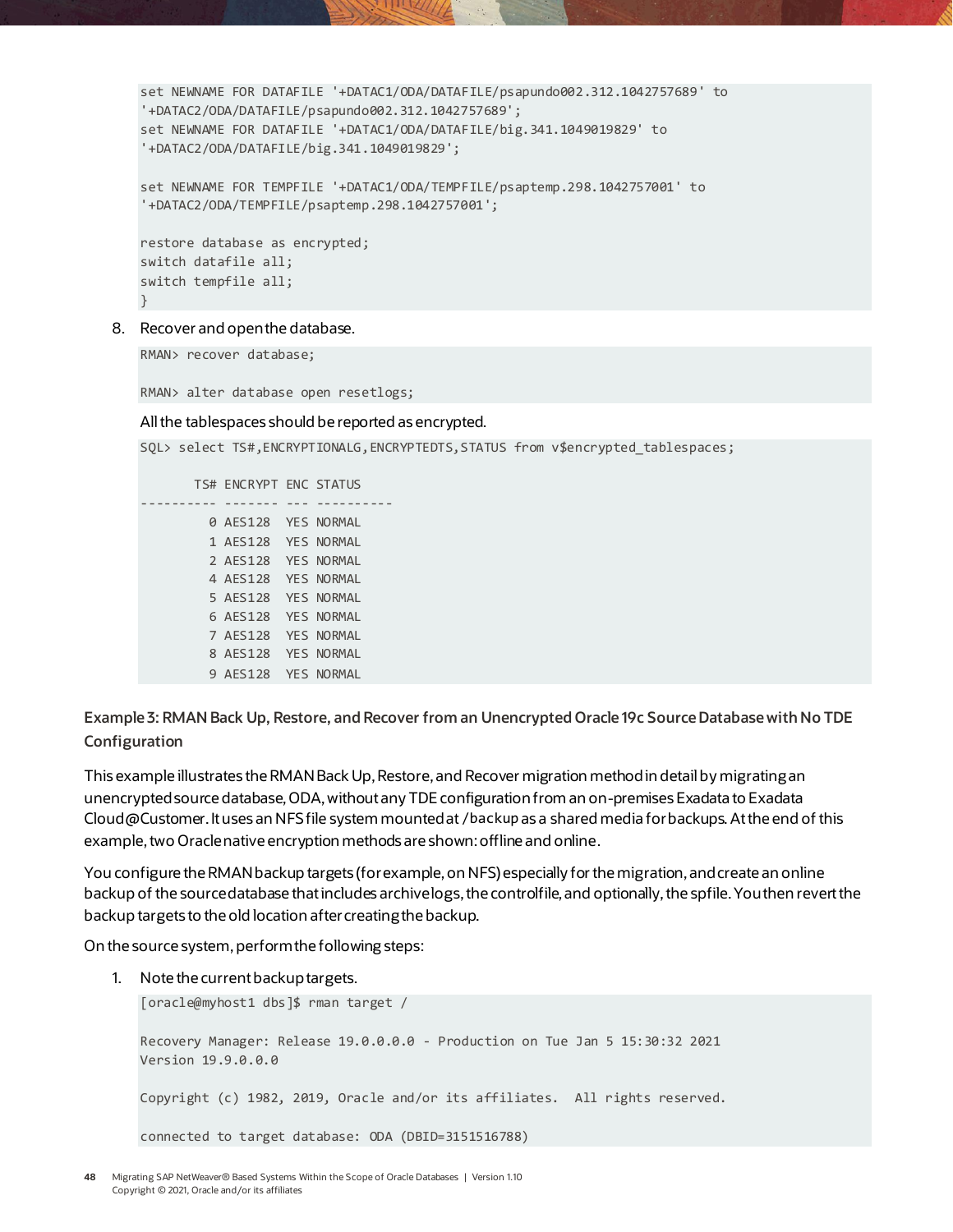RMAN> show all;

using target database control file instead of recovery catalog RMAN configuration parameters for database with db unique name ODA are: CONFIGURE RETENTION POLICY TO REDUNDANCY 1; # default CONFIGURE BACKUP OPTIMIZATION OFF; # default CONFIGURE DEFAULT DEVICE TYPE TO DISK; # default CONFIGURE CONTROLFILE AUTOBACKUP ON; # default **CONFIGURE CONTROLFILE AUTOBACKUP FORMAT FOR DEVICE TYPE DISK TO '<orig\_location>/%F';** CONFIGURE DEVICE TYPE DISK PARALLELISM 16 BACKUP TYPE TO BACKUPSET; CONFIGURE DATAFILE BACKUP COPIES FOR DEVICE TYPE DISK TO 1; # default CONFIGURE ARCHIVELOG BACKUP COPIES FOR DEVICE TYPE DISK TO 1; # default **CONFIGURE CHANNEL DEVICE TYPE DISK FORMAT '<orig\_location>/%U';** CONFIGURE MAXSETSIZE TO UNLIMITED; # default CONFIGURE ENCRYPTION FOR DATABASE OFF; # default CONFIGURE ENCRYPTION ALGORITHM 'AES128'; # default CONFIGURE COMPRESSION ALGORITHM 'BASIC' AS OF RELEASE 'DEFAULT' OPTIMIZE FOR LOAD TRUE ; # default CONFIGURE RMAN OUTPUT TO KEEP FOR 7 DAYS; # default CONFIGURE ARCHIVELOG DELETION POLICY TO NONE; # default CONFIGURE SNAPSHOT CONTROLFILE NAME TO '/oracle/ODA/19/dbs/snapcf\_ODA.f'; # default

2. As the root user, run the following commands:

mkdir /backup/mig\_oda chown oracle:oinstall /backup/mig\_oda

3. As the oracleuser with the source database environment set, run the following commands:

[oracle@ dbs]\$ rman target /

CONFIGURE CONTROLFILE AUTOBACKUP FORMAT FOR DEVICE TYPE DISK TO '/backup/mig\_ oda/%F'; CONFIGURE CHANNEL DEVICE TYPE DISK FORMAT '/backup/mig\_oda/%U' MAXPIECESIZE 128 G; SET ENCRYPTION OFF;

BACKUP DATABASE CURRENT CONTFOLFILE SPFILE PLUS ARCHIVELOG;

4. Create an Oracle parameter file (pfile) that contains all the init.ora parameters of your source system.

SQL> create pfile='/backup/mig\_oda/init\_oda.ora' from spfile;

5. Restore the original backup locations.

[oracle@ dbs]\$ rman target /

CONFIGURE CONTROLFILE AUTOBACKUP FORMAT FOR DEVICE TYPE DISK TO '**<orig\_location>**/%F'; CONFIGURE CHANNEL DEVICE TYPE DISK FORMAT '**<orig\_location>**/%U' MAXPIECESIZE 128 G;

On the target system, perform the following steps:

1. Make necessary adjustments for the target environment in the parameterfile by adjusting file system and ASM disk group locations (for example, audit\_file\_dest and db\_recovery\_file\_dest) and by adding the initialization parameters for TDE. Then, copy the parameter file to the dbs directory under the Oracle Database home (ORACLE\_HOME) on your target system. The parameter file needs to be only on one cluster node because it is required only during the migration of the database.

```
tde configuration = 'KEYSTORE CONFIGURATION=FILE'
wallet_root = '+DATAC2/ODA/orawallet'
```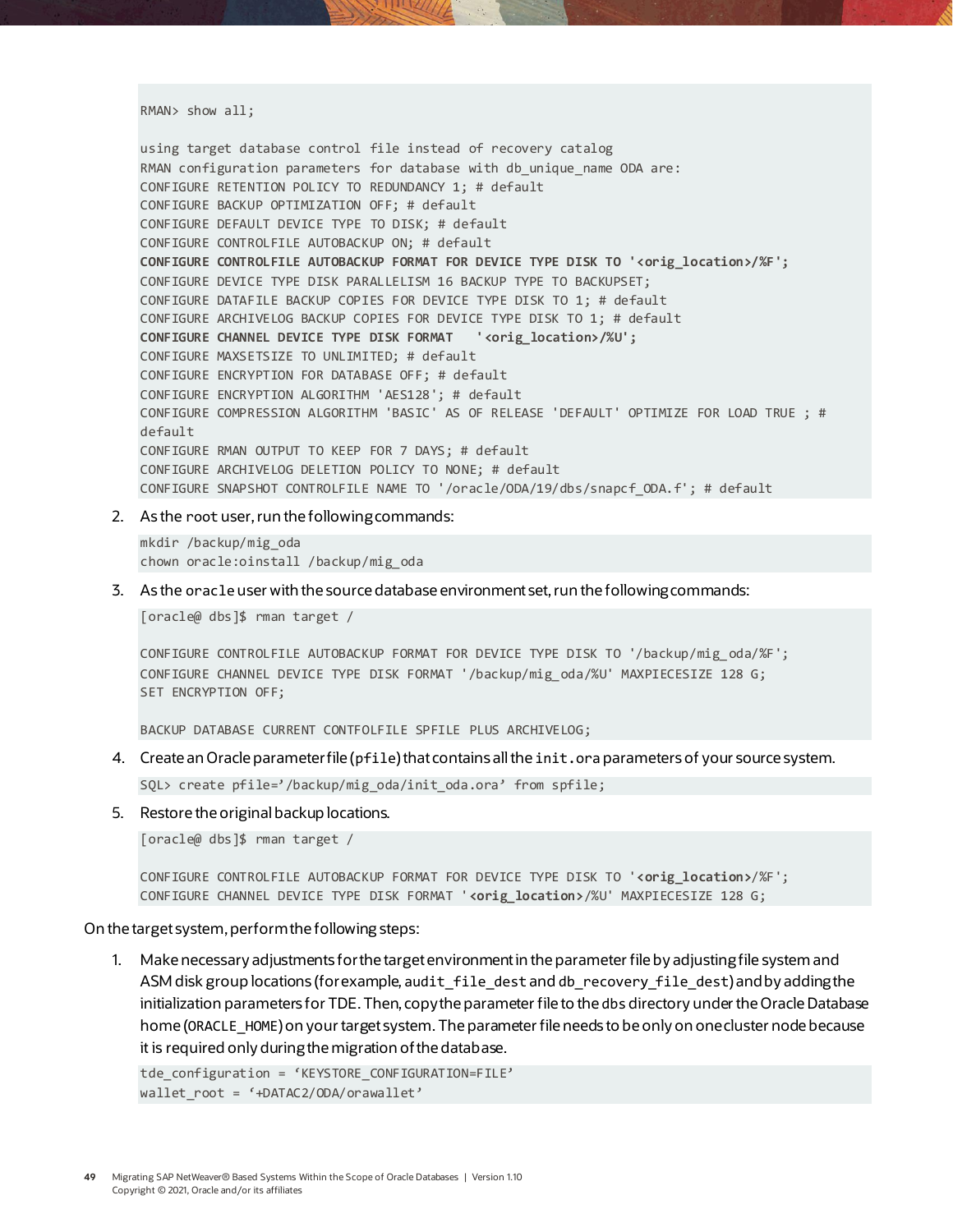2. Create the required wallet locations on ASM.

```
[oracle@node1 ~]$ asmcmd
ASMCMD> cd +DATAC2
ASMCMD> mkdir ODA
ASMCMD> cd ODA
ASMCMD> mkdir orawallet
ASMCMD> mkdir orawallet/tde
```
3. Start the target database instance with the prepared parameter file into the nomount state.

```
SQL> startup nomount pfile='?/dbs/init_oda.ora';
ORACLE instance started.
```

```
Total System Global Area 6.8719E+10 bytes
Fixed Size 26611816 bytes
Variable Size 3.3018E+10 bytes
Database Buffers 3.5568E+10 bytes
Redo Buffers 107601920 bytes
```
### 4. Restore the controlfile from backup.

RMAN> restore controlfile from '/backup/mig\_oda/c-3151516788-20201009-00';

Starting restore at 09-OCT-20 using target database control file instead of recovery catalog allocated channel: ORA DISK 1 channel ORA\_DISK\_1: SID=2109 device type=DISK

```
channel ORA DISK 1: restoring control file
channel ORA_DISK_1: restore complete, elapsed time: 00:00:03
output file name=+DATAC1/ODA/cntrloda.dbf
output file name=+RECOC1/ODA/cntrloda.dbf
Finished restore at 09-OCT-20
```
5. Mount the database.

RMAN> alter database mount;

6. Create the list of the set newname commands to be used in the next step. For example:

```
set linesize 1000
set serveroutput on
spool setnewname.sql
declare
  src pat varchar2(50):='+DATAC1';
   tgt_pat varchar2(50):='+DATAC2';
  old name varchar2(2000);
  new name varchar2(2000);
begin
  src_pat:='^'||src_pat;
   for c1 in (select name from v$datafile) loop
   old name := ''''||c1.name||'''';
   new name := ''''||REGEXP REPLACE(c1.name,src pat,tgt pat)||'''';
    dbms_output.put_line('set newname for datafile '||old_name||' to '||new_name||';');
   end loop;
   for c1 in (select name from v$tempfile) loop
    old name := ''''||c1.name||'''';
    new_name := ''''||REGEXP_REPLACE(c1.name,src_pat,tgt_pat)||'''';
     dbms_output.put_line('set newname for tempfile '||old_name||' to '||new_name||';');
```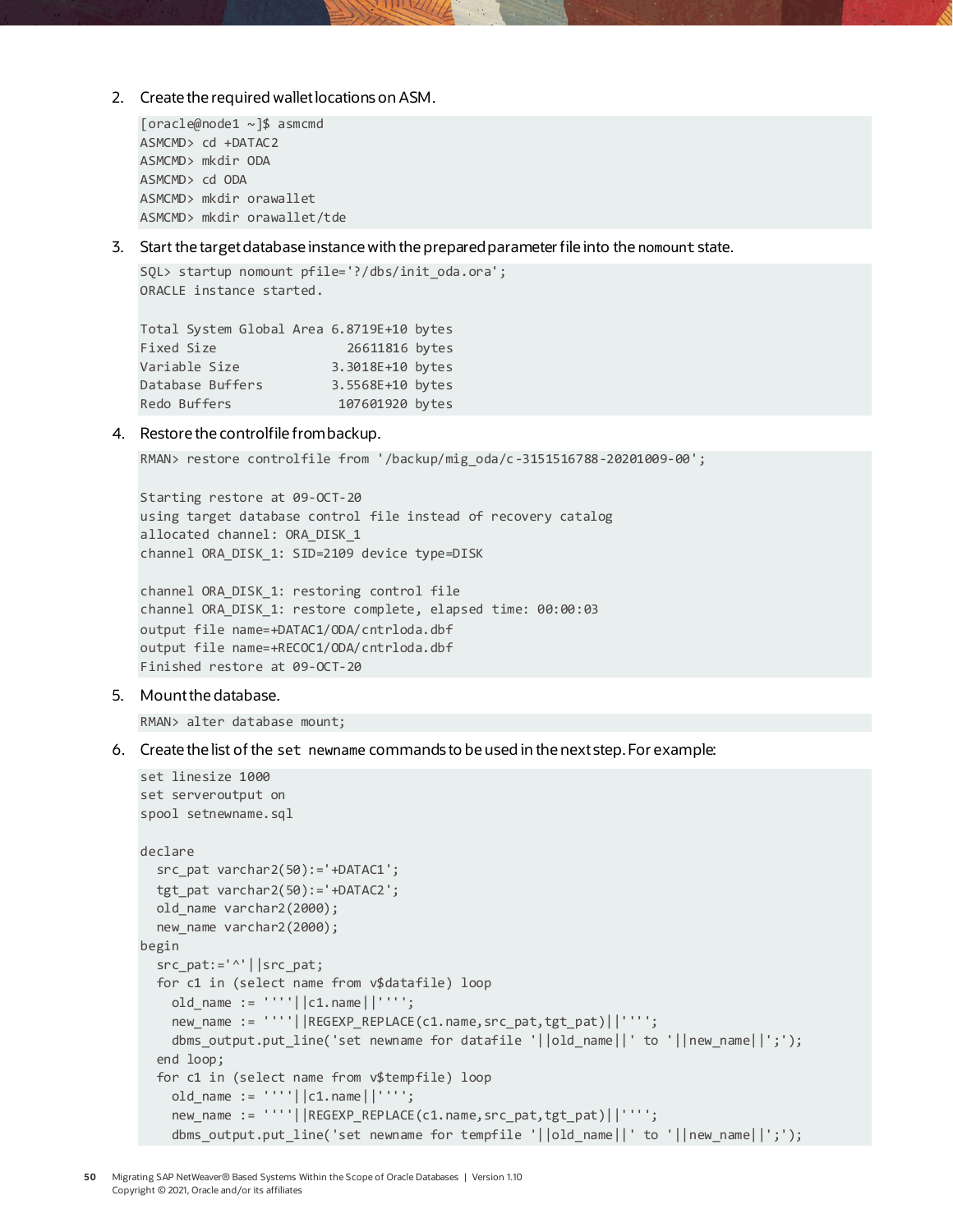```
 end loop; 
end;
/
spool off
```
7. If necessary, adjustthe locations and names of all database-related files by using the set newname command during restore.

```
RMAN> catalog start with '/backup/mig_oda/';
run {
set NEWNAME FOR DATAFILE '+DATAC1/ODA/DATAFILE/system.295.1042756999' to 
'+DATAC2/ODA/DATAFILE/system.295.1042756999';
set NEWNAME FOR DATAFILE '+DATAC1/ODA/DATAFILE/sysaux.296.1042756999' to 
'+DATAC2/ODA/DATAFILE/sysaux.296.1042756999';
set NEWNAME FOR DATAFILE '+DATAC1/ODA/DATAFILE/psapundo001.297.1042757001' to 
'+DATAC2/ODA/DATAFILE/psapundo001.297.1042757001';
set NEWNAME FOR DATAFILE '+DATAC1/ODA/DATAFILE/psapsr3.300.1042757673' to 
'+DATAC2/ODA/DATAFILE/psapsr3.300.1042757673';
set NEWNAME FOR DATAFILE '+DATAC1/ODA/DATAFILE/psapsr3.301.1042757675' to 
'+DATAC2/ODA/DATAFILE/psapsr3.301.1042757675';
set NEWNAME FOR DATAFILE '+DATAC1/ODA/DATAFILE/psapsr3.302.1042757677' to 
'+DATAC2/ODA/DATAFILE/psapsr3.302.1042757677';
set NEWNAME FOR DATAFILE '+DATAC1/ODA/DATAFILE/psapsr3.303.1042757677' to 
'+DATAC2/ODA/DATAFILE/psapsr3.303.1042757677';
set NEWNAME FOR DATAFILE '+DATAC1/ODA/DATAFILE/psapsr3.304.1042757679' to 
'+DATAC2/ODA/DATAFILE/psapsr3.304.1042757679';
set NEWNAME FOR DATAFILE '+DATAC1/ODA/DATAFILE/psapsr3.305.1042757681' to 
'+DATAC2/ODA/DATAFILE/psapsr3.305.1042757681';
set NEWNAME FOR DATAFILE '+DATAC1/ODA/DATAFILE/psapsr3750.306.1042757681' to 
'+DATAC2/ODA/DATAFILE/psapsr3750.306.1042757681';
set NEWNAME FOR DATAFILE '+DATAC1/ODA/DATAFILE/psapsr3750.307.1042757683' to 
'+DATAC2/ODA/DATAFILE/psapsr3750.307.1042757683';
set NEWNAME FOR DATAFILE '+DATAC1/ODA/DATAFILE/psapsr3750.308.1042757685' to 
'+DATAC2/ODA/DATAFILE/psapsr3750.308.1042757685';
set NEWNAME FOR DATAFILE '+DATAC1/ODA/DATAFILE/psapsr3750.309.1042757687' to 
'+DATAC2/ODA/DATAFILE/psapsr3750.309.1042757687';
set NEWNAME FOR DATAFILE '+DATAC1/ODA/DATAFILE/psapsr3750.310.1042757687' to 
'+DATAC2/ODA/DATAFILE/psapsr3750.310.1042757687';
set NEWNAME FOR DATAFILE '+DATAC1/ODA/DATAFILE/psapsr3usr.311.1042757689' to 
'+DATAC2/ODA/DATAFILE/psapsr3usr.311.1042757689';
set NEWNAME FOR DATAFILE '+DATAC1/ODA/DATAFILE/psapundo002.312.1042757689' to 
'+DATAC2/ODA/DATAFILE/psapundo002.312.1042757689';
set NEWNAME FOR DATAFILE '+DATAC1/ODA/DATAFILE/big.341.1049019829' to 
'+DATAC2/ODA/DATAFILE/big.341.1049019829';
set NEWNAME FOR TEMPFILE '+DATAC1/ODA/TEMPFILE/psaptemp.298.1042757001' to 
'+DATAC2/ODA/TEMPFILE/psaptemp.298.1042757001';
restore database;
```

```
switch datafile all;
switch tempfile all;
}
```
8. Recover and open the database.

```
RMAN> recover database;
```
RMAN> alter database open resetlogs;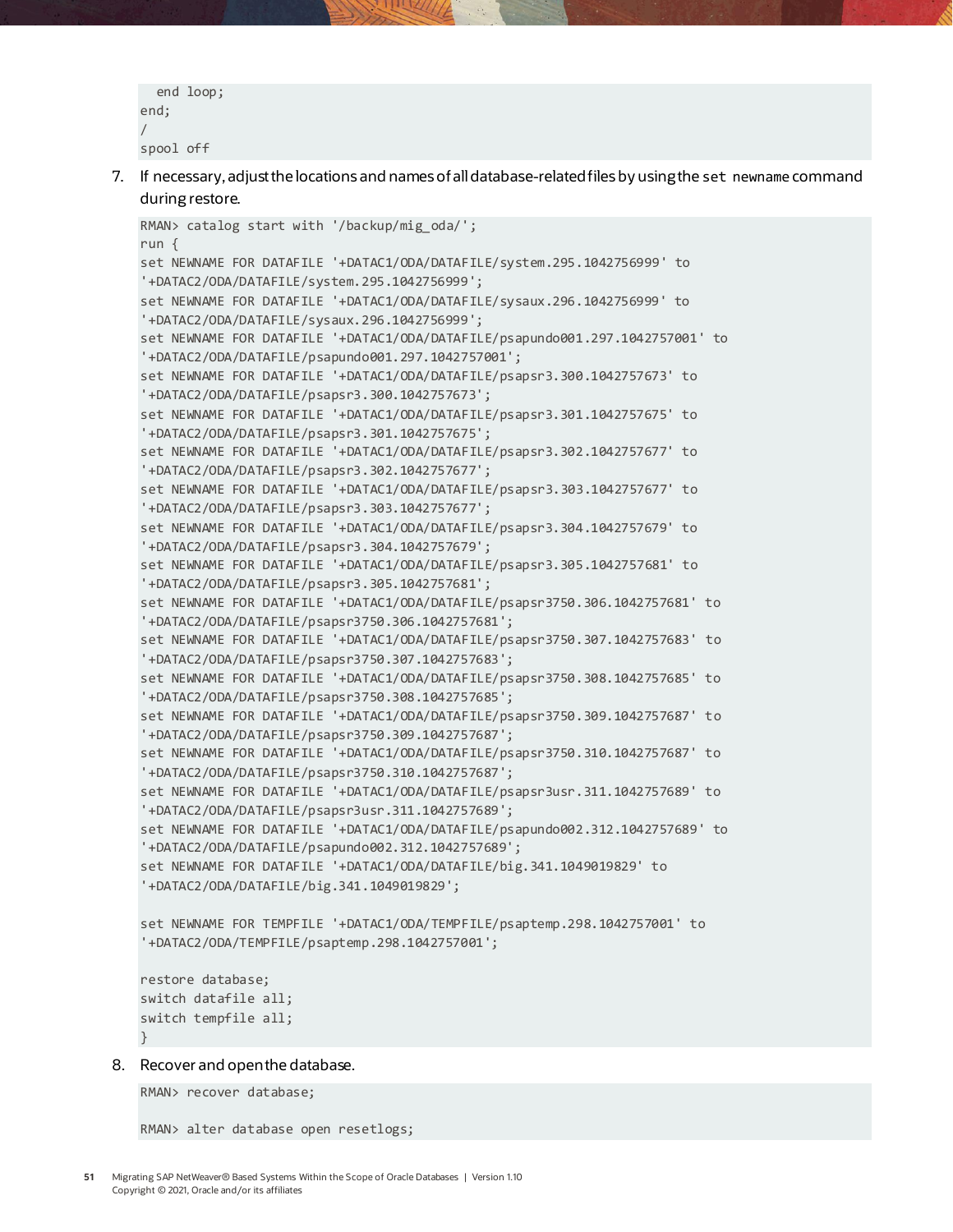### 9. Create an encryption wallet and autologin wallet.

SQL> select key\_id,KEY\_USE from v\$encryption\_keys;

no rows selected

SQL> ADMINISTER KEY MANAGEMENT CREATE KEYSTORE IDENTIFIED BY "<password>";

keystore altered.

SQL> ADMINISTER KEY MANAGEMENT CREATE AUTO\_LOGIN KEYSTORE FROM KEYSTORE '+DATAC1/ODA/orawallet/tde/' IDENTIFIED BY "<password>";

keystore altered.

SQL> ADMINISTER KEY MANAGEMENT SET KEYSTORE OPEN IDENTIFIED BY "<password>";

keystore altered.

SQL> alter system set "\_db\_discard\_lost\_masterkey"=TRUE;

System altered.

SQL> ADMINISTER KEY MANAGEMENT SET KEY USING TAG 'MASTERKEY' FORCE KEYSTORE IDENTIFIED BY "<password>" WITH BACKUP;

keystore altered.

- 10. For offline encryption of the whole database,follow these steps. If you want to perform online encryption, skip to step 11.
	- A. Encrypt the SYSTEM and UNDO tablespaces in the mount state.
	- B. Open the database.
	- C. Set all the remaining permanent tablespaces offline.
	- D. Start an encryption job for each data file.

**Note**: The following example script uses all available Oracle job queue processes to encrypt data files as fast as possible in parallel and might consume a large amount of CPU resources. If other systems are running on the same host, we recommend configuringthe Oracle job queue processes to a value that does not allocate more CPU resources than is reasonable.

```
shutdown immediate;
startup mount;
ALTER TABLESPACE SYSTEM ENCRYPTION OFFLINE ENCRYPT;
ALTER TABLESPACE PSAPUNDO001 ENCRYPTION OFFLINE ENCRYPT;
ALTER TABLESPACE PSAPUNDO002 ENCRYPTION OFFLINE ENCRYPT;
ALTER DATABASE OPEN;
declare
   cmd1 varchar2(32767);
   cmd2 varchar2(32767);
  job cmdvarchar2(32767);
  jobname varchar2(32767);
```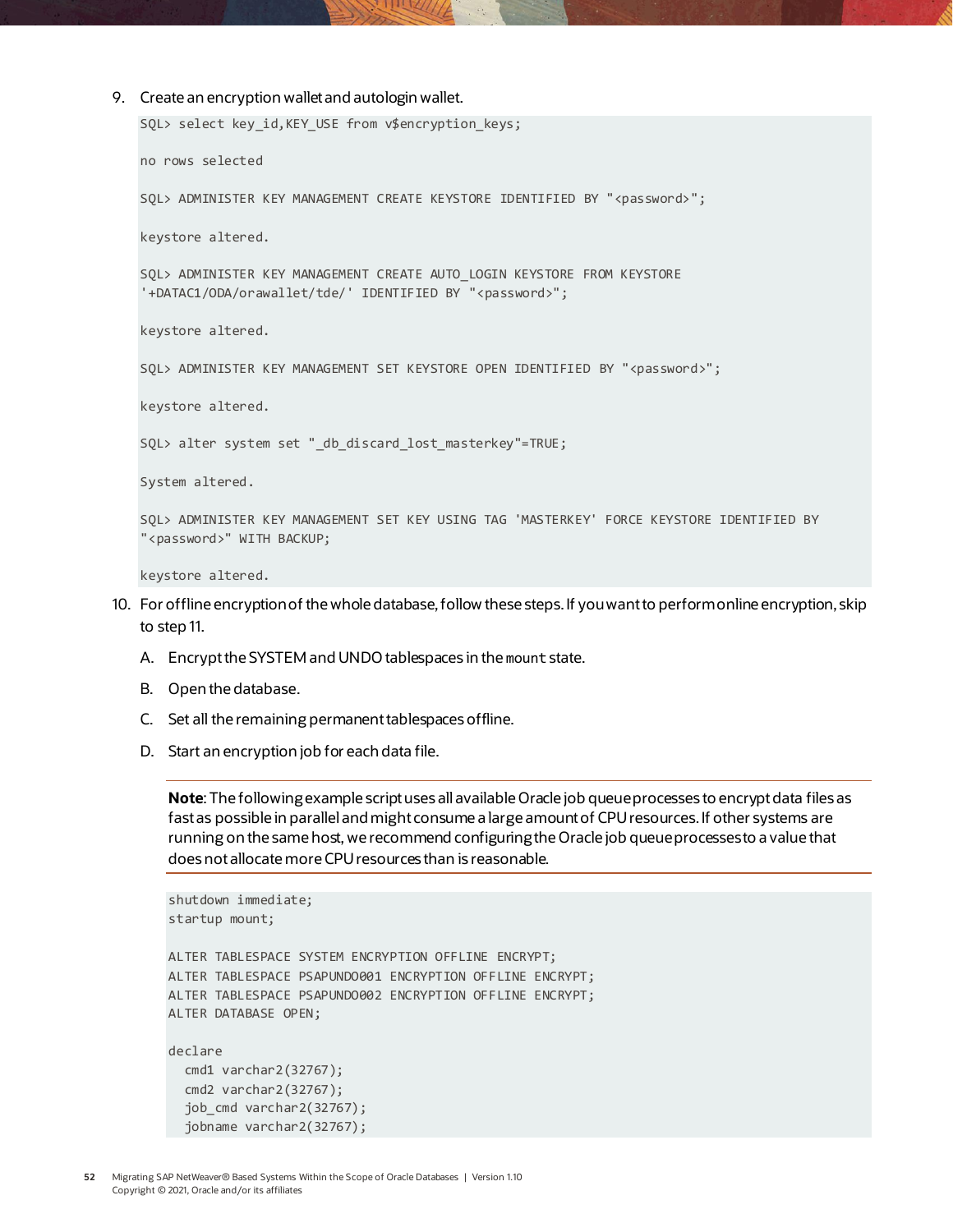```
 prefix varchar2(512);
begin
   for t1 in (SELECT tablespace_name from dba_tablespaces where contents<>'TEMPORARY' and 
contents<>'UNDO' and tablespace_name<>'SYSTEM') loop
     cmd1:='ALTER TABLESPACE '|| t1.tablespace_name ||' OFFLINE';
     begin
       execute immediate cmd1;
       exception
         when others then null;
     end;
     for f1 in (select file_name from dba_data_files where tablespace_name = 
t1.tablespace_name) loop
       cmd2:='ALTER DATABASE DATAFILE '||''''||''''||f1.file_name||''''||''''||' ENCRYPT';
       job_cmd:='BEGIN EXECUTE IMMEDIATE '''||cmd2||'''; END;';
       prefix:=substr(t1.tablespace_name||'ENC',1,18);
      jobname:=dbms scheduler.generate job name(prefix);
      dbms scheduler.create job(job name => jobname,job type => 'PLSQL BLOCK',job action =>
job cmd,enabled => FALSE);
      dbms scheduler.run job(job name => jobname,use current session => FALSE);
         dbms output.put line(job cmd);
    end loop;
   end loop;
end;
/
```
- E. Regularly check the status of the encryption process. You can monitor the process in the following ways:
	- $\circ$  Use the OS utility top, which shows numerous job queue processes consuming CPU time for encryption
	- o Use V\$ENCRYPTED\_TABLESPACES
	- o Check the status of the generated jobs in DBA\_SCHEDULER\_JOBS

## For example:

|               | Output of top: |    |          |              |       |                  |                  |     |                         |
|---------------|----------------|----|----------|--------------|-------|------------------|------------------|-----|-------------------------|
|               | 376750 oracle  | 20 | 0        | 26.4g 99580  |       | 89440 S 26.8 0.1 |                  |     | 0:02.93 ora j007 MFG001 |
| 376512 oracle |                | 20 | 0        | 26.7g        | 99684 | 89536 S          | $25.8$ 0.1       |     | 0:03.01 ora j004 MFG001 |
| 376488 oracle |                | 20 | 0        | 26.7g 106832 |       | 95292 S          | 24.8             | 0.1 | 0:03.12 ora 1000 MFG001 |
| 378349 oracle |                | 20 | 0        | 26.7g        | 99120 | 89060 R          | 24.8 0.1         |     | 0:02.78 ora 1008 MFG001 |
| 378357 oracle |                | 20 | 0        | 26.7g        | 99588 | 89432 R          | $24.5 \quad 0.1$ |     | 0:02.46 ora j00b MFG001 |
| 376499 oracle |                | 20 | 0        | 26.4g        | 98892 | 88844 R          | $22.5$ 0.1       |     | 0:02.85 ora_j003_MFG001 |
| 376495 oracle |                | 20 | 0        | 26.7g        | 99832 | 89664 S          | $21.9$ 0.1       |     | 0:02.93 ora_j002_MFG001 |
| 376490 oracle |                | 20 | 0        | 26.7g        | 99612 | 89472 S          | $21.2 \quad 0.1$ |     | 0:02.58 ora j001 MFG001 |
| 378360 oracle |                | 20 | 0        | 26.4g 102676 |       | 92488 S          | 20.3             | 0.1 | 0:02.53 ora j00c MFG001 |
| 378353 oracle |                | 20 | 0        | 26.7g        | 99784 | 89632 S          | 19.9             | 0.1 | 0:02.27 ora_j009_MFG001 |
| 376642 oracle |                | 20 | 0        | 26.7g 99244  |       | 89164 S          | 19.6             | 0.1 | 0:02.82 ora_j006_MFG001 |
| 376558 oracle |                | 20 | $\theta$ | 26.4g 99284  |       | 89132 S          | 18.0             | 0.1 | 0:02.46 ora j005 MFG001 |

Out of of V\$ENCRYPTED TABLESPACES:

SQL> select TS#,STATUS,ENCRYPTIONALG from V\$ENCRYPTED\_TABLESPACES;

TS# STATUS ENCRYPT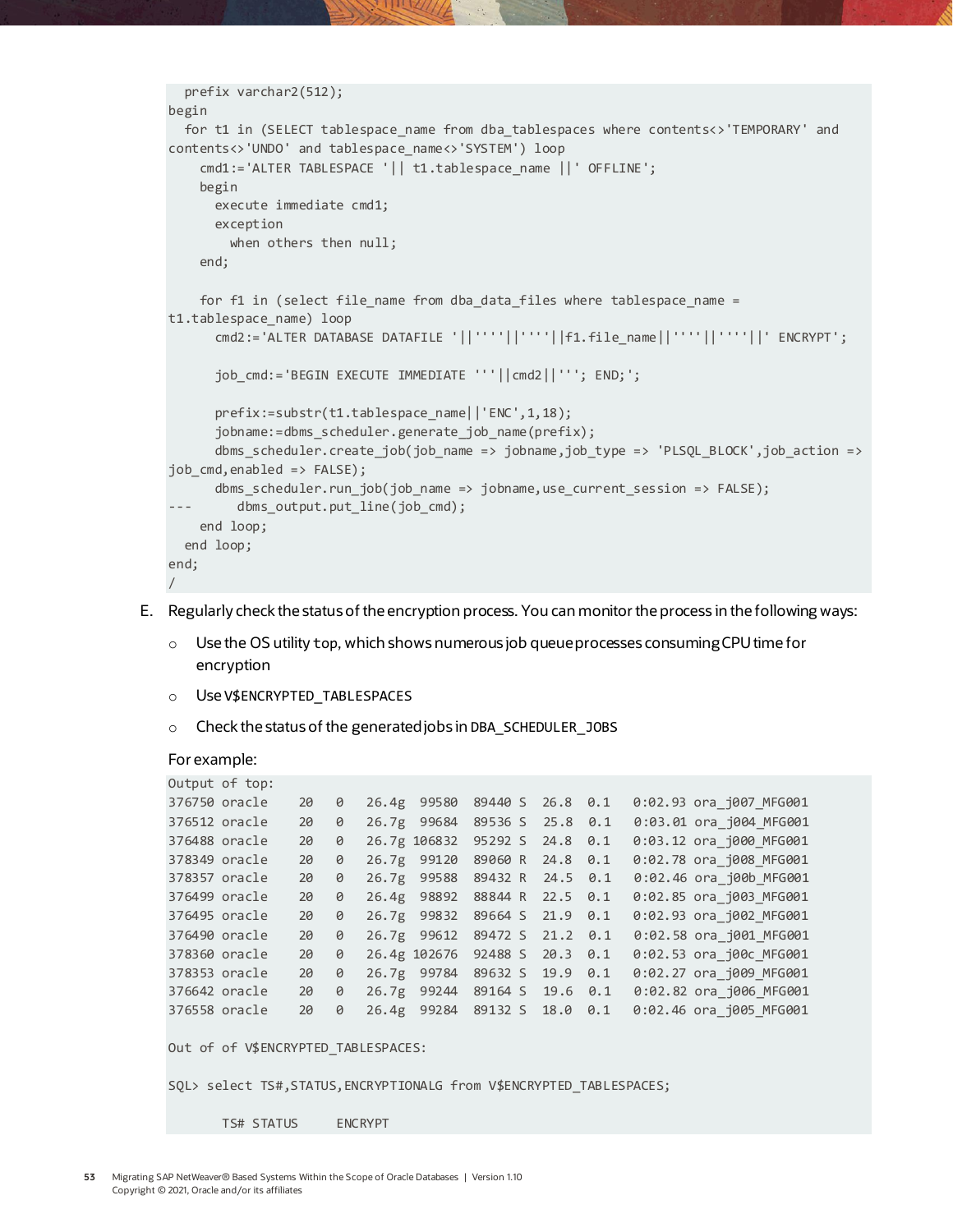| 0 NORMAL            | AES128 |
|---------------------|--------|
| 1 NORMAI            | AES128 |
| 2 NORMAL            | AES128 |
| 4 ENCRYPTING AES128 |        |
| 5 ENCRYPTING AES128 |        |
| 6 NORMAL            | AES128 |
| 7 NORMAL            | AES128 |
| 8 NORMAL            | AES128 |

F. When all the data files are encrypted, set all the tablespaces back online. For example:

```
declare
   cmd1 varchar2(32767);
begin
  for t1 in (SELECT tablespace name from dba tablespaces where contents='PERMANENT' and
tablespace_name<>'SYSTEM') loop
     cmd1:='ALTER TABLESPACE '|| t1.tablespace_name ||' ONLINE';
     begin
       execute immediate cmd1;
       exception
         when others then null;
     end;
   end loop;
end;
/
```
11. For online encryption of the whole database, run the following PL/SQL script. Modify it to match your needs before running it.

**Note**:The following example script uses all available Oracle job queue processes to encrypt tablespaces as fast as possible in parallel. Depending on the number of tablespaces, it might consume a large amount of CPU resources. We recommend configuring the Oracle job queue processes to a value that will not allocate more CPU resources than is reasonable.

```
declare
   old_file varchar2(500);
  new file varchar2(500);
   cmd varchar2(32767);
   job_cmd varchar2(32767);
   jobname varchar2(32767);
   file_nr number;
  suffix varchar2(16):='enc';
   prefix varchar2(512);
begin
   for t1 in (select tablespace_name from dba_tablespaces where contents<>'TEMPORARY') loop
    file_nr := 1;cmd := 'ALTER TABLESPACE '||t1.tablespace name||' ENCRYPTION ONLINE ENCRYPT
FILE_NAME_CONVERT=(';
     for f1 in (select file_name from dba_data_files where tablespace_name = t1.tablespace_name) 
loop
       if file_nr>1 then
        cmd:=cmd||',';
       end if;
       old_file := f1.file_name;
       if instr(old_file,'.')>1 then
```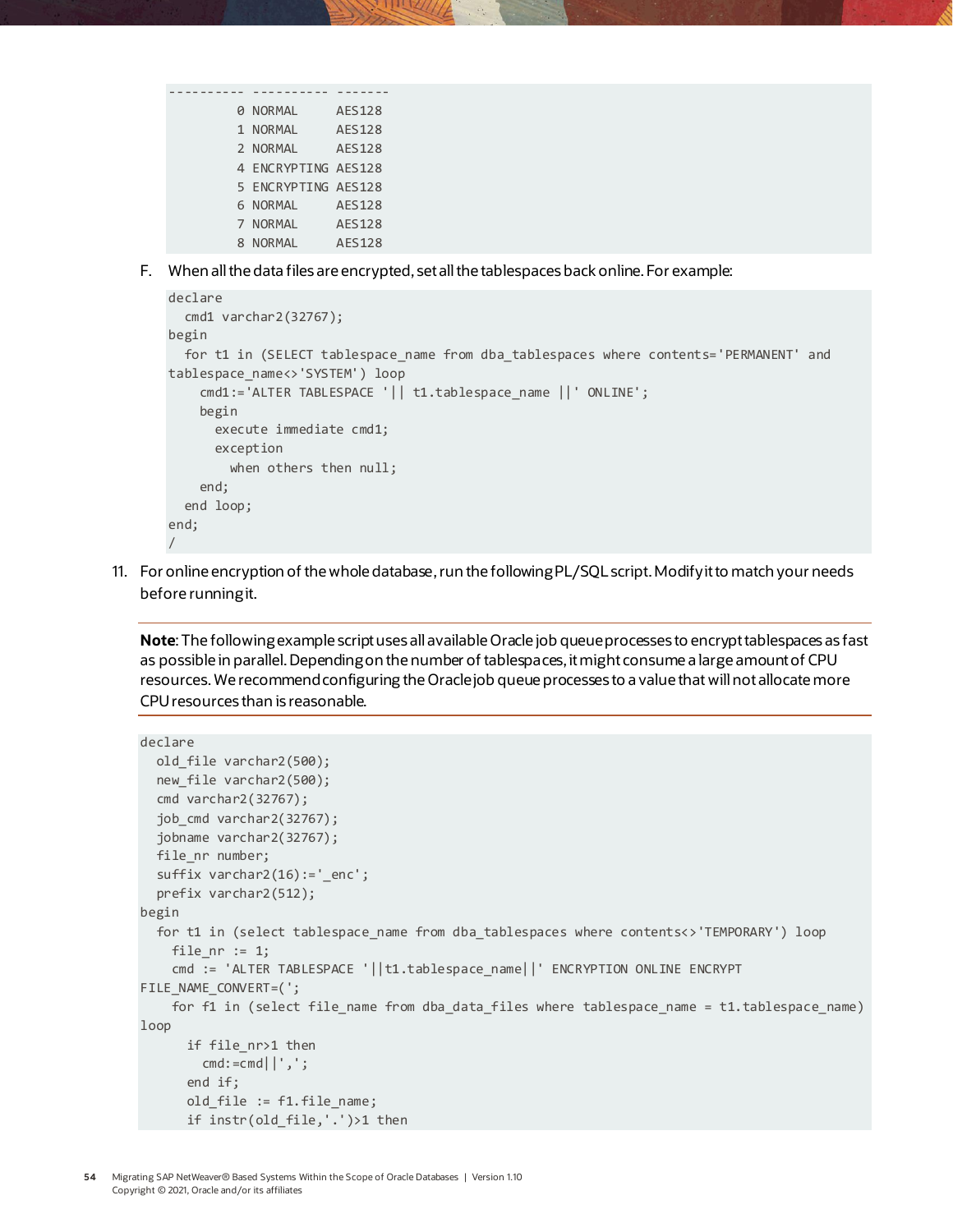```
 new_file := substr(old_file,1,instr(old_file,'.')-
1)||lpad(to_char(file_nr),3,'0')||suffix||'.dbf';
       else
        new file := old file||lpad(to char(file nr),3,'0')||suffix||'.dbf';
       end if;
       file_nr:=file_nr+1;
       cmd:=cmd||''''||''''||old_file||''''||''''||','||''''||''''||new_file||''''||'''';
     end loop;
    cmd:=cmd||')';
     job_cmd:='BEGIN EXECUTE IMMEDIATE '''||cmd||'''; END;';
     prefix:=substr(t1.tablespace_name||'ENC',1,18);
    jobname:=dbms scheduler.generate job name(prefix);
    dbms scheduler.create job(job name => jobname,job type => 'PLSQL BLOCK',job action =>
job cmd,enabled => FALSE);
    dbms scheduler.run job(job name => jobname,use current session => FALSE);
   end loop;
end;
/
```
12. Create an encrypted temporary tablespace to replace your unencrypted PSAPTEMP tablespace.

```
CREATE TEMPORARY TABLESPACE PSAPTEMP_ENC TEMPFILE '+DATAC2' SIZE 32767M ENCRYPTION ENCRYPT;
ALTER DATABASE DEFAULT TEMPORARY TABLESPACE PSAPTEMP_ENC;
DROP TABLESPACE PSAPTEMP;
ALTER TABLESPACE PSAPTEMP_ENC RENAME TO PSAPTEMP;
```
# **Duplicate Database Method**

This section provides the major steps and several examples for using the RMAN Duplicate Database method for migration.

# **Prerequisites**

RMAN Duplicate Database does not require a shared file system for backup and restore. Instead, it uses a SQL\*Net connection to copy the mounted or opened source database to the target. If the copy was taken from a source database in the open state, the target database is automatically recovered and opened at the end of the process.

Because this method uses SQL\*Net, we strongly recommend configuringdedicated SQL\*Net connections and Oracle listeners solely for the duplication process. Doingso avoids conflicts with existing Oracle listeners controlled by Oracle Grid Infrastructure, and the listeners can be removed quickly after duplication.Also, SQL\*Net and listeners are configured to work in two directions (source-to-target and target-to-source) because RMAN can either push or pull the source database. This depends on where it is started, the source or target system.

The RMAN as encrypted clause is supported only with Oracle Database 19c and the latest SAP Bundle Patch. If your source database is not already encrypted with TDE, then encryption is a post-duplication task for Oracle Database 12.1, 12.2, and 18c.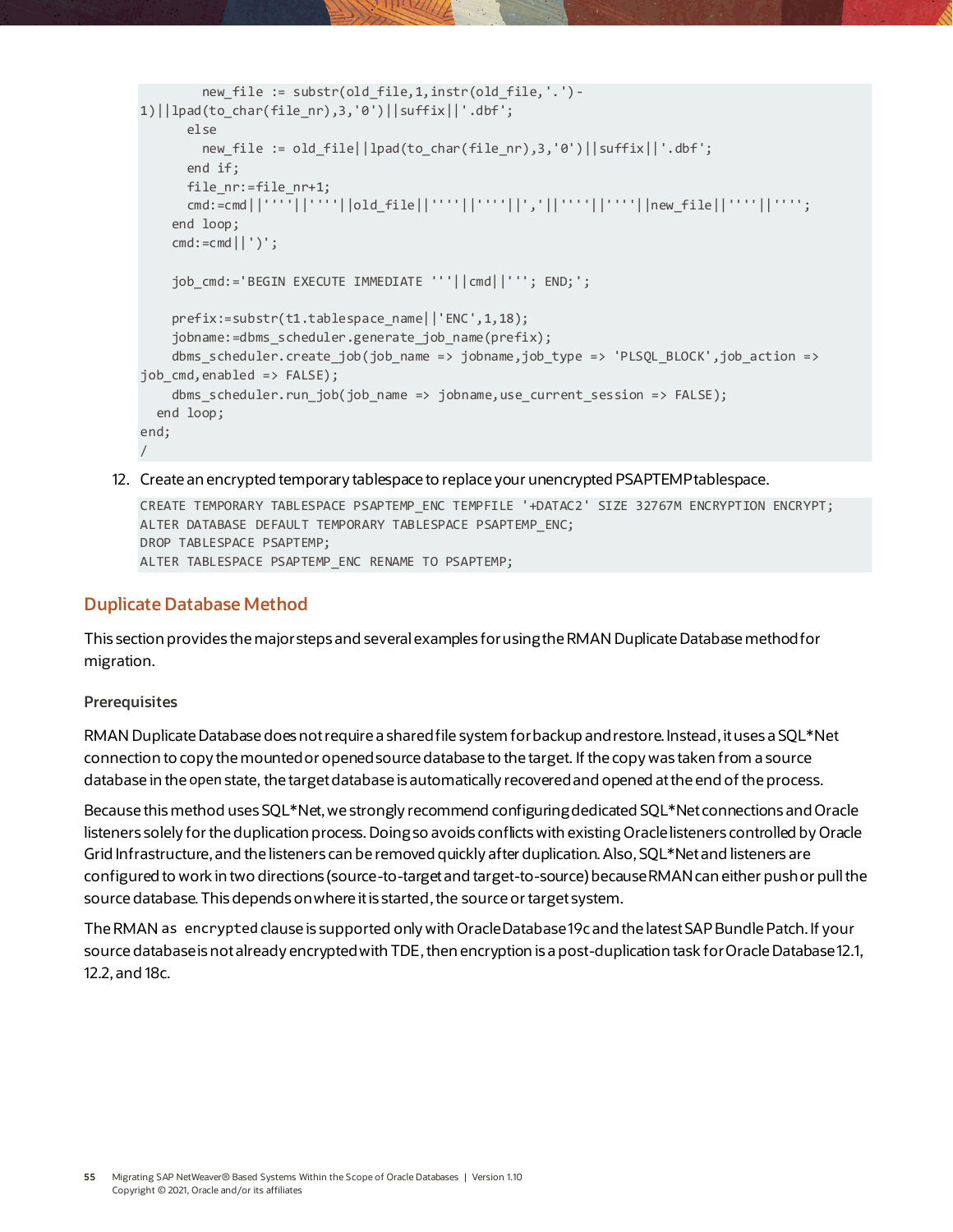# **Migration Steps**

This section provides detailed steps for performing the migration. Detailed examples are provided in the sections that follow.

- 1. Create a password file on the target under \$ORACLE\_HOME/dbs.
- 2. Prepare an Oracle initialization parameter file (pfile) to start the target database instance into the nomount state.
	- If the database is 19c, set up the tde configuration and wallet root initialization parameters as part of the TDE configuration.
	- If the database is 12.1, 12.2,or 18c, setup your TDE configuration in sqlnet.ora.
	- Set up initialization parameters (for example, db file name convert or log file name convert) for name conversions if necessary or, alternatively, use the set newname option during duplication.
- 3. Configure SQL\*Net and Oracle listeners on the source and target, and verify that the connections work in both directions.
- 4. If the source database is already encrypted with TDE,transport the contents of the encryption wallet to the target:
	- A. Create a temporary encryption wallet on the file system.
	- B. Merge the encryption keys from the source into the temporary encryption wallet.
	- C. If required, copy the temporary encryption wallet to a file system location that can be accessed from the target system.
- 5. If the source database is notencrypted butTDE has been set up on it(it has an active encryption wallet and master key but no encrypted tablespaces), perform one of the following actions:
	- (Recommended) Set up a new encryption wallet with a master key on the target after you restore the controlfile from the backup**.**
	- Migrate the encryption keys from the source to the target, as directed in step 4.
- 6. If the source database is not encrypted and TDE has *not*been set up (no active encryption wallet), you must create an encryption wallet with encryption keys and an autologin wallet on the target system in a later step.
- 7. Place your prepared Oracle parameter file (pfile) on the target system and start the target database instance into the nomount state.
- 8. Create the required directory for the encryption wallet in ASM.
- 9. If the source database was encrypted with TDE, perform these steps:
	- A. Create an empty encryption wallet on ASM on the target system.
	- B. Merge the encryption keys from the previously created temporary encryption wallet into the new encryption wallet on ASM and open it.
	- C. Create an autologin wallet.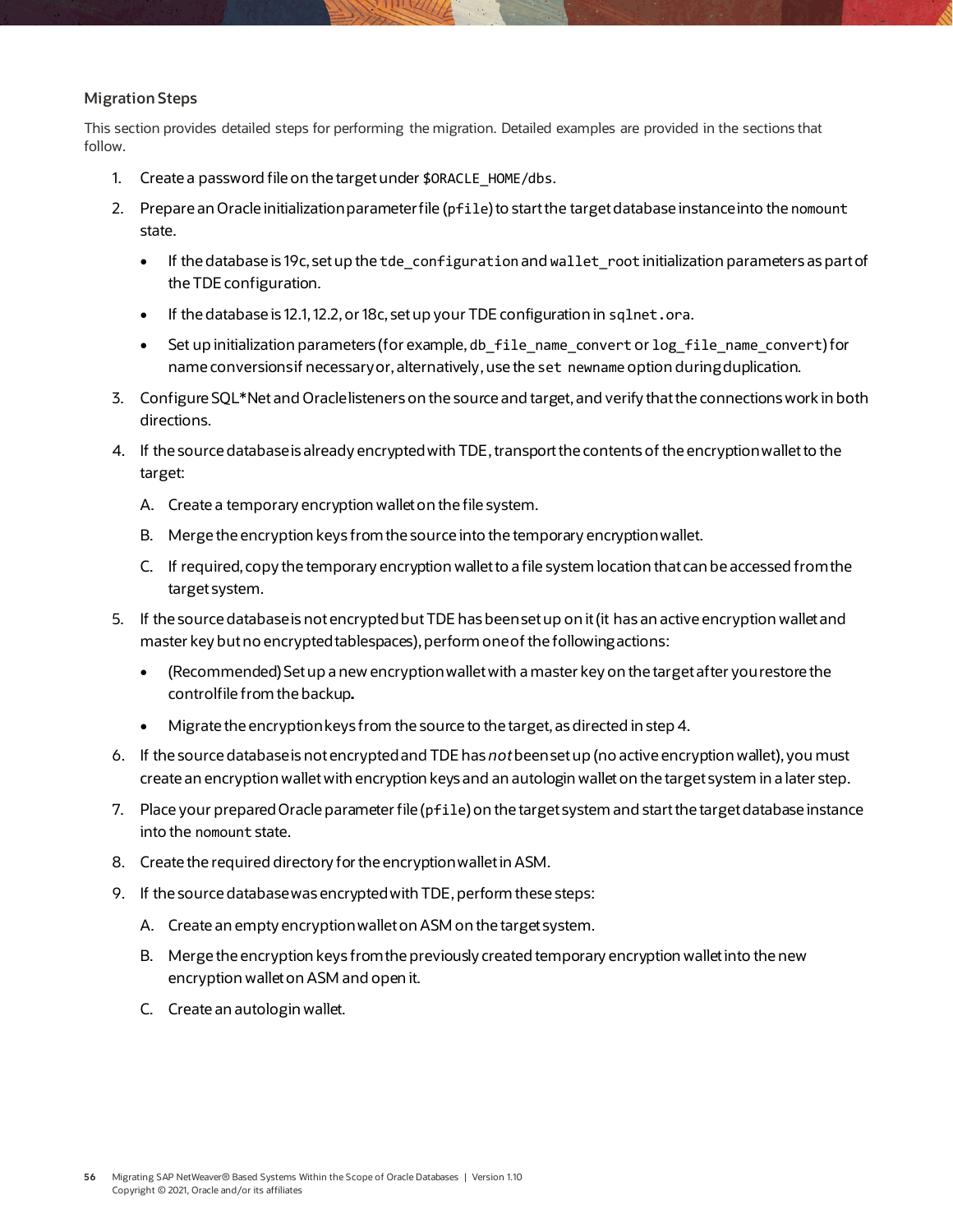- 10. If the source database was not encrypted but was configured for TDE, perform one of the following actions:
	- Create an encryption wallet with a master key *after duplication*of the database and encrypt your database manually.
	- If you want to run RMAN duplicate database with the as encrypted clause, transport the encryption keys from the source into a new encryption wallet on the target, as directed in step 9. Shutdown the database instance and startit again into the nomount state. Verify thatthe encryption wallet opens automatically and that the encryption keys are present.
- 11. If the source database was not encrypted and was *not*configured for TDE, create an encryption wallet with a master key *after duplication* of the database and encrypt the database manually.
- 12. Run duplication of the source database.
- 13. If you decided to run RMAN duplicate database without the as encrypted clause, create an encryption wallet with a new master key and encrypt your database manually by performing the following steps:
	- A. Create an empty encryption wallet on ASM on the target system.
	- B. Create and set a master key in the new encryption wallet.
	- C. Create an autologin wallet.
	- D. Encrypt the database manually.

**Example 1: RMAN Duplicate from an Encrypted Oracle 19c Source Database**

This example illustrates the RMAN Duplicate Database migration method in detail by migrating an encrypted source database, ODA, from an on-premises Exadata to Exadata Cloud@Customer.

On the source system, perform the following steps:

- 1. Create a temporary encryption wallet on the file system. ADMINISTER KEY MANAGEMENT CREATE KEYSTORE '/tmp/' identified by "<password>";
- 2. Merge the encryption keys from the source into the temporary encryption wallet. ADMINISTER KEY MANAGEMENT MERGE KEYSTORE '+DATAC1/ODA/orawallet/tde/' INTO EXISTING KEYSTORE '/tmp/' IDENTIFIED BY "<password>" WITH BACKUP;
- 3. If required, copy the temporary encryption wallet to a file system location that can be accessed from the target system.

[oracle@myhost1 ~]\$ scp /tmp/ewallet.p12 myhost2:/tmp

- 4. Configure SQL\*Net and the Oracle Listener on the source and target, and verify that the connections work in both directions.
	- A. Create a listener.ora file on the source and start it.

```
[oracle@myhost1 ~]$ cat $ORACLE_HOME/network/admin/listener.ora
SID LIST LISTENERORG =
 (SID LIST =(SID</del>_E) = (SID_NAME = ODA)
    (ORACLE_HOME = /oracle/ODA/19)
   )
 \left( \right)LISTENERORG =
 (DESCRIPTION_LIST =
   (DESCRIPTION =
```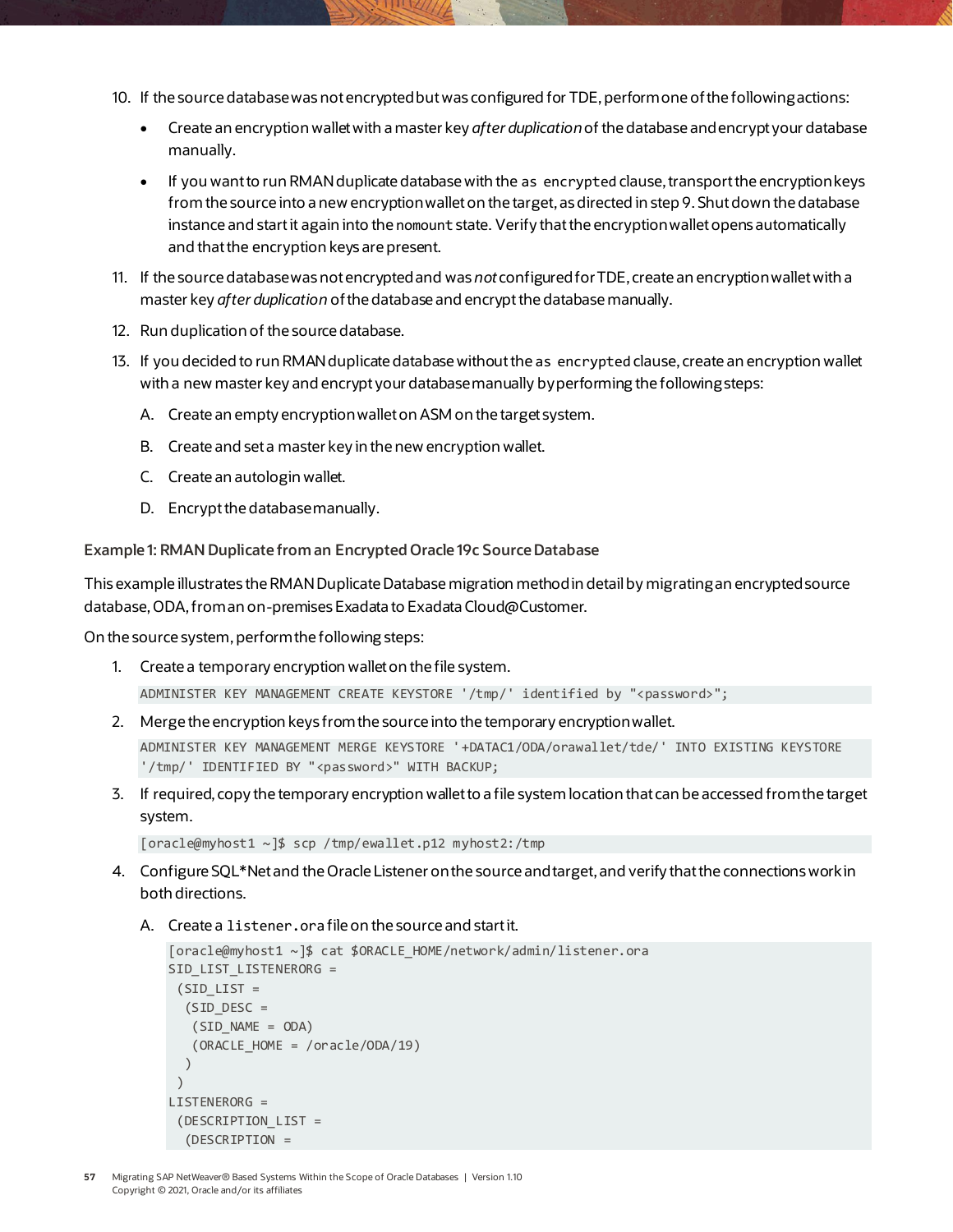```
(ADDRESS = (PROTOCOL = TCP)(HOST = myhost1)(PORT = 1600)) )
 )
[oracle@myhost1 ~]$ lsnrctl start LISTENERORG
LSNRCTL for Linux: Version 19.0.0.0.0 - Production on 11-JAN-2021 19:47:44
Copyright (c) 1991, 2020, Oracle. All rights reserved.
Starting /oracle/ODA/19/bin/tnslsnr: please wait...
TNSLSNR for Linux: Version 19.0.0.0.0 - Production
System parameter file is /oracle/ODA/19/network/admin/listener.ora
Log messages written to /oracle/base/diag/tnslsnr/migtest1/listenerorg/alert/log.xml
Listening on: (DESCRIPTION=(ADDRESS=(PROTOCOL=tcp)(HOST=myhost1)(PORT=1600)))
Connecting to (DESCRIPTION=(ADDRESS=(PROTOCOL=TCP)(HOST=myhost1)(PORT=1600)))
STATUS of the LISTENER
------------------------
Alias LISTENERORG
Version TNSLSNR for Linux: Version 19.0.0.0.0 - Production
Start Date 11-JAN-2021 19:47:44
Uptime 0 days 0 hr. 0 min. 0 sec
Trace Level off
Security ON: Local OS Authentication
SNMP OFF
Listener Parameter File /oracle/ODA/19/network/admin/listener.ora
Listener Log File /oracle/base/diag/tnslsnr/migtest1/listenerorg/alert/log.xml
Listening Endpoints Summary...
   (DESCRIPTION=(ADDRESS=(PROTOCOL=tcp)(HOST=myhost1)(PORT=1600)))
Services Summary...
Service "ODA" has 1 instance(s).
   Instance "ODA", status UNKNOWN, has 1 handler(s) for this service...
The command completed successfully
```
### B. Configure a tnsnames.ora file.

```
[oracle@myhost1 ~]$ cat $ORACLE_HOME/network/admin/tnsnames.ora
ORGODA =
 (DESCRIPTION =
   (ADDRESS_LIST =
    (ADDRESS = (PROTOCOL = TCP)(HOST = myhost1)(PORT = 1600))
  ) (CONNECT_DATA =
    (SERVICE_NAME = ODA)
   )
)
DUPODA =
 (DESCRIPTION =
   (ADDRESS_LIST =
   (ADDRESS = (PROTOCOL = TCP)(HOST = myhost2)(PORT = 1600))\lambda (CONNECT_DATA =
    (SERVICE_NAME = ODA)
   )
)
```

```
58 Migrating SAP NetWeaver® Based Systems Within the Scope of Oracle Databases | Version 1.10
      Copyright © 2021, Oracle and/or its affiliates
```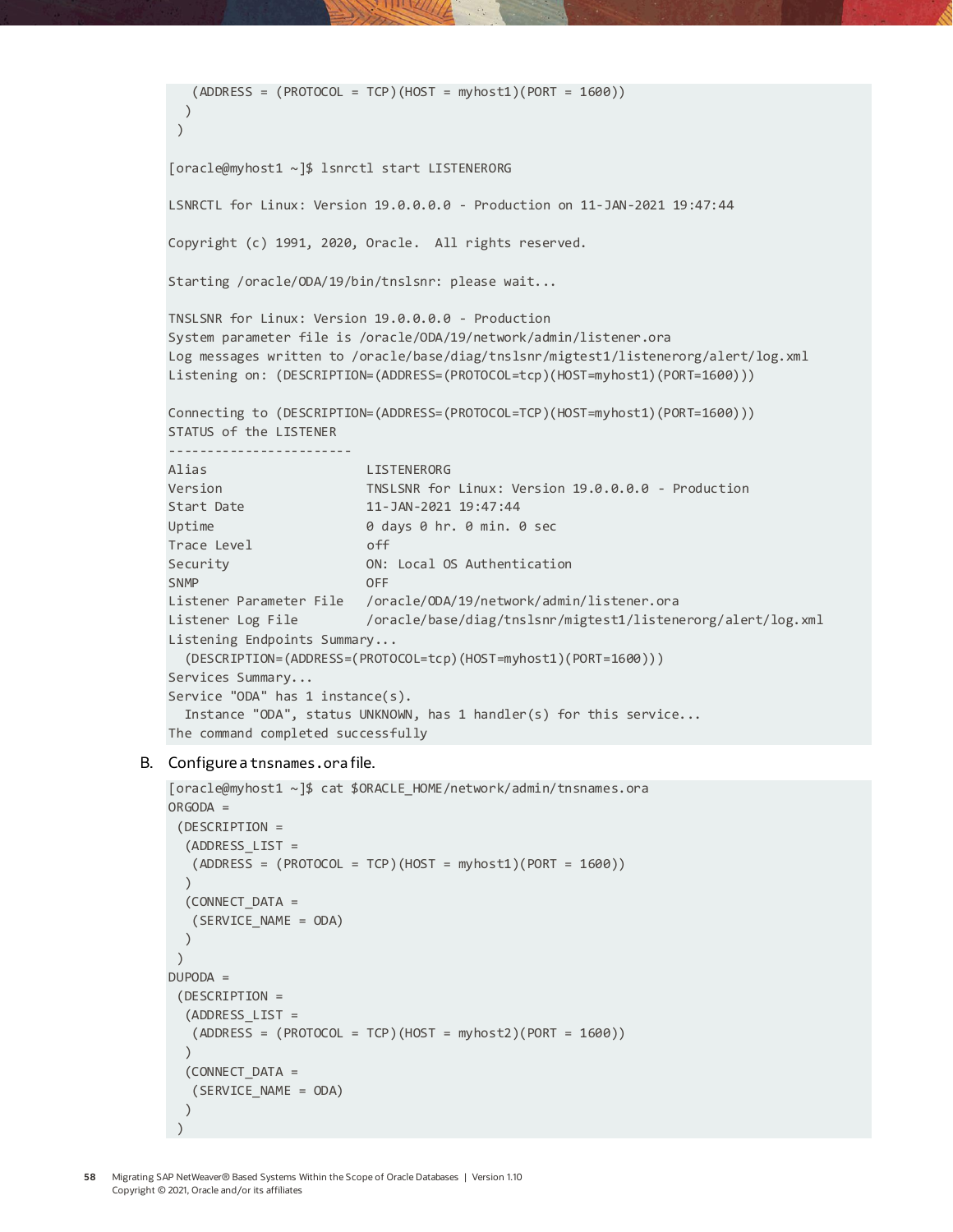On the target system, perform the following steps:

1. Create an Oracle password file under \$ORACLE\_HOME/dbs.

[oracle@myhost2 dbs]\$ orapwd file=orapwODA password=\_\_Oracle123 force=y

2. Prepare an Oracle initialization parameter file (pfile) to startthe target database instance into the nomount state.

```
[oracle@myhost2 dbs]$ cat initODA.ora
_kolfuseslf=TRUE
_disable_directory_link_check=TRUE
db_name='ODA'
memory max target=10G
memory_target=8G
tde_configuration='KEYSTORE_CONFIGURATION=FILE'
wallet root='+DATAC1/ODA/orawallet'
control_files='+DATAC1/ODA/cntrlODA.dbf'
cluster_database='FALSE'
```
- 3. Configure SQL\*Net and the Oracle Listener on the source and target and verify that the connections work in both directions.
	- A. Create a listener.ora file on the target and start it.

```
[oracle@myhost2 dbs]$ cat $ORACLE_HOME/network/admin/listener.ora
SID_LIST_LISTENERDUP =
 (SID LIST =(SID DESC =
   (SID_NAME = ODA)
   (ORACLE_HOME = /oracle/ODA/19)
  )
)LISTENERDUP =
 (DESCRIPTION_LIST =
   (DESCRIPTION =
   (ADDRESS = (PROTOCOL = TCP)(HOST = myhost2)(PORT = 1600))
  )
 )
[oracle@myhost2 dbs]$ lsnrctl start LISTENERDUP
LSNRCTL for Linux: Version 19.0.0.0.0 - Production on 11-JAN-2021 19:50:43
Copyright (c) 1991, 2020, Oracle. All rights reserved.
Starting /oracle/ODA/19/bin/tnslsnr: please wait...
TNSLSNR for Linux: Version 19.0.0.0.0 - Production
System parameter file is /oracle/ODA/19/network/admin/listener.ora
Log messages written to /oracle/base/diag/tnslsnr/migtest2/listenerdup/alert/log.xml
Listening on: (DESCRIPTION=(ADDRESS=(PROTOCOL=tcp)(HOST=myhost2)(PORT=1600)))
Connecting to (DESCRIPTION=(ADDRESS=(PROTOCOL=TCP)(HOST=myhost2)(PORT=1600)))
STATUS of the LISTENER
------------------------
Alias LISTENERDUP
Version TNSLSNR for Linux: Version 19.0.0.0.0 - Production
Start Date 11-JAN-2021 19:50:43
```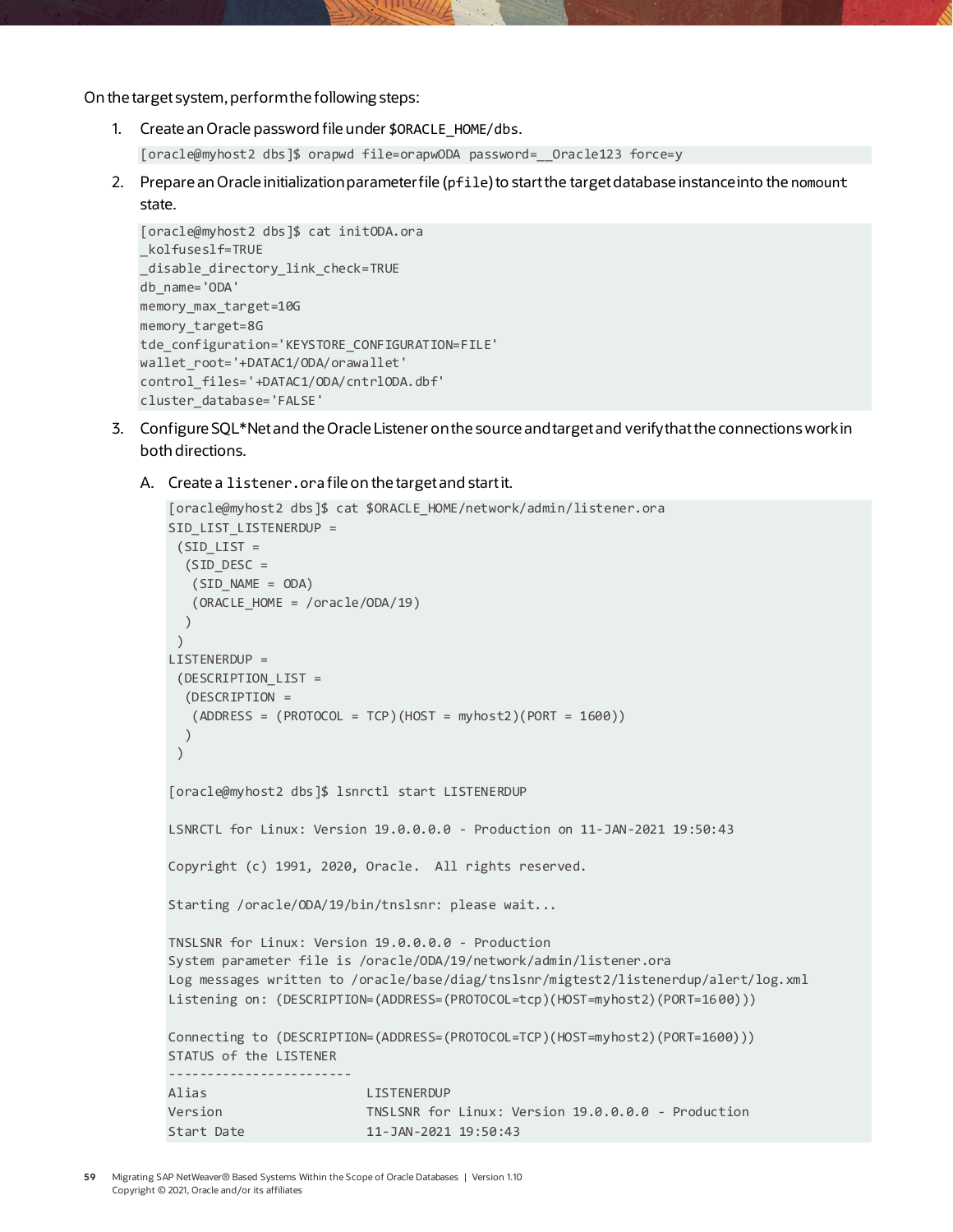```
Uptime 0 days 0 hr. 0 min. 0 sec
Trace Level off
Security ON: Local OS Authentication
SNMP OFF
Listener Parameter File /oracle/ODA/19/network/admin/listener.ora
Listener Log File /oracle/base/diag/tnslsnr/migtest2/listenerdup/alert/log.xml
Listening Endpoints Summary...
   (DESCRIPTION=(ADDRESS=(PROTOCOL=tcp)(HOST=myhost2)(PORT=1600)))
Services Summary...
Service "ODA" has 1 instance(s).
   Instance "ODA", status UNKNOWN, has 1 handler(s) for this service...
The command completed successfully
```
# B. Configure a tnsnames.ora file.

```
[oracle@myhost2 ~]$ cat $ORACLE_HOME/network/admin/tnsnames.ora
ORGODA =
 (DESCRIPTION =
   (ADDRESS_LIST =
   (ADDRESS = (PROTOCOL = TCP)(HOST = myhost1)(PORT = 1600))\lambda (CONNECT_DATA =
    (SERVICE_NAME = ODA)
   )
 )
DUPODA =(DESCRIPTION =
   (ADDRESS_LIST =
   (ADDRESS = (PROTOCOL = TCP)(HOST = myhost2)(PORT = 1600))\lambda (CONNECT_DATA =
    (SERVICE_NAME = ODA)
   )
)
```
4. Create the required directory for the encryption wallet in ASM.

[oracle@myhost2 ~]\$ asmcmd ASMCMD> cd +DATAC1 ASMCMD> mkdir ODA ASMCMD> cd ODA ASMCMD> mkdir orawallet ASMCMD> mkdir orawallet/tde

5. Start the target instance into the nomount state by using the prepared pfile.

```
SQL> startup nomount pfile='?/dbs/initODA.ora"
ORACLE instance started.
```
6. Create an empty encryption wallet on ASM on the target system.

SQL> ADMINISTER KEY MANAGEMENT CREATE KEYSTORE IDENTIFIED BY "<password>";

keystore altered.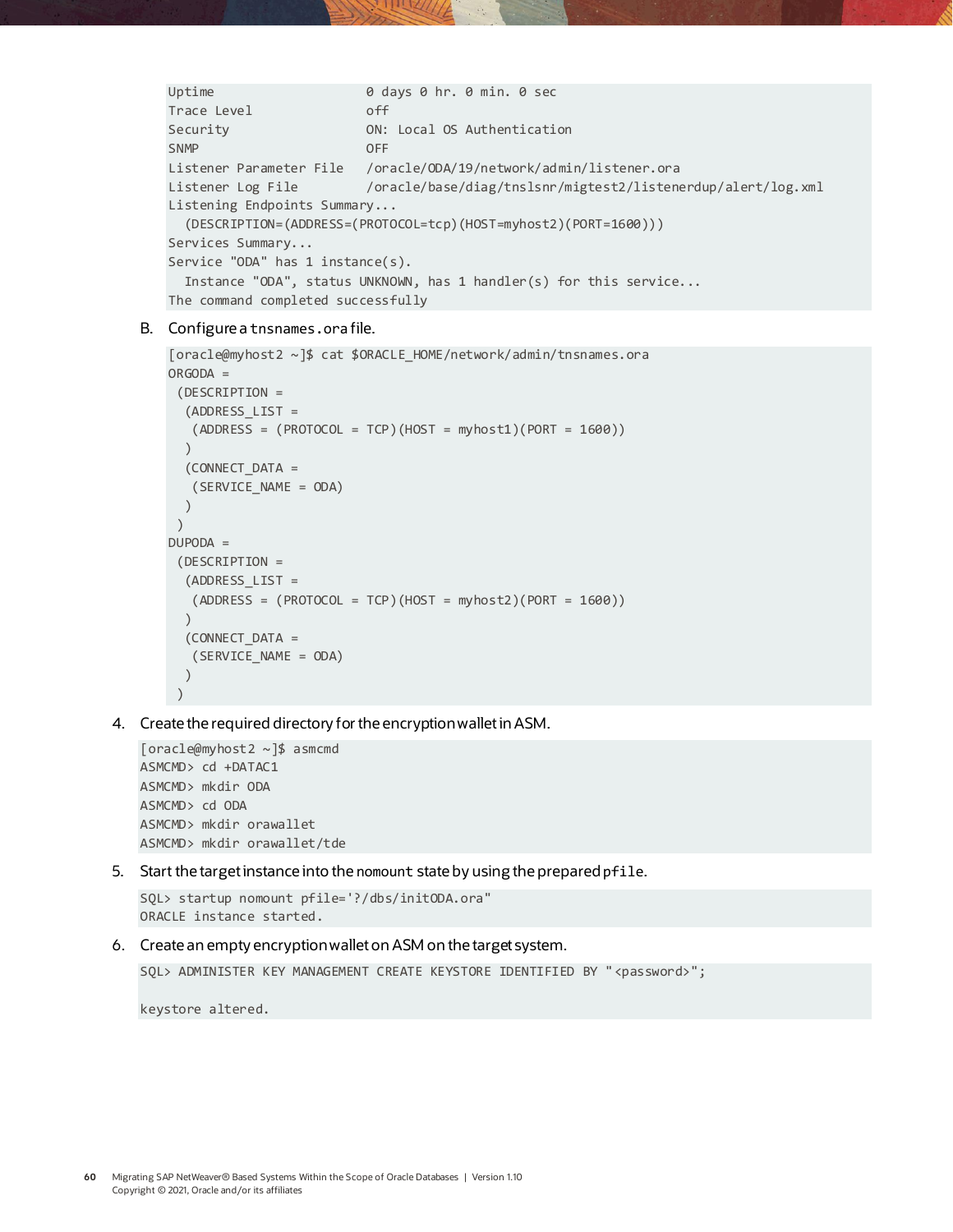7. Merge the encryption keys from the previously created temporary encryption wallet into the new encryption wallet on ASM, and open it.

```
SQL> ADMINISTER KEY MANAGEMENT MERGE KEYSTORE '/tmp/' IDENTIFIED BY "<password>" INTO EXISTING 
KEYSTORE '+DATAC1/ODA/orawallet/tde/' IDENTIFIED BY "<password>" WITH BACKUP;
```
keystore altered.

SQL> ADMINISTER KEY MANAGEMENT SET KEYSTORE OPEN IDENTIFIED BY "<password>";

keystore altered.

- 8. Restart the target instance into the nomount state by using the prepared pfile.
- 9. Open the encryption wallet and create an autologin wallet.

```
SOL> ADMINISTER KEY MANAGEMENT SET KEYSTORE OPEN IDENTIFIED BY "<password>";
```

```
keystore altered.
```

```
SQL> ADMINISTER KEY MANAGEMENT CREATE AUTO_LOGIN KEYSTORE FROM KEYSTORE IDENTIFIED BY 
"<password>";
```
keystore altered.

10. Restart the target instance into the nomount state by using the prepared pfile and verify that the encryption wallet opens automatically.

```
SOL> select WRL TYPE, STATUS, WALLET TYPE, WALLET ORDER, KEYSTORE MODE from v$encryption wallet;
```

| WRL TYPE | <b>STATUS</b> | WALLET TYPE | WALLET OR KEYSTORE |             |
|----------|---------------|-------------|--------------------|-------------|
|          |               |             |                    |             |
| FILE     | OP EN         | AUTOLOGIN   | SINGLE             | <b>NONE</b> |

On the source system, run duplication of the source database.

```
connect target sys/"__Oracle123"@ORGODA
connect auxiliary sys/"__Oracle123"@DUPODA
run {
ALLOCATE CHANNEL t1 DEVICE TYPE disk;
ALLOCATE CHANNEL t2 DEVICE TYPE disk;
ALLOCATE CHANNEL t3 DEVICE TYPE disk;
ALLOCATE CHANNEL t4 DEVICE TYPE disk;
ALLOCATE CHANNEL t5 DEVICE TYPE disk;
ALLOCATE CHANNEL t6 DEVICE TYPE disk;
ALLOCATE CHANNEL t7 DEVICE TYPE disk;
ALLOCATE CHANNEL t8 DEVICE TYPE disk;
ALLOCATE AUXILIARY CHANNEL a1 DEVICE TYPE disk;
ALLOCATE AUXILIARY CHANNEL a2 DEVICE TYPE disk;
ALLOCATE AUXILIARY CHANNEL a3 DEVICE TYPE disk;
ALLOCATE AUXILIARY CHANNEL a4 DEVICE TYPE disk;
ALLOCATE AUXILIARY CHANNEL a5 DEVICE TYPE disk;
ALLOCATE AUXILIARY CHANNEL a6 DEVICE TYPE disk;
ALLOCATE AUXILIARY CHANNEL a7 DEVICE TYPE disk;
ALLOCATE AUXILIARY CHANNEL a8 DEVICE TYPE disk;
duplicate target database to ODA from active database using backupset nofilenamecheck;
}
```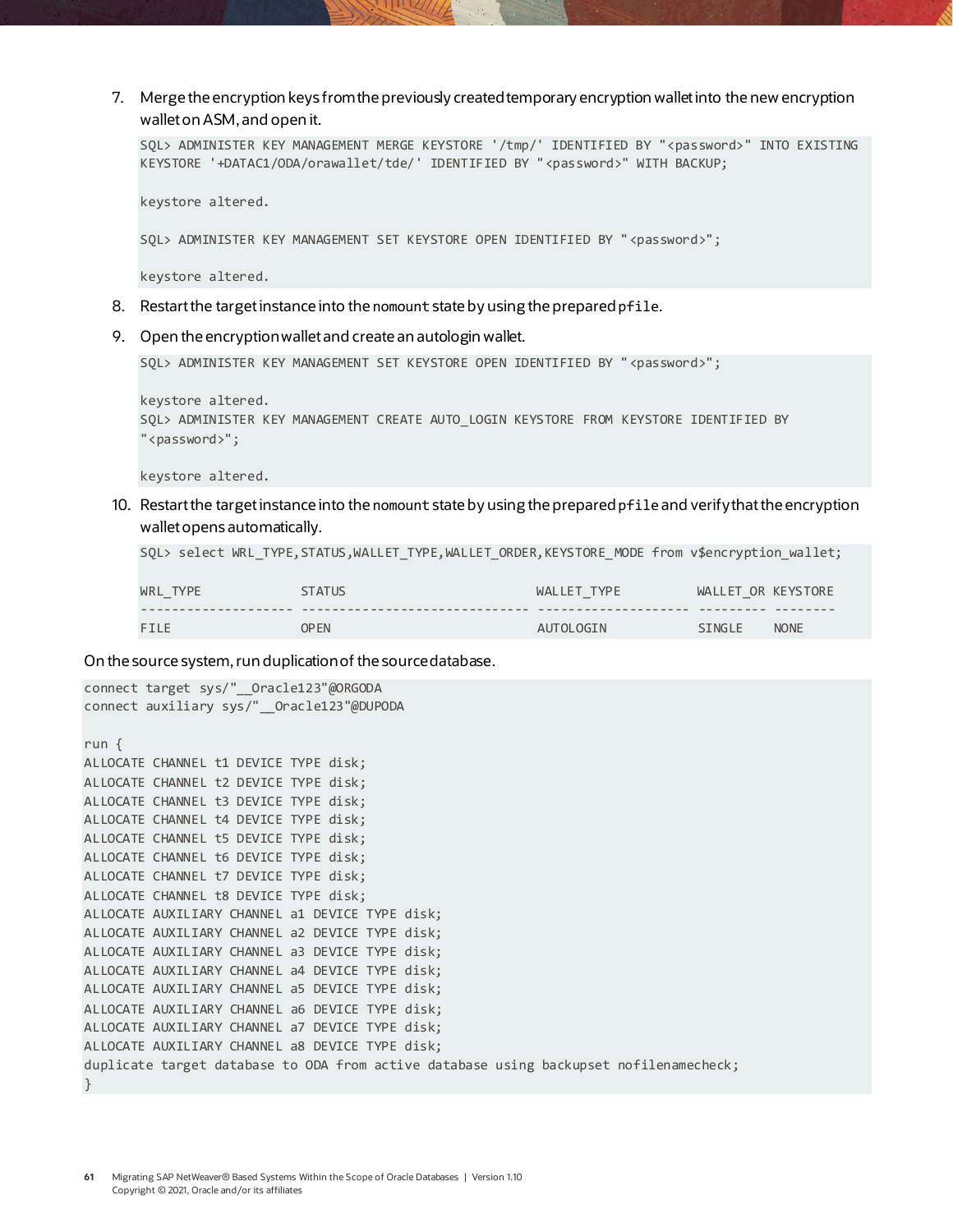**Example 2: RMAN Duplicate from an Unencrypted Oracle 19c Source Database with Existing TDE Configuration**

This example illustrates the RMAN Duplicate Database migration method in detail by migrating an unencrypted source database, ODA, from an on-premises Exadata to Exadata Cloud@Customer.The source database has an existing TDE configuration (encryption wallet).

On the source system, perform the following steps:

- 1. Create a temporary encryption wallet on the file system. ADMINISTER KEY MANAGEMENT CREATE KEYSTORE '/tmp/' identified by "<password>";
- 2. Merge the encryption keys from the source into the temporary encryption wallet. ADMINISTER KEY MANAGEMENT MERGE KEYSTORE '+DATAC1/ODA/orawallet/tde/' INTO EXISTING KEYSTORE '/tmp/' IDENTIFIED BY "<password>" WITH BACKUP;
- 3. If required, copy the temporary encryption wallet to a file system location that can be accessed from the target system.

[oracle@myhost1 ~]\$ scp /tmp/ewallet.p12 myhost2:/tmp

- 4. Configure SQL\*Net and the Oracle Listener on the source and target, and verify that the connections work in both directions.
	- A. Create a listener.ora file on the source and start it.

```
[oracle@myhost1 ~]$ cat $ORACLE_HOME/network/admin/listener.ora
SID_LIST_LISTENERORG =
 (SID LIST =
  (SID DESC =
   (SID_NAME = ODA)
    (ORACLE_HOME = /oracle/ODA/19)
   )
\left( \right)LISTENERORG =
 (DESCRIPTION_LIST =
   (DESCRIPTION =
   (ADDRESS = (PROTOCOL = TCP)(HOST = myhost1)(PORT = 1600)) )
 \left( \right)[oracle@myhost1 ~]$ lsnrctl start LISTENERORG
LSNRCTL for Linux: Version 19.0.0.0.0 - Production on 11-JAN-2021 19:47:44
Copyright (c) 1991, 2020, Oracle. All rights reserved.
Starting /oracle/ODA/19/bin/tnslsnr: please wait...
TNSLSNR for Linux: Version 19.0.0.0.0 - Production
System parameter file is /oracle/ODA/19/network/admin/listener.ora
Log messages written to /oracle/base/diag/tnslsnr/migtest1/listenerorg/alert/log.xml
Listening on: (DESCRIPTION=(ADDRESS=(PROTOCOL=tcp)(HOST=myhost1)(PORT=1600)))
Connecting to (DESCRIPTION=(ADDRESS=(PROTOCOL=TCP)(HOST=myhost1)(PORT=1600)))
STATUS of the LISTENER
------------------------
Alias LISTENERORG
Version TNSLSNR for Linux: Version 19.0.0.0.0 - Production
```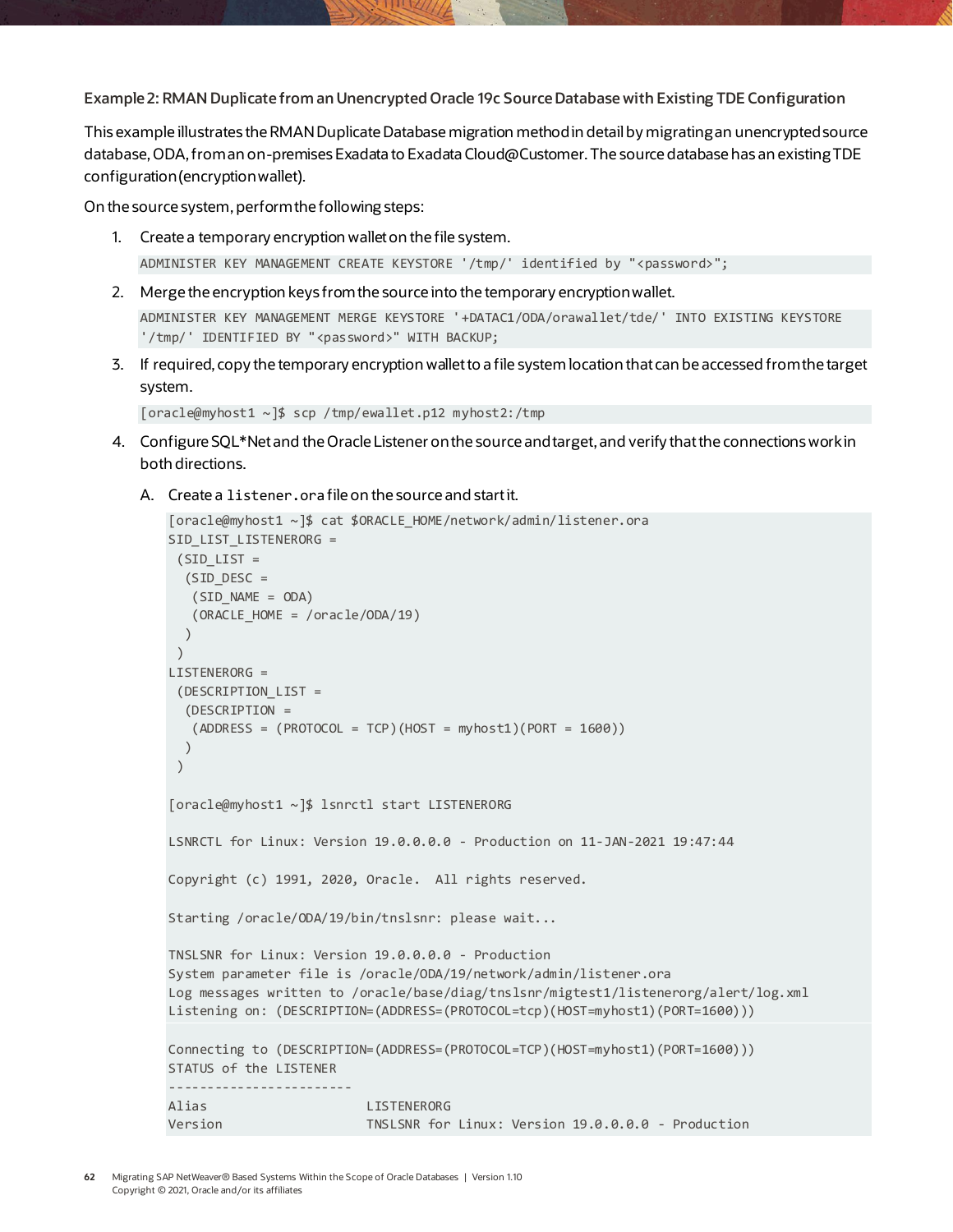```
Start Date 11-JAN-2021 19:47:44
Uptime 0 days 0 hr. 0 min. 0 sec
Trace Level off
Security ON: Local OS Authentication
SNMP OFF
Listener Parameter File /oracle/ODA/19/network/admin/listener.ora
Listener Log File /oracle/base/diag/tnslsnr/migtest1/listenerorg/alert/log.xml
Listening Endpoints Summary...
   (DESCRIPTION=(ADDRESS=(PROTOCOL=tcp)(HOST=myhost1)(PORT=1600)))
Services Summary...
Service "ODA" has 1 instance(s).
  Instance "ODA", status UNKNOWN, has 1 handler(s) for this service...
The command completed successfully
```
B. Configure a tnsnames.ora file.

```
[oracle@myhost1 ~]$ cat $ORACLE_HOME/network/admin/tnsnames.ora
ORGODA =
 (DESCRIPTION =
   (ADDRESS_LIST =
   (ADDRESS = (PROTOCOL = TCP)(HOST = myhost1)(PORT = 1600))\lambda (CONNECT_DATA =
    (SERVICE_NAME = ODA)
   )
 )
DUPODA =
 (DESCRIPTION =
   (ADDRESS_LIST =
   (ADDRESS = (PROTOCOL = TCP)(HOST = myhost2)(PORT = 1600))\lambda (CONNECT_DATA =
    (SERVICE_NAME = ODA)
   )
)
```
On the target system, perform the following steps:

1. Create an Oracle password file under \$ORACLE\_HOME/dbs.

[oracle@myhost2 dbs]\$ orapwd file=orapwODA password=\_\_Oracle123 force=y

2. Prepare an Oracle initialization parameter file (pfile) to startthe target database instance into the nomount state.

```
[oracle@myhost2 dbs]$ cat initODA.ora
_kolfuseslf=TRUE
_disable_directory_link_check=TRUE
db_name='ODA'
memory_max_target=10G
memory_target=8G
tde_configuration='KEYSTORE_CONFIGURATION=FILE'
wallet root='+DATAC1/ODA/orawallet'
control_files='+DATAC1/ODA/cntrlODA.dbf'
cluster_database='FALSE'
```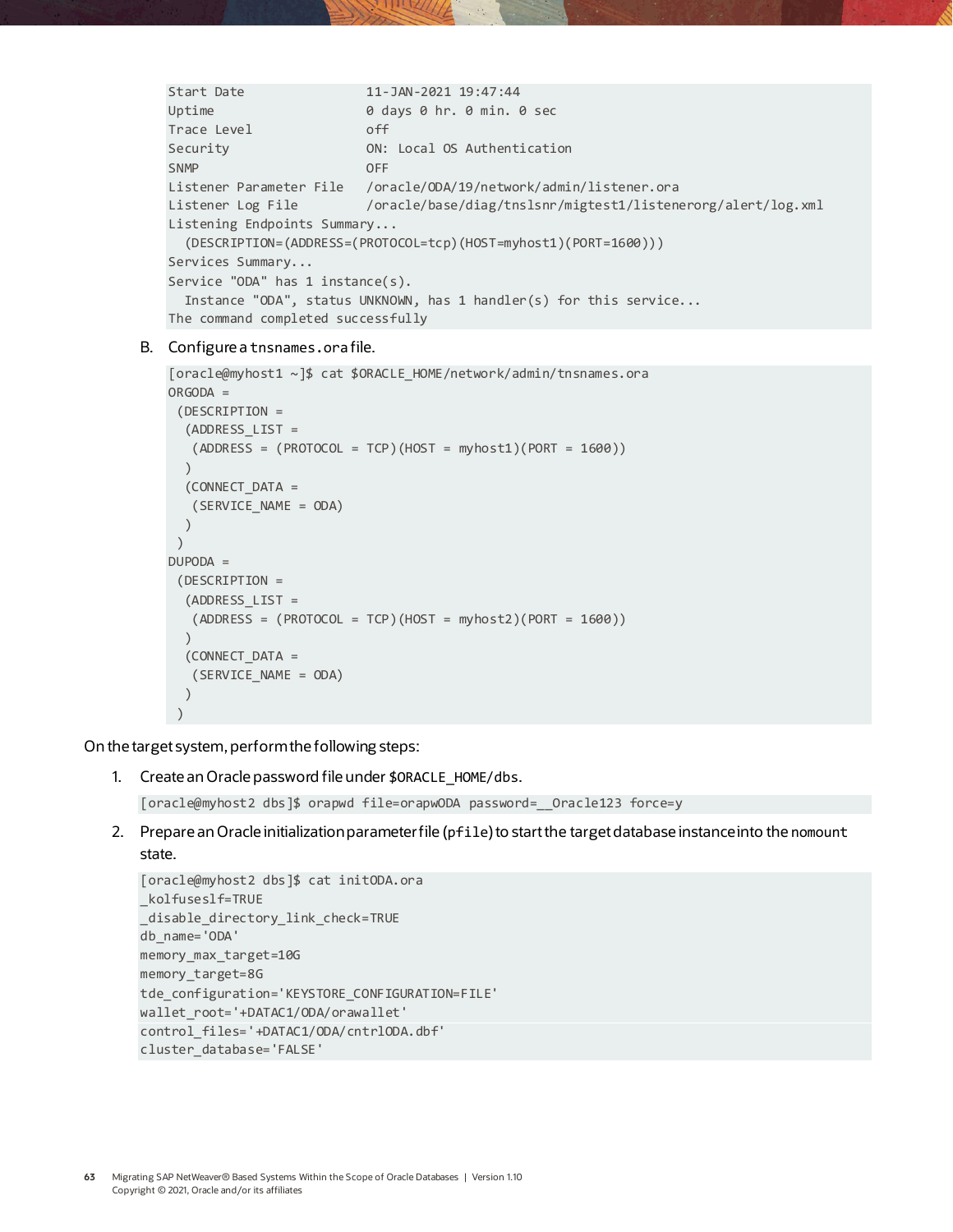- 3. Configure SQL\*Net and the Oracle Listener on the source and target, and verify that the connections work in both directions.
	- A. Create a listener.ora file on the target and start it.

```
[oracle@myhost2 dbs]$ cat $ORACLE_HOME/network/admin/listener.ora
SID LIST LISTENERDUP =
 (SID LIST =
  (SID</del>_E) = (SID_NAME = ODA)
    (ORACLE_HOME = /oracle/ODA/19)
   )
 )
LISTENERDUP =
 (DESCRIPTION_LIST =
   (DESCRIPTION =
   (ADDRESS = (PROTOCOL = TCP)(HOST = myhost2)(PORT = 1600)) )
 )
[oracle@myhost2 dbs]$ lsnrctl start LISTENERDUP
LSNRCTL for Linux: Version 19.0.0.0.0 - Production on 11-JAN-2021 19:50:43
Copyright (c) 1991, 2020, Oracle. All rights reserved.
Starting /oracle/ODA/19/bin/tnslsnr: please wait...
TNSLSNR for Linux: Version 19.0.0.0.0 - Production
System parameter file is /oracle/ODA/19/network/admin/listener.ora
Log messages written to /oracle/base/diag/tnslsnr/migtest2/listenerdup/alert/log.xml
Listening on: (DESCRIPTION=(ADDRESS=(PROTOCOL=tcp)(HOST=myhost2)(PORT=1600)))
Connecting to (DESCRIPTION=(ADDRESS=(PROTOCOL=TCP)(HOST=myhost2)(PORT=1600)))
STATUS of the LISTENER
------------------------
Alias LISTENERDUP
Version TNSLSNR for Linux: Version 19.0.0.0.0 - Production
Start Date 11-JAN-2021 19:50:43
Uptime 0 days 0 hr. 0 min. 0 sec
Trace Level off
Security ON: Local OS Authentication
SNMP OFF
Listener Parameter File /oracle/ODA/19/network/admin/listener.ora
Listener Log File //oracle/base/diag/tnslsnr/migtest2/listenerdup/alert/log.xml
Listening Endpoints Summary...
   (DESCRIPTION=(ADDRESS=(PROTOCOL=tcp)(HOST=myhost2)(PORT=1600)))
Services Summary...
Service "ODA" has 1 instance(s).
  Instance "ODA", status UNKNOWN, has 1 handler(s) for this service...
The command completed successfully
```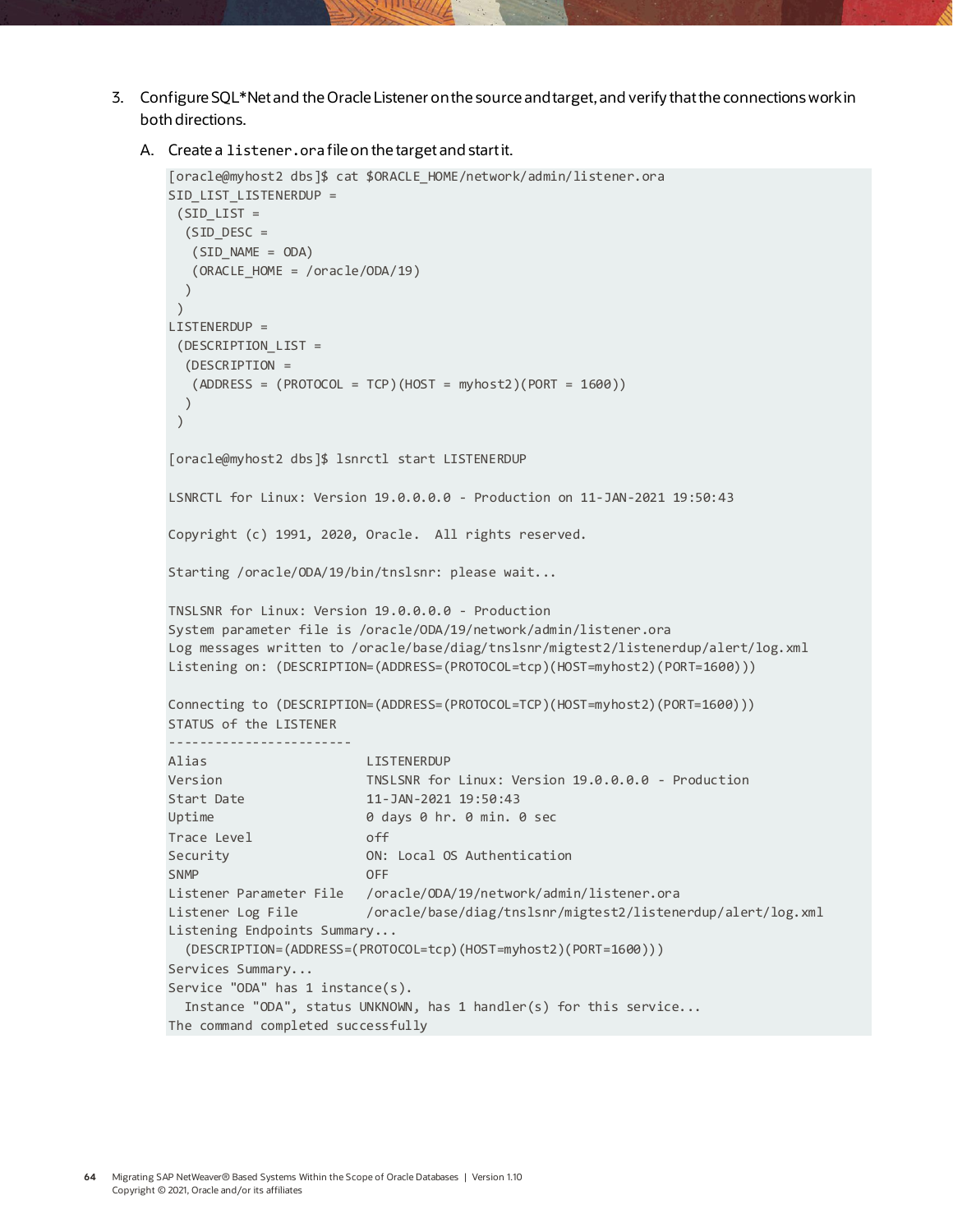### B. Configure a tnsnames.ora file.

```
[oracle@myhost2 ~]$ cat $ORACLE_HOME/network/admin/tnsnames.ora
ORGODA =
 (DESCRIPTION =
   (ADDRESS_LIST =
   (ADDRESS = (PROTOCOL = TCP)(HOST = myhost1)(PORT = 1600))\lambda (CONNECT_DATA =
    (SERVICE_NAME = ODA)
   )
 \left( \right)DUPODA =
 (DESCRIPTION =
   (ADDRESS_LIST =
   (ADDRESS = (PROTOCOL = TCP)(HOST = myhost2)(PORT = 1600))\lambda (CONNECT_DATA =
    (SERVICE_NAME = ODA)
   )
 )
```
4. Create the required directory for the encryption wallet in ASM.

```
[oracle@myhost2 ~]$ asmcmd
ASMCMD> cd +DATAC1
ASMCMD> mkdir ODA
ASMCMD> cd ODA
ASMCMD> mkdir orawallet
ASMCMD> mkdir orawallet/tde
```
5. Start the target instance into the nomount state by using the prepared pfile.

```
SQL> startup nomount pfile='?/dbs/initODA.ora"
ORACLE instance started.
```
6. Create an empty encryption wallet on ASM on the target system.

SQL> ADMINISTER KEY MANAGEMENT CREATE KEYSTORE IDENTIFIED BY "<password>";

keystore altered.

7. Merge the encryption keys from the previously created temporary encryption wallet into the new encryption wallet on ASM, and open it.

```
SQL> ADMINISTER KEY MANAGEMENT MERGE KEYSTORE '/tmp/' IDENTIFIED BY "<password>" INTO EXISTING 
KEYSTORE '+DATAC1/ODA/orawallet/tde/' IDENTIFIED BY "<password>" WITH BACKUP;
```
keystore altered.

SQL> ADMINISTER KEY MANAGEMENT SET KEYSTORE OPEN IDENTIFIED BY "<password>";

keystore altered.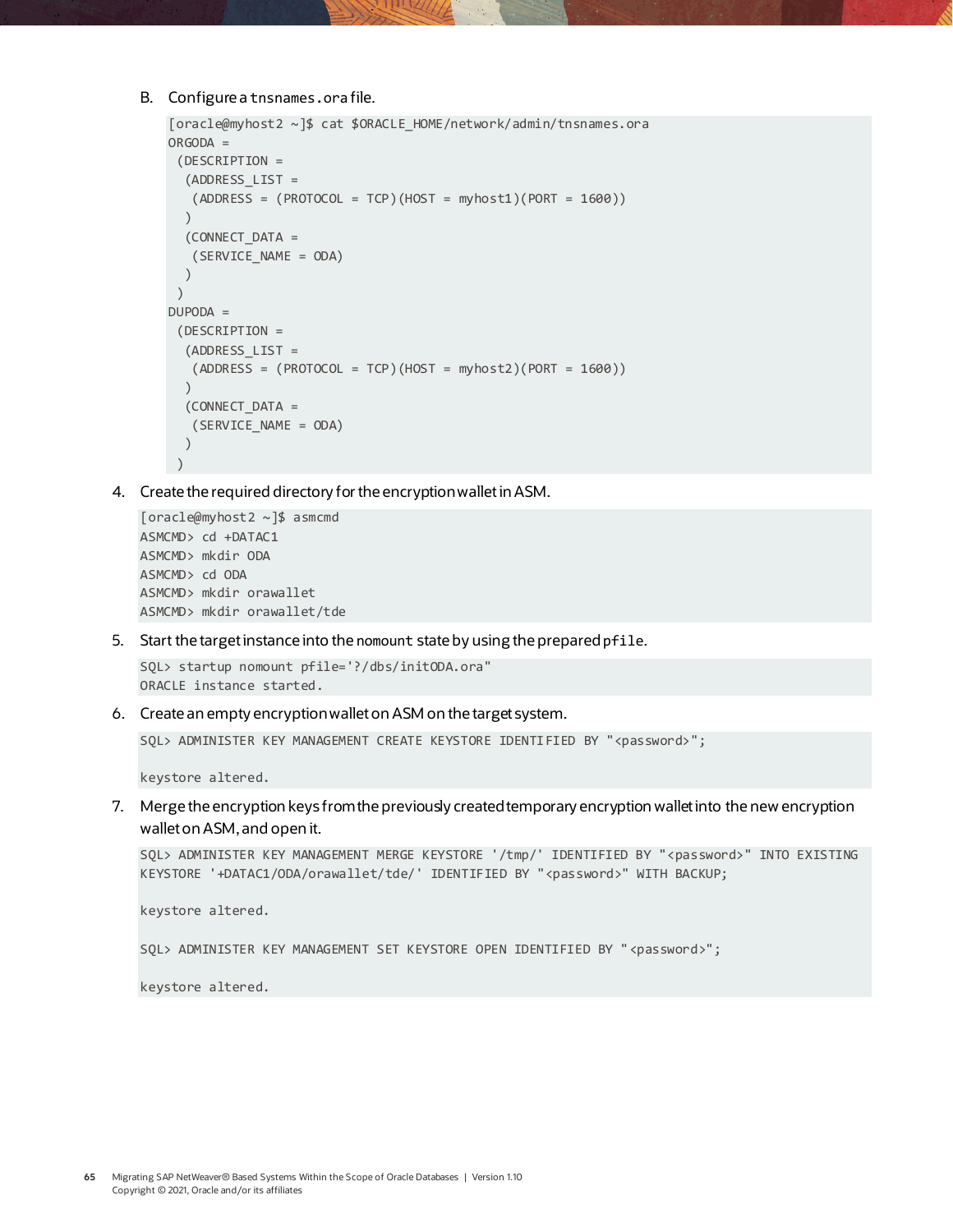- 8. Restart the target instance into the nomount state by using the prepared pfile.
- 9. Open the encryption wallet and create an autologin wallet.

```
SQL> ADMINISTER KEY MANAGEMENT SET KEYSTORE OPEN IDENTIFIED BY "<password>";
```

```
keystore altered.
SQL> ADMINISTER KEY MANAGEMENT CREATE AUTO_LOGIN KEYSTORE FROM KEYSTORE IDENTIFIED BY 
"<password>";
```
keystore altered.

10. Restart the target instance into the nomount state by using the prepared pfile and verify thatthe encryption wallet opens automatically.

|          | SQL> select WRL TYPE, STATUS, WALLET TYPE, WALLET ORDER, KEYSTORE MODE from v\$encryption wallet; |             |                    |             |
|----------|---------------------------------------------------------------------------------------------------|-------------|--------------------|-------------|
| WRL TYPE | <b>STATUS</b>                                                                                     | WALLET TYPE | WALLET OR KEYSTORE |             |
| FILE     | <b>OPEN</b>                                                                                       | AUTOLOGIN   | SINGLE             | <b>NONE</b> |

On the source system, run duplication of the source database.

```
connect target sys/" Oracle123"@ORGODA
connect auxiliary sys/"__Oracle123"@DUPODA
run {
ALLOCATE CHANNEL t1 DEVICE TYPE disk;
ALLOCATE CHANNEL t2 DEVICE TYPE disk;
ALLOCATE CHANNEL t3 DEVICE TYPE disk;
ALLOCATE CHANNEL t4 DEVICE TYPE disk;
ALLOCATE CHANNEL t5 DEVICE TYPE disk;
ALLOCATE CHANNEL t6 DEVICE TYPE disk;
ALLOCATE CHANNEL t7 DEVICE TYPE disk;
ALLOCATE CHANNEL t8 DEVICE TYPE disk;
ALLOCATE AUXILIARY CHANNEL a1 DEVICE TYPE disk;
ALLOCATE AUXILIARY CHANNEL a2 DEVICE TYPE disk;
ALLOCATE AUXILIARY CHANNEL a3 DEVICE TYPE disk;
ALLOCATE AUXILIARY CHANNEL a4 DEVICE TYPE disk;
ALLOCATE AUXILIARY CHANNEL a5 DEVICE TYPE disk;
ALLOCATE AUXILIARY CHANNEL a6 DEVICE TYPE disk;
ALLOCATE AUXILIARY CHANNEL a7 DEVICE TYPE disk;
ALLOCATE AUXILIARY CHANNEL a8 DEVICE TYPE disk;
duplicate target database to ODA from active database using backupset as encrypted nofilenamecheck;
}
```
## **Example 3: RMAN Duplicate from an Unencrypted Oracle 19c Source Database with No TDE Configuration**

This example illustrates the RMAN Duplicate Database migration method in detail by migrating an unencrypted source database, ODA, from an on-premises Exadata to Exadata Cloud@Customer. The source database has noexisting TDE configuration (encryption wallet). TDE encryption is implemented on the target after duplication.

On the source system, configure SQL\*Net and the Oracle Listener on the source and target and verify that the connections work in both directions:

1. Create a listener.ora file on the source and start it.

```
[oracle@myhost1 ~]$ cat $ORACLE_HOME/network/admin/listener.ora
SID LIST LISTENERORG =
```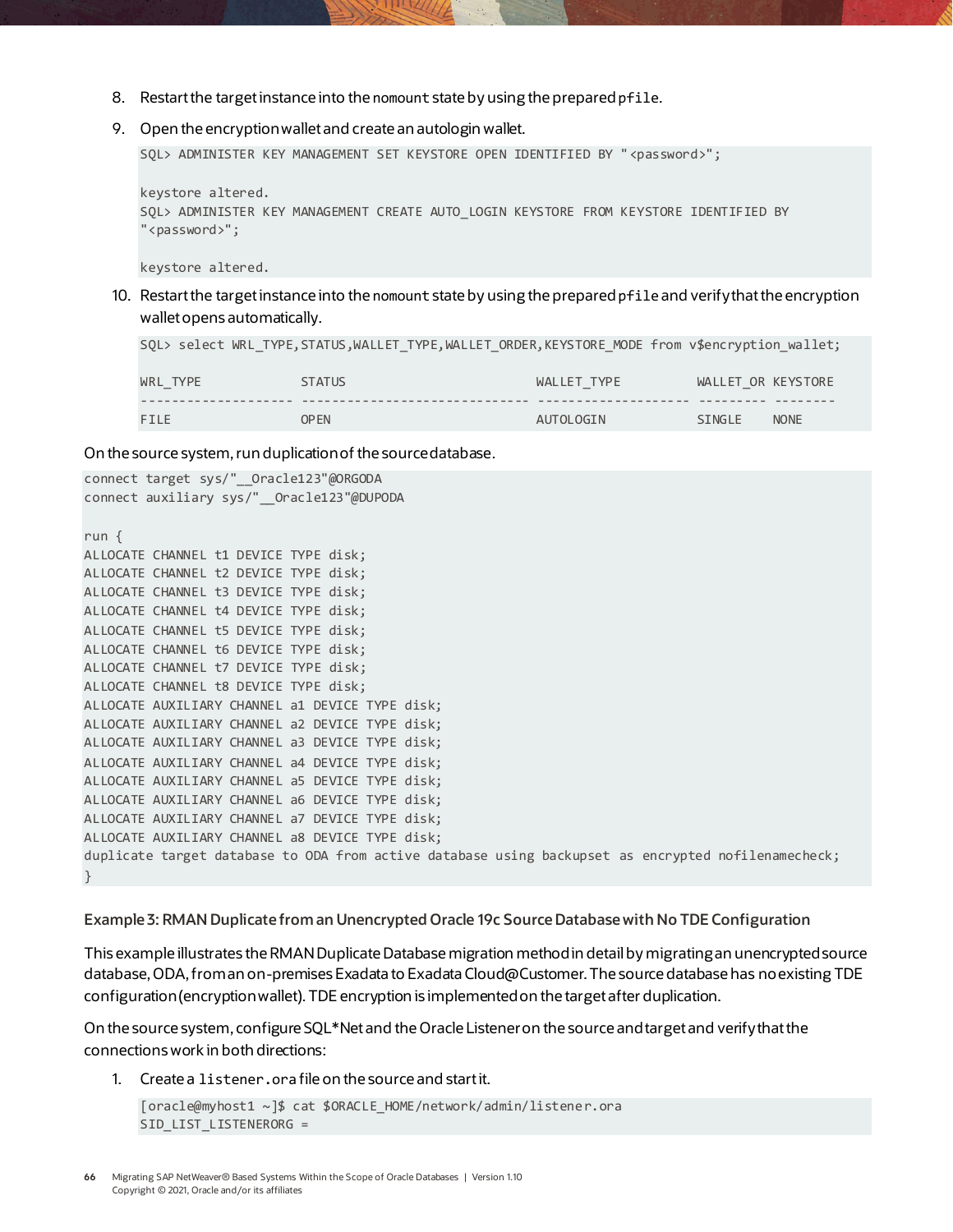```
(SID LIST =(SID DESC =
    (SID_NAME = ODA)
    (ORACLE_HOME = /oracle/ODA/19)
   )
 )
LISTENERORG =
 (DESCRIPTION_LIST =
   (DESCRIPTION =
   (ADDRESS = (PROTOCOL = TCP)(HOST = myhost1)(PORT = 1600)) )
 )
[oracle@myhost1 ~]$ lsnrctl start LISTENERORG
LSNRCTL for Linux: Version 19.0.0.0.0 - Production on 11-JAN-2021 19:47:44
Copyright (c) 1991, 2020, Oracle. All rights reserved.
Starting /oracle/ODA/19/bin/tnslsnr: please wait...
TNSLSNR for Linux: Version 19.0.0.0.0 - Production
System parameter file is /oracle/ODA/19/network/admin/listener.ora
Log messages written to /oracle/base/diag/tnslsnr/migtest1/listenerorg/alert/log.xml
Listening on: (DESCRIPTION=(ADDRESS=(PROTOCOL=tcp)(HOST=myhost1)(PORT=1600)))
Connecting to (DESCRIPTION=(ADDRESS=(PROTOCOL=TCP)(HOST=myhost1)(PORT=1600)))
STATUS of the LISTENER
------------------------
Alias LISTENERORG
Version TNSLSNR for Linux: Version 19.0.0.0.0 - Production
Start Date 11-JAN-2021 19:47:44
Uptime 0 days 0 hr. 0 min. 0 sec
Trace Level off
Security ON: Local OS Authentication
SNMP OFF
Listener Parameter File /oracle/ODA/19/network/admin/listener.ora
Listener Log File /oracle/base/diag/tnslsnr/migtest1/listenerorg/alert/log.xml
Listening Endpoints Summary...
   (DESCRIPTION=(ADDRESS=(PROTOCOL=tcp)(HOST=myhost1)(PORT=1600)))
Services Summary...
Service "ODA" has 1 instance(s).
   Instance "ODA", status UNKNOWN, has 1 handler(s) for this service...
The command completed successfully
```

```
2. Configure a tnsnames.ora file.
```

```
[oracle@myhost1 ~]$ cat $ORACLE_HOME/network/admin/tnsnames.ora
ORGODA =
 (DESCRIPTION =
   (ADDRESS_LIST =
   (ADDRESS = (PROTOCOL = TCP)(HOST = myhost1)(PORT = 1600))\left( \right) (CONNECT_DATA =
    (SERVICE_NAME = ODA)
   )
)
```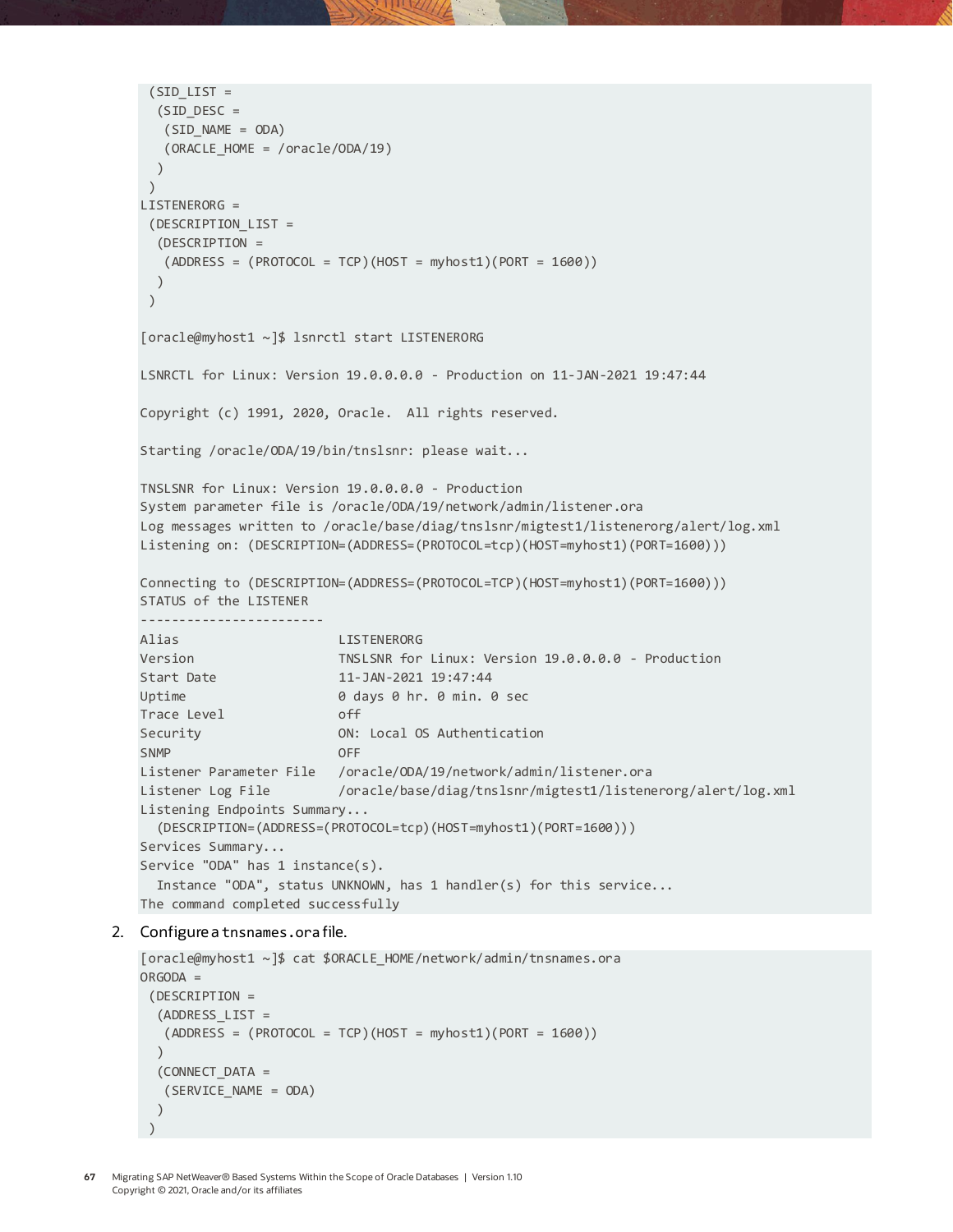```
DUPODA =(DESCRIPTION =
   (ADDRESS_LIST =
   (ADDRESS = (PROTOCOL = TCP)(HOST = myhost2)(PORT = 1600))\lambda (CONNECT_DATA =
    (SERVICE_NAME = ODA)
   )
 )
```
On the target system, perform the following steps:

1. Create an Oracle password file under \$ORACLE\_HOME/dbs.

[oracle@myhost2 dbs]\$ orapwd file=orapwODA password=\_\_Oracle123 force=y

2. Prepare an Oracle initialization parameter file (pfile) to startthe target database instance into the nomount state.

```
[oracle@myhost2 dbs]$ cat initODA.ora
_kolfuseslf=TRUE
_disable_directory_link_check=TRUE
db_name='ODA'
memory max target=10G
memory_target=8G
tde_configuration='KEYSTORE_CONFIGURATION=FILE'
wallet root='+DATAC1/ODA/orawallet'
control_files='+DATAC1/ODA/cntrlODA.dbf'
cluster_database='FALSE'
```
- 3. Configure SQL\*Net and the Oracle Listener on the source and target and verify that the connections work in both directions.
	- A. Create a listener.ora file on the target and start it.

```
[oracle@myhost2 dbs]$ cat $ORACLE_HOME/network/admin/listener.ora
SID LIST LISTENERDUP =
 (SID_LIST =(SID</del>_E) = (SID_NAME = ODA)
    (ORACLE_HOME = /oracle/ODA/19)
   )
 )
LISTENERDUP =
 (DESCRIPTION_LIST =
   (DESCRIPTION =
    (ADDRESS = (PROTOCOL = TCP)(HOST = myhost2)(PORT = 1600))
   )
 )
[oracle@myhost2 dbs]$ lsnrctl start LISTENERDUP
LSNRCTL for Linux: Version 19.0.0.0.0 - Production on 11-JAN-2021 19:50:43
Copyright (c) 1991, 2020, Oracle. All rights reserved.
Starting /oracle/ODA/19/bin/tnslsnr: please wait...
TNSLSNR for Linux: Version 19.0.0.0.0 - Production
System parameter file is /oracle/ODA/19/network/admin/listener.ora
```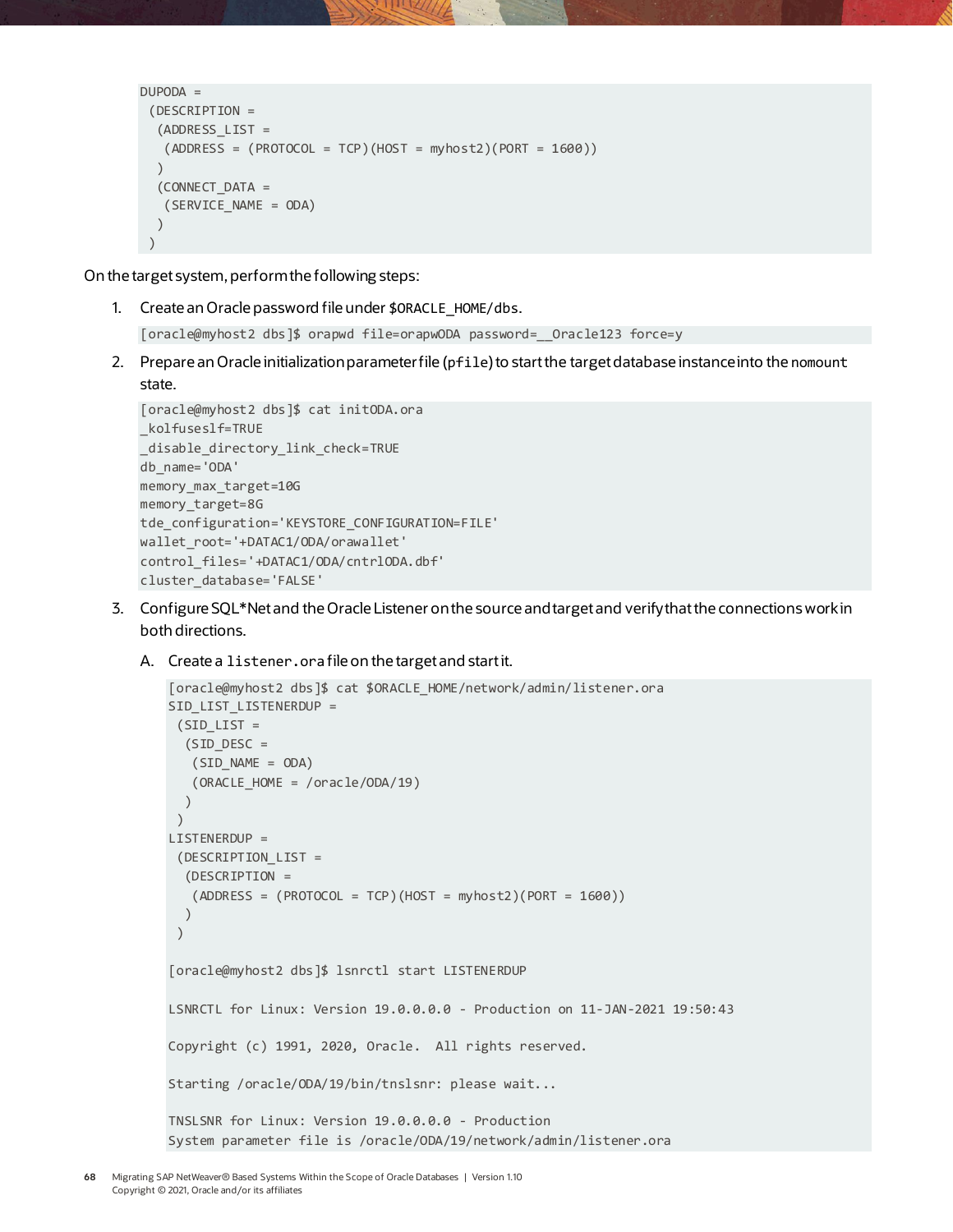Log messages written to /oracle/base/diag/tnslsnr/migtest2/listenerdup/alert/log.xml Listening on: (DESCRIPTION=(ADDRESS=(PROTOCOL=tcp)(HOST=myhost2)(PORT=1600)))

Connecting to (DESCRIPTION=(ADDRESS=(PROTOCOL=TCP)(HOST=myhost2)(PORT=1600))) STATUS of the LISTENER ------------------------ Alias LISTENERDUP Version TNSLSNR for Linux: Version 19.0.0.0.0 - Production Start Date 11-JAN-2021 19:50:43 Uptime 0 days 0 hr. 0 min. 0 sec Trace Level off Security ON: Local OS Authentication SNMP OFF Listener Parameter File /oracle/ODA/19/network/admin/listener.ora Listener Log File /oracle/base/diag/tnslsnr/migtest2/listenerdup/alert/log.xml Listening Endpoints Summary... (DESCRIPTION=(ADDRESS=(PROTOCOL=tcp)(HOST=myhost2)(PORT=1600))) Services Summary... Service "ODA" has 1 instance(s). Instance "ODA", status UNKNOWN, has 1 handler(s) for this service... The command completed successfully

### B. Configure a tnsnames.ora file.

```
[oracle@myhost2 ~]$ cat $ORACLE_HOME/network/admin/tnsnames.ora
ORGODA =(DESCRIPTION =
   (ADDRESS_LIST =
   (ADDRESS = (PROTOCOL = TCP)(HOST = myhost1)(PORT = 1600))\lambda (CONNECT_DATA =
    (SERVICE_NAME = ODA)
   )
 )DUPODA =
 (DESCRIPTION =
   (ADDRESS_LIST =
    (ADDRESS = (PROTOCOL = TCP)(HOST = myhost2)(PORT = 1600))
  \lambda (CONNECT_DATA =
    (SERVICE_NAME = ODA)
   )
 \left( \right)
```
4. Start the target instance into the nomount state by using the prepared pfile.

SQL> startup nomount pfile='?/dbs/initODA.ora" ORACLE instance started.

On the source system, run duplication of the source database.

```
connect target sys/"__Oracle123"@ORGODA
connect auxiliary sys/"__Oracle123"@DUPODA
run {
ALLOCATE CHANNEL t1 DEVICE TYPE disk;
ALLOCATE CHANNEL t2 DEVICE TYPE disk;
ALLOCATE CHANNEL t3 DEVICE TYPE disk;
ALLOCATE CHANNEL t4 DEVICE TYPE disk;
```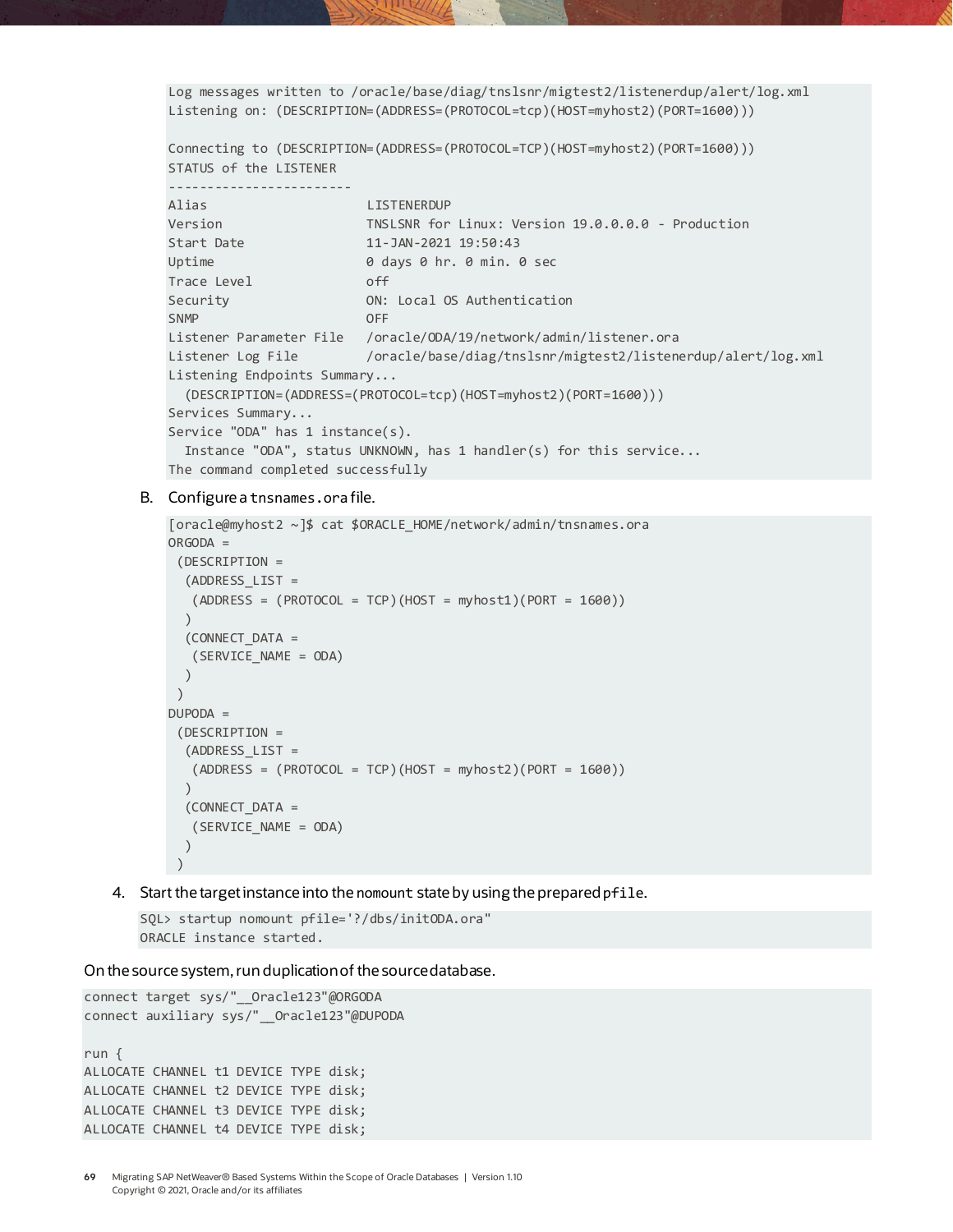```
ALLOCATE CHANNEL t5 DEVICE TYPE disk;
ALLOCATE CHANNEL t6 DEVICE TYPE disk;
ALLOCATE CHANNEL t7 DEVICE TYPE disk;
ALLOCATE CHANNEL t8 DEVICE TYPE disk;
ALLOCATE AUXILIARY CHANNEL a1 DEVICE TYPE disk;
ALLOCATE AUXILIARY CHANNEL a2 DEVICE TYPE disk;
ALLOCATE AUXILIARY CHANNEL a3 DEVICE TYPE disk;
ALLOCATE AUXILIARY CHANNEL a4 DEVICE TYPE disk;
ALLOCATE AUXILIARY CHANNEL a5 DEVICE TYPE disk;
ALLOCATE AUXILIARY CHANNEL a6 DEVICE TYPE disk;
ALLOCATE AUXILIARY CHANNEL a7 DEVICE TYPE disk;
ALLOCATE AUXILIARY CHANNEL a8 DEVICE TYPE disk;
duplicate target database to ODA from active database using backupset nofilenamecheck;
}
```
On the target system, perform the following steps:

1. Create the required directory for the encryption wallet in ASM.

```
[oracle@myhost2 ~]$ asmcmd
ASMCMD> cd +DATAC1
ASMCMD> mkdir ODA
ASMCMD> cd ODA
ASMCMD> mkdir orawallet
ASMCMD> mkdir orawallet/tde
```
- 2. Restart the target database into the open state.
- 3. Create an empty encryption wallet on ASM on the target system.

SQL> ADMINISTER KEY MANAGEMENT CREATE KEYSTORE IDENTIFIED BY "<password>";

keystore altered.

4. Open the encryption wallet and set a new master key.

SQL> ADMINISTER KEY MANAGEMENT SET KEYSTORE OPEN IDENTIFIED BY "<password>";

```
keystore altered.
SQL> alter system set "_db_discard_lost_masterkey"=TRUE;
```
System altered. SQL> ADMINISTER KEY MANAGEMENT SET KEY USING TAG 'MASTERKEY' FORCE KEYSTORE IDENTIFIED BY "<password>" WITH BACKUP;

keystore altered.

- 5. Restart the target database into the open state.
- 6. Open the encryption wallet and create an autologin wallet.

SQL> ADMINISTER KEY MANAGEMENT SET KEYSTORE OPEN IDENTIFIED BY "<password>";

```
keystore altered.
SQL> ADMINISTER KEY MANAGEMENT CREATE AUTO_LOGIN KEYSTORE FROM KEYSTORE IDENTIFIED BY 
"<password>";
```
keystore altered.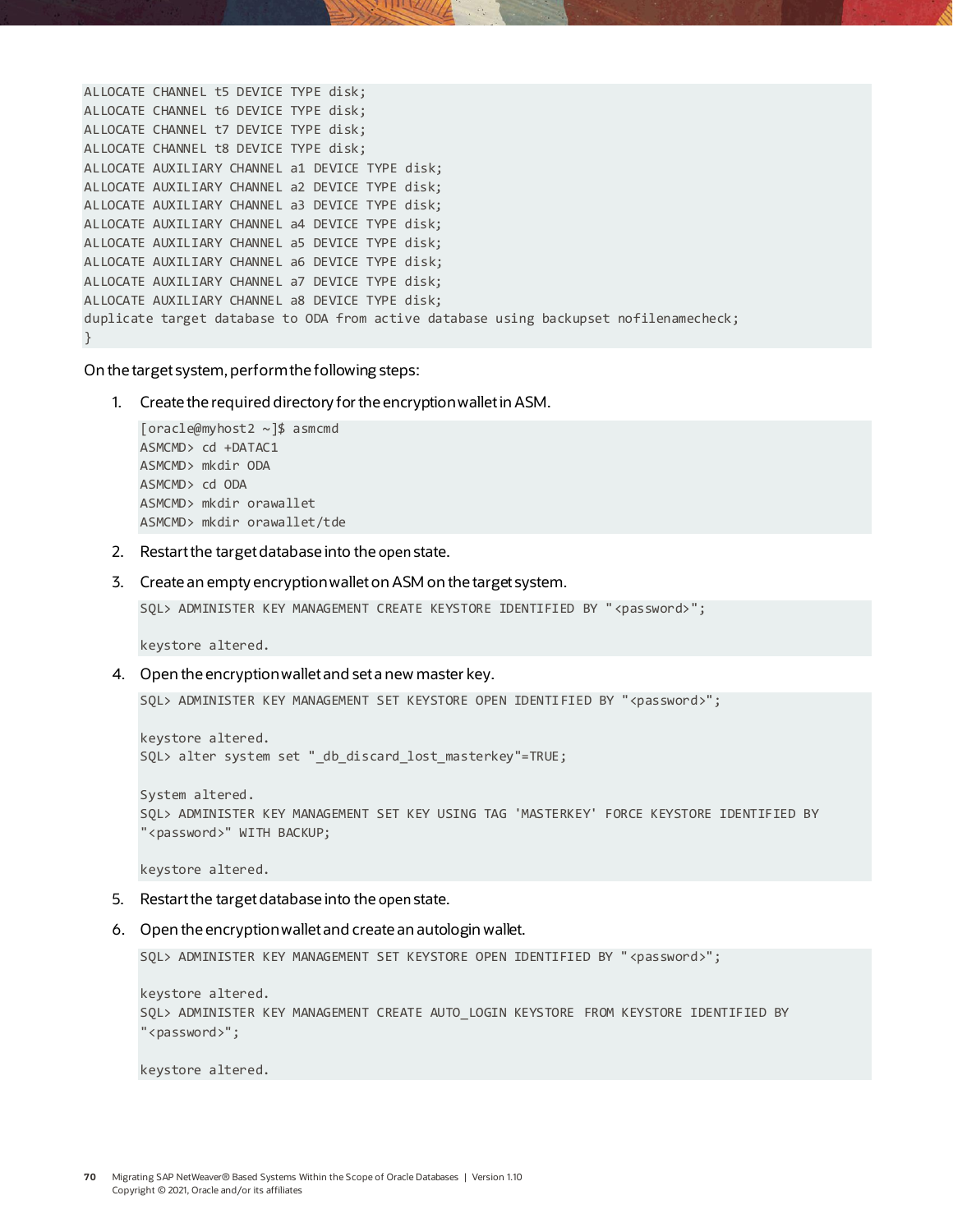7. Restart the target instance into the open state by using the prepared pfile and verify thatthe encryption wallet opens automatically.

SQL> select WRL TYPE, STATUS, WALLET\_TYPE, WALLET\_ORDER, KEYSTORE\_MODE from v\$encryption\_wallet;

| WRL TYPE | <b>STATUS</b> | WALLET TYPE | WALLET OR KEYSTORE |             |
|----------|---------------|-------------|--------------------|-------------|
|          |               |             |                    |             |
| FILE     | <b>OPEN</b>   | AUTOLOGIN   | <b>SINGLE</b>      | <b>NONE</b> |

- 8. Shut down the database again.
- 9. For offline encryption of the whole database, follow these steps. If you want to perform online encryption, skip to step 10.
	- A. Encrypt the SYSTEM and UNDO tablespaces in the mount state.
	- B. Open the database.
	- C. Set all the remaining permanent tablespaces offline.
	- D. Start an encryption job for each data file.

```
shutdown immediate;
startup mount;
ALTER TABLESPACE SYSTEM ENCRYPTION OFFLINE ENCRYPT;
ALTER TABLESPACE PSAPUNDO001 ENCRYPTION OFFLINE ENCRYPT;
ALTER TABLESPACE PSAPUNDO002 ENCRYPTION OFFLINE ENCRYPT;
ALTER DATABASE OPEN;
declare
   cmd1 varchar2(32767);
   cmd2 varchar2(32767);
  job cmd varchar2(32767);
   jobname varchar2(32767);
   prefix varchar2(512);
begin
   for t1 in (SELECT tablespace_name from dba_tablespaces where contents<>'TEMPORARY' and 
contents<>'UNDO' and tablespace_name<>'SYSTEM') loop
     cmd1:='ALTER TABLESPACE '|| t1.tablespace_name ||' OFFLINE';
     begin
       execute immediate cmd1;
       exception
         when others then null;
     end;
     for f1 in (select file_name from dba_data_files where tablespace_name = 
t1.tablespace_name) loop
       cmd2:='ALTER DATABASE DATAFILE '||''''||''''||f1.file_name||''''||''''||' ENCRYPT';
       job_cmd:='BEGIN EXECUTE IMMEDIATE '''||cmd2||'''; END;';
       prefix:=substr(t1.tablespace_name||'ENC',1,18);
      jobname:=dbms scheduler.generate job name(prefix);
       dbms_scheduler.create_job(job_name => jobname,job_type => 'PLSQL_BLOCK',job_action => 
job cmd,enabled => FALSE);
      dbms_scheduler.run_job(job_name => jobname,use_current_session => FALSE);
         dbms_output.put_line(job_cmd);
     end loop;
```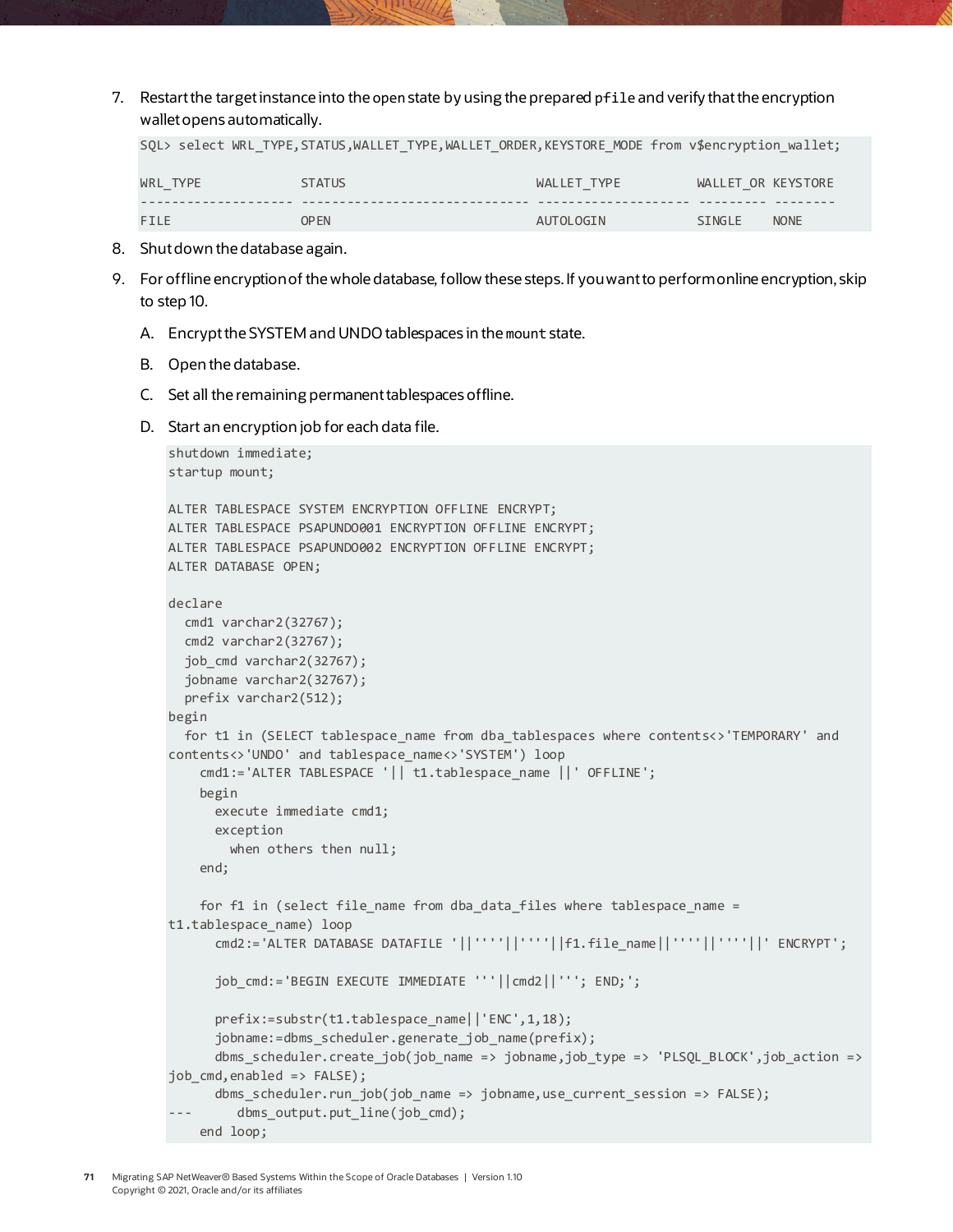```
 end loop;
end;
```
/

You can monitor the process by using the OS utility top, which shows numerous job queue processes consuming CPU time for encryption; by using V\$ENCRYPTED TABLESPACES; or by checking the status of the generated jobs in DBA SCHEDULER JOBS. For example: Output of top:

| 376750 oracle | 20 | 0  | 26.4g 99580  | 89440 S 26.8 0.1             |  | 0:02.93 ora j007 MFG001 |
|---------------|----|----|--------------|------------------------------|--|-------------------------|
| 376512 oracle | 20 | 0  | 26.7g 99684  | 89536 S 25.8 0.1             |  | 0:03.01 ora j004 MFG001 |
| 376488 oracle | 20 | 0  | 26.7g 106832 | 95292 S 24.8 0.1             |  | 0:03.12 ora_j000_MFG001 |
| 378349 oracle | 20 | 0  | 26.7g 99120  | 89060 R 24.8 0.1             |  | 0:02.78 ora_j008_MFG001 |
| 378357 oracle | 20 | 0  | 26.7g 99588  | 89432 R 24.5 0.1             |  | 0:02.46 ora j00b MFG001 |
| 376499 oracle | 20 | 0  | 26.4g 98892  | 88844 R 22.5 0.1             |  | 0:02.85 ora j003 MFG001 |
| 376495 oracle | 20 | 0  | 26.7g 99832  | 89664 S 21.9 0.1             |  | 0:02.93 ora_j002 MFG001 |
| 376490 oracle | 20 | 0  | 26.7g 99612  | 89472 S 21.2 0.1             |  | 0:02.58 ora_j001_MFG001 |
| 378360 oracle | 20 | 0  | 26.4g 102676 | 92488 S 20.3 0.1             |  | 0:02.53 ora_j00c_MFG001 |
| 378353 oracle | 20 | 0  | 26.7g 99784  | 89632 S 19.9 0.1             |  | 0:02.27 ora j009 MFG001 |
| 376642 oracle | 20 | 0  | 26.7g 99244  | 89164 S 19.6 0.1             |  | 0:02.82 ora j006 MFG001 |
| 376558 oracle | 20 | Q. |              | 26.4g 99284 89132 S 18.0 0.1 |  | 0:02.46 ora j005 MFG001 |

Out of of V\$ENCRYPTED TABLESPACES:

SQL> select TS#, STATUS, ENCRYPTIONALG from V\$ENCRYPTED TABLESPACES;

```
 TS# STATUS ENCRYPT
---------- ---------- -------
0 NORMAL AES128
1 NORMAL AES128
       2 NORMAL AES128
        4 ENCRYPTING AES128
        5 ENCRYPTING AES128
        6 NORMAL AES128
        7 NORMAL AES128
        8 NORMAL AES128
```
E. When all the data files are encrypted, set all the tablespaces back online. For example:

```
declare
   cmd1 varchar2(32767);
begin
   for t1 in (SELECT tablespace_name from dba_tablespaces where contents='PERMANENT' and 
tablespace_name<>'SYSTEM') loop
     cmd1:='ALTER TABLESPACE '|| t1.tablespace_name ||' ONLINE';
     begin
       execute immediate cmd1;
       exception
         when others then null;
     end;
   end loop;
end;
/
```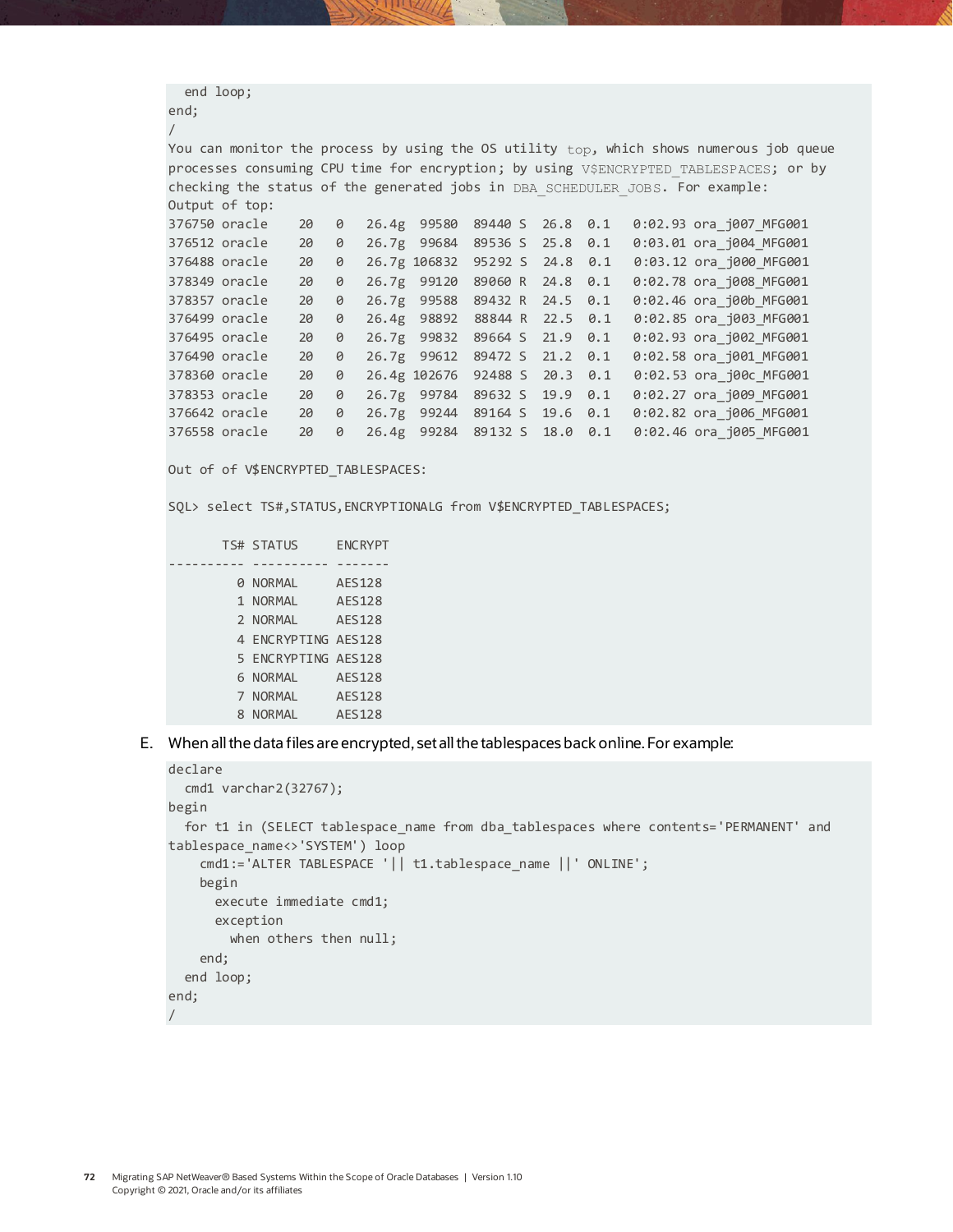10. For online encryption of the whole database, run the following PL/SQL script. Modify it to match your needs before running it.

```
declare
   old_file varchar2(500);
  new file varchar2(500);
   cmd varchar2(32767);
  job cmd varchar2(32767);
   jobname varchar2(32767);
  file_nr number;
  suffix varchar2(16):=' enc';
   prefix varchar2(512);
begin
  for t1 in (select tablespace name from dba tablespaces where contents<>'TEMPORARY') loop
    file nr := 1;
     cmd := 'ALTER TABLESPACE '||t1.tablespace_name||' ENCRYPTION ONLINE ENCRYPT 
FILE_NAME_CONVERT=(';
    for f1 in (select file name from dba data files where tablespace name = t1.tablespace name)
loop
      if file nr>1 then
         cmd:=cmd||',';
       end if;
      old file := f1.file name;
       if instr(old_file,'.')>1 then
        new file := substr(old file,1,instr(old file,'.')-
1)||lpad(to_char(file_nr),3,'0')||suffix||'.dbf';
       else
        new file := old file||lpad(to char(file nr),3,'0')||suffix||'.dbf';
       end if;
      file nr:=file nr+1;
       cmd:=cmd||''''||''''||old_file||''''||''''||','||''''||''''||new_file||''''||'''';
     end loop;
     cmd:=cmd||')';
     job_cmd:='BEGIN EXECUTE IMMEDIATE '''||cmd||'''; END;';
     prefix:=substr(t1.tablespace_name||'ENC',1,18);
     jobname:=dbms_scheduler.generate_job_name(prefix);
     dbms_scheduler.create_job(job_name => jobname,job_type => 'PLSQL_BLOCK',job_action => 
job cmd, enabled \Rightarrow FALSE);
     dbms_scheduler.run_job(job_name => jobname,use_current_session => FALSE);
   end loop;
end;
/
```
11. Create an encrypted temporary tablespace to replace your unencrypted PSAPTEMP tablespace.

```
CREATE TEMPORARY TABLESPACE PSAPTEMP_ENC TEMPFILE '+DATAC2' SIZE 32767M ENCRYPTION ENCRYPT;
ALTER DATABASE DEFAULT TEMPORARY TABLESPACE PSAPTEMP_ENC;
DROP TABLESPACE PSAPTEMP;
ALTER TABLESPACE PSAPTEMP_ENC RENAME TO PSAPTEMP;
```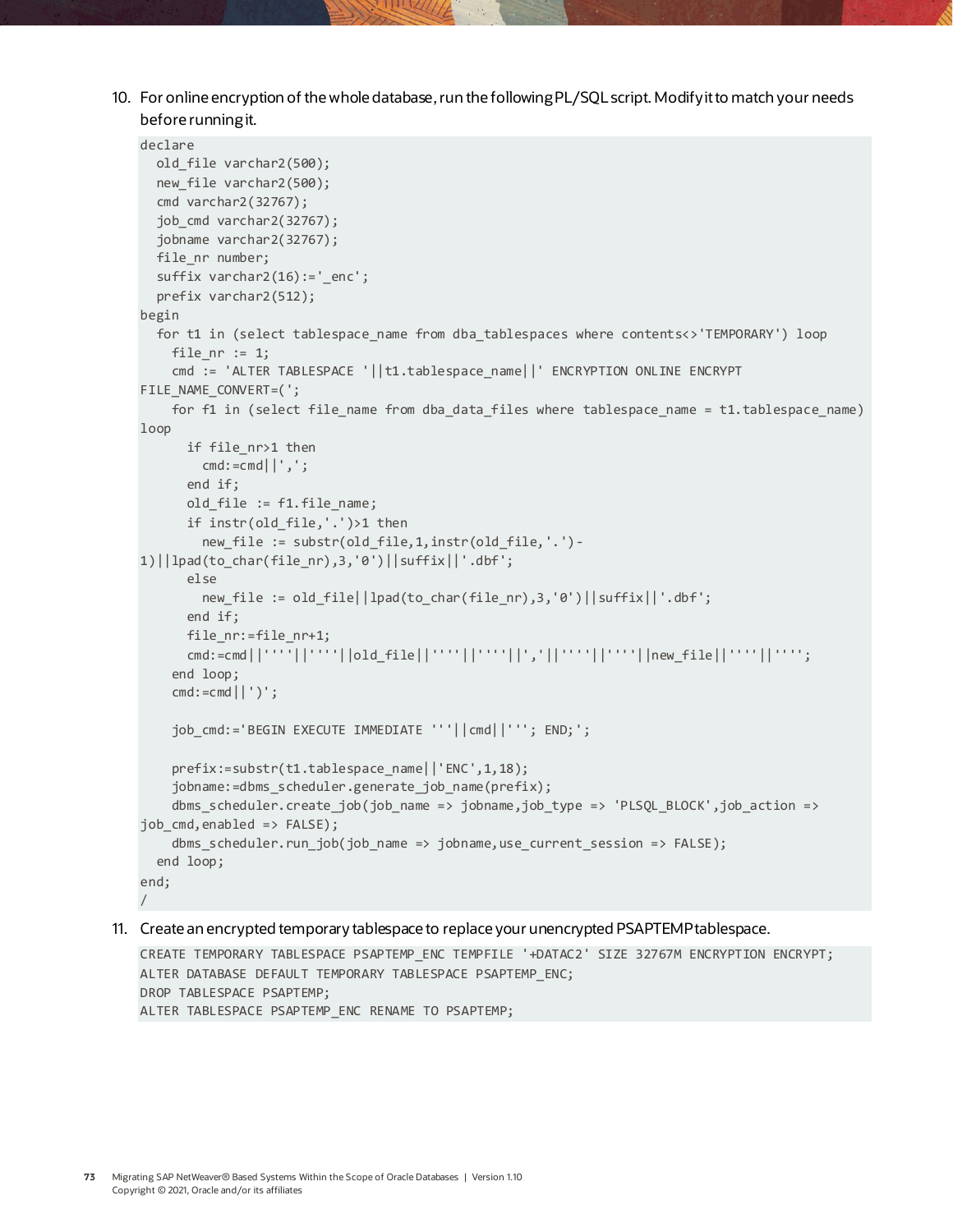## **Post-Migration Tasks**

After you migrate the database to the target system, there are usually numerous post-migration tasks that you need to performon the Oracle Database side and on the SAP application side.

## **Database-Related Post-Migration Tasks**

This section describes some common Oracle Database–related post-migration tasks.

#### **Adjust Oracle Initialization Parameters**

Follow the relevant SAP Notes for your target system and set Oracle initialization parameters appropriately. Keep the server parameter file (spfile) on ASM to be shared across the database instances.

Adjust Oracle RAC–specific parameters. For example, if your target system has two database compute nodes, make the following adjustments:

```
ODA001.instance number=1
ODA002.instance_number=2
ODA001.thread=1
ODA002.thread=2
ODA001.undo_tablespace='PSAPUNDO1'
ODA002.undo_tablespace='PSAPUNDO2'
*.remote_listener='<your_scan_name>:1521'
```
If you are using Oracle Database 19c, ensure that parameters for TDE are set properly for each database instance.

```
*.tde_configuration = 'KEYSTORE_CONFIGURATION=FILE'
*.wallet_root = '+DATAC1/ODA/orawallet'
```
For Oracle Database 12.1, 12.2, or 18c, TDE is configured in sqlnet.ora instead of the spfile. For example:

```
ENCRYPTION_WALLET_LOCATION=
 (SOURCE=
   (METHOD=FILE)
    (METHOD_DATA=
     (DIRECTORY=+DATAC1/ODA/orawallet)))
```
#### The following additional initialization parameters might also need adjustment:

log\_archive\_dest db\_create\_file\_dest db create online log dest 1 db\_create\_online\_log\_dest\_2 compatible db\_recovery\_file\_dest db\_recovery\_file\_dest\_size

## **Adjust Online Redo Logs and UNDO Tablespaces**

Start your first instance and add online redo log groups and UNDO tablespaces as needed.

#### **Manage the Password File**

Check whether your version of Oracle Database supports shared password files on ASM. If so, we recommend usinga shared password file across the database instances. Otherwise, or if you do not want the password file to be shared, place it under \$ORACLE\_HOME/dbs. In this case, ensure thatthe proper password file is copied to all other Oracle Database homes on all database compute nodes.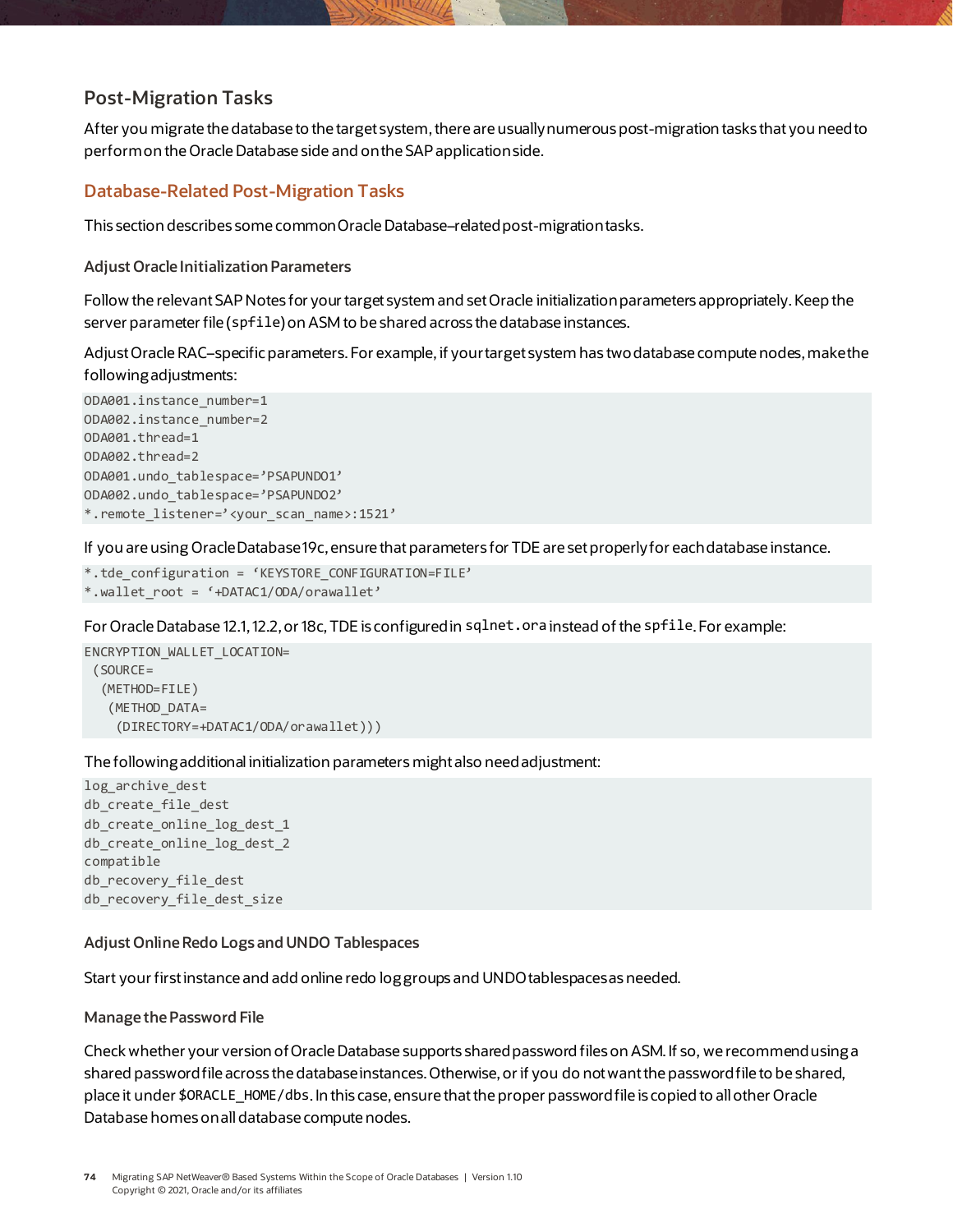## **Configure the Database with Oracle Clusterware**

As mentioned earlier, this document assumes that an initial installation with SWPM is performed and that the initial database is then replaced by the migrated one. This process configures the new temporary database with Oracle Clusterware. SAP application servers installed using SWPMalso have their own dedicated database service.

If you could not follow this approach, you can perform all the required steps manually by using the srvctl utility.

- 1. Register the database and the database instances with Oracle Clusterware.
- 2. Create a database service for each application server that connects to the system.
- 3. Configure the database services to run only on one database instance at a time to ensure that each SAP application server connects to only one database instance at the same time.
- 4. Configure the database services to fail over to other database instances as needed (but always to only one).

## **SAP-Related Post-Migration Tasks**

This section describes some commonSAP NetWeaver–related post-migration tasks.

#### **Application Server Profiles**

Application server profiles are created during application server installation using SWPM. If you install new application servers after migration, SWPM automatically creates the proper profiles. SWPM also creates a Linux command line scriptthat you mustrun on the target system to create a database service dedicated to the application server being installed.

If you keep your current application servers, you need to modify the application server instance profiles so that each application server connects to its dedicated database server through the SCAN listener. Also, you must create the database services.

For example, if you want to use EZCONNECT for a dialog instance named D01 and a database service namedODA\_D01:

SAP instance profile parameters:

```
SAPSYSTEMNAME=ODA
INSTANCE_NAME=D01
dbs/ora/tnsname=//<scan-listener>/ODA_D01
```
#### If you want to use sqlnet.ora with a TNS name to connect:

```
Sqlnet.ora:
ODA_D01= (DESCRIPTION =
    (ADDRESS=(PROTOCOL=TCP)
              (HOST=<scan-listener>)
              (PORT=1521)
    )
    (CONNECT_DATA =
        (SERVICE_NAME = ODA_D01)
        (GLOBAL_NAME = ODA)
        (FAILOVER_MODE =
              (TYPE = SELECT)
              (METHOD = BASIC)
       )
    )
)
```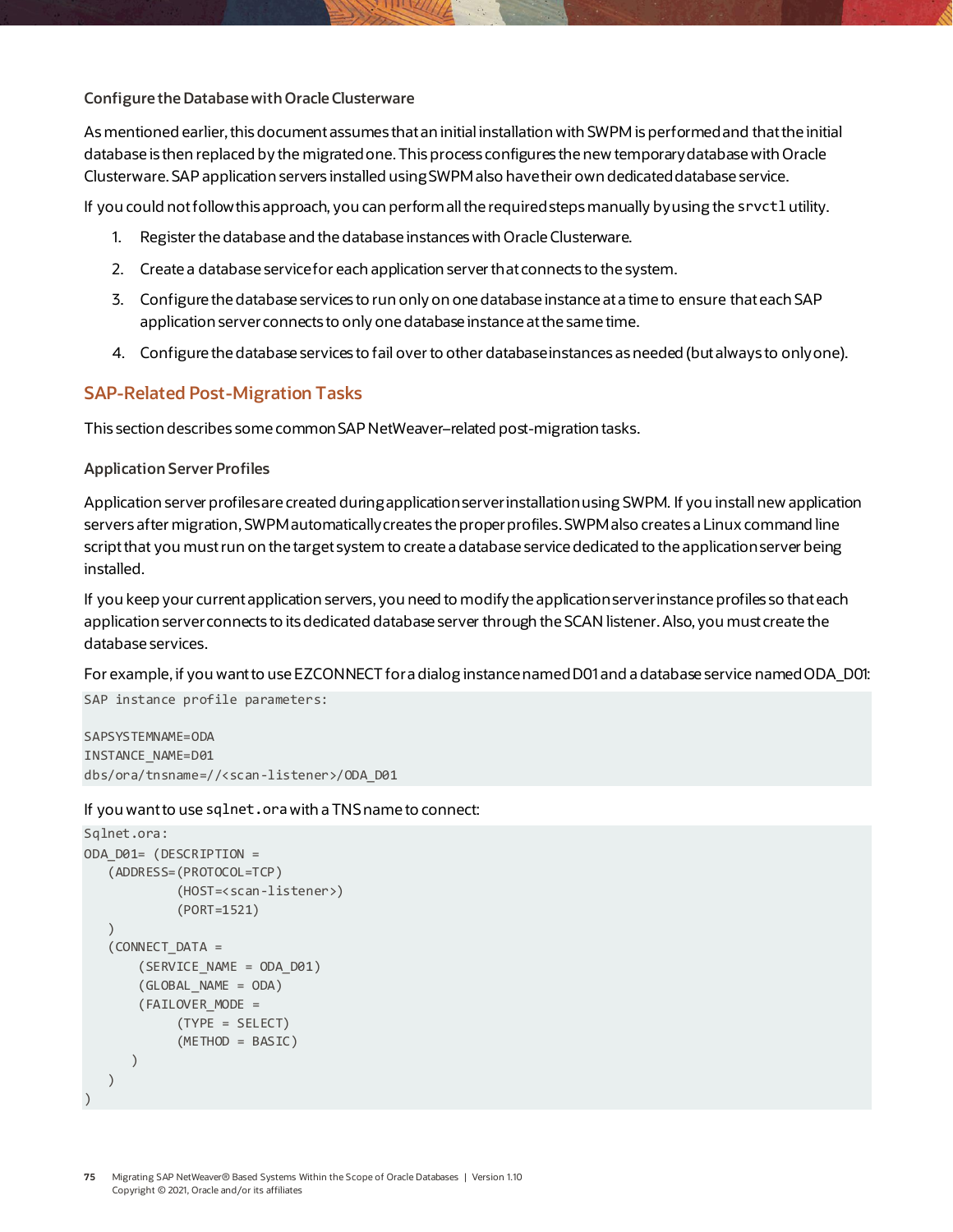SAP instance profile parameters:

SAPSYSTEMNAME=ODA INSTANCE\_NAME=D01 dbs/ora/tnsname=ODA\_D01

#### **Other SAP Post-Migration Tasks**

Following are some other potential SAP-related post-migration tasks:

- AdjustSAP RFC connections.
- Reschedule SAP jobs.
- Make any necessary SAP Solution Manager changes.
- Install new SAP licenses.
- Configure remote backups using DB13.
- For Oracle RAC, adjust SAP application server profiles as recommended.

# **References**

## **SAP**

Most of the SAP links require SAP login credentials for access.

## **SAP Documentation**

- [SAP Product Availability Matrix \(PAM\)](https://apps.support.sap.com/sap/support/pam)
- [SAP Software Logistics Toolset \(SL Tools\)](https://support.sap.com/en/tools/software-logistics-tools.html)
- [SAP Download Manager](https://support.sap.com/content/dam/support/en_us/library/ssp/my-support/help-for-sap-support-applications/online_help-download_manager.html)
- **[SAP Software Download Center \(SWDC\)](https://support.sap.com/swdc)**
- [SAP NetWeaver Guide Finder](https://cp.hana.ondemand.com/dps/d/preview/ec5624d5073d4c949b42bf284742748d/1.0/en-US/frameset.htm?576f5c1808de4d1abecbd6e503c9ba42.html)
- SAP Community Network: Oracle Community
- [SAP Help Portal: TCP/IP Ports of All SAP Products](https://help.sap.com/viewer/ports)

## **SAP Notes**

- 2956661 SAP NetWeaver on Oracle Database Exadata Cloud@Customer
- 2614080 SAP on Linux with Oracle Database Exadata Cloud@Customer: Enhanced Monitoring
- 2470718 [-Oracle Database Parameter 12.2 / 18c](https://launchpad.support.sap.com/#/notes/2470718) / 19c
- [1888485 -Database Parameter for 12.1.0.2](https://launchpad.support.sap.com/#/notes/1888485)
- [2378252 -Oracle Database Initialization Parameters for SAP NetWeaver Systems](https://launchpad.support.sap.com/#/notes/2378252)
- [2520061 -SAP on Oracle Cloud Infrastructure: Support prerequisites](https://launchpad.support.sap.com/#/notes/2520061)
- [611361 -Hostnames of SAP ABAP Platform servers](https://launchpad.support.sap.com/#/notes/611361)
- 146505 SAP GUI for the Java Environment
- [1914631 -Central Technical Note for Oracle Database 12c Release 1 \(12.1\)](https://launchpad.support.sap.com/#/notes/1914631)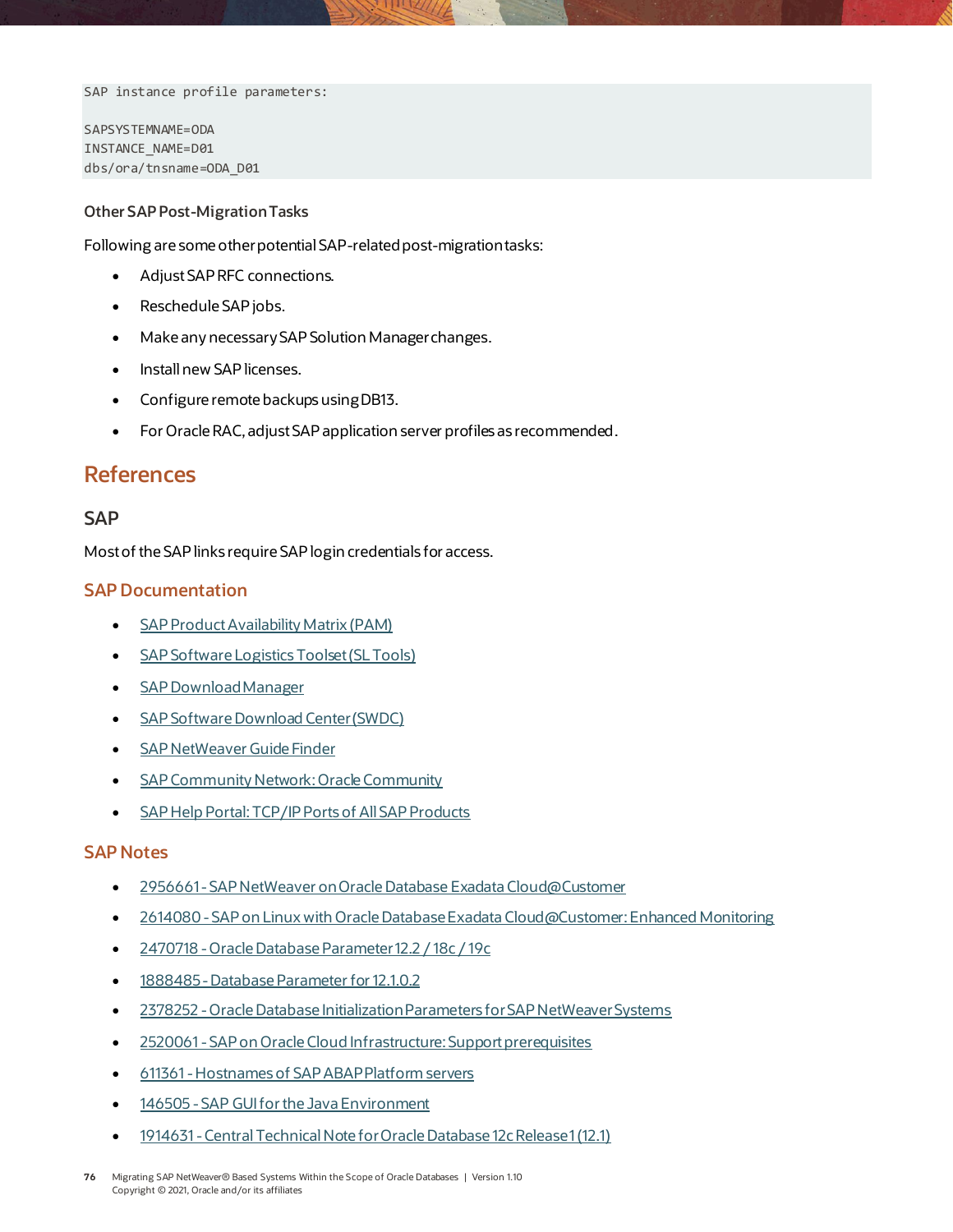- [2470660 -Oracle Database Central Technical Note for 12c Release 2 \(12.2\)](https://launchpad.support.sap.com/#/notes/2470660)
- [2660020 -Central Technical Note for Oracle Database 18c](https://launchpad.support.sap.com/#/notes/2660020)
- [2799900-Central Technical Note for Oracle Database 19c](https://launchpad.support.sap.com/#/notes/2799900)
- [1868094 -Overview: Oracle Security SAP Notes](https://launchpad.support.sap.com/#/notes/1868094)
- [1496927 -Protection of SAP instances through Oracle Clusterware](https://launchpad.support.sap.com/#/notes/1496927)
- [2591575 -Using Oracle Transparent Data Encryption \(TDE\) with SAP NetWeaver](https://launchpad.support.sap.com/#/notes/2591575)
- [2799991 -TDE Encryption Conversions for Tablespaces and Databases](https://launchpad.support.sap.com/#/notes/2799991)
- [1598594 -BR\\*Tools configuration for Oracle installation using user "oracle"](https://launchpad.support.sap.com/#/notes/1598594)
- [113747 -Owners and authorizations of BR\\*Tools](https://launchpad.support.sap.com/#/notes/113747)
- 776505 [ORA-01017/ORA-01031 in BR\\*Tools on Linux and Solaris 11](https://launchpad.support.sap.com/#/notes/776505)
- [2618837 -Oracle Exadata Cloud: Patches for 12.2.0.1](https://launchpad.support.sap.com/#/notes/2618837)
- [2618881 -Oracle Exadata Cloud: Patches for 12.1.0.2](https://launchpad.support.sap.com/#/notes/2618881)
- 2884306 Managing SAPDATA\_HOME and ORACLE\_BASE on Oracle Engineered Systems
- [2992680 -Managing shared and multiple Oracle Homes on Oracle Engineered Systems](https://launchpad.support.sap.com/#/notes/2992680)
- [2660062 -Oracle Exadata Cloud Service: Patches for Oracle 18c](https://launchpad.support.sap.com/#/notes/2660062)
- [2799970 -Patches for 19c: Oracle Exadata Cloud](https://launchpad.support.sap.com/#/notes/2799970)
- [2422996 -Oracle: OPatch Versions 12.2.0.1.8, 11.2.0.3.18 and Newer](https://launchpad.support.sap.com/#/notes/2422996)
- [3018983 -Additional information to the Oracle technical brief "Migrating SAP NetWeaver based Systems to](https://launchpad.support.sap.com/#/notes/3018983)  [Oracle Exadata Cloud Solutions"](https://launchpad.support.sap.com/#/notes/3018983)
- [527843 -Oracle RAC support in the SAP environment](https://launchpad.support.sap.com/#/notes/527843)
- 2072655 [FAQ: Oracle Timezone/DST in SAP systems](https://launchpad.support.sap.com/#/notes/2072655)
- [3110260 -Oracle: SAP Bundle Patches and Oracle Database Migration](https://launchpad.support.sap.com/#/notes/3110260)

## **Oracle**

- [Oracle Database Exadata Cloud@Customer](https://docs.oracle.com/en/engineered-systems/exadata-cloud-at-customer/19/eccad/eccmanagingvmclusters.html) Gen 2
- [Oracle Cloud Hosting and Delivery Policies](http://www.oracle.com/us/corporate/contracts/ocloud-hosting-delivery-policies-3089853.pdf)
- **[Oracle Database](http://docs.oracle.com/en/database/)**
- [Oracle Linux](http://docs.oracle.com/en/operating-systems/linux.html)
- [Oracle-SAP Solutions site](http://www.oracle.com/us/solutions/sap/introduction/overview/index.html)